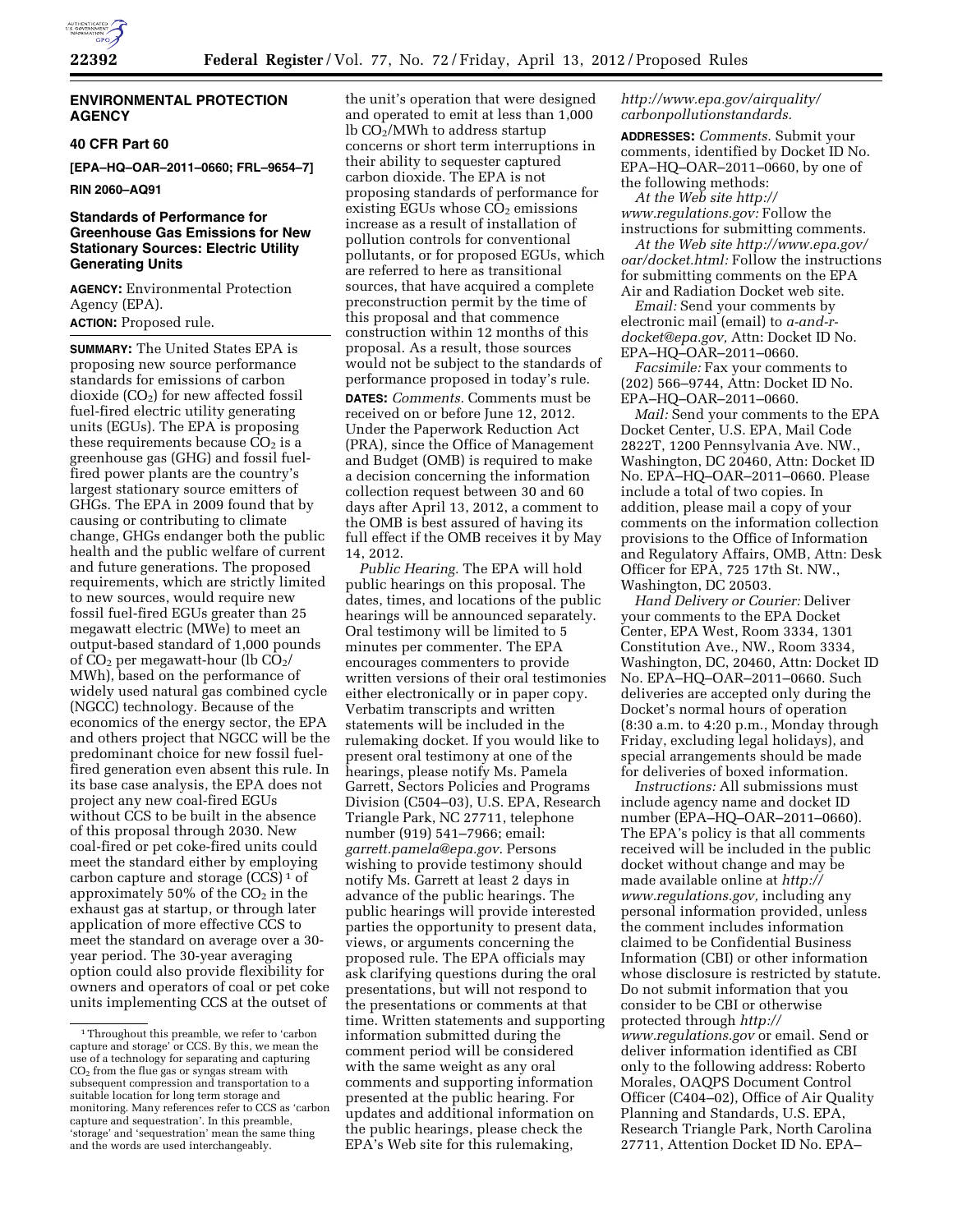HQ–OAR–2011–0660. Clearly mark the part or all of the information that you claim to be CBI. For CBI information in a disk or CD–ROM that you mail to the EPA, mark the outside of the disk or CD–ROM as CBI and then identify electronically within the disk or CD– ROM the specific information that is claimed as CBI. In addition to one complete version of the comment that includes information claimed as CBI, a copy of the comment that does not contain the information claimed as CBI must be submitted for inclusion in the public docket. Information so marked will not be disclosed except in accordance with procedures set forth in 40 CFR part 2.

The EPA requests that a separate copy of your comments also be sent to the contact person identified below (see **FOR FURTHER INFORMATION CONTACT**). If the comment includes information you consider to be CBI or otherwise protected, a copy of the comment that does not contain the information claimed as CBI or otherwise protected should be sent.

The *[www.regulations.gov](http://www.regulations.gov)* Web site is an ''anonymous access'' system, which means the EPA will not know your identity or contact information unless you provide it in the body of your comment. If you send an email comment directly to the EPA without going through *[http://](http://www.regulations.gov)* 

*[www.regulations.gov,](http://www.regulations.gov)* your email address will be automatically captured and included as part of the comment that is placed in the public docket and made available on the Internet. If you submit an electronic comment, the EPA recommends that you include your name and other contact information in the body of your comment and with any disk or CD–ROM you submit. If the EPA cannot read your comment due to technical difficulties and cannot contact you for clarification, the EPA may not be able to consider your comment. Electronic files should avoid the use of special characters, any form of encryption, and be free of any defects or viruses.

*Docket:* All documents in the docket are listed in the *[http://](http://www.regulations.gov) [www.regulations.gov](http://www.regulations.gov)* index. Although listed in the index, some information is not publicly available (e.g., CBI or other information whose disclosure is restricted by statute). Certain other material, such as copyrighted material, will be publicly available only in hard copy. Publicly available docket materials are available either electronically in *[http://](http://www.regulations.gov) [www.regulations.gov](http://www.regulations.gov)* or in hard copy at

the EPA Docket Center, EPA West, Room 3334, 1301 Constitution Ave. NW., Washington, DC. The Public Reading Room is open from 8:30 a.m. to 4:30 p.m., Monday through Friday, excluding legal holidays. The telephone number for the Public Reading Room is (202) 566–1744, and the telephone number for the Air Docket is (202) 566– 1742. Visit the EPA Docket Center homepage at *[http://www.epa.gov/](http://www.epa.gov/epahome/dockets.htm) [epahome/dockets.htm](http://www.epa.gov/epahome/dockets.htm)* for additional information about the EPA's public docket.

In addition to being available in the docket, an electronic copy of this proposed rule will also be available on the Worldwide Web (WWW) through the Technology Transfer Network (TTN). Following signature, a copy of the proposed rule will be posted on the TTN's policy and guidance page for newly proposed or promulgated rules at the following address: *[http://](http://www.epa.gov/ttn/oarpg/) [www.epa.gov/ttn/oarpg/.](http://www.epa.gov/ttn/oarpg/)* The TTN provides information and technology exchange in various areas of air pollution control.

**FOR FURTHER INFORMATION CONTACT:** Mr. Christian Fellner, Energy Strategies Group, Sector Policies and Programs Division (D243–01), U.S. EPA, Research Triangle Park, NC 27711; telephone number (919) 541–4003, facsimile number (919) 541–5450; email address: *[fellner.christian@epa.gov](mailto:fellner.christian@epa.gov)* or Dr. Nick Hutson, Energy Strategies Group, Sector Policies and Programs Division (D243– 01), U.S. EPA, Research Triangle Park, NC 27711; telephone number (919) 541– 2968, facsimile number (919) 541–5450; email address: *[hutson.nick@epa.gov.](mailto:hutson.nick@epa.gov)* 

**SUPPLEMENTARY INFORMATION:** *Acronyms.*  A number of acronyms and chemical symbols are used in this preamble. While this may not be an exhaustive list, to ease the reading of this preamble and for reference purposes, the following terms and acronyms are defined as follows:

- AB Assembly Bill
- AEP American Electric Power
- AEO Annual Energy Outlook
- ANSI American National Standards Institute
- ASME American Society of Mechanical Engineers
- ASTM American Society for Testing of Materials
- BACT Best Available Control Technology
- BDT Best Demonstrated Technology
- BSER Best System of Emission Reduction Btu/kWh British Thermal Units per Kilowatt Hour
- Btu/lb British Thermal Units per Pound CAA Clean Air Act
- CAIR Clean Air Interstate Rule
- CBI Confidential Business Information
- CCS Carbon Capture and Storage (or Sequestration)
- CDX Central Data Exchange
- CEDRI Compliance and Emissions Data Reporting
- CEMS Continuous Emissions Monitoring System
- CH4 Methane
- CHP Combined Heat and Power
	- CO<sub>2</sub> Carbon Dioxide
- CSAPR Cross-State Air Pollution Rule
- DOE Department of Energy
- DOT Department of Transportation
- ECMPS Emissions Collection and
- Monitoring Plan System
- EERS Energy Efficiency Resource Standards
- EGU Electric Utility Generating Units
- EIA Energy Information Administration
- EO Executive Order
- EOR Enhanced Oil Recovery
- EPA Environmental Protection Agency
- FR Federal Register
- GHG Greenhouse Gas
- H2 Hydrogen Gas
- HAP Hazardous Air Pollutant
- HFC Hydrofluorocarbon
- HRSG Heat Recovery Steam Generator
- IGCC Integrated Gasification Combined Cycle
- IPCC Intergovernmental Panel on Climate
- Change
- IPM Integrated Planning Model
- kg/MWh Kilogram per Megawatt-hour
- kJ/kg Kilojoules per Kilogram
- kWh Kilowatt Hour
- lb CO2/MMBtu Pound of CO2 per Million British Thermal Unit
- lb CO<sub>2</sub>/MWh Pound of CO<sub>2</sub> per Megawatthour
- lb CO2/yr Pound of CO2 per Year
- lb/lb-mole Pound per Pound-Mole
- MATS Mercury and Air Toxic Standards
- MW Megawatt
- MWe Megawatt Electric
- MWh Megawatt-hour
- N<sub>2</sub>O Nitrous Oxide
- NAAQS National Ambient Air Quality Standards
- NAICS North American Industry
- Classification System
- NAS National Academy of Sciences
- NETL National Energy Technology
- Laboratory
- NGCC Natural Gas Combined Cycle
- NRC National Research Council
- NSPS New Source Performance Standards
- NSR New Source Review
- NTTAA National Technology Transfer and Advancement Act
- O2 Oxygen Gas
- OMB Office of Management and Budget
- PC Pulverized Coal
- PFC Perfluorocarbon
- PM Particulate Matter
- PM2.5 Fine Particulate Matter
- PRA Paperwork Reduction Act
- PSD Prevention of Significant Deterioration
- RCRA Resource Conservation and Recovery Act
- RFA Regulatory Flexibility Act
- RGGI Regional Greenhouse Gas Initiative<br>RIA Regulatory Impact Analysis
- 
- RIA Regulatory Impact Analysis<br>RPS Renewable Portfolio Standa
- RPS Renewable Portfolio Standard
- SBA Small Business Administration<br>SCC Social Cost of Carbon
- SCC Social Cost of Carbon<br>SCR Selective Catalytic Re
- SCR Selective Catalytic Reduction<br> $SF<sub>6</sub>$  Sulfur Hexafluoride
- $SF<sub>6</sub>$  Sulfur Hexafluoride<br>SIP State Implementatio
- State Implementation Plan
- SNCR Selective Non-Catalytic Reduction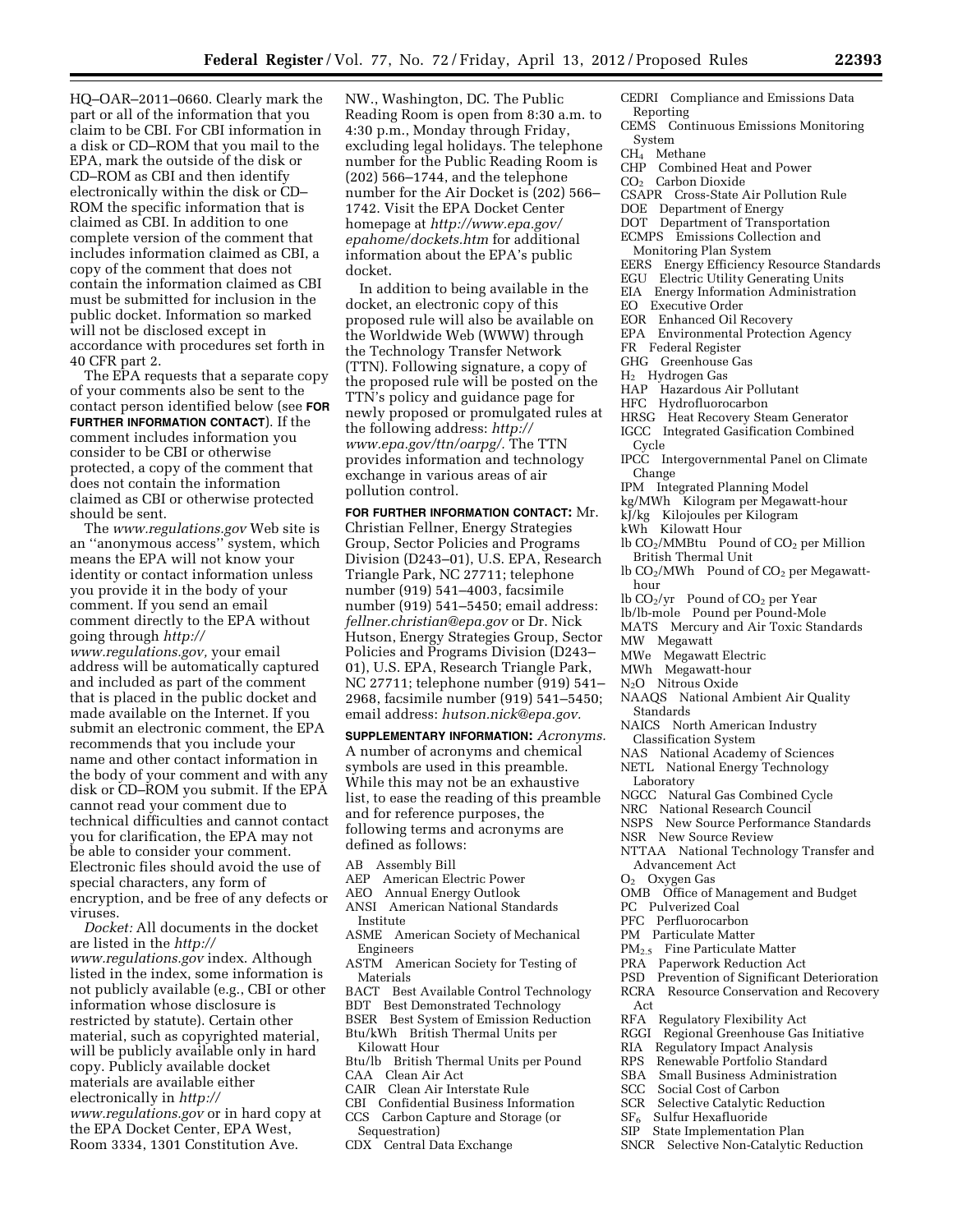- SO2 Sulfur Dioxide
- SSM Startup, Shutdown, and Malfunction Tg Teragram<br>Tpy Tons per
- Tons per Year
- TSD Technical Support Document
- TTN Technology Transfer Network
- UIC Underground Injection Control UMRA Unfunded Mandates Reform Act of
- 1995
- U.S. United States
- USGCRP U.S. Global Climate Research Program<br>VCS Volu
- Voluntary Consensus Standard
- WWW Worldwide Web

*Organization of This Document.* The information presented in this preamble is organized as follows:

- I. General Information
	- A. Executive Summary
	- B. Does this action apply to me?
- II. Background
	- A. Statutory Background for This Rule B. Overview of Climate Change Impacts
	- From GHG Emissions
	- C. GHGs From Fossil Fuel-Fired EGUs
	- D. Litigation Directly Leading to This Rule
- E. Coordination With Other Rulemakings III. Summary of the Proposed Requirements
- for New Sources
- A. What is the affected source?
- B. What emissions limitations must I meet? C. What are the startup, shutdown, and
- malfunction requirements? D. What are the continuous monitoring
- requirements?
- E. What are the emissions performance testing requirements?
- F. What are the continuous compliance requirements?
- G. What are the notification, recordkeeping, and reporting requirements?
- IV. Rationale for the Proposed Standards: New Sources
	- A. How did the EPA establish the emission limits?
	- B. How did the EPA determine the other requirements for the proposed standards?
- V. Implications for PSD and Title V Programs A. Overview
	- B. Implications for PSD Program
- C. Implications for Title V Program
- VI. Discussion of Modified Sources
- A. CAA Section 111 Requirements
- B. Timing for Promulgation of Standards of Performance for Modifications
- VII. Impacts of the Proposed Action
- A. What are the air impacts?
- B. What are the energy impacts?
- C. What are the compliance costs?
- D. How will this proposal contribute to climate change protection?
- E. What are the economic and employment impacts?
- F. What are the benefits of the proposed standards?
- VIII. Request for Comments
- IX. Statutory and Executive Order Reviews A. Executive Order 12866: Regulatory Planning and Review, and Executive Order 13563: Improving Regulation and Regulatory Review
	- B. Paperwork Reduction Act
	- C. Regulatory Flexibility Act as Amended by the Small Business Regulatory

Enforcement Fairness Act of 1996, 5 U.S.C. 601 *et seq.* 

- D. Unfunded Mandates Reform Act of 1995
- E. Executive Order 13132: Federalism
- F. Executive Order 13175: Consultation and Coordination With Indian Tribal Governments
- G. Executive Order 13045: Protection of Children From Environmental Health Risks and Safety Risks
- H. Executive Order 13211: Actions Concerning Regulations That Significantly Affect Energy Supply, Distribution, or Use
- I. National Technology Transfer and Advancement Act
- J. Executive Order 12898: Federal Actions To Address Environmental Justice in Minority Populations and Low-Income Populations

# **I. General Information**

- *A. Summary*
- 1. Executive Summary

In this rulemaking, the EPA proposes to limit GHG emissions from new fossil fuel-fired power plants by limiting  $CO<sub>2</sub>$ emissions. The proposed rule is undertaken pursuant to section 111 of the Clean Air Act, which establishes a several step process for the EPA and the States to regulate air pollutants from stationary sources. Under section 111, the EPA must regulate emissions from new sources in the source category by issuing a standard of performance, which is defined as ''a standard for emissions of air pollutants which reflects the degree of emission limitation achievable through the application of the best system of emission reduction which (taking into account \* \* \* cost [and other factors]) \* \* \* has been adequately demonstrated.''

In today's action, the EPA is proposing to combine electric utility steam generating units (boilers and IGCC units, which are currently included in the Da category) and combined cycle units that generate electricity for sale and meet certain size criteria (which are currently included in the KKKK category), into a new category for new sources (the TTTT category) for the purposes of GHG emissions. The EPA is proposing standards of performance that require that all new fossil fuel-fired EGUs meet an electricity-output-based emission rate of 1,000 lb  $CO<sub>2</sub>/MWh$  of electricity generated on a gross basis. This proposed standard is based on the demonstrated performance of natural gas combined cycle (NGCC) units, which are currently in wide use throughout the country, and are likely to be the predominant fossil fuel-fired technology for new generation in the future.

New coal-, coal refuse-, oil- and petroleum coke-fired boilers and IGCC units should also be able to meet this standard by employing carbon capture and storage (CCS) technology. While a coal unit with CCS may be more expensive to construct than NGCC generation, for reasons explained below, we expect the difference to decrease over time as CCS becomes more mature and less expensive.

We include in today's proposed rulemaking a 30-year averaging compliance option under which affected coal- and pet coke-fired sources could comply with the 1,000 lb  $CO<sub>2</sub>/MWh$ standard on a 30-year average basis. Coal- and pet coke-fired EGUs that use this compliance alternative must meet an immediate performance standard of 1,800 lb  $CO<sub>2</sub>/MWh$  (gross) on a 12month annual average basis, which can be achieved by a ''supercritical'' efficiency level, during the period before installation of CCS. By no later than the beginning of the 11th year, the facility would be required to meet a reduced CO2 emission limit of no more than 600 lb  $CO<sub>2</sub>/MWh$  (gross) on a 12month annual average basis for the remaining 20 years of the 30-year period, such that the weighted average CO2 emissions rate from the facility over the 30-year time period would be equivalent to the proposed standard of performance of  $1,000$  lb  $CO<sub>2</sub>/MWh$ .

Today's proposal to require an emission rate of  $1,000$  lb  $CO<sub>2</sub>/MWh$ meets the requirements for a ''standard of performance,'' as defined under CAA section 111(a)(1). This proposed standard is based on the degree of emission limitation achievable through natural gas combined cycle generation. NGCC qualifies as the ''best system of emission reduction'' (BSER) that the EPA has determined has been adequately demonstrated. New natural gas-fired EGUs are less costly than new coal-fired EGUs, and as a result, our Integrated Planning Model (IPM) model projects that for economic reasons, natural gas-fired EGUs will be the facilities of choice until at least 2020, which is the analysis period for this rulemaking.

Indeed, our IPM model does not project construction of any new coalfired EGUs during that period. This state of affairs has come about primarily because technological developments and discoveries of abundant natural gas reserves have caused natural gas prices to decline precipitously in recent years and have secured those relatively low prices for the near-future. We emphasize that, in light of a number of economic factors, including the increased availability and significantly lower price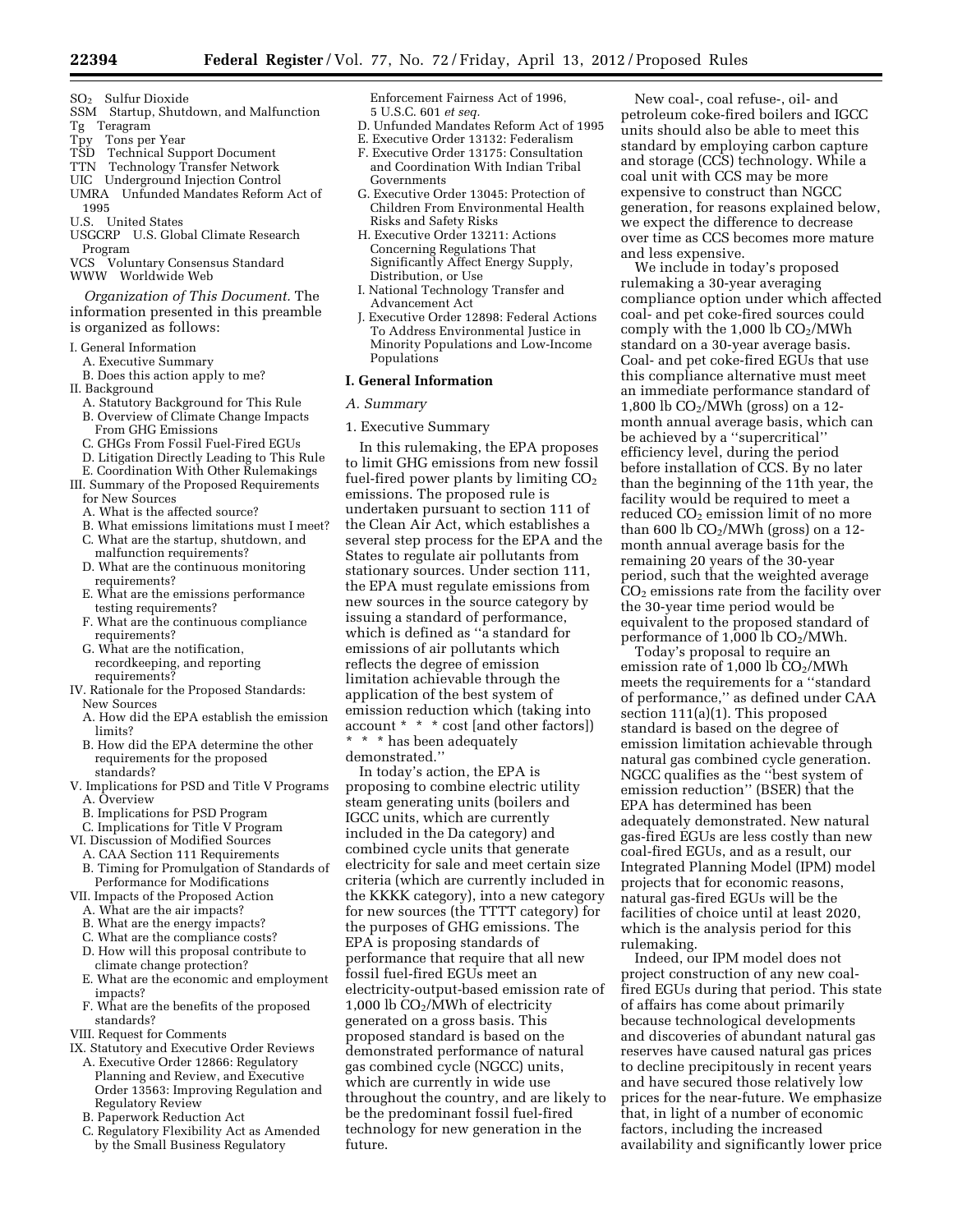of natural gas, energy industry modeling forecasts uniformly predict that few, if any, new coal-fired power plants will be built in the foreseeable future.

We recognize that some owners/ operators may nevertheless seek to construct new coal-fired capacity. This may be beneficial from the standpoint of promoting energy diversity, and today's proposal does not interfere with construction of new coal-fired capacity. At present, while CCS would add considerably to the costs of a new coalfired power plant, there are sources of funding available to support the deployment of CCS, including a limited number of government demonstration programs. Even if companies decide to construct a few new coal-fired power plants under any circumstance, those few may well have access to those government programs. We expect that the costs of CCS will decline in the future as CCS matures and is utilized more widely.

For purposes of today's action, the EPA does not have a sufficient base of information to develop a proposal for the anticipated relatively few affected sources that may be expected to take actions that would constitute ''modifications'' (as defined under the EPA's NSPS regulations) and therefore be subject to requirements for new sources. As a result, the EPA is not proposing requirements for NSPS modifications.

The EPA is aware that approximately 15 proposed EGUs have received CAA permitting authority approval for their preconstruction permits, but may not have ''commenced construction'' by the date of today's proposed rulemaking. For this proposed rule, these sources that, as of the date of this proposal, have a PSD permit and are poised to commence construction within the very near future are referred to as ''transitional sources.'' In today's proposed rulemaking, the EPA is not proposing a standard of performance for transitional sources, which we define as sources that have been issued a PSD permit by the date of proposal (including sources that have approved permits that are in the process of being amended, if those sources are intending to install CCS as evidenced by participating in any of the DOE CCS funding programs, either loan guarantee or grant programs) and that commence construction within 12 months of the date of publication of this proposal in the **Federal Register**. Upon finalization of this rulemaking without a standard of performance applicable to these sources, they will not be treated as new sources subject to the specific limitations set forth in the final new source standards.

Our IPM modeling, using Energy Information Administration (EIA) reference case assumptions, projects that there will be no construction of new coal-fired generation without CCS by 2030. Under these assumptions, the proposed rule will not impose costs by 2030. We also examined a scenario with both increased future natural gas prices and increased future electric demand. In this sensitivity case, we saw small amounts of coal-fired generation being built in 2030. Even under this sensitivity analysis with small amounts of new coal generation under conditions of high natural gas prices and simultaneously high electricity demand in 2030, we do not project that this proposed rule will impose notable costs upon sources.

We seek comments on all aspects of this proposal and identify a number of aspects of the proposal on which comments are specifically requested.

#### *B. Overview and Outline*

#### 1. Overview

In this rulemaking, the EPA proposes to limit GHG emissions from new fossil fuel-fired power plants by limiting  $CO<sub>2</sub>$ emissions. In 2009, the EPA issued a finding that GHG air pollution may reasonably be anticipated to endanger Americans' public health and welfare, now and in the future, by contributing to climate change. Fossil fuel-fired power plants emit more GHG emissions than any other stationary source category in the United States, and among new GHG emissions sources, the largest individual sources are in this source category. This rulemaking proposes federal standards of performance for new fossil fuel-fired power plants that can be met with existing technology.

Note that in this preamble, while we refer to these sources, interchangeably, as power plants, steam generating units, affected sources, fossil fuel-fired electric generating units, covered EGUs, or, simply, EGUs, the proposed standards apply to only those sources identified in Section III.A. as the affected source category.

### 2. Why is the EPA proposing this rule?

This proposed rule reflects the EPA's common-sense approach to reducing  $CO<sub>2</sub>$  and other GHG emissions, which by causing climate change, pose a serious threat to public health and welfare. The EPA is focusing first on reducing emissions from the largest emitters through measures with reasonable costs. The EPA is proposing to control  $CO<sub>2</sub>$ pollution from fossil fuel-fired power plants because they are responsible for

approximately 40 percent of all U.S. anthropogenic  $CO<sub>2</sub>$  emissions.<sup>2</sup> Individual new coal-fired power plants are among the largest individual new sources of GHGs. Furthermore, design and technology choices, such as NGCC, exist that can be readily and costeffectively used to reduce GHG emissions from new fossil fuel-fired power plants. Thus, this proposed rule is a rational first step to control GHG emissions from the largest-emitting stationary sources under CAA section 111.

a. The Serious Threat of Climate Change to the Public's Health and Welfare. Climate change, including global warming, is a significant threat to the global environment. The National Research Council (NRC) of the National Academies 3 stated in a 2011 report, ''Each additional ton of greenhouse gases emitted commits us to further change and greater risks. In the judgment of the [NRC] Committee on America's Climate Choices, the environmental, economic, and humanitarian risks of climate change indicate a pressing need for substantial action to limit the magnitude of climate change and to prepare to adapt to its impacts.'' 4

Action to reduce emissions is warranted because, as the EPA stated in its 2009 Endangerment Finding,5 GHGs endanger the public health and public welfare of current and future generations. The anthropogenic buildup of GHGs in the atmosphere is very likely (90 to 99 percent probability) the cause of most of the observed global warming over the last 50 years.6 Based on the Endangerment Finding and its underlying technical support document (TSD),7 reasons to reduce GHG emissions include the following:

Research Council. 4National Research Council (2011) *America's Climate Choices,* Committee on America's Climate Choices, Board on Atmospheric Sciences and Climate, Division on Earth and Life Studies, The

<sup>5</sup> EPA, "Endangerment and Cause or Contribute Findings for Greenhouse Gases under Section 202(a) of the Clean Air Act'' (74 FR 66,496; Dec. 15, 2009). *[http://epa.gov/climatechange/](http://epa.gov/climatechange/endangerment.html) [endangerment.html.](http://epa.gov/climatechange/endangerment.html)* 

6Endangerment Finding at 74 FR 66,518, which notes that the 2007 conclusion of the Intergovernmental Panel on Climate Change was reconfirmed by the June 2009 assessment by the U.S. Global Change Research Program.

7EPA, ''Technical Support Document for Endangerment and Cause or Contribute Findings for Continued

<sup>2</sup>Or 32.4% of all anthropogenic GHG emissions; from information in Table 2–1 from 'Inventory of U.S. Greenhouse Gas Emissions and Sinks: 1990-2009,' U.S. Environmental Protection Agency, EPA

 $^3\!$  The National Academies comprise the National Academy of Sciences, National Academy of Engineering, Institute of Medicine and National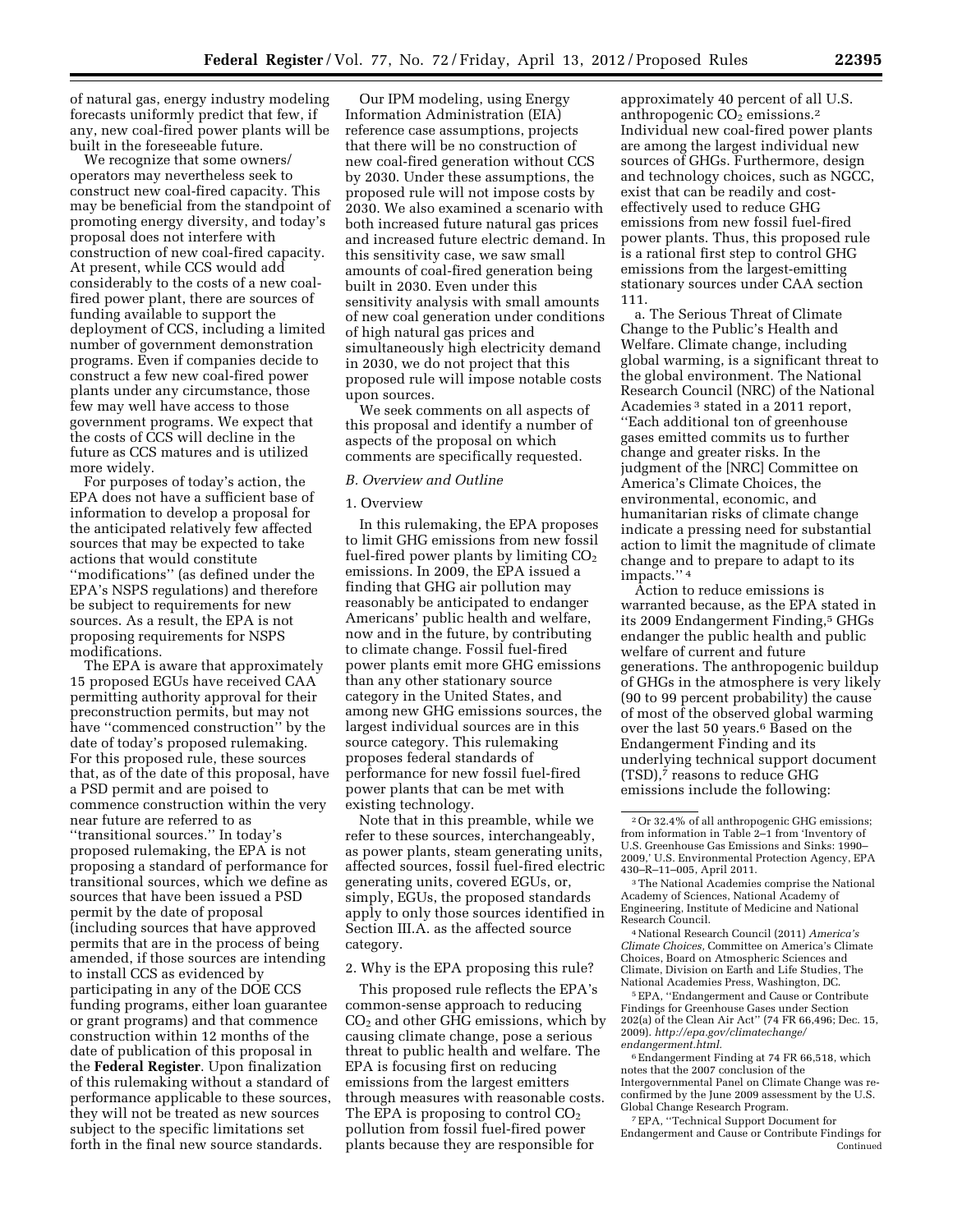• The key effects of climate change observed to date and projected to occur in the future include, but are not limited to, more frequent and intense heat waves, more severe wildfires, degraded air quality, heavier and more frequent downpours and flooding, increased drought, greater sea level rise and storm surge, more intense storms, harm to water resources, continued ocean acidification, harm to agriculture, and harm to wildlife and ecosystems.

• These effects are anticipated to result in premature deaths, illnesses, damage to property and infrastructure, and other harm to people's welfare in the U.S.

• Those ''most vulnerable'' to climate related health effects, such as children, the elderly and the poor—and future generations—face disproportionate risks.8

• Human-induced climate change impacts have the potential to be farreaching and multidimensional, though not all risks and potential impacts can be quantified.9

• A supporting consideration is that climate change impacts in certain regions of the world (potentially leading, for example, to food scarcity, conflicts or mass migration) may exacerbate problems that raise humanitarian, trade and national security issues for the United States.<sup>10</sup>

The TSD further notes that some risks, such as the extinction of many species, would be irreversible.11 Also, the TSD points to research on the potential for ''abrupt changes'' 12 which have uncertain or low probability but high potential impact. The NRC has said abrupt changes are an important consideration because, if triggered, they could occur so quickly and unexpectedly that human or natural systems would have difficulty adapting to them.13 Examples include severe drought in subtropical areas, release of

8Endangerment Finding, 74 FR 66498.

10Endangerment Finding, 74 FR 66535.

12Endangerment TSD, p. 75–78. The U.S. Climate Change Science Program defined ''abrupt change'' as a ''large-scale change in the climate system that takes place over a few decades or less, persists (or is anticipated to persist) for at least a few decades, and causes substantial disruptions in human and natural systems.'' Synthesis and Assessment Product (SAP) 3.4: Abrupt Climate Change (2008).

13Endangerment TSD, p. 75, citing National Research Council (2002).

large amounts of GHGs stored in the sea floor and frozen Arctic soils, and rapid disintegration of Greenland ice sheet or collapse of the West Antarctic ice sheet leading to many feet of sea level rise.14

The special characteristics of GHGs make it important to take initial steps to control the largest emissions categories without delay. Unlike most traditional air pollutants, GHGs persist in the atmosphere for time periods ranging from decades to millennia, depending on the greenhouse gas. Greenhouse gases will continue to accumulate in the atmosphere at higher and higher concentrations each year unless substantial reductions in global greenhouse gas emissions are achieved. The NRC notes that emissions reduction choices made today matter in determining the level of impacts experienced not just over the next few decades, but in the coming centuries and millennia.15 Also, the longer that the U.S. and other countries take to reduce emissions, the greater the future emissions reductions that will be required to limit global temperature increase to any given level.

This proposed rule to limit GHG emissions from the largest U.S. stationary source category will contribute to the emissions reductions required to slow or reverse the accumulation of GHG concentrations in the atmosphere, which is necessary to protect against projected climate change impacts and risks. Reducing GHG emissions reduces the impacts and risks articulated in the Endangerment Finding and TSD.

b. The High Level of GHG Emissions from Fossil-Fuel-Fired Power Plants and the Opportunities to Reduce these Emissions. Fossil fuel-fired power plants comprise the largest category of stationary source GHG emissions in the U.S. These sources account for approximately 40 percent of total U.S. anthropogenic  $CO<sub>2</sub>$  emissions, based on 2009 data.16 Among all stationary sources of GHG emissions, fossil-fuelfired power plants generally constitute the largest individual sources.

Furthermore, a range of options are available to reduce emissions of new power plants. For economic reasons,

most new power plants being built in the U.S. today are either natural gasfired or are powered by renewable sources of energy, such as wind and solar, and therefore generally produce significantly fewer  $\overline{CO}_2$  emissions than uncontrolled coal-fired power plants. Natural gas combustion inherently emits  $\cos CO_2$  than coal combustion and the technology of choice for generating electricity with natural gas, stationary combined cycle gas turbines, is also more efficient. Almost all the stationary combined cycle gas turbines built in the U.S. in the last five years can meet the proposed standard of  $1,000$  lb  $CO<sub>2</sub>/$ MWh. New coal-fired power plants can install CCS technology and can thereby limit their CO<sub>2</sub> emissions per MWh generated to levels similar to, or even lower than, those of natural gas-fired combined cycle plants without CCS. New coal-fired power plants with CCS are being permitted and built today, albeit usually with considerable financial assistance from the federal government.

c. Alignment with Industry's Other CAA Obligations. Establishing the overall regulatory requirements for GHG emissions from new fossil fuel-fired power plants at this time is efficient because the EPA has recently issued regulations to limit criteria and hazardous air pollutants from these sources. Aligning the timing of these GHG rules with the rules for criteria and air toxics pollutants gives the industry more regulatory certainty, will facilitate the industry's investment decisions, and will help inform its compliance decisions to meet all of its CAA obligations.

d. Promotion of Energy Diversity. This proposed rule is consistent with the President's goal to ensure that ''by 2035 we will generate 80% of our electricity from a diverse set of clean energy sources—including renewable energy sources like wind, solar, biomass and hydropower, nuclear power, efficient natural gas and clean coal.'' 17 The proposed rule will assist the deployment of CCS technology for new coal-fired power plants and reinforce incentives for the use of efficient natural gas-fired generation. Regulatory uncertainty may be hindering the development and deployment of CCS, as evidenced by American Electric Power (AEP)'s recent deferral of a large-scale CCS retrofit demonstration project on one of its coal-fired power plants because the State's utility regulators would not approve CCS without a

Greenhouse Gases under Section 202(a) of the Clean Air Act, Dec. 9, 2009.'' Both the **Federal Register**  Notice and the TSD for Endangerment and Cause or Contribute Findings are found in the public docket established for the endangerment rulemaking, Docket No. EPA–OAR–2009–0171 and at *[http://epa.gov/climatechange/](http://epa.gov/climatechange/endangerment.html) [endangerment.html.](http://epa.gov/climatechange/endangerment.html)* 

<sup>9</sup>Endangerment Finding, 74 66497.

<sup>11</sup>Endangerment TSD, p. 136.

<sup>14</sup>Endangerment TSD, pp. 76–78.

<sup>&</sup>lt;sup>15</sup> National Research Council (NRC) (2011). Climate Stabilization Targets. Committee on Stabilization Targets for Atmospheric Greenhouse Gas Concentrations; Board on Atmospheric Sciences and Climate, Division of Earth and Life Sciences, National Academy Press. Washington, DC.

<sup>16</sup>Or 32.4% of all anthropogenic GHG emissions; from information in Table  $2-1$  from 'Inventory of U. S. Greenhouse Gas Emissions and Sinks: 1990— 2009', U. S. Environmental Protection Agency, EPA 430–R–11–005, April 2011.

<sup>17</sup> ''Blueprint for a Secure Energy Future'', March 30, 2011.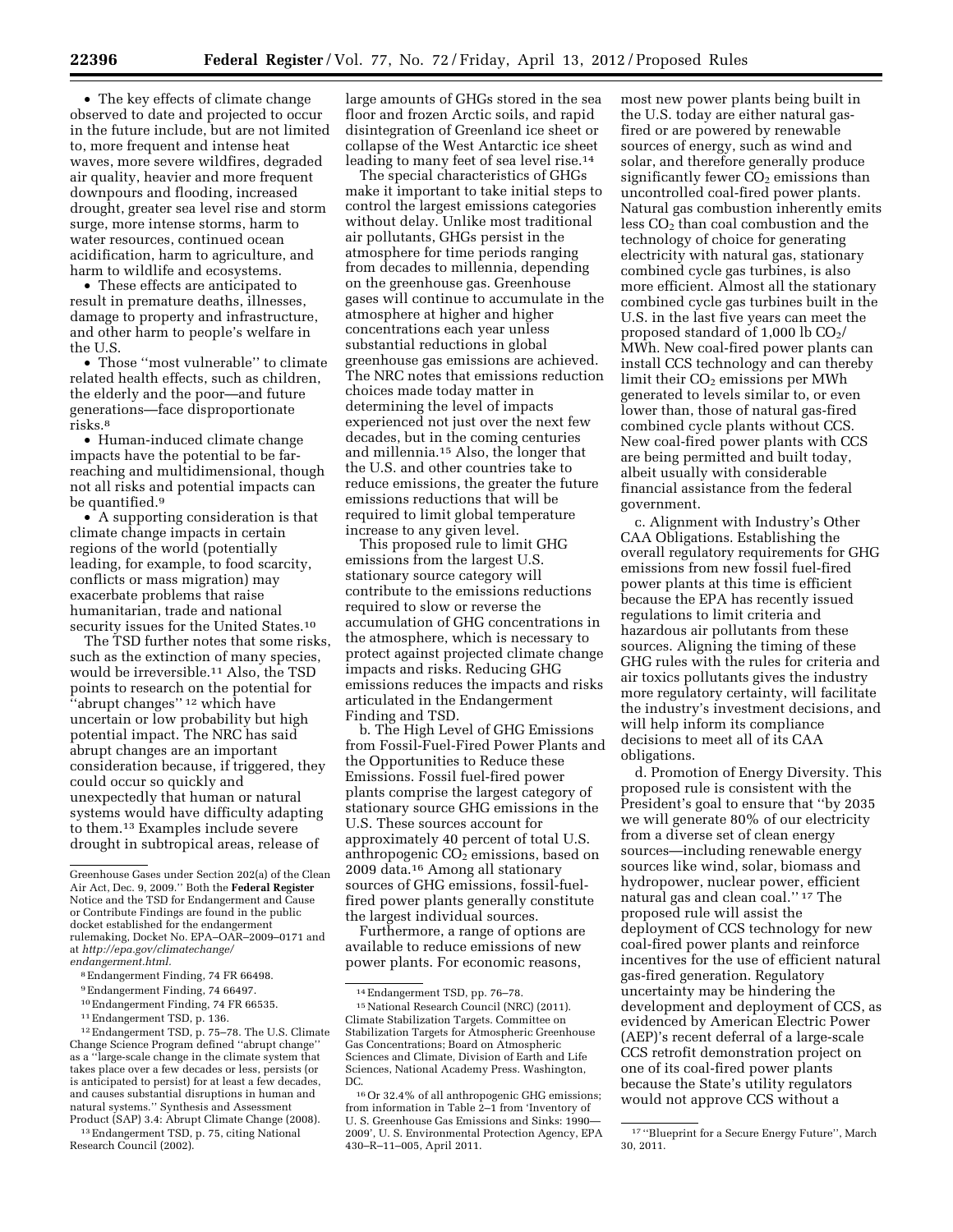regulatory requirement to reduce  $CO<sub>2</sub>$ .<sup>18</sup> The standard established in this proposal would help create the regulatory certainty that CCS is the path forward for new coal-fired generation.

3. Legal Proceedings Leading up to This Rulemaking

In April 2007, the U.S. Supreme Court ruled, in *Massachusetts* v. *EPA,*19 that GHGs meet the definition of ''air pollutant'' in the CAA. This decision clarified that the authorities and requirements of the CAA, including section 111, apply to GHG emissions.

As a result of this decision, the EPA obtained a voluntary remand from the U.S. Court of Appeals for the District of Columbia Circuit (the ''Court'') to reconsider the EPA's actions in a 2006 rulemaking for EGUs under CAA section 111, in which the EPA had promulgated standards for criteria air pollutants, but had declined to regulate GHG emissions. In part in response to threatened litigation over the EPA's failure to act on the remand, the EPA agreed to propose today's action to regulate GHG emissions from new fossil fuel-fired EGUs.

4. Legal Basis for CAA Standards for Fossil-Fired Power Plants

a. General Legal Requirements. Clean Air Act section 111 establishes a several step process for the EPA and the States to regulate air pollutants from stationary sources. First, the EPA must list categories of stationary sources that cause or contribute significantly to air pollution that may reasonably be anticipated to endanger public health or welfare. Then, the EPA must regulate emissions from new sources in the source category by issuing a standard of performance, which is defined as ''a standard for emissions of air pollutants which reflects the degree of emission limitation achievable through the application of the best system of emission reduction which (taking into account \* \* \* cost [and other factors]) \* \* \* has been adequately demonstrated.'' New sources include

new construction, and, as discussed below, modifications to existing sources as well as reconstructed sources. Standards of performance for new sources are often referred to as new source performance standards (NSPS).

b. Cause-or-Contribute-Significantly Finding for Fossil Fuel-Fired Power Plants and Endangerment Finding for GHG Air Pollution. The EPA is authorized to regulate GHGs from power plants based on earlier actions concerning endangerment. Before today's rulemaking, the EPA listed different types of fossil fuel-fired EGUs as source categories that caused or contributed significantly to air pollution that may reasonably be anticipated to endanger public health or welfare. Specifically, the EPA listed electric utility steam generating boilers, including coal-fired boilers, and initially regulated them in subpart D of its regulations under CAA section 111. Subsequent regulation of utility boilers has been under subpart Da. The EPA listed stationary combustion turbine engines and initially regulated them under subpart GG. The stationary combustion turbine engine portions of combined cycle facilities were also regulated under subpart GG. Heat recovery steam generators (HRSG) associated with combined cycle facilities with duct burners were regulated under either subpart Da or one of the industrial boiler regulations, depending on the specific characteristics of the HRSG. To minimize the compliance burden for owners/operators of combined cycle facilities some monitoring harmonization was done, but the two subparts were still applicable. In 2005, the EPA proposed subpart KKKK as a replacement for subpart GG and specifically covered the entire combined cycle facility under subpart KKKK such that only a single set of requirements would apply. In that same year, the EPA proposed to include Integrated Gasification Combined Cycle (IGCC) facilities under the applicability of subpart Da. The EPA is authorized to promulgate the rulemaking proposed today—which would establish standards of performance for  $CO<sub>2</sub>$ emissions from EGUs currently in the Da and KKKK source categories because the EPA has already determined that both those source categories cause or contribute significantly to air pollution that may reasonably be expected to endanger public health or welfare. Clean Air Act section 111 does not require the EPA, as a prerequisite to regulating any particular air pollutant, to issue an endangerment finding or a

cause-or-contribute-significantly finding for that air pollutant from that source category.

As an alternative, the EPA is considering whether CAA section 111 should be interpreted to require that the EPA base its regulation of  $CO<sub>2</sub>$ emissions from EGUs on two findings: (i) A finding that GHG air pollution may reasonably be anticipated to endanger public health or welfare; and (ii) a finding that  $CO<sub>2</sub>$  emissions from EGUs cause or contribute significantly to that air pollution. If section 111 were so interpreted, the EPA believes that (a) the 2009 Endangerment Finding, along with the EPA's 2010 action denying petitions to reconsider that finding (which action reviewed scientific developments after the Endangerment Finding) would fulfill any requirement to make the endangerment finding concerning GHG air pollution; and (b) the large amount of CO<sub>2</sub> emissions from EGUs clearly exceeds the low applicability threshold upon which the EPA would make the cause-or-contribute-significantly finding.

As another alternative, the EPA is also considering whether CAA section 111 should be interpreted to require that the EPA base its regulation of  $CO<sub>2</sub>$ emissions from EGUs on a rational basis for protection of the public health or welfare. If section 111 were so interpreted, the EPA believes that (i) its 2009 Endangerment Finding and 2010 denial of petitions to reconsider, by themselves, and particularly in conjunction with the National Academy of Sciences' assessment reports issued since then, coupled with (ii) the fact that EGUs are the largest stationary source emitters of  $\overline{CO_2}$ , provide a rational basis for regulating  $CO<sub>2</sub>$ emissions from EGUs. There is no reason to revisit the 2009 Endangerment Finding given recent scientific findings that strengthen the scientific conclusion that GHG air pollution endangers public health and welfare.20

5. Summary of Today's Proposed Requirements To Reduce GHG Emissions From New Fossil Fired Power Plants, and Rationale for Those Requirements

a. Summary of Proposed Revisions to Categories and Requirements for New Sources

i. Revisions to Categories of EGUs. In today's action, the EPA is proposing to

<sup>18</sup> In a July 17, 2011, press release, AEP's chairman said, ''We are placing the project on hold until economic and policy conditions create a viable path forward \* \* \* We are clearly in a classic 'which comes first?' situation. The commercialization of this technology is vital if owners of coal-fueled generation are to comply with potential future climate regulations without prematurely retiring efficient, cost-effective generating capacity. But as a regulated utility, it is impossible to gain regulatory approval to recover our share of the costs for validating and deploying the technology without federal requirements to reduce greenhouse gas emissions already in place. The uncertainty also makes it difficult to attract partners to help fund the industry's share. 19 549 U.S. 497 (2007).

<sup>20</sup>These recent scientific findings are described in section II of this notice, titled ''Background.'' See subsection II.B.3., ''Climate Impacts Detailed in Recent NRC Assessments.'' The legal options introduced here are presented in detail below in section IV.A.2, ''Endangerment and Cause-or-Contribute-Significantly Finding.''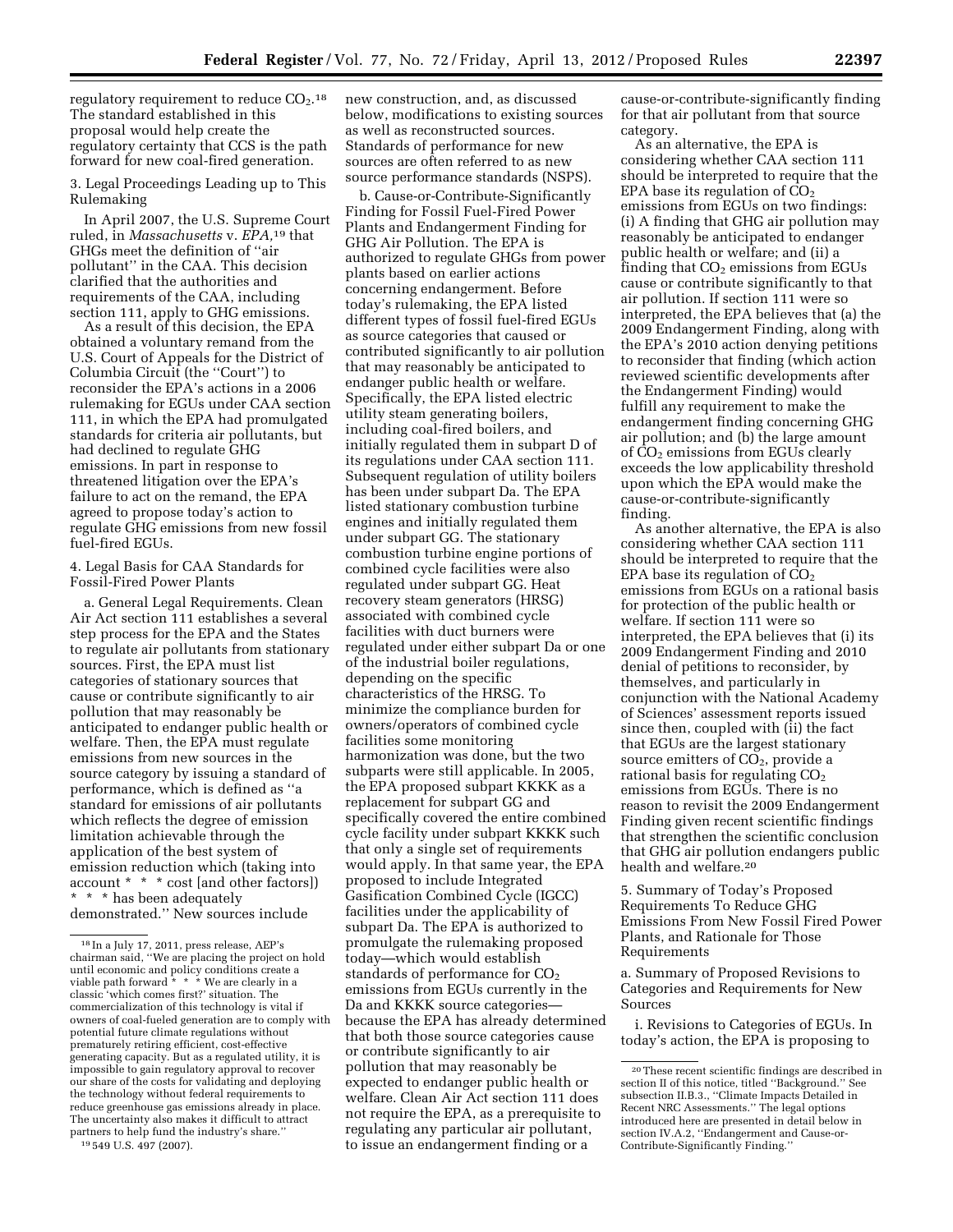combine electric utility steam generating units (boilers and IGCC units, which are currently included in the Da category) and combined cycle units that generate electricity for sale and meet certain size criteria (which are currently included in the KKKK category), into a new category for new sources (the TTTT category) for the purposes of GHG emissions. Today's proposed rulemaking would not affect NSPS requirements for criteria air pollutants, simple cycle turbines or EGUs located in non-continental areas.21 It also would not affect biomass-fired boilers (including those that sell electricity to the grid) that co-fire with less than 250 MMBtu/h of any fossil fuel (biomass boilers currently subject to subpart Db, the Industrial-Commercial-Institutional Steam Generating Unit NSPS).

ii. Control Requirements for New Sources. The EPA is proposing standards of performance that require that all new fossil fuel-fired EGUs meet an electricity-output-based emission rate of  $1,000$  lb  $CO<sub>2</sub>/MWh$  of electricity generated on a gross basis. This proposed standard is based on the demonstrated performance of natural gas combined cycle (NGCC) units, which are currently in wide use throughout the country, and are likely to be the predominant fossil fuel-fired technology for new generation in the future.

New coal-, coal refuse-, oil- and petroleum coke-fired boilers and IGCC units should also be able to meet this standard by employing CCS technology. There are currently a number of coaland pet coke-fired EGU projects under development that include CCS. While a coal unit with CCS may be more expensive to construct than NGCC generation, for reasons explained below, we expect the difference to decrease over time as CCS becomes more mature and less expensive.

We include in today's proposed rulemaking a 30-year averaging compliance option under which affected coal- and pet coke-fired sources could comply with the  $1,000$  lb  $CO<sub>2</sub>/MWh$ standard on a 30-year average basis. Coal- and pet coke-fired EGUs that use this compliance alternative must meet an immediate performance standard of 1,800 lb  $CO<sub>2</sub>/MWh$  (gross) on a 12month annual average basis, which can be achieved by a ''supercritical'' efficiency level, during the period before installation of CCS. By no later than the beginning of the 11th year, the

facility would be required to meet a reduced  $CO<sub>2</sub>$  emission limit of no more than 600 lb  $CO<sub>2</sub>/MWh$  (gross) on a 12month annual average basis for the remaining 20 years of the 30-year period, such that the weighted average  $CO<sub>2</sub>$  emissions rate from the facility over the 30-year time period would be equivalent to the proposed standard of performance of  $1,000$  lb  $CO<sub>2</sub>/MWh$ .

We seek comment on this compliance option and on reasonable variations on the framework we propose to establish, and in particular on a mechanism for establishing practicably enforceable short term limits during the 30-year period. The potential approaches here include (1) requiring the owner/operator to identify and obtain approval of, at the time of construction, an alternative 30 year emission trajectory to the 10- and 20-year limits described immediately above; and (2) specifying the emission rate for each year during the 30-year period consistent with meeting a 30 year average emission rate of 1,000 lb CO2/MWh. Such an option would provide coal-fired sources that intend to use a reduction technology, such as CCS, significant flexibility in how that reduction technology is implemented. They could install the technology as part of the original project but use some or all of the initial ten year period to optimize the system. Such flexibility could be particularly useful to early adopters (i.e., ''first movers'') of the technology. Alternatively, they could delay installation of the technology for a period of up to ten years to take advantage of advancements in the technology that could reduce costs and enhance performance. Under CAA section  $111(b)(1)(B)$ , the EPA is required to conduct a review of the new source standards in eight years and we intend at that time to review the availability and cost of CCS. As proposed, this 30 year averaging compliance option is available only to new coal- and pet coke-fired EGUs. We do not believe that it is necessary for NGCC units, as they should be able to meet the proposed performance with no need for add-on technology. We also solicit comment on the need to extend the applicability for the 30-year averaging compliance option to other fossil fuels beyond just coal and pet coke.

b. *Rationale.* Today's proposal to combine the relevant parts of the Da and KKKK categories is authorized under CAA section  $111(b)(1)(A)$  because that provision authorizes the EPA, after drawing up the list of affected source categories, to ''revise'' that list from time to time. Combining the relevant parts of the categories, as the EPA proposes to do, is one method to ''revise'' the list.

Moreover, the EPA's action to combine the relevant parts of the categories is reasonable because with the combination, all new fossil fuel-fired electricity generating units that meet specified minimum criteria will be subject to the same requirements, and therefore will be treated alike because they serve the same function, that is to serve baseload or intermediate demand. The EPA is not including stationary simple cycle turbines in this rule because they generally operate differently than the other units covered by today's rule. The units covered by today's rule are generally used to serve baseload or intermediate demand, while simple cycle turbines are generally used much less often (and thus have lower GHG emissions) and are generally used to meet peak demand rather than base or intermediate load requirements.

Today's proposal does not apply to new sources in non-continental areas, which include Hawaii and the territories. This is because noncontinental areas do not have available pipeline quality natural gas and, accordingly, a natural-gas-fired plant that could comply with the 1,000 lb CO2/MWh may not be feasible. At present, we do not have information to identify what types of new power plants may be constructed in those areas. Those types of power plants may range from liquified natural gas (LNG)-, to oil-, to coal-fired to renewables. Our lack of more specific information precludes us from proposing, at this time, a standard for new sources in noncontinental areas.

Today's proposal to require an emission rate of 1,000 lb CO<sub>2</sub>/MWh meets the requirements for a ''standard of performance,'' as defined under CAA section 111(a)(1). This proposed standard is based on the degree of emission limitation achievable through natural gas combined cycle generation. NGCC qualifies as the ''best system of emission reduction" (BSER) that the EPA has determined has been adequately demonstrated because NGCC emits the least amount of  $CO<sub>2</sub>$  and does so at the least cost. We propose that a NGCC facility is the best system of emission reduction for two main reasons. First, natural gas is far less polluting than coal. Combustion of natural gas emits only about 50 percent of the  $CO<sub>2</sub>$  emissions that the combustion of coal does per unit of energy generated. Second, new natural gas-fired EGUs are less costly than new coal-fired EGUs, and as a result, our Integrated Planning Model (IPM) model projects that for economic reasons, natural gas-fired EGUs will be the facilities of choice until at least 2020,

<sup>21</sup>Thus, today's rulemaking does not affect the Da and KKKK categories for conventional pollutants and does not affect the KKKK category for simple cycle turbines.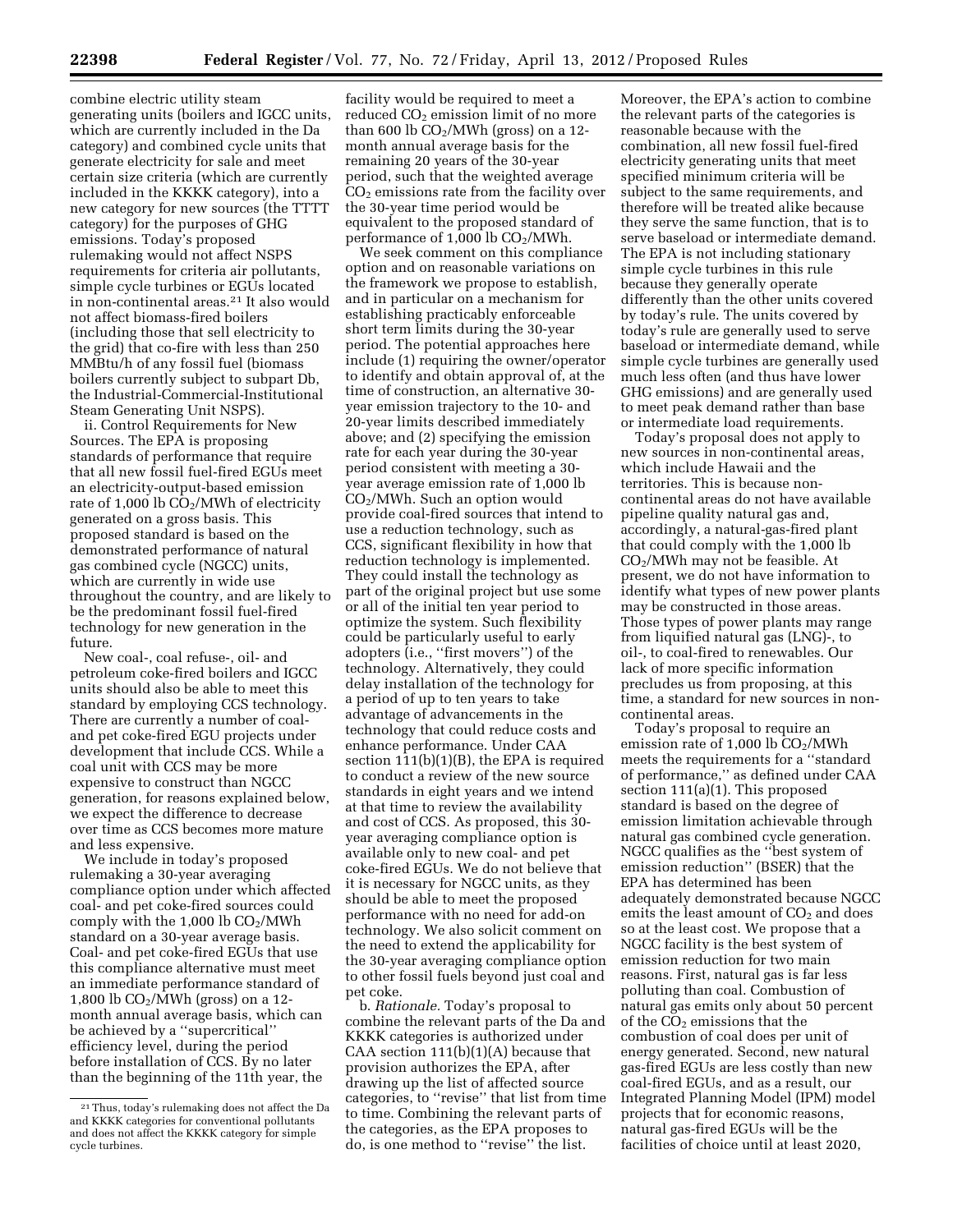which is the analysis period for this rulemaking. Indeed, our IPM model does not project construction of any new coal-fired EGUs during that period. This state of affairs has come about primarily because technological developments and discoveries of abundant natural gas reserves have caused natural gas prices to decline precipitously in recent years and have secured those relatively low prices for the near-future. Importantly, because the IPM modeling shows that natural gas-fired plants are the facilities of choice, the proposed standard of performance in today's rulemaking –– which is based on the emission rate of a new NGCC unit — does not add costs. In addition, compared to coal-fired EGUs, natural gas-fired EGUs have fewer nonair quality health and environmental impacts. This is true under not only a set of base-case assumptions, but also under a sensitivity considering significantly higher gas prices.

The just-described reasons are sufficient as a legal matter to justify today's proposed actions to combine source categories and establish the 1,000 lb CO2/MWh standard. Such a standard could also be met today by new coalfired units using CCS. In addition, we propose to include the compliance alternative of allowing new coal- and pet coke-fired power plants to meet the 1,000 lb  $CO<sub>2</sub>/MWh$  standard over a 30year period so that plant developers can take advantage of future advancements cost savings in CCS technology that could lower its cost. This compliance alternative allows owners/operators to install CCS when the unit is first constructed but also provides the operational flexibility that may be necessary to optimize the performance and to have additional time to address any startup challenges related to issues such as business arrangements related to the sale or storage of the captured  $CO<sub>2</sub>$ .

We recognize that, in light of a number of economic factors, including the increased availability and significantly lower price of natural gas, energy industry modeling forecasts uniformly predict that few, if any, new coal-fired power plants will be built in the foreseeable future. For these economic reasons, and independent of this proposed standard, the fossil fuelfired electricity generating industry has been trending towards increased use of natural gas and decreased use of coal for new generating capacity. Today's proposed action is consistent with that trend; but, at the same time, today's proposal is not intended to affect that apparent trend.

We recognize that some owners/ operators may nevertheless seek to construct new coal-fired capacity. This may be beneficial from the standpoint of promoting energy diversity, and today's proposal does not interfere with construction of new coal-fired capacity. In the first instance, a new coal-fired power plant may be able to meet the 1,000 lb  $CO<sub>2</sub>/MWh$  standard by installing CCS at the time of construction. At present, while CCS would add considerably to the costs of a new coal-fired power plant, there are sources of funding available to support the deployment of CCS, including a limited number of government demonstration programs.22 Even if companies decide to construct a few new coal-fired power plants under any circumstance, those few may well have access to those government programs.

The proposed 30-year averaging compliance option adds additional flexibility for new coal- and pet cokefired power plants by allowing them to construct and begin operations without CCS, and then to install and operate CCS at some time in the future, as long as they install CCS within ten years and operate it in a manner that allows them to meet the 1,000 lb  $CO<sub>2</sub>/MWh$  standard, on a weighted average basis, over the 30-year period.

We expect that the costs of CCS will decline in the future as CCS matures and is utilized more widely. Today's action, if finalized, would promote utilization and further development of CCS by making it clear that CCS would be necessary for new coal-fired power plants to meet the performance standard. The prospect of declining CCS costs, in conjunction with the possibility of continued availability of additional funding mechanisms (e.g. demonstration funding such as Department of Energy (DOE) grants, tax credits (for investment and/or EOR), State incentives such as clean energy standards), and sale of other usable products such as  $CO<sub>2</sub>$ , sulfur and hydrogen based products, indicates that CCS may well be sufficiently accessible in the near term to the few coal-fired power plants that are expected to commence construction. Thus, the 30 year averaging compliance option, along with the potential opportunities for funding to implement CCS immediately, helps to alleviate any concerns that

today's action could restrict new coalfired construction.

It should be noted that we are not required to justify the 30-year averaging compliance option on grounds that it qualifies as the ''best system of emission reduction'' adequately demonstrated, and we are not stating in this action whether that compliance alternative does or does not qualify as such. Thus, it is not necessary to determine that our expectation that costs will go down meets the standards for determining that CCS is ''adequately demonstrated.'' Rather, to reiterate, the 30-year averaging compliance option, along with the opportunity to implement CCS to meet the  $1,000$  lb  $CO<sub>2</sub>/MWh$  standard immediately upon startup, make CCS an available option for the limited number of new coal-fired power plants that may construct to serve the policy goals of promoting energy diversity, as well as other policy objectives.23 Indeed, by clarifying that, in the future, new coalfired power plants will need to implement CCS, this rulemaking eliminates uncertainty about the status of new coal and may well enhance the prospects for new coal-fired generation.

In addition, there may also be other potential compliance options available that were not considered in this proposal. In the analysis for today's proposal, the EPA did not include unique treatment of  $CO<sub>2</sub>$  emissions from biologically-based material, otherwise called biogenic  $CO<sub>2</sub>$  emissions.<sup>24</sup>

In 2011, the EPA prepared and submitted the draft Accounting Framework for Biogenic CO<sub>2</sub> Emissions from Stationary Sources (*[http://](http://www.epa.gov/climatechange/emissions/biogenic_emissions/study.html) [www.epa.gov/climatechange/emissions/](http://www.epa.gov/climatechange/emissions/biogenic_emissions/study.html) biogenic*\_*[emissions/study.html](http://www.epa.gov/climatechange/emissions/biogenic_emissions/study.html)* ). The draft Framework includes both a detailed examination of the scientific and technical issues related to accounting for biogenic  $CO<sub>2</sub>$  emissions from stationary sources, and a proposed method to account for a stationary source's onsite  $CO<sub>2</sub>$  emissions, taking the biological cycling of carbon into consideration, in a scientifically and technically rigorous manner. The independent Science Advisory Board (SAB) has convened a Biogenic Carbon

<sup>22</sup>A number of the sources that EPA has identified as transitional sources have received some form of DOE financial assistance to demonstrate CCS. In addition, several additional projects have received funding but have not yet received air permits. Beyond these projects, prospects for additional federal funding are dependent on the overall budget process.

<sup>23</sup>EIA analysis (AEO 2012 early release) shows that ''coal remains the dominant energy source for electricity generation.''

<sup>24</sup>Biologically-based material is defined as nonfossilized and biodegradable organic material originating from modern or contemporaneously grown plants, animals or micro-organisms (including products, by-products, residues and waste from agriculture, forestry and related industries as well as the non-fossilized and biodegradable organic fractions of industrial and municipal wastes, including gases and liquids recovered from the decomposition of non-fossilized and biodegradable organic material).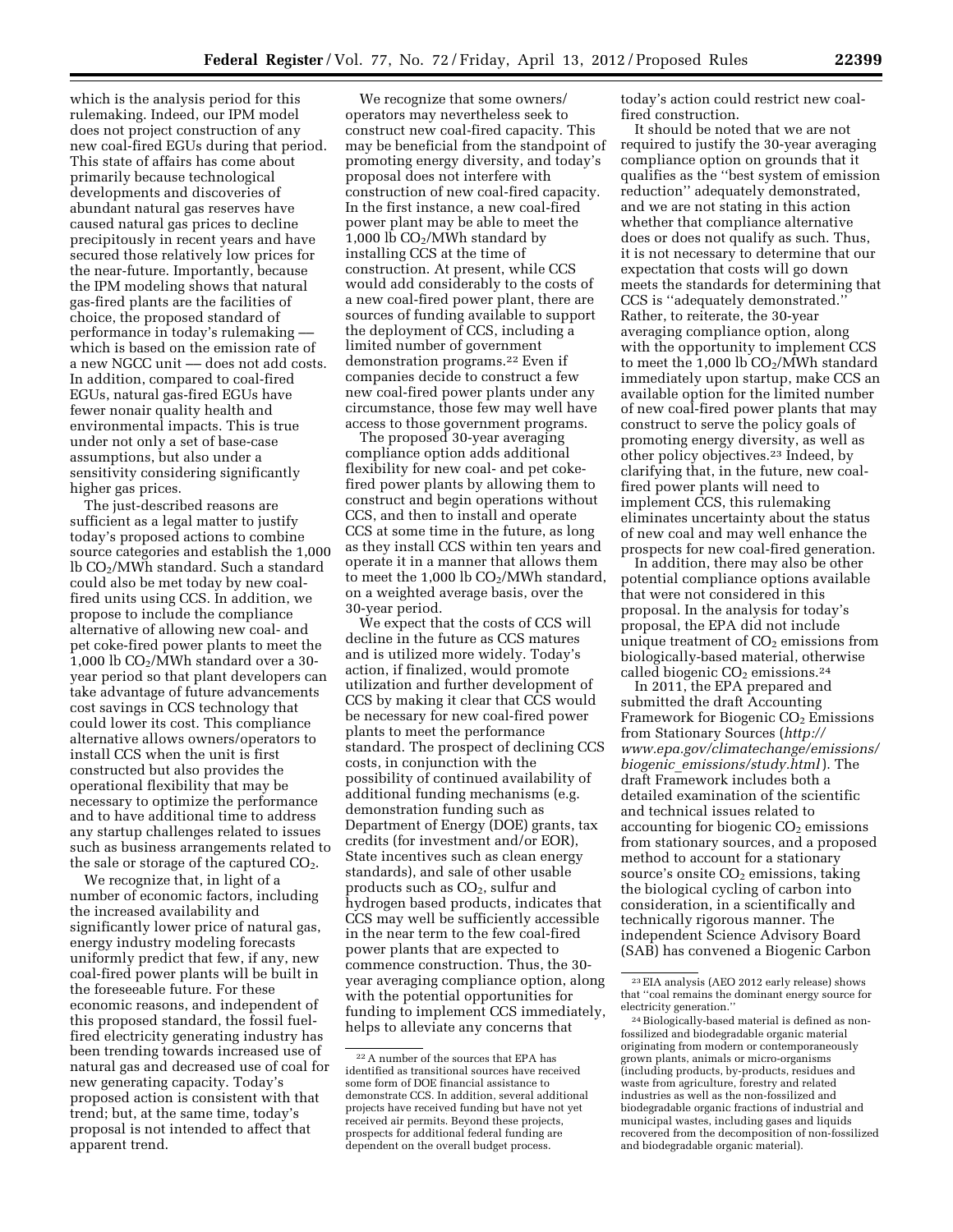Emissions Panel (*[http://yosemite.](http://yosemite.epa.gov/sab/sabproduct.nsf/0/2F9B572C712AC52E8525783100704886?OpenDocument) [epa.gov/sab/sabproduct.nsf/0/](http://yosemite.epa.gov/sab/sabproduct.nsf/0/2F9B572C712AC52E8525783100704886?OpenDocument) [2F9B572C712AC52E8525783100704886](http://yosemite.epa.gov/sab/sabproduct.nsf/0/2F9B572C712AC52E8525783100704886?OpenDocument) [?OpenDocument](http://yosemite.epa.gov/sab/sabproduct.nsf/0/2F9B572C712AC52E8525783100704886?OpenDocument)*) to conduct a peer review of the draft Framework. The peer review report will be finalized later in 2012.

The SAB's peer review of the EPA's discussion on the science related to the impacts of biogenic  $CO<sub>2</sub>$  is not yet finalized and the EPA looks forward to the SAB's conclusions later in 2012. Given that the SAB's peer review is ongoing, the EPA is not suggesting specific methods of accounting or otherwise making particular proposals for treatment of biogenic  $CO<sub>2</sub>$  emissions in any stationary source program, including NSPS. As more information, including the SAB peer review, becomes available, the EPA will consider its options and move forward as warranted.

c. *Requirements and Rationale for NSPS Modifications for GHGs.* For purposes of today's action, the EPA does not have a sufficient base of information to develop a proposal for the affected sources that may be expected to take actions that would constitute ''modifications'' (as defined under the EPA's NSPS regulations) for GHGs and therefore be subject to requirements for new sources. As a result, the EPA is not proposing requirements for NSPS modifications for GHGs.25

The EPA's current regulations define an NSPS ''modification'' as a physical or operational change that increases the source's maximum achievable hourly rate of emissions, but specifically exempt from that definition pollution control projects, which are projects that entail the installation of pollution control equipment or systems. Based on current information, most of the projects that we believe EGUs are most likely to undertake in the foreseeable future that could increase the maximum achievable hourly rate of  $CO<sub>2</sub>$  emissions would constitute pollution control projects. In many cases, those projects would involve the installation of add-on control equipment required to meet CAA requirements for criteria and air toxics air pollutants. These increases in  $CO<sub>2</sub>$  emissions would generally be small and would occur as a chemical byproduct of the operation of the control equipment. In other cases, those projects would involve equipment changes to improve efficiency to meet the requirements of a future 111(d) rulemaking for existing sources and

would have the effect of increasing a source's maximum achievable hourly emission rate (lb  $CO<sub>2</sub>/hr$ ), even while decreasing its actual output based emission rate (lb  $CO<sub>2</sub>/MWh$ ). Because all of these actions would be treated as pollution control projects under the EPA's current NSPS regulations, they would be specifically exempted from the definition of modification.

Our base of knowledge concerning NSPS modifications has depended largely on the enforcement actions brought against power plants and on self-reporting by power plants. Over the lengthy history of the NSPS program, those have been too few in number to allow us to develop a sufficiently robust base of knowledge to propose a standard of performance for NSPS modifications for GHGs at this time.

In addition, the sources that took these actions vary widely one from another, and the types of actions were disparate. In light of this, as noted, we do not have adequate information as to the types of actions that qualify as modifications, the amount of increase in  $CO<sub>2</sub>$  emissions they cause, the types of control measures, or the costs and effectiveness of control measures, on which to base a proposed standard of performance. Therefore, in today's action, we are not proposing a standard of performance for modifications. We note that the statute contemplates that in circumstances such as these (where section 111(d) is implicated), sources not subject to the new source standards would be treated as existing sources subject to section 111(d).

In today's action, we solicit comment on the types of modifications power plants may undertake and the appropriate control measures. Depending on the information we develop, we may issue proposed standards of performance in the future.

d. *Requirements for Transitional sources.* The EPA is aware that approximately 15 proposed EGUs have received CAA permitting authority approval for their preconstruction permits, but may not have ''commenced construction'' by the date of today's proposed rulemaking.

A few of these sources have taken additional action preparatory to commencing construction. For this proposed rule, these sources that, as of the date of this proposal, have a PSD permit and are poised to commence construction within the very near future are referred to as ''transitional sources.'' We are aware that approximately six of these sources have plans to implement CCS to some degree.

CAA section 111 provides by its terms that sources that have not ''commenced

construction'' before the date of proposed standards for new sources will be subject to the NSPS when they do commence construction. The EPA's regulations define ''commenced construction'' as, in general, undertaking a continuous program of construction or entering into a binding contract to do so. 40 CFR 60.2.

Commenters 26 have pointed out that absent different treatment, transitional sources will be subject to the same requirements that apply to new sources that did not obtain their permit before the date of proposal. These commenters have suggested that today's proposed rule should treat transitional sources differently, especially in light of the substantial redesign that meeting such the proposed standard would have and the impact that redesign would have on the schedule for a project that was nearly ready to commence construction. The transitional sources at issue are coal-fired EGUs that, absent special treatment, would be subject to the standard of performance proposed in this rulemaking.

In today's proposed rulemaking, the EPA is not proposing a standard of performance for transitional sources, which we define as sources that have been issued a PSD permit by the date of proposal (including sources that have approved permits that are in the process of being amended, if those sources are intending to install CCS as evidenced by participating in any of the DOE CCS funding programs, either loan guarantee or grant programs) and that commence construction within 12 months of the date of publication of this proposal in the **Federal Register**. Upon finalization of this rulemaking without a standard of performance applicable to these sources, they will not be treated as new sources subject to the specific limitations set forth in the final new source standards. These sources would remain obligated, by the terms of their permits, to construct and operate in accordance with their permits. In addition, these sources will be treated as existing sources and would be subject to any requirements that a State promulgates to meet its obligations under section 111(d). Sources that do not commence construction within 12 months of the date of this proposed action will be subject to this standard of performance for new sources.

<sup>25</sup>Note that any analysis of the cost and feasibility of CCS that EPA has undertaken for purposes of this proposal has focused solely on new sources. In today's action, EPA has not undertaken any analysis of the cost or feasibility of CCS for existing units that undergo modifications.

<sup>26</sup>As mentioned elsewhere, the EPA held a series of listening sessions and allowed for a period of additional comment after announcing it was moving forward with development of new source performance standards for GHGs emitted from fossil fuel-fired EGUs. The term ''commenters'' here refers to those who commented during the listening sessions or during the subsequent comment period.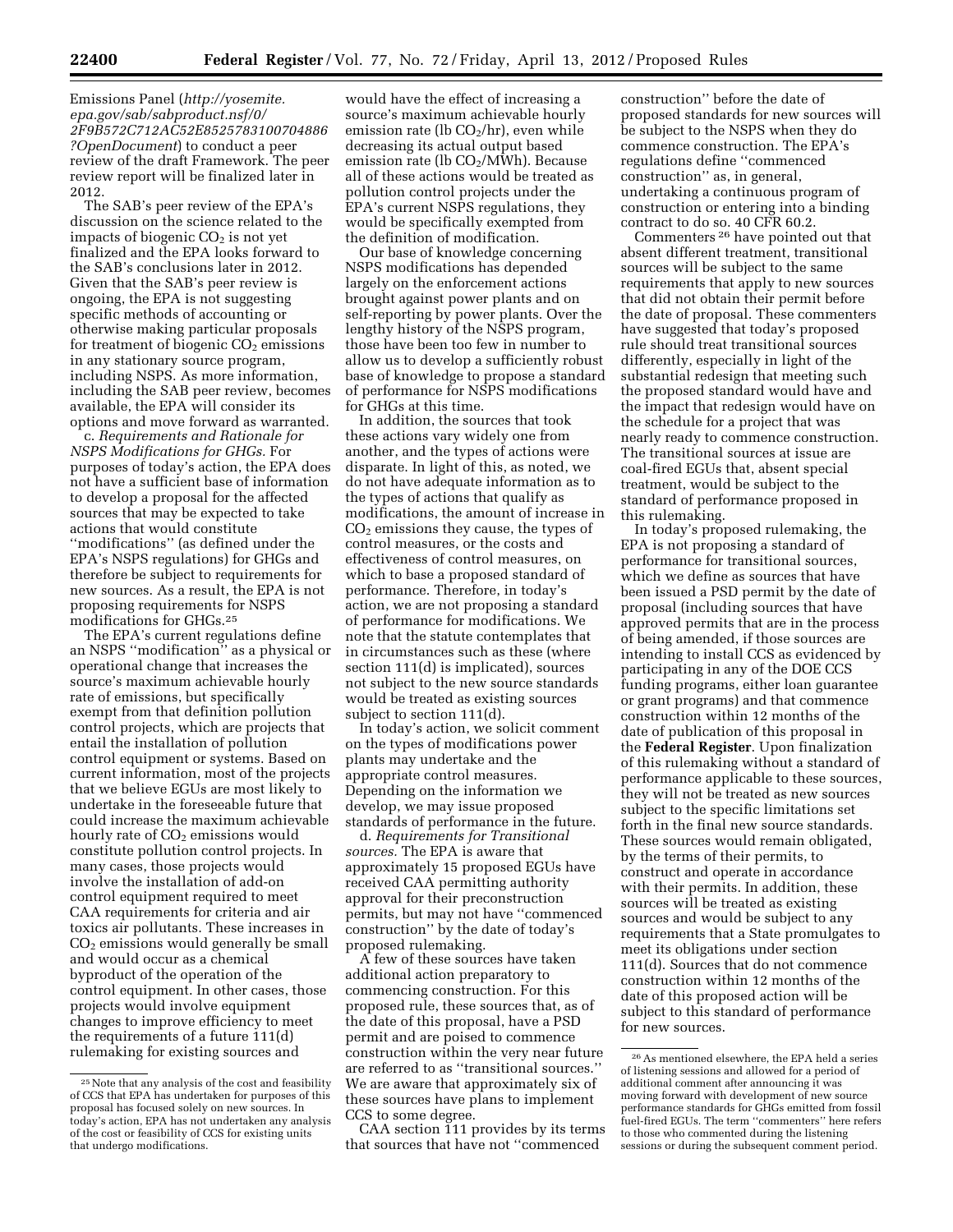e. *Requirements for Reconstructed Sources, and Rationale.* The EPA's CAA section 111 regulations provide that reconstructed sources are to be treated as new sources and, therefore, subject to new source standards of performance. The regulations define reconstructed sources as, in general, existing sources (i) that replace components to such an extent that the capital costs of the new components exceed 50 percent of the capital costs of an entirely new facility, and (ii) for which compliance with standards of performance for new sources is technologically and economically feasible. 40 CFR 60.15.

As with NSPS modifications, our base of knowledge concerning reconstructions has depended largely on the enforcement actions brought against power plants and on self-reporting by power plants. Over the lengthy history of the NSPS program, those have been too few in number to allow us to develop a sufficiently robust base of knowledge to propose a standard of performance for reconstructions for GHGs at this time. Thus, we lack adequate information about the type of source; the type of changes; the extent of emissions increases; and the type of control measures, including their cost and emissions reductions, that we need

to propose a standard of performance for reconstructions.

As a result, in today's action, the EPA is not including a proposal for reconstructed units for GHGs. Instead, we solicit comment on how we should approach reconstructions and, depending on the information we receive, we may propose and finalize a standard for reconstructions at a later time.

6. Summary of Emissions Impacts, Costs and Benefits

Our IPM modeling, using Energy Information Administration (EIA) reference case assumptions, projects that there will be no construction of new coal-fired generation without CCS. In addition we examined a case with higher future electric demand and another case with higher future natural gas prices. We did not see any additional new construction of coalfired generation through 2030 in either of these cases. Under the relevant assumptions, we do not project that this rule will impose notable costs.

We also examined a scenario with both increased future natural gas prices and increased future electric demand. In this sensitivity case we saw small amounts of coal-fired generation being

#### TABLE 1—POTENTIALLY AFFECTED ENTITIES a

built in 2030. Even under this sensitivity analysis with small amounts of new coal generation under conditions of high natural gas prices and simultaneously high electricity demand in 2030, we do not project that this proposed rule will impose notable costs upon sources. (See the RIA for further discussion of sensitivities).

While this proposed rule also will not have direct impact on U.S. emissions of greenhouse gases under expected economic conditions, it provides assurance that emission rates from new fossil fuel-fired generation will not exceed the level of the standard and will send a strong signal both domestically and internationally. Domestically, this proposed rule can further stimulate investment in CCS and other clean coal technologies, by making it clear that such technologies do provide a clear path forward for new coal-fired generating capacity. Internationally, this rule may encourage others to consider less GHG-intensive forms of power generation.

# *B. Does this action apply to me?*

The entities potentially affected by the proposed standards are shown in Table 1 below.

| Category                                | NAICS Code | Examples of potentially regulated entities                                                                                                                                                                                                                                                                                   |
|-----------------------------------------|------------|------------------------------------------------------------------------------------------------------------------------------------------------------------------------------------------------------------------------------------------------------------------------------------------------------------------------------|
| Federal Government<br>Tribal Government |            | 221112   Fossil fuel electric power generating units.<br><b>b</b> 221112   Fossil fuel electric power generating units owned by the federal government.<br><b>b</b> 221112   Fossil fuel electric power generating units owned by municipalities.<br>921150   Fossil fuel electric power generating units in Indian Country. |

a Include NAICS categories for source categories that own and operate electric power generating units (including boilers and stationary com-<br>bined cycle combustion turbines).

<sup>b</sup> Federal, state, or local government-owned and operated establishments are classified according to the activity in which they are engaged.

This table is not intended to be exhaustive but rather to provide a guide for readers regarding entities likely to be affected by this proposed action. To determine whether your facility, company, business, organization, etc., would be regulated by this proposed action, you should examine the applicability criteria in 40 CFR 60.1. If you have any questions regarding the applicability of this action to a particular entity, consult either the air permitting authority for the entity or your EPA regional representative as listed in 40 CFR 60.4 or 40 CFR 63.13 (General Provisions).

### **II. Background**

*A. Statutory Background for This Rule* 

Clean Air Act section 111 establishes mechanisms for controlling emissions of air pollutants from stationary sources.

As a preliminary step, CAA section 111(b)(1)(A) requires the EPA to list categories of stationary sources that the Administrator, in his or her judgment, finds ''cause[], or contribute[] significantly to, air pollution which may reasonably be anticipated to endanger public health or welfare.'' 27

Once it has listed a source category, the EPA establishes ''standards of performance'' that apply to new sources, which are sources that are constructed, or that undertake modifications or reconstruction, after the EPA proposes the standards of performance for the relevant source category. CAA section 111(b)(1)(B). Specific statutory and regulatory provisions define what

constitutes a modification or reconstruction of a facility. An existing facility undertakes a modification if it undergoes ''any physical change \* \* \* or change in the method of operation \* \* \* which increases the amount of any air pollutant emitted by such source or which results in the emission of any air pollutant not previously emitted.'' CAA section 111(a)(4). The EPA's NSPS regulations provide exemptions for several types of changes, including the installation of pollution control projects. 40 CFR 60.2, 60.14(e). An existing facility undertakes a reconstruction if it replaces components to such an extent that the capital costs of the new equipment or components exceed 50 percent of what is believed to be the cost of a completely new facility. 40 CFR 60.15. In promulgating standards of performance, the EPA has significant

<sup>27</sup>The EPA has made endangerment findings under this section for more than 60 stationary source categories and subcategories that are now subject to NSPS.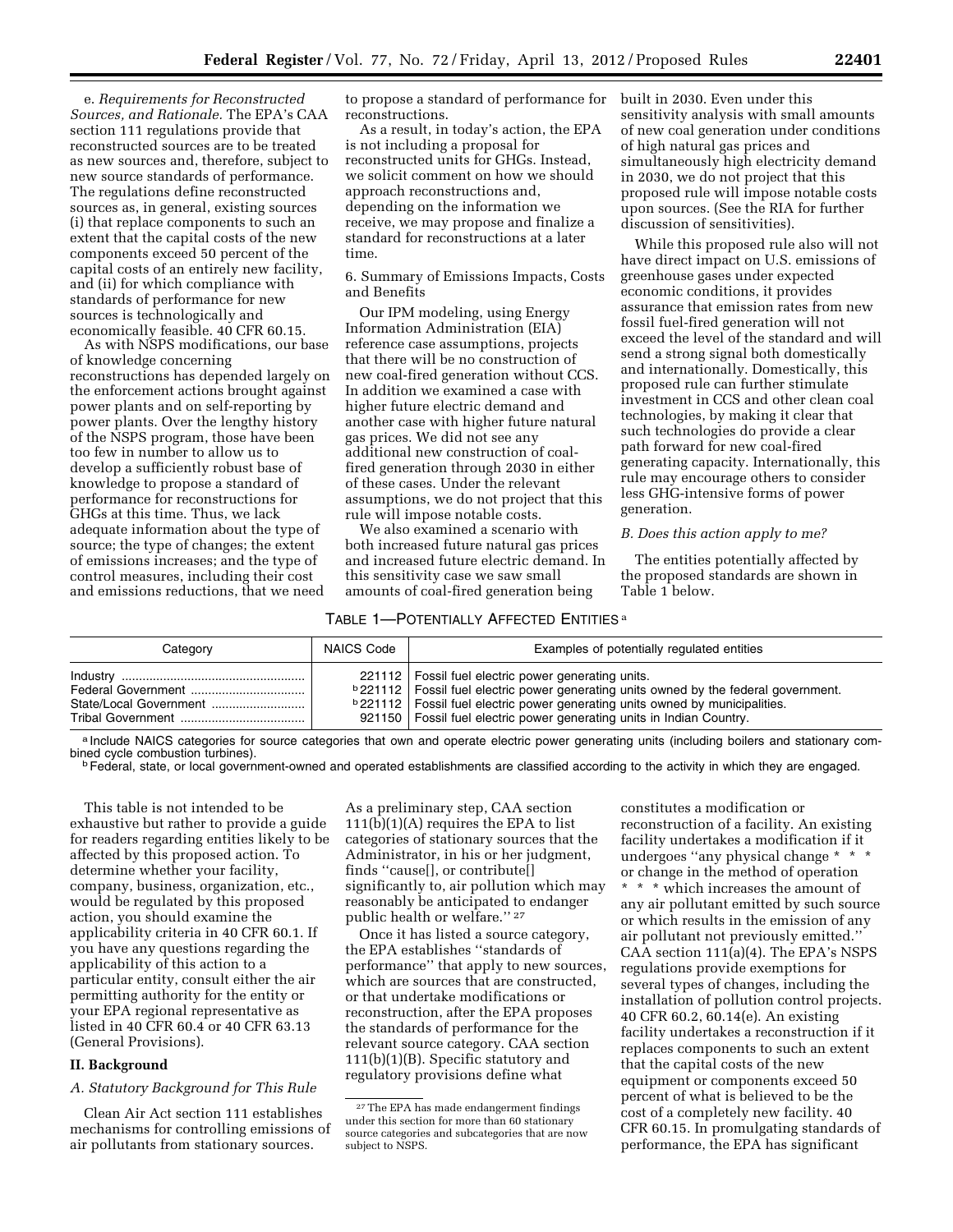discretion to create subcategories based on source type, class or size. CAA section 111(b)(2).

Clean Air Act section 111(a)(1) defines a ''standard of performance'' as—

a standard for emissions of air pollutants which reflects the degree of emission limitation achievable through the application of the best system of emission reduction which (taking into account the cost of achieving such reduction and any nonair quality health and environmental impact and energy requirements) the Administrator determines has been adequately demonstrated.

We call this level of control the best system of emission reduction (BSER).28 The standard that the EPA develops, based on the BSER, is commonly a numerical emissions limit, expressed as a performance level (e.g., a rate-based standard). Generally, the EPA does not prescribe a particular technological system that must be used to comply with a standard of performance. Rather, sources remain free to elect whatever combination of measures will achieve equivalent or greater control of emissions.

# *B. Overview of Climate Change Impacts From GHG Emissions*

In 2009, the EPA Administrator issued the 2009 Endangerment Finding,29 under CAA section 202(a)(1), as part of the process for promulgating the Light Duty Vehicle Rule.30 With the Endangerment Finding, the Administrator found that elevated concentrations of GHGs in the atmosphere may reasonably be anticipated to endanger public health and welfare. These adverse effects on public health and welfare are summarized here, and described in more detail in the RIA. As explained in the Endangerment Finding, the EPA made this determination based primarily upon the recent, major assessments by the U.S. Global Change Research Program (USGCRP), Intergovernmental Panel on Climate Change (IPCC), and the National Research Council (NRC).31 In brief, these assessments addressed the scientific issues that the EPA was required to examine, were comprehensive in their coverage of the GHG and climate change problem, and

underwent rigorous and exacting peer review by the expert community, as well as rigorous levels of U.S. government review and acceptance. Below is a brief, non-comprehensive summary of effects noted in the Endangerment Finding and the assessment reports.

1. Public Health Impacts Detailed in the 2009 Endangerment Finding

Climate change threatens public health through a number of impacts such as increases in hot weather, ozone pollution, and the severity and frequency of extreme weather events. Children, the elderly, and the poor are among the most vulnerable to these climate-related health effects.

By increasing higher average temperatures, climate change increases the likelihood of heat waves, which are associated with increased deaths and illnesses. While climate change also leads to decreases in cold-related mortality, some evidence suggests that the net impact on mortality is more likely to be adverse. Heat is already the leading cause of weather-related deaths in the U.S.

Climate change is expected to increase ozone pollution over broad areas of the country including large population areas with unhealthy surface ozone levels. Ozone health studies indicate that elevated surface ozone increases risks of premature death, acute bronchitis, heart attacks, asthma aggravation, and other respiratory effects.

Public health threats also stem from increases in intensity or frequency of extreme weather associated with climate change, such as increased hurricane intensity, increased frequency of intense storms and heavy precipitation. The assessment literature indicates that there is the potential for hurricanes to become more intense, and there is some evidence that Atlantic hurricanes have already become more intense. Hurricanes and floods from humaninduced climate change can cause deaths, injuries, waterborne diseases, and mental health problems such as post-traumatic stress disorders. Drownings and other health impacts from coastal storms and storm surges are expected to increase due to rising sea levels.

2. Public Welfare Impacts Detailed in the 2009 Endangerment Finding

Climate change is expected to have numerous effects on public welfare. Large areas of the country are at serious risk of reduced water supplies, increased water pollution, and increased occurrence of extreme events

such as floods and droughts. Coastal areas face increased risks from storm and flooding damage to property, as well as adverse impacts from sea level rise such as land loss due to inundation, erosion, wetland submergence, and habitat loss.

Climate change is expected to result in an increase in peak electricity demand, and changes in extreme weather threaten energy, transportation, and water resource infrastructure. Climate changes may exacerbate ongoing environmental pressures in certain settlements, particularly in Alaskan indigenous communities. Over the 21st century, climate change will fundamentally rearrange U.S. ecosystems.

It is possible that in the next few decades, adverse effects in certain parts of the agriculture and forestry sectors such as enhanced pest and weed growth, increased surface ozone, changes in the intensity and frequency of droughts and heavy storms, and increased wildfires—may be offset by benefits resulting from a stimulatory carbon dioxide effect and a longer growing season. However, the body of evidence points towards increasing risks of net adverse impacts on U.S. food production, agriculture, and forest productivity as temperatures continue to rise, with the potential for significant disruptions and crop failure.

Human-induced climate change has the potential to be far-reaching and multidimensional. Given the long atmospheric lifetime of the six GHGs,32 which range from roughly a decade to centuries, future atmospheric greenhouse gas concentrations for the remainder of this century and beyond will be influenced not only by future emissions but indeed by present-day emissions. The severity of all the described risks and impacts is likely to increase over time with accumulating GHG concentrations and the associated temperature increases and precipitation changes. Finally, these impacts are global, and may exacerbate problems that raise humanitarian, trade, and national security issues for the U.S.

3. Climate Impacts Detailed in Recent NRC Assessments

Since the EPA issued the 2009 Endangerment Finding, the NAS, which is a society established by an Act of Congress that is composed of distinguished scholars engaged in scientific and engineering research, has

<sup>28</sup>This level of control has historically been referred to as best demonstrated technology (BDT). 29 ''Endangerment and Cause or Contribute

Findings for Greenhouse Gases Under Section 202(a) of the Clean Air Act.'' 74 FR 66496 (December 15, 2009).

<sup>30</sup> ''Light-Duty Vehicle Greenhouse Gas Emission Standards and Corporate Average Fuel Economy Standards; Final Rule.'' 75 FR 25324 (May 7, 2010). 31 74 FR 66510–66511.

 $32$  Carbon dioxide (CO<sub>2</sub>), nitrous oxide (N<sub>2</sub>O), methane (CH4), perflurocarbons (PFCs), hydrofluorocarbons (HFCs), and sulfur hexafluoride  $(SF_6)$ .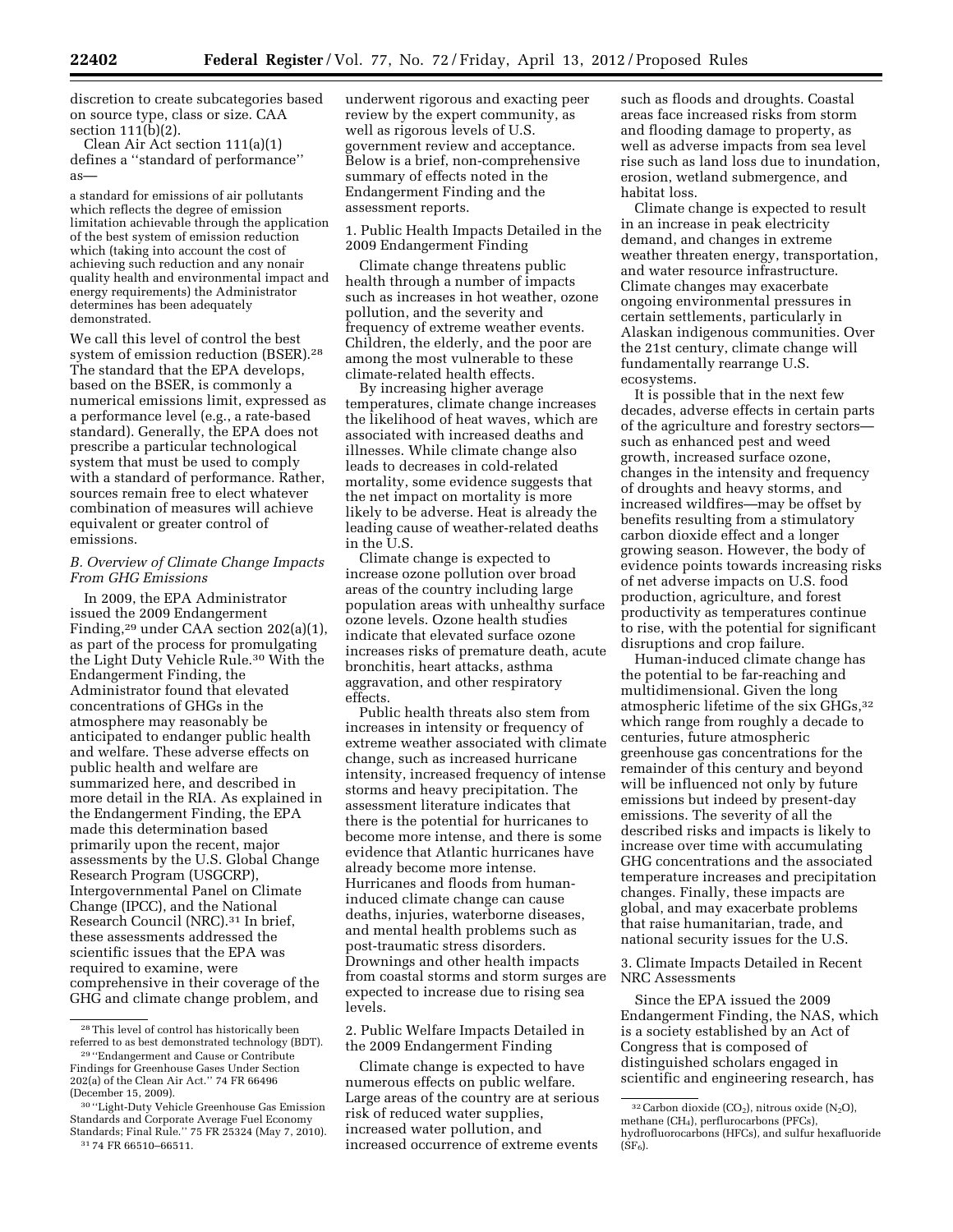issued assessments with similar conclusions to those of the assessments upon which the EPA based the Endangerment Finding. In May 2010, the NRC, which is the operating arm of the National Academy of Sciences (NAS) that conducts most of the science policy and technical work, published its comprehensive assessment, ''Advancing the Science of Climate Change'' (the 2010 NRC Assessment).33 It concluded that ''climate change is occurring, is caused largely by human activities, and poses significant risks for—and in many cases is already affecting—a broad range of human and natural systems.'' 34 Furthermore, the NRC stated that this conclusion is based on findings that are ''consistent with the conclusions of recent assessments by the U.S. Global Change Research Program, the Intergovernmental Panel on Climate Change's (IPCC) Fourth Assessment Report, and other assessments of the state of scientific knowledge on climate change.'' 35 These are the same assessments that served as the primary scientific references underlying the 2009 Endangerment Finding. The 2010 NRC Assessment also warned of risks associated with abrupt changes and surprises that might occur when certain thresholds are crossed, such as the

release of large quantities of GHGs stored in frozen soils in the Arctic or irreversible drying and desertification in the subtropics; and of potential for broad, ''catastrophic'' impacts on marine ecosystems resulting from ocean acidification.

Another NRC assessment, ''Climate Stabilization Targets: Emissions, Concentrations, and Impacts over Decades to Millenia'', was published in 2011 (the 2011 NRC Assessment). This report found that climate change due to  $CO<sub>2</sub>$  emissions will persist for many centuries. The report also estimates a number of specific climate change impacts, finding that every degree Celsius (°C) of warming could lead to increases in heavy rainfall and decreases in crop yields and Arctic sea ice extent, along with other precipitation and stream flow changes. The assessment also found that with an increase of 4 °C, the average summer would be as warm as the warmest summers of the past century, that for an increase of 1 to 2 °C the area burnt by wildfires in western North America will likely more than double, that coral bleaching and erosion will increase due both to warming and ocean acidification, and that sea level will rise 1.6 to 3.3 feet by 2100 in a 3 °C scenario. The assessment notes that many important aspects of climate change are difficult to quantify but that the risk of adverse impacts is likely to increase with increasing temperature, and that

the risk of surprises can be expected to increase with the duration and magnitude of the warming. Importantly, these recent NRC assessments represent another independent and critical inquiry of the state of climate change science, separate and apart from the previous IPCC, NRC, and USGCRP assessments.

# *C. GHGs From Fossil Fuel-Fired Power Plants*

Fossil fuel-fired electric utility generating units are by far the largest emitters of GHGs, primarily in the form of CO2, among stationary sources in the U.S. This section describes the amount of those emissions and places that amount in the context of the national inventory of GHGs.

The EPA prepares the official U.S. Inventory of Greenhouse Gas Emissions and Sinks 36 (the U.S. GHG Inventory) to comply with existing commitments under the United Nations Framework Convention on Climate Change. This inventory, which includes recent trends, is presented by industrial sectors. It is the source for the information provided in Table 2 below concerning total U.S. anthropogenic emissions and sinks of  $GHGs$  and  $CO<sub>2</sub>$  emissions, by industrial sector—including fossil fuel-fired EGUs—for the years 1990, 2000, and 2009.

# TABLE 2—U.S. GHG EMISSIONS AND SINKS BY SECTOR

[Teragram Carbon Dioxide Equivalent (Tg CO<sub>2</sub> Eq.)]<sup>37</sup>

| Sector | 1990    | 2000    | 2009      |
|--------|---------|---------|-----------|
|        | 5.287.8 | 6.168.0 | 5.751.1   |
|        | 315.8   | 348.8   | 282.9     |
|        | 4.4     | 4.9     | 4.4       |
|        | 383.6   | 410.6   | 419.3     |
|        | 15.0    | 36.3    | 25.0      |
|        | 175.2   | 143.9   | 150.5     |
|        | 6.181.8 | 7.112.7 | 6.633.2   |
|        | (861.5) | (576.6) | (1,015.1) |
|        | 5.320.3 | 6.536.1 | 5.618.2   |

Energy-related  $CO<sub>2</sub>$  emissions are the largest contributor to total U.S. GHG emissions, representing 86.7 percent of total 2009 GHG emissions. In 2009, the electric power sector—consisting of those entities whose primary business is the generation of electricity—accounted for 40 percent of all energy-related  $CO<sub>2</sub>$ 

emissions. The transportation sector, with emissions principally from the combustion of gasoline, diesel, and jet fuel, was the second-largest source, at 32 percent of the total. Other energyrelated CO<sub>2</sub> emission sources included industrial, residential, and commercial fossil fuel combustion, natural gas and

petroleum systems, and incineration of waste.

Direct fuel use in the residential and commercial sectors accounted for 26 percent of total  $CO<sub>2</sub>$  emissions in 2009. Total  $CO<sub>2</sub>$  emissions from fossil fuelfired EGUs, for years 1990, 2000 and 2009, are shown below in Table 3.

<sup>&</sup>lt;sup>33</sup> NRC (2010). Advancing the Science of Climate<br>Change. National Academy Press. Washington, DC. <sup>34</sup> NRC (2010). Advancing the Science of Climate

Change. National Academy Press. Washington, DC. Page  $\check{3}$ .

<sup>35</sup>NRC (2010). Advancing the Science of Climate Change. National Academy Press. Washington, DC.

<sup>36 &</sup>quot;Inventory of U.S. Greenhouse Gas Emissions and Sinks: 1990–2009'', Report EPA 430–R–11–005,

United States Environmental Protection Agency, April 15, 2011.

<sup>37</sup>From Table 2–3 of the EPA GHG Emissions and Sinks Inventory, EPA 430–R–11–005.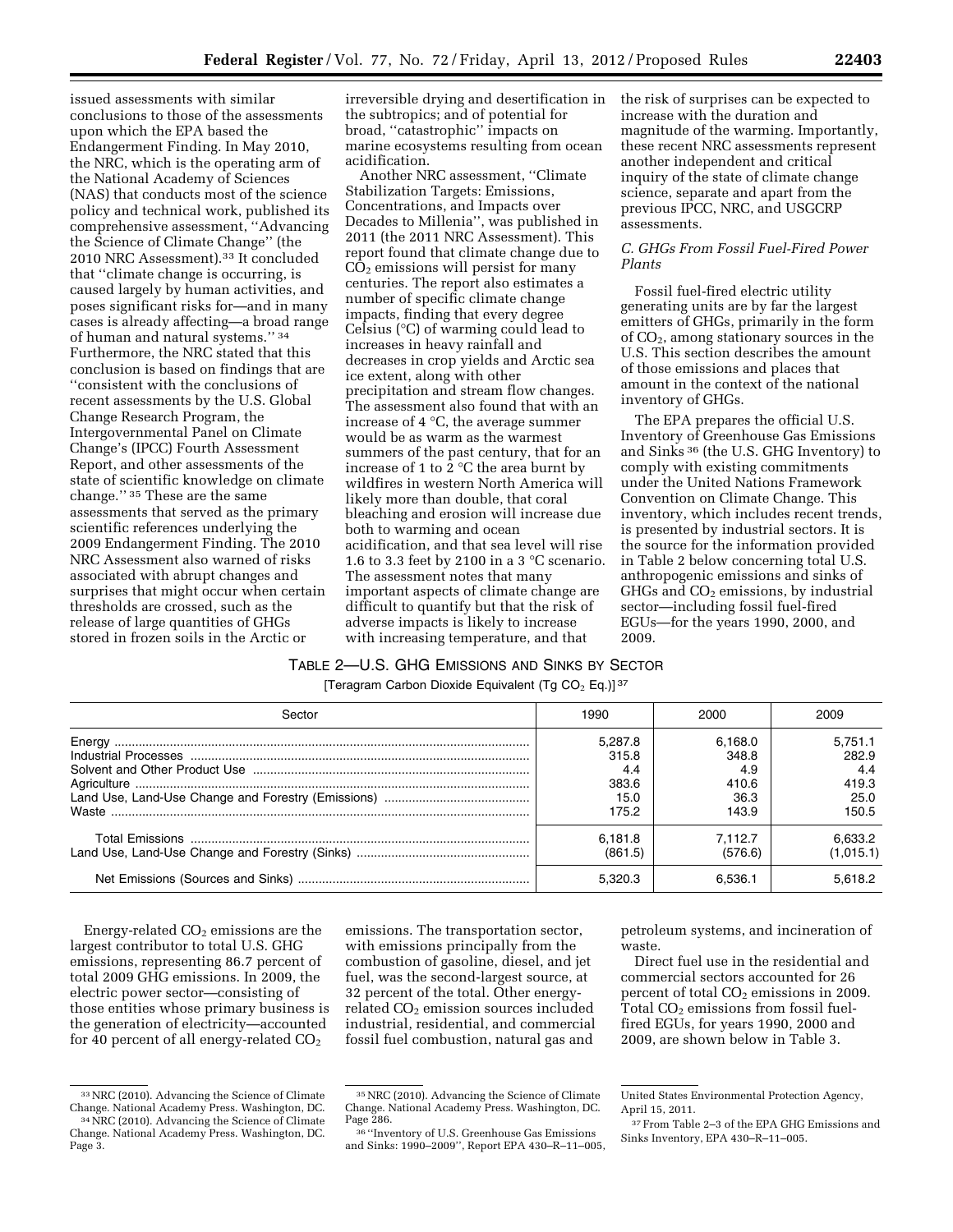# TABLE 3—U.S. GHG EMISSIONS FROM GENERATION OF ELECTRICITY FROM COMBUSTION OF FOSSIL FUELS

[Tg  $CO<sub>2</sub>$  Eq.]

| GHG Fmissions | 1990    | 2000    | 2009    |
|---------------|---------|---------|---------|
|               | 1.820.8 | 2.296.9 | 2.154.0 |
|               | 1.547.6 | 1.927.4 | 1.747.6 |
|               | 175.3   | 280.8   | 373.1   |
|               | 97.5    | 88.4    | 32.9    |
|               | 2.6     | 2.5     | 3.8     |
|               | 0.6     |         | 0.7     |
|               | 8.      | 10.0    | 9.0     |

We are aware that nitrous oxide  $(N_2O)$ (and to a lesser extent, methane  $(CH_4)$ ) may be emitted from fossil fuel-fired EGUs, especially from coal-fired circulating fluidized bed (CFB) combustors and from units with selective catalytic reduction (SCR) and selective non-catalytic reduction (SNCR) systems installed for  $NO<sub>X</sub>$  control. We are not proposing separate  $N_2O$  or  $CH_4$ emission limits or an equivalent  $CO<sub>2</sub>$ emission limit in today's action because of a lack of available data for these affected sources. Additional information on the quantity and significance of emissions and on the availability of cost-effective controls would be needed before proposing standards for these pollutants. The estimated emissions for  $N_2O$  and  $CH_4$  from fossil fuel-fired EGUs  $(9.0 \text{ and } 0.7 \text{ Tg of } CO<sub>2</sub>$  equivalent, respectively) is about 0.4 percent of total CO2 equivalent emissions from fossil fuel-fired electric power generating units. We are requesting comment on this approach and on the need to collect additional data on  $N_2O$  and  $CH_4$ emissions from these affected sources.

# *D. Litigation Directly Leading to This Rule*

As discussed below, in section II.E., on February 27, 2006, the EPA published a final rule that revised the standards of performance for criteria pollutant emissions of EGUs included in the Da category. ''Standards of Performance for Electric Utility Steam Generating Units, Industrial-Commercial-Institutional Steam Generating Units, and Small Industrial-Commercial-Institutional Steam Generating Units,'' 71 FR 9866 (Feb. 27, 2006) (the ''2006 Final Rule''). The 2006 Final Rule did not establish standards of performance for GHG emissions. Two groups of petitioners filed petitions for judicial review of this rule in the U.S. Court of Appeals for the District of Columbia Circuit (the Court), contending, among other things, that the rule was required to include standards of performance for GHG emissions from EGUs. The two groups of petitioners were (1) the States of New York,

California, Connecticut, Delaware, Maine, New Mexico, Oregon, Rhode Island, Vermont, and Washington, the Commonwealth of Massachusetts, the District of Columbia, and the City of New York (collectively ''State Petitioners''); and (2) Natural Resources Defense Council (NRDC), Sierra Club, and Environmental Defense Fund (EDF)(collectively ''Environmental Petitioners'').

The portions of State and Environmental Petitioners' petitions for review of the 2006 Final Rule that related to GHG emissions were severed from other petitions for review of that rule, and were formally pending before the Court under the caption *State of New York, et al.* v. *EPA,* No. 06–1322. Following the U.S. Supreme Court's decision in *Massachusetts,* discussed above, the Court, upon motion from the EPA, remanded the 2006 Final Rule for further consideration of the issues related to GHG emissions in light of *Massachusetts.* The EPA did not act on that remand. To avoid further litigation, the State and Environmental Petitioners and the EPA negotiated a proposed settlement agreement that set deadlines for the EPA to propose and take final action on (1) a rule under CAA section 111(b) that includes standards of performance for GHGs for new and modified EGUs that are subject to 40 CFR part 60, subpart Da; and (2) a rule under CAA section 111(d) that includes emission guidelines for GHGs from existing EGUs that would have been subject to 40 CFR part 60, subpart Da if they were new sources. Pursuant to CAA section 113(g), the EPA published a notice of the proposed settlement agreement in the **Federal Register,** and provided for a public comment period. 75 FR 82392 (December 30, 2010).38 The EPA considered the comments received and concluded that they did not disclose facts or considerations indicating that the proposed settlement

agreement was inappropriate, improper, inadequate or inconsistent with the CAA. Therefore, the EPA concluded that the proposed settlement agreement should be finalized.

# *E. Coordination With Other Rulemakings*

EGUs are the subject of several CAA rulemakings that have been recently completed. The EPA recognizes that it is important that all of these efforts achieve their intended environmental objectives in a common sense manner. The confluence of these rulemakings allows the industry to look across the regulatory requirements and design cost effective integrated compliance strategies.39

On July 6, 2011, the EPA finalized the Cross-State Air Pollution Rule (CSAPR)40. 76 FR 48208 (August 8, 2011). Also known as the Transport Rule, the CSAPR requires a total of 28 states and the District of Columbia to improve air quality by reducing power plant emissions that contribute to ozone and fine particle pollution in other States. The CSAPR applies to 3,642 EGUs at 1,081 coal-, gas- and oil-fired facilities in the eastern half of the U.S. By 2014, combined with other final state and EPA actions, the CSAPR will reduce power plant SO<sub>2</sub> emissions by 73 percent and  $NO<sub>x</sub>$  emissions by 54 percent from 2005 levels in the CSAPR region. The CSAPR was scheduled to begin on January 1, 2012. However, on December 30, 2011, the U.S. Court of Appeals for the DC Circuit issued a ruling to stay the rule pending judicial review. This decision is not a ruling on the merits of the CSAPR. While this decision delays implementation of the

<sup>38</sup>Copies of the **Federal Register** notice, the settlement agreement, other supporting documents and the comments received are available online at fdms.gov under docket EPA–HQ–2010–1057.

<sup>39</sup>We include this discussion of other rulemakings for background purposes. The effort to coordinate rulemakings does not provide a defense to a violation to the CAA. Sources cannot defer compliance with existing requirements because of other upcoming regulations.

<sup>40</sup>On December 15, 2011, EPA finalized a supplemental rule (76 FR 80760, December 27, 2012) to include five additional states in the CSAPR ozone season  $NO<sub>x</sub>$  program. On February 7, 2012, EPA issued two sets of minor adjustments to the CSAPR (77 FR 10324, February 21, 2012).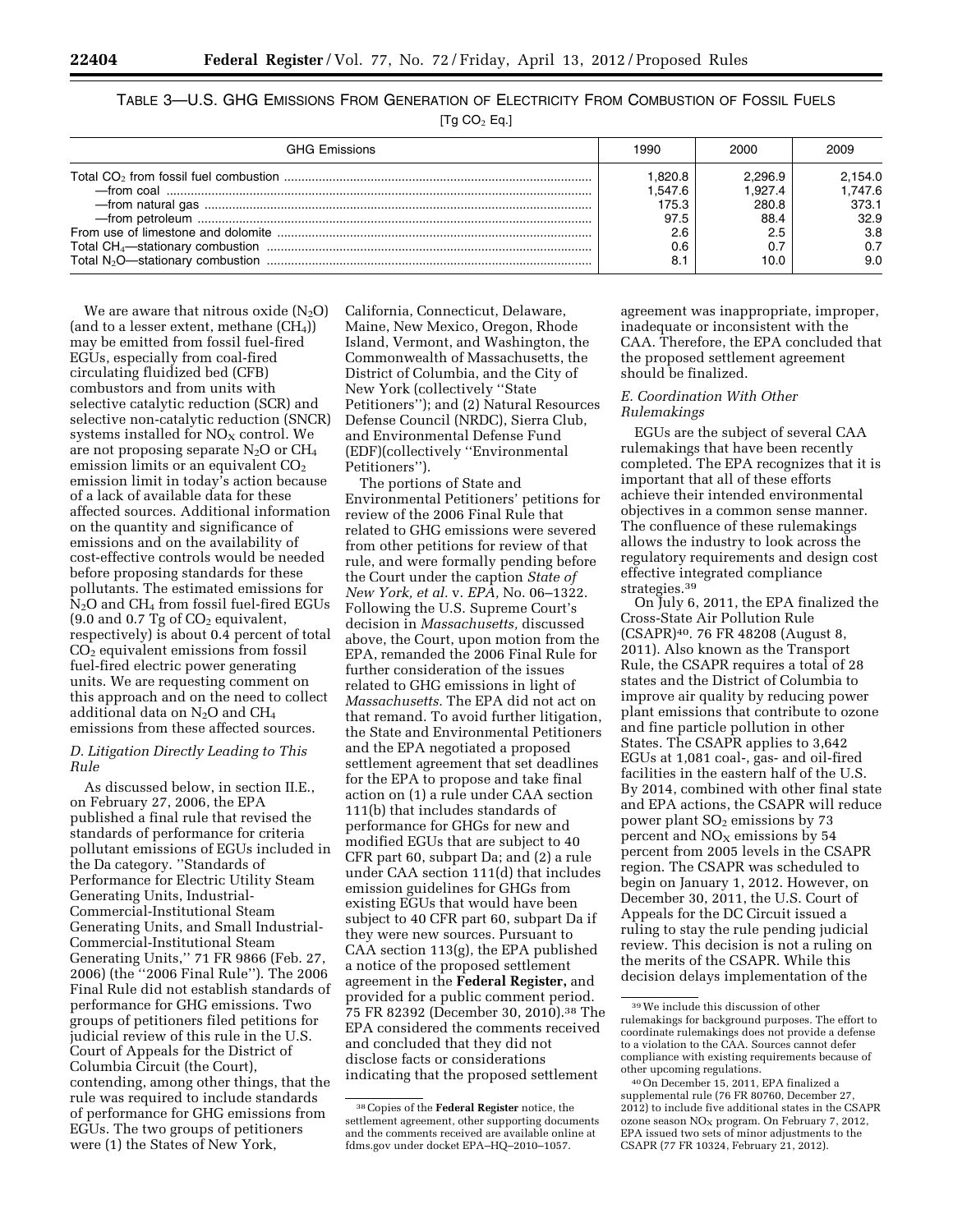CSAPR and the significant health benefits associated with the rule, it leaves the Clean Air Interstate Rule (CAIR), the predecessor regulation to CSAPR, in place while the Court considers the merits of the challenges to the CSAPR. Oral arguments are scheduled for April 13, 2012.

On December 16, 2011, the EPA signed the Mercury and Air Toxic Standards (MATS) rule to reduce emissions of mercury and other HAP emissions from coal- and oil-fired power plants. This regulation requires investments in pollution controls to reduce emissions of mercury, other metals and acid gases by 2015 or 2016. In the same notice, the EPA also revised the NSPS for criteria pollutants from these sources. Because the control technologies and strategies that reduce SO2 can also reduce or help to reduce HAP emissions, coordinating compliance strategies for the CSAPR and MATS rules, including the revised NSPS for criteria pollutants, will allow cost-effective compliance options.

In April, 2011, the EPA proposed standards under the Clean Water Act (CWA) to reduce injury and death of fish and other aquatic life caused by cooling water intake structures existing at power plants and factories. 76 FR 22174 (April 20, 2011). These facilities pull in large volumes of cooling water from lakes, rivers, estuaries or oceans to cool their machinery. The EPA is currently considering a wide range of comments to this proposal.

The EPA recognizes that it is important that each of these efforts achieves its intended environmental objectives in a common-sense, cost effective manner, that is consistent with the underlying statutory requirements and that allows the industry to comply with all of its obligations under these rules as efficiently as possible and to do so by making coordinated investment decisions and, to the greatest extent possible, by adopting integrated compliance strategies. In addition, EO 13563 states that ''[i]n developing regulatory actions and identifying appropriate approaches, each agency shall attempt to promote \* \* \* coordination, simplification, and harmonization. Each agency shall also seek to identify, as appropriate, means to achieve regulatory goals that are designed to promote innovation.'' Recent guidance from the Office of Information and Regulatory Affairs has emphasized the importance of, where appropriate and feasible, considering cumulative effects and of seeking to harmonize rules in terms of both content and timing.

Thus, the EPA recognizes that it needs to approach these rulemakings, to the extent that its legal obligations permit, in ways that allow the industry to make practical investment decisions that minimize costs in complying with all of the final rules, while still achieving the fundamentally important environmental and public health benefits that the rulemakings must achieve.

### *F. PSD and Title V Implications*

Commenters have asked whether the rulemaking the EPA is proposing today has implications for EGUs and other stationary sources under the prevention of significant deterioration (PSD) and Title V programs. We discuss this issue in section VI, below, and we include relevant background information in that discussion.

### *G. Stakeholder Input*

The EPA has been engaged in extensive interactions with many different stakeholders on the subjects of climate change, source contributions, and potential emission reduction opportunities. These stakeholders have included industries, environmental organizations, and many regional, State, and local air quality management agencies that have been actively engaged in efforts to address GHG emissions over a period of several years. In addition to these conversations, as part of developing this proposed rule, the EPA held five listening sessions in February and March 2011 to obtain additional information and input from key stakeholders and the public. Each of the five sessions had a particular target audience: The electric power industry, environmental and environmental justice organizations, States and Tribes, coalition groups, and the petroleum refinery industry. Each session lasted two hours and featured a facilitated round table discussion among stakeholder representatives who were identified and selected for their expertise in the CAA standard-setting process. The EPA had asked key stakeholder groups to identify these round table participants in advance of the listening sessions. The EPA accepted comments from the public at the end of each session and via the electronic docket system.

From the listening sessions and written submissions, the EPA received a wide range of comments and ideas for this proposed rule. The main topics of the comments, which concerned requirements for both new and existing sources, included the following:

• Feasibility and availability of control technologies

### • Output-based standards

- Subcategorization factors
- Fleet-wide averaging
- Neutrality of fuels<br>• Role of efficiency i
- Role of efficiency improvements
- Equivalency of state and regional reduction programs

• Recognition of early action by industries and states achieving reductions

- Use of a multi-pollutant, multimedia approach
	- Market-based flexibility
- Use of a tiered structure, with
- requirements evolving over time
- Credit for replacement of older, less efficient generation units
	- Role of biomass

• Consideration of compliance issues arising from conflicts with other regulatory programs

- Schedule for proposing and promulgating this rule
- Small business impacts

Comments submitted via the electronic docket system concerning development of this proposed rule are available at *[www.regulations.gov](http://www.regulations.gov)*  (docket number EPA–HQ–OAR–2011– 0090).

### **III. Proposed Requirements for New Sources**

This section describes the proposed requirements in this rulemaking for new sources. Our rationale for these proposed requirements is provided in Section IV of this preamble.

# *A. What is the affected source?*

Sources affected by today's proposal for new source provisions are sources that are considered both covered EGUs as defined by this rule and ''new'' sources as defined under the provisions of CAA section 111.

# 1. Covered EGUs, Generally

The EPA is proposing to define a covered EGU, which is a source that is subject to this rule, as any fossil fuelfired combustion unit that supplies more than one-third of its potential annual electric output and more than 25 MW net-electrical output (MWe) to any utility power distribution system for sale, with certain exceptions noted below. For this proposed rule, covered EGUs include electric utility steam generating units (''boilers''), stationary combined cycle combustion turbines and their associated HRSG) and duct burners; and IGCC units, including their combustion turbines and associated HRSG. However, for purposes of this rule, covered EGUs do not include stationary simple cycle combustion turbines or EGUs located in Hawaii or other non-continental areas. In addition, units subject to emission requirements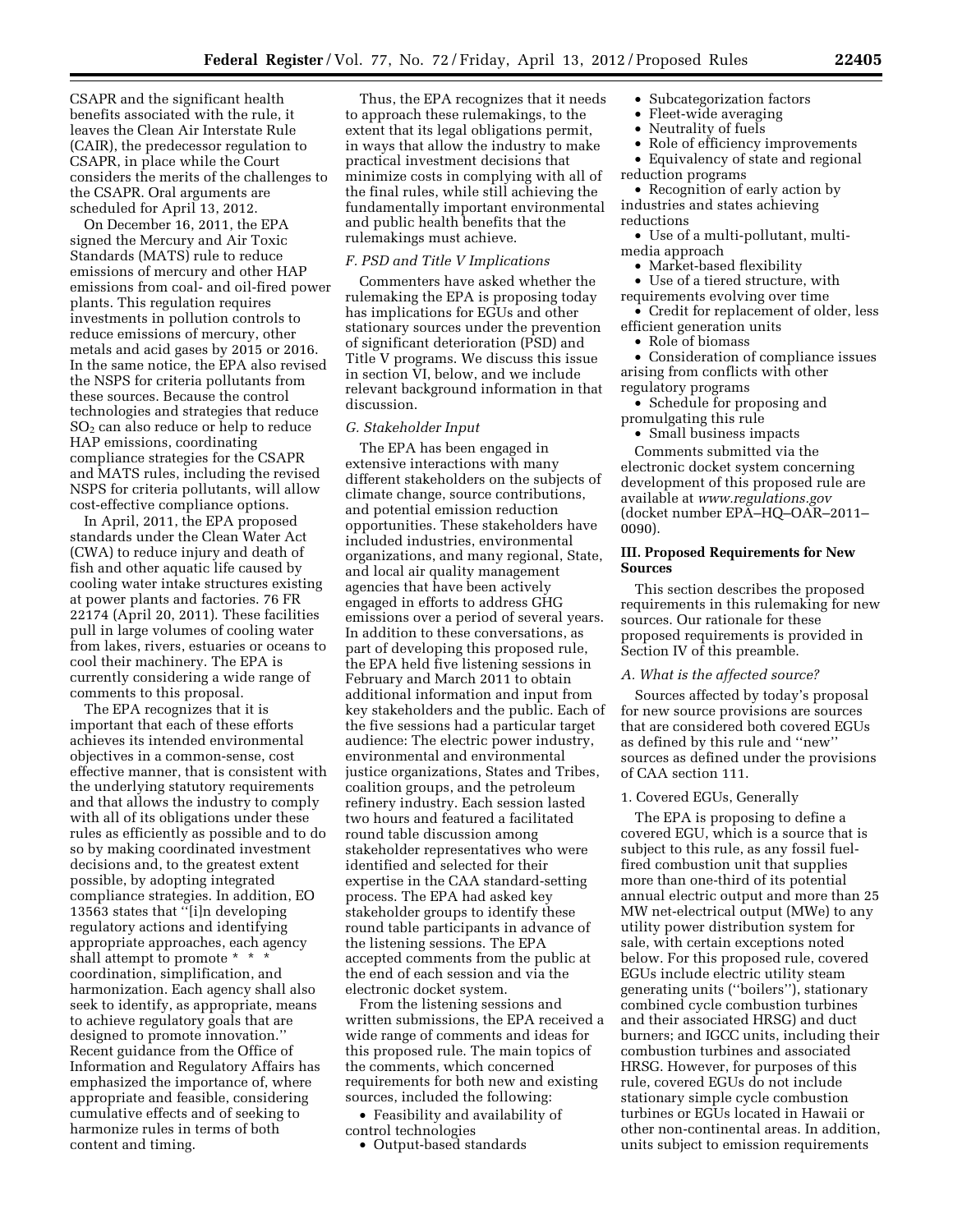under CAA section 129 would not be subject to requirements under this proposed rule.

### 2. CO2 Emissions Only

This action proposes to regulate covered EGU emissions of  $CO<sub>2</sub>$ , and not other constituent gases of the air pollutant GHG, although we identify the pollutant we propose to regulate as GHGs. Note that emissions of criteria pollutants for covered EGUs remain covered under 40 CFR part 60 subparts Da and KKKK.

# 3. ''New'' Sources

CAA section 111(a)(2) defines a ''new source'' as ''any stationary source, the construction or modification of which is commenced after publication of regulations (or, if early, proposed regulations) prescribing a standard of performance under [CAA section 111] which will be applicable to such source.'' In contrast, CAA section 111(a)(6) defines an ''existing source'' as ''any stationary source other than a new source.'' The definition of a ''new source'' applies according to its terms for purposes of this rulemaking, except that special considerations come into play for sources undertaking physical or operational changes, transitional sources, and sources undertaking reconstruction, as discussed below in Section V of this preamble.

# *B. What emissions limitations must I meet?*

In this rulemaking, the EPA is proposing a standard of performance (NSPS), and we are requesting comment on a 30-year averaging compliance option, for  $CO<sub>2</sub>$  emissions from affected sources, which are new fossil fired EGUs described above in Section III.A.

### 1. Standard of Performance

The standard of performance is a gross output-based  $CO<sub>2</sub>$  emission limit expressed in units of emissions mass per unit of useful recovered energy (specifically, in pounds per megawatthour (lb/MWh)). This emission limit would be effective upon the effective date of the final action.

We are not proposing any subcategories for new affected sources. Instead, we are proposing a single output-based  $CO<sub>2</sub>$  emission limit that must be met by all affected sources.41 Specifically, the EPA is proposing a standard of 1,000 lb  $CO<sub>2</sub>/MWh$ , but, as discussed below, is taking comment on a range from 950 lb  $CO<sub>2</sub>/MWh$  to 1,100  $lb$  CO<sub>2</sub>/MWh.

As discussed below, the proposed method to calculate compliance is to sum the emissions for all operating hours and to divide that value by the sum of the electrical energy output and useful thermal energy output, where applicable for combined heat and power (CHP) EGUs, over a rolling 12-month period. In the alternative, we solicit comment on requiring calculation of compliance on an annual (calendar year) period.

Under this proposal, no averaging or emissions trading among affected sources would be allowed.

We seek comment on all aspects of the proposed standard of performance, including using net, instead of gross, generation-based emissions rate measurement.

2. 30-Year Averaging Compliance Option

We also propose a 30-year averaging compliance option that would be available only for affected coal- and pet coke-fired sources that comply with the standard through the use of CCS. This approach involves a performance standard that includes both a 12-month annual average limit and a longer-term limit that may be met on an average basis by the end of a 30-year period. The 12-month limit is important because it is a practicably enforceable mechanism to ensure that the source is on a path to comply with the 30-year average limit. The annual limit will ensure that the source takes timely action to meet a 30 year limit. For instance, if meeting the 30-year limit was predicated on installing CCS technology before year eleven of operation, the annual compliance limits would provide an enforceable measure to ensure that CCS was installed and operating well before a 30-year average could be calculated. Note that after the 30th year, the source would be required to meet the 12-month annual average  $1,000$  lb  $CO<sub>2</sub>/MWh$ emission limit.

Specifically, for the first ten years of operation, the affected source would be required to comply with a 12-month annual average CO<sub>2</sub> emissions limit based on the best demonstrated performance of a coal-fired facility without CCS, which is  $1,800 \, \text{lb} \, \text{CO}_2$ / MWh (816 kg  $CO<sub>2</sub>/MWh$ ) (gross). This proposed emission limit can be met by modern coal-fired facilities using supercritical steam conditions, IGCC facilities, and pressurized CFBs boilers. By no later than the 11th year from the effective date of the rule, the facility would be required to meet a reduced emission limit of no more than 600 lb

 $CO<sub>2</sub>/MWh$  (272 kg  $CO<sub>2</sub>/MWh$ ) (gross) on a 12-month annual average basis for the remaining 20 years of the 30-year averaging period, such that the weighted average  $CO<sub>2</sub>$  emissions rate from the facility over the 30-year time period would be equivalent to the proposed standard of performance of 1,000 lb CO2/MWh. This reduced emissions standard during the remainder of the 30 year period would be met with some level of CCS.42

For added flexibility, under this option, we are taking comment on allowing the owner/operator to select a different emission trajectory to achieving the 30-year average as long as the owner/operator obtains EPA approval of that rate before beginning operations. Such a trajectory would have to assure that, assuming similar amounts of operation in each year, the overall overage emission rate would be at or below the required 30-year average of 1,000 lb  $CO<sub>2</sub>/MWh$ . For instance, if an owner or operator wished to operate at a rate of 2,000 lb  $CO<sub>2</sub>/MWh$  for the first period, it would have to commit to something more stringent than achieving a 600 lb  $CO<sub>2</sub>/MWh$  standard by the 11th year. Potential compliance pathways could include committing to a limit of 500 lb  $CO<sub>2</sub>/MWh$  by the 11th year or committing to a limit of 600 lb  $CO<sub>2</sub>/MWh$  by the 8th year.

The EPA is also soliciting comment on what additional requirements would be necessary to implement the 30-year averaging requirement. Specifically, if the owners or operators did not intend to install CCS when the unit commenced operation, they could be required to submit a plan that includes a location to store  $CO<sub>2</sub>$  and a schedule for construction and operation of their carbon capture system. The schedule would include key milestone dates such as soliciting proposals, obtaining financing, beginning construction, and beginning operation. The EPA requests comment on the appropriateness of including these, and/or other requirements to ensure that the owners or operators of the facility have adequate plans in place to meet the 30 year average emission rate requirement. Further, the shorter term emission limits for the entire 30-year period must be included in the source's title V permit. We solicit comment on the

<sup>41</sup>As discussed below, we are not proposing such a limit for modifications, transitional sources, or reconstructed sources.

<sup>42</sup>As discussed elsewhere, EPA is soliciting comment on whether the emissions standard that reflects CCS should be somewhat higher or lower than  $1,000$  lb  $CO<sub>2</sub>/MWh$ , and whether the emissions standard that reflects supercritical efficiency should be somewhat higher or lower than 1,800 lb  $CO<sub>2</sub>/$ MWh. If EPA does promulgate a higher or lower standard in either case, then EPA may revise the 600 lb  $CO<sub>2</sub>/MWh$  amount accordingly.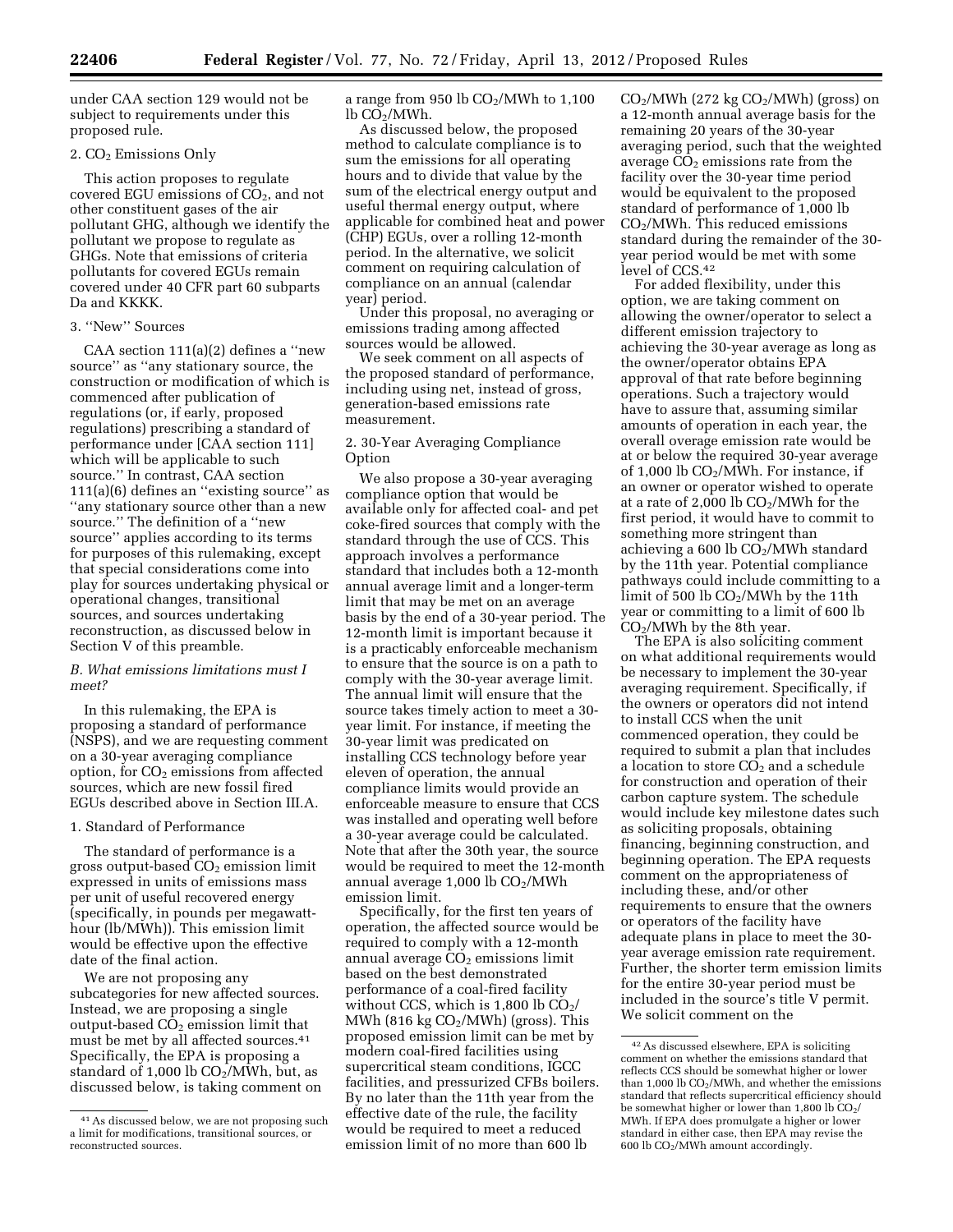enforceability of the 30-year averaging period, how we can ensure that the owner/operator will comply with the second phase of the standard, and what sort of compliance demonstrations are appropriate with such a long-term standard. We also solicit comment on whether this alternative compliance mechanism should automatically terminate in 2020 such that only facilities that commenced construction prior to 2020 would be able to use the 30-year average.

The EPA suggests that this 30-year averaging compliance option may be warranted for at least two reasons. First, it provides power companies with the option of building a coal-fired power plant in the near term and installing CCS at a later time when costs will likely be lower and further experience from demonstration projects will have been gained. The 30-year averaging period is sufficiently long to allow sources, before they install CCS, to benefit from the experience that will be gained from commercial-scale CCS demonstration projects operating over the next decade from a number of DOEfunded demonstration projects. A new coal- or pet coke-fired unit could operate for at least a decade before installing CCS and still have enough years operating at a controlled emission rate to reach a  $1,000$  lb  $CO<sub>2</sub>/MWh$ standard on a 30-year basis. A second reason that this alternative may be practicable is that, even for sources installing and operating CCS at the beginning of a project, there may be startup issues (other than those related to the capture technology or the arrangements for sequestration). For instance, a company's ability to sequester  $CO<sub>2</sub>$  may be dependent upon construction by a third party of a pipeline that will be transporting the  $CO<sub>2</sub>$  to a site to be used for enhanced oil recovery or permanent sequestration. Because the owner or operator does not have direct control over this part of the project, there may be concerns that it will not be completed on time and that even after spending all of the money to construct a coal-fired unit capable of capture, it will have to remain nonoperational for a period of time until the pipeline project or sequestration destination is completed. The 30-year averaging compliance option could provide flexibility to operate the unit until the pipeline was completed as long as the carbon capture system is designed to meet a rate sufficiently below 1,000 lb  $CO<sub>2</sub>/MWh$  to allow for compliance with a 30-year averaging period. Such flexibility is likely to be most important for the first several CCS

projects (i.e., ''first movers'') because of the complexity of integration of the technologies and the fact that the business model is new for the power sector. Because the policy purpose of this 30-year averaging compliance option is to leave open the option of building a coal-fired unit in the near term and installing CCS after several years or to allow for flexibility during startup of the system, a long-term averaging period is needed to allow time for such a unit to achieve the 1,000 lb  $CO<sub>2</sub>/MWh$  level.

We note that under CAA section 111(b)(1)(B), ''the Administrator shall, at least every 8 years, review and, if appropriate, revise [the] standards [of performance] \* \* \* ''. This review is required to take place in 2020, if not sooner. In the event that the EPA adopts the 30-year averaging compliance option, then at the time of the next required review, the EPA will evaluate the state of development or commercialization of CCS technologies and make a determination as to whether or not the 30-year averaging approach is still warranted for new sources. Because we expect CCS technology to advance significantly over the next several years, we believe that it may not be necessary to include this type of compliance option for a 30-year average the next time we review this NSPS. In light of this, we further solicit comment as to whether the 30-year averaging compliance option should automatically terminate in 2020, so that it would be available only for facilities that commenced construction prior to 2020.

We recognize that this compliance option, by authorizing sources to average the  $CO<sub>2</sub>$  emission level over a 30-year period, is unique. We recognize that the uniqueness of this approach may give rise to new issues concerning compliance and enforcement. We solicit comment on any practical difficulties in compliance and enforcement. Along these lines, although we propose that sources be required to retain records to demonstrate compliance with the emission limits for at least 30 years following the date of initial startup of the affected EGU, we solicit comment on the merits of extending this period to 50 years. As with the proposed standard of performance, no averaging or emissions trading among affected sources would be allowed for this 30 year averaging compliance option.

This 30-year averaging compliance option is available only to new coal- and pet coke-fired EGUs. We do not believe that it is necessary for NGCC units, as they should be able to meet the proposed performance with no need for add-on technology. We also solicit

comment on the need to extend the applicability for the 30-year averaging compliance option to other fossil fuels beyond just coal and pet coke. We seek comment on all other aspects of this 30 year averaging compliance option.

# *C. What are the startup, shutdown, and malfunction requirements?*

### 1. Startups and Shutdowns

The NSPS that the EPA is proposing in this action would apply at all times, including during startups and shutdowns. In establishing the level of the proposed NSPS, the EPA has taken into account startup and shutdown periods. The EPA is not proposing different standards for those periods.

To establish the proposed NSPS's output-based  $CO<sub>2</sub>$  standard, we accounted for periods of startup and shutdown by considering periods of part-load operation. As noted above, the proposed method to calculate compliance is to sum the emissions for all operating hours and to divide that value by the sum of the electrical energy output and useful thermal energy output, where applicable for CHP EGUs, over a rolling 12-month period. This averaging approach gives more weight to high-load hours and more accurately reflects overall environmental performance. In addition, because lowload hours do not factor as heavily into the calculated average, the impact of including periods of startup and shutdown is minimized when calculating emission rates.

We solicit comment on the alternative of requiring compliance through an annual (calendar year) average.

We propose that these same requirements for startups and shutdowns would apply to the 30-year averaging compliance option.

#### 2. Malfunctions

The NSPS that the EPA is proposing in this action would apply at all times, including during malfunctions. Periods of startup, normal operations, and shutdown are all predictable and routine aspects of a source's operations. By contrast, malfunction is defined as a ''sudden, infrequent, and not reasonably preventable failure of air pollution control and monitoring equipment, process equipment or a process to operate in a normal or usual manner \* \* \* ''(40 CFR 60.2). The EPA has determined that CAA section 111 does not require that emissions that occur during periods of malfunction be factored into development of CAA section 111 standards. Further, nothing in section 111 or in case law requires that the EPA anticipate and account for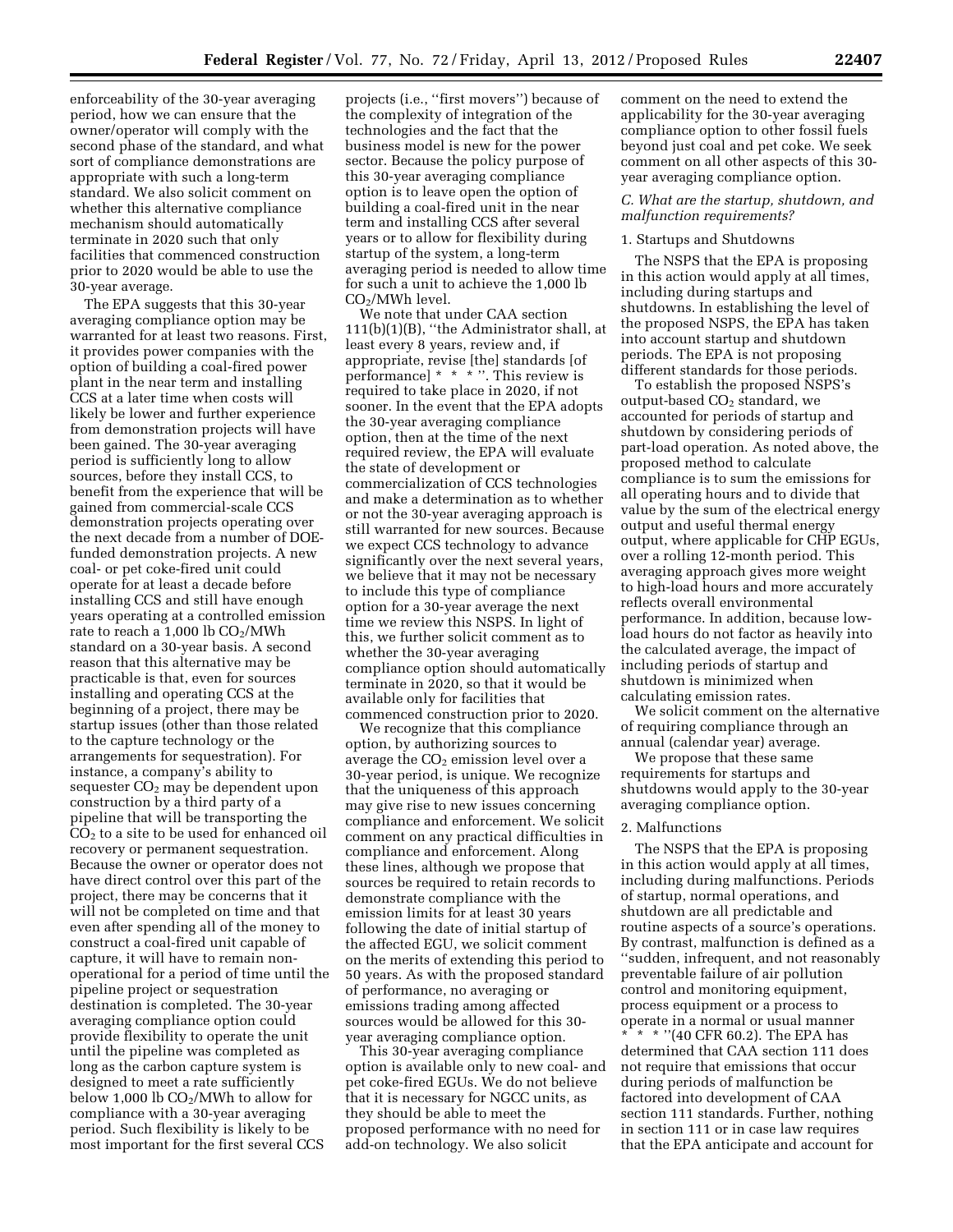the innumerable types of potential malfunction events in setting emission standards. *See, Weyerhaeuser* v. *Costle,*  590 F.2d 1011, 1058 (DC Cir. 1978) (''In the nature of things, no general limit, individual permit, or even any upset provision can anticipate all upset situations. After a certain point, the transgression of regulatory limits caused by 'uncontrollable acts of third parties,' such as strikes, sabotage, operator intoxication or insanity, and a variety of other eventualities, must be a matter for the administrative exercise of case-bycase enforcement discretion, not for specification in advance by regulation.'')

Further, it is reasonable to interpret CAA section 111 as not requiring the EPA to account for malfunctions in setting emissions standards. For example, we note that section 111 provides that the EPA set standards of performance which reflect the degree of emission limitation achievable through ''the application of the best system of emission reduction'' that the EPA determines is adequately demonstrated. Applying the concept of ''the application of the best system of emission reduction'' to periods during which a source is malfunctioning presents difficulties. The ''application of the best system of emission reduction'' is more appropriately understood to include operating units in such a way as to avoid malfunctions.

Further, accounting for malfunctions would be difficult, if not impossible, given the myriad different types of malfunctions that can occur across all sources in the category and given the difficulties associated with predicting or accounting for the frequency, degree, and duration of various malfunctions that might occur. As such, the performance of units that are malfunctioning is not ''reasonably'' foreseeable. *See, e.g., Sierra Club* v. *EPA,* 167 F.3d 658, 662 (DC Cir. 1999) (The EPA typically has wide latitude in determining the extent of data-gathering necessary to solve a problem. We generally defer to an agency's decision to proceed on the basis of imperfect scientific information, rather than to ''invest the resources to conduct the perfect study.''). In addition, the goal of a best controlled or best performing source is to operate in such a way as to avoid malfunctions of the source and accounting for malfunctions could lead to standards that are significantly less stringent than levels that are achieved by a well-performing nonmalfunctioning source. The EPA's approach to malfunctions is consistent with section 111 and is a reasonable interpretation of the statute.

In the event that a source fails to comply with the applicable CAA section 111 standards as a result of a malfunction event, the EPA would determine an appropriate response based on, among other things, the good faith efforts of the source to minimize emissions during malfunction periods, including preventative and corrective actions, as well as root cause analyses to ascertain and rectify excess emissions. The EPA would also consider whether the source's failure to comply with the CAA section 111 standard was, in fact, ''sudden, infrequent, not reasonably preventable'' and was not instead ''caused in part by poor maintenance or careless operation.'' 40 CFR section 60.2 (definition of malfunction).

Finally, the EPA recognizes that even equipment that is properly designed and maintained can sometimes fail and that such failure can sometimes cause an exceedance of the relevant emission standard. (*See, e.g.,* ''State Implementation Plans: Policy Regarding Excessive Emissions During Malfunctions, Startup, and Shutdown'' (Sept. 20, 1999); Policy on Excess Emissions During Startup, Shutdown, Maintenance, and Malfunctions (Feb. 15, 1983), which are both included in the docket for this rulemaking.) The EPA is therefore proposing to add to the final rule an affirmative defense to civil penalties for exceedances of emission limits that are caused by malfunctions. See 40 CFR 60.10042 (defining ''affirmative defense'' to mean, in the context of an enforcement proceeding, a response or defense put forward by a defendant, regarding which the defendant has the burden of proof, and the merits of which are independently and objectively evaluated in a judicial or administrative proceeding.). We also are proposing other regulatory provisions to specify the elements that are necessary to establish this affirmative defense: The source must prove by a preponderance of the evidence that it has met all of the elements set forth in 60.10001. (See 40 CFR 22.24). The criteria ensure that the affirmative defense is available only where the event that causes an exceedance of the emission limit meets the narrow definition of malfunction in 40 CFR 60.2 (sudden, infrequent, not reasonably preventable and not caused by poor maintenance and or careless operation). For example, to successfully assert the affirmative defense, the source must prove by a preponderance of the evidence that excess emissions ''[w]ere caused by a sudden, infrequent, and unavoidable failure of air pollution

control and monitoring equipment, process equipment, or a process to operate in a normal or usual manner \* \* \*.'' The criteria also are designed to ensure that steps are taken to correct the malfunction, to minimize emissions in accordance with section 60.10001 and to prevent future malfunctions. For example, the source must prove by a preponderance of the evidence that ''[r]epairs were made as expeditiously as possible when the applicable emission limitations were being exceeded \* \* \*'' and that ''[a]ll possible steps were taken to minimize the impact of the excess emissions on ambient air quality, the environment and human health \* \* \*.'' In any judicial or administrative proceeding, the Administrator may challenge the assertion of the affirmative defense and, if the respondent has not met its burden of proving all of the requirements in the affirmative defense, appropriate penalties may be assessed in accordance with section 113 of the CAA (see also 40 CFR part 22.77).

The EPA is including an affirmative defense in an attempt to balance a tension, inherent in many types of air regulation, to ensure adequate compliance while simultaneously recognizing that despite the most diligent of efforts, emission limits may be exceeded under circumstances beyond the control of the source. The EPA must establish emission standards that ''limit the quantity, rate, or concentration of emissions of air pollutants on a continuous basis.'' 42 U.S.C. 7602(k) (defining ''emission limitation and emission standard''). *See*  generally *Sierra Club* v. *EPA,* 551 F.3d 1019, 1021 (DC Cir. 2008) Thus, the EPA is required to ensure that section 112 emissions limitations are continuous. The affirmative defense for malfunction events meets this requirement by ensuring that even where there is a malfunction, the emission limitation is still enforceable through injunctive relief.43 While ''continuous'' limitations, on the one hand, are required, there is also case law indicating that in many situations it is appropriate for the EPA to account for the practical realities of technology. For example, in *Essex Chemical* v. *Ruckelshaus,* 486 F.2d 427, 433 (DC Cir. 1973), the DC Circuit acknowledged that in setting standards under CAA section 111 ''variant provisions'' such as provisions allowing for upsets during startup, shutdown and equipment

<sup>43</sup>Note that the Ninth Circuit recently upheld EPA's decision to apply this affirmative defense approach to only actions seeking civil penalties, and not also to actions seeking injunctive relief. *Montana Sulfur & Chemical Co.* v. *EPA, No. 02– 71657 (9th Cir. August 31, 2011) (slip op. at 456).*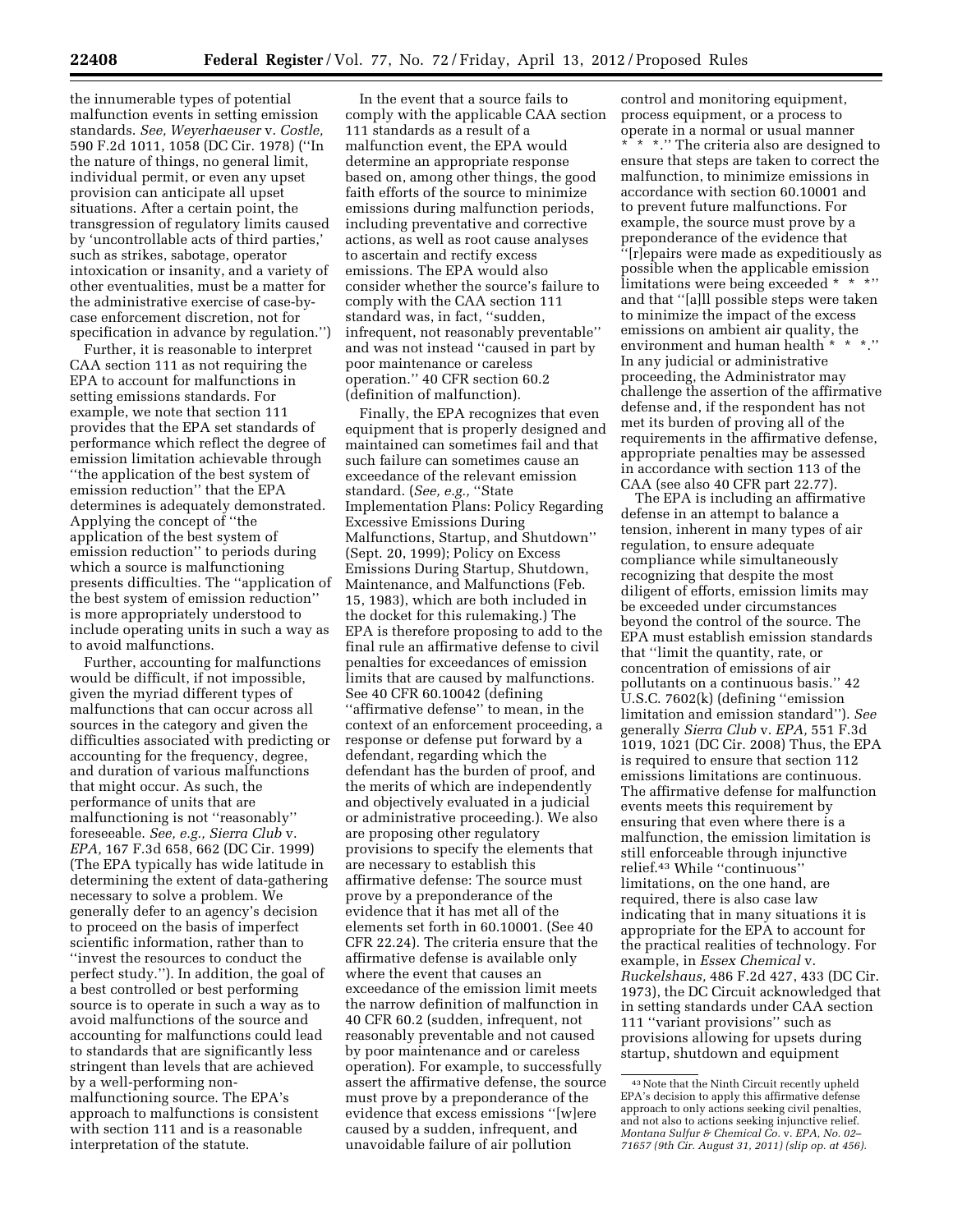malfunction ''appear necessary to preserve the reasonableness of the standards as a whole and that the record does not support the 'never to be exceeded' standard currently in force.'' *See* also, *Portland Cement Association*  v. *Ruckelshaus,* 486 F.2d 375 (DC Cir. 1973). Though intervening case law such as *Sierra Club* v. *EPA* and the CAA 1977 amendments undermine the relevance of these cases today, they support the EPA's view that a system that incorporates some level of flexibility is reasonable. The affirmative defense simply provides for a defense to civil penalties for excess emissions that are proven to be beyond the control of the source. By incorporating an affirmative defense, the EPA has formalized its approach to upset events. In a Clean Water Act setting, the Ninth Circuit required this type of formalized approach when regulating ''upsets beyond the control of the permit holder.'' *Marathon Oil Co.* v. *EPA,* 564 F.2d 1253, 1272–73 (9th Cir. 1977). But *see, Weyerhaeuser Co.* v. *Costle,* 590 F.2d 1011, 1057–58 (DC Cir. 1978) (holding that an informal approach is adequate). The affirmative defense provisions give the EPA the flexibility to both ensure that its emission limitations are ''continuous'' as required by 42 U.S.C. 7602(k), and account for unplanned upsets and thus support the reasonableness of the standard as a whole.

We propose that these same requirements for malfunctions would apply to the 30-year averaging compliance option; however, we take comment on whether it is appropriate to have an affirmative defense for the 30 year averaging portion of that compliance option, given that we would expect malfunctions to only impact shorter emissions limits, and the longer the compliance period, the less likely malfunction events are to impact a source's ability to meet the standard.

# *D. What are the continuous monitoring requirements?*

The EPA is proposing that a  $CO<sub>2</sub>$  mass rate CEMS and the associated automatic data acquisition and handling system must be installed and operated in accordance with the requirements below.

1. Prepare a site-specific monitoring plan that addresses the monitoring system design, data collection, and the quality assurance and quality control elements consistent with the requirements in 40 CFR part 75.

2. Use all the data collected during all other required data collection periods in assessing the operation of the control device and associated control system.

3. Report any periods for which the monitoring system failed to collect required data.

4. Except for periods of monitoring system malfunctions, repairs associated with monitoring system malfunctions, and required monitoring system quality assurance or quality control activities (including, as applicable, calibration checks and required zero and span adjustments); failure to collect required data is a deviation of the monitoring requirements.

We propose that owners/operators would install the CEMS and complete the CEMS certification in accordance with the schedule required in 40 CFR part 75, section 75.4(b).

We also request comment on the appropriateness of applying the backup monitor requirements in 40 CFR part 75.10(e), the missing data procedures in 40 CFR part 75, sections 75.31 through 75.37, and appendix C for this proposed rule.

We propose that these same monitoring requirements would apply to the 30-year averaging compliance option.

# *E. What are the emissions performance testing requirements?*

Consistent with the performance testing requirements in the CAA section 111 regulatory general provisions (40 CFR part 60.8) and CEMS certification requirements (40 CFR part 75.4(b)), we propose that owners/operators of a new unit, conduct an initial performance test to demonstrate compliance with the  $CO<sub>2</sub>$ emissions limits beginning in the calendar month following initial certification of the  $CO<sub>2</sub>$  and flow rate monitoring CEMS.

We propose that the initial performance test consist of collection of hourly CO<sub>2</sub> average concentration, mass flow rate (standard cubic feet per hour) recorded with the certified  $CO<sub>2</sub>$ concentration and flow rate CEMS and the corresponding electrical power generation data for all of the hours of operation for the first calendar year beginning on the first day of the first month following completion of the CEMS installation and certification. For all of the operating hours during each monthly period, including startup and shutdown, you would calculate compliance with the emissions limit by dividing the sum of the hourly  $CO<sub>2</sub>$ mass values by the sum of the hourly useful energy output produced over the first 12 months of data.

We propose that these same emissions performance testing requirements would apply to the 30-year averaging compliance option.

# *F. What are the continuous compliance requirements?*

In this rulemaking, we propose that compliance with the applicable average  $CO<sub>2</sub>$  mass emissions rate (lb/MWh) must be calculated as a 12-month rolling average, updated monthly, using the reported hourly CO<sub>2</sub> average concentration and flow rate values from the certified CEMS data collected for the previous month's process operating days along with generation data tracked by the facility for the unit. We propose that compliance with the emissions limit must be calculated by dividing the sum of the hourly  $CO<sub>2</sub>$  mass emissions values by the sum of the useful energy output produced for each calendar month period and that the 12-month rolling average must be updated as the average of the previous 12 months' calculations. Affected sources will continue to be subject to the standards and maintenance requirements in the section 111 regulatory general provisions. 40 CFR part 60, subpart A.

We solicit comment on, in the alternative, an annual (calendar year) average emission limit, which would be calculated through comparable methodology as just described.

We propose that these same continuous compliance requirements would apply to the 30-year averaging compliance option.

# *G. What are the notification, recordkeeping, and reporting requirements?*

In this rulemaking, the EPA is proposing that you, as the owner or operator of a new unit, must comply with the notification and recordkeeping requirements in the section 111 regulatory general provisions, 40 CFR part 60, subpart A, and need to report results of performance testing and excess emissions; as well as record and maintain hourly average  $CO<sub>2</sub>$  emissions concentration, hourly average flow rate, and hourly useful electrical generation. Note that the summary form identified as Figure 1 in 40 CFR part 60.7(d) will be revised to include  $CO<sub>2</sub>$  as a pollutant. We are also seeking comments on whether the EPA should require initial notification of compliance status reports. In most rules, an initial notification of compliance status report, where owners and operators of sources subject to a particular rule notify the EPA and State and Local Air Pollution Control Agencies that their source is subject to the rule and how they intend to comply with the rule, is required. Regulators find this information very helpful in implementing and enforcing particular rules. In this case, most, if not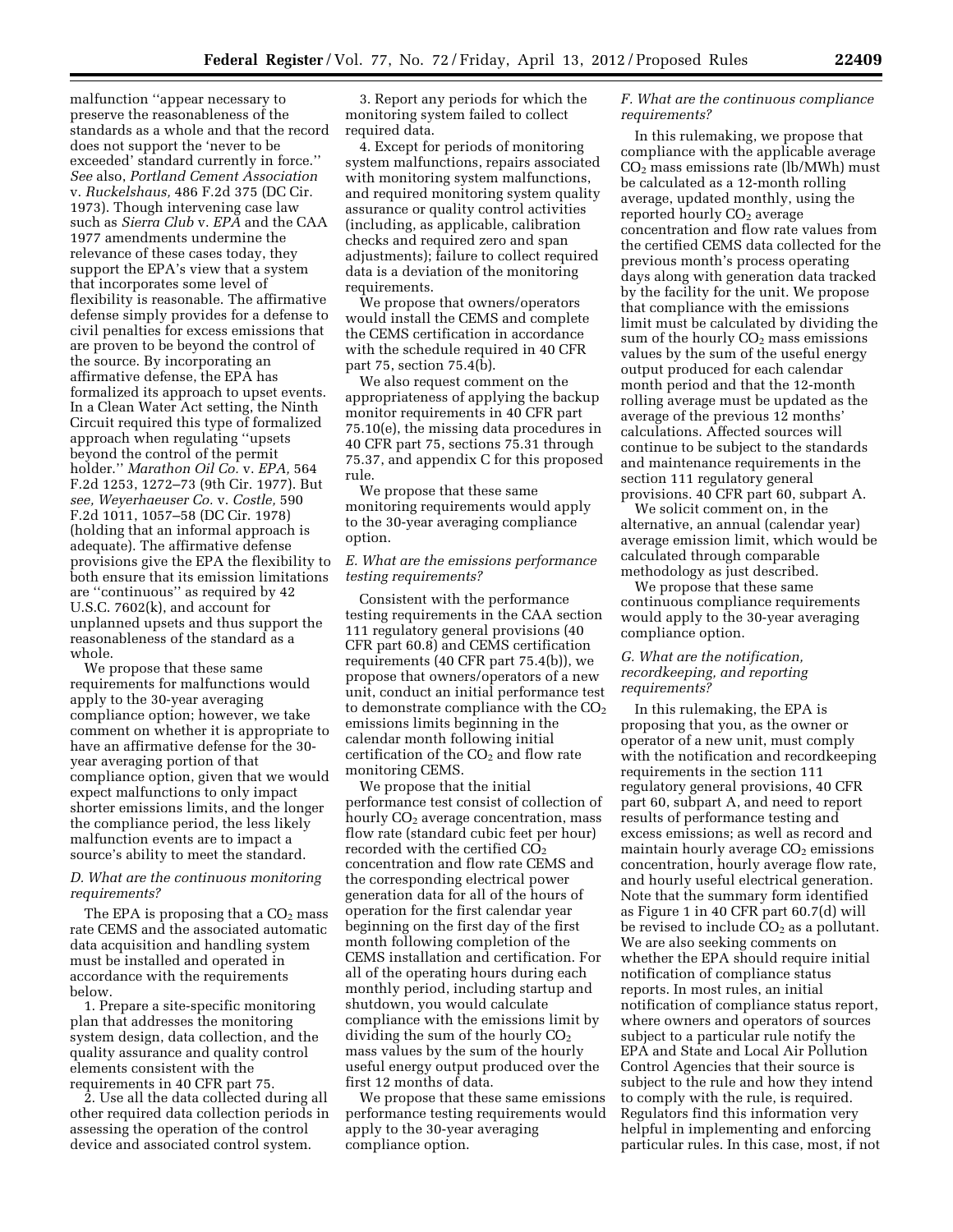all, of the sources that are potentially subject to this rule have already been identified because they are subject to other New Source Performance Standards and Part 75 Acid Rain provisions.

As part of an Agency-wide effort to facilitate reporting of environmental data and reports, we are requiring electronic reporting of selected reports, required by this regulation, to the EPA. We are proposing that owners and operators subject to this regulation must electronically submit excess emissions, continuous monitoring systems performance and-or summary reports required under section 60.7(c). Owners and operators would need to submit these reports to the EPA's WebFIRE database by using the Compliance and Emissions Data Reporting Interface (CEDRI) that is accessed in the Central Data Exchange (CDX). The CDX is the EPA's portal for submitting and managing electronic environmental data and reports and is accessed at *[www.epa.gov/cdx.](http://www.epa.gov/cdx)* The CDX is needed to meet the EPA standards for electronic reporting set by the Cross-Media Electronic Reporting Rule. For more information, please see *[http://](http://www.epa.gov/cromerr/) [www.epa.gov/cromerr/.](http://www.epa.gov/cromerr/)* Owners and operators required to submit electronic reports would need to register to use the CDX and for the CEDRI node at *[http://](http://cdx.epa.gov/epa_home.asp)  [cdx.epa.gov/epa](http://cdx.epa.gov/epa_home.asp)*\_*home.asp.* Once a user has access to CDX and CEDRI, the owners and operators would use the subpart specific forms in CEDRI to enter the information for the 60.7(c) required reports.

In most New Source Performance Standards owners and operators are required to keep records of their reports on site for at least 2 years. Since the owner or operator would be submitting the data in these reports to be housed in CDX and WebFIRE, we are proposing to forgo recordkeeping requirements for those reports required to be submitted in proposed section 60.5555(a)(1). We believe that since the WebFIRE database is public that the need for recordkeeping onsite for certain information will not be needed as the information will be readily available for all stakeholders to access.

We are aware that owners or operators of many existing EGUs are required to submit some emissions data through the EPA Acid Rain Program's Emissions Collection and Monitoring Plan System (ECMPS) for  $SO_2$ ,  $NO_X$ ,  $CO_2$ , and other related data. We propose for affected sources to continue to use ECMPS with modifications to allow for collecting  $CO<sub>2</sub>$  mass emissions data and the CEMS relative accuracy reports proposed in this rule.

We request comment on these and other modifications to ECMPS appropriate for implementing this rule and any other EPA rules that apply to EGUs in order to streamline and focus all applicable emissions data reporting requirements. We request comment on modification of the ECMPS system to collect, track, and calculate  $CO<sub>2</sub>$ emissions rates based on hourly useful energy output for the unit. We also request comment on tracking and making use of useful steam data for new facilities.

We are also aware that owners or operators of existing units are required to submit electrical generation data according to procedures required by the DOE's Energy Information Administration (EIA) for its reports. We request comment on the appropriateness of using these electrical generation data in this proposed rule.

The EPA proposes that these same notice, recordkeeping, and reporting requirements would apply to the 30 year averaging compliance option. The EPA requests comment on whether any alterations or additions are appropriate for the notice, recordkeeping, and reporting requirements that would apply to the 30-year averaging compliance option. The EPA also requests comment on whether sources that utilize the 30-year averaging compliance option should include, as applicable requirements in their title V permits, a specific explanation of their compliance plan, including when CCS would be deployed, what capture rate(s) would be achieved, how the  $CO<sub>2</sub>$  would be sequestered, and whether the company anticipates receiving government financial assistance or other incentives for the CCS.

### **IV. Rationale for the Proposed Standards for New Sources**

# *A. How did the EPA establish the emission limits?*

1. Rationale for Proposing to Combine the Subpart Da Category and a Component of the Subpart KKKK Category into a New Category for Purposes of Regulating GHG Emissions

The EPA is proposing to create a new subpart in 40 CFR part 60 by combining the sources in subpart Da (the Da category) and a subset of the sources in subpart KKKK (the KKKK category) stationary combined cycle units, but not stationary simple cycle units—for purposes of promulgating standards of performance for emissions of GHGs from new sources. This new subpart will be numbered TTTT. Consistent with standard practice and Executive Order 13563, and in particular its

emphasis on ''the open exchange of information and perspectives'' and ''providing an opportunity for public comment on all pertinent parts of the rulemaking docket, including relevant scientific and technical findings'' and on consideration of alternatives, we invite comments on our decision to combine the two source categories.

At this time, the EPA is not proposing to subcategorize new sources and is not proposing to combine the Da category and components of the KKKK category for purposes of regulating criteria pollutants.

CAA section 111 provides legal authority for combining the categories into a new category. Clean Air Act section 111(b)(1)(A) provides:

The Administrator shall, within 90 days after December 31, 1970, publish *(and from time to time thereafter shall revise)* a list of categories of stationary sources. He shall include a category of sources in such a list if in his judgment it causes or contributes significantly to air pollution which may reasonably be anticipated to endanger public health or welfare.

#### (Emphasis added.)

As quoted, this provision grants to the Administrator the authority to ''revise'' the list of categories. Combining categories, in whole or in part, is a form of ''revis[ing]'' the list of categories (along with taking other actions, such as adding more categories or delisting categories), and accordingly is authorized.

For three principal reasons, it is appropriate for the EPA to combine the Da category and the stationary combined cycle component of the KKKK category at this time for purposes of regulating GHGs. First, all of the plants covered by the new combined category (including fossil fuel-fired boilers, IGCC units and NGCC units) perform the same essential function, which is to provide generation to serve baseload or intermediate load demand. It is sensible to treat as part of the same category units that generate baseload or intermediate load electricity, regardless of their design or fossil fuel type.

Second, all newly constructed sources have options in selecting their design (although it is true that natural gas-fired plants are inherently lower emitting with regard to  $CO<sub>2</sub>$  than coal-fired plants. As a result, prospective owners and operators of new sources could readily comply with the proposed emission standards by choosing to construct a NGCC unit. These two factors provide sufficient legal rationale for the EPA to combine the Da category and the combined cycle component of the KKKK category for purposes of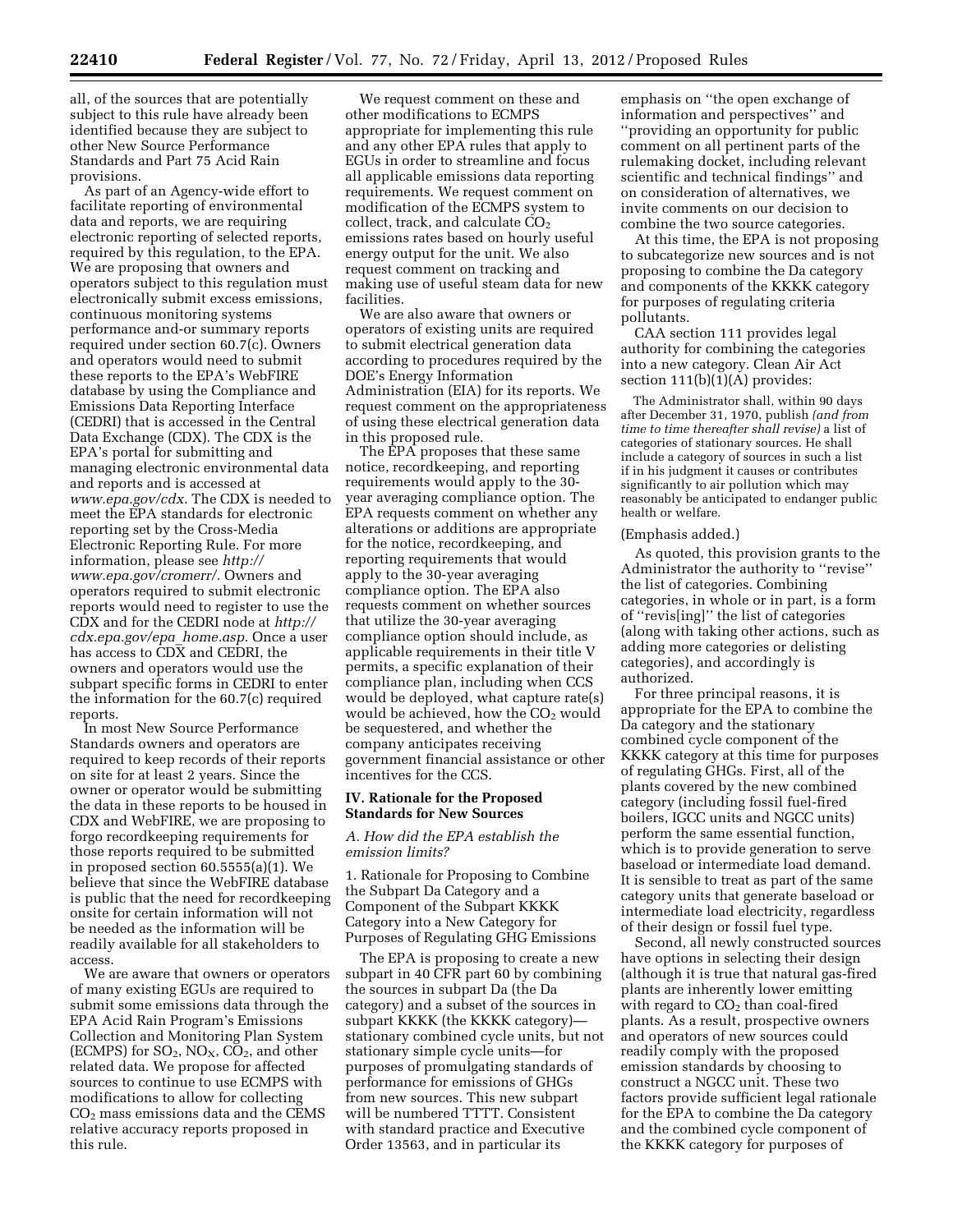establishing a standard of performance for GHG emissions.

The agency has previously combined one type of baseload and intermediate load combined cycle unit (IGCC, previously covered under Subpart GG) with Da units for the purposes of setting a standard [40 CFR 60.41Da(b), Feb. 28, 2005]. This action now similarly combines another type of baseload and intermediate load combined cycle unit (NGCC, previously covered under Subpart KKKK) with Subpart Da units for the purposes of setting a standard.

A third factor lends additional support. Combining the categories does not raise adverse policy concerns. On the basis of comments made during the listening sessions, we anticipate that some commenters may question whether combining the categories and applying the NGCC standard to all new plants within the combined category may limit construction of new coal-fired power plants, and thereby have a disruptive effect on the electric power industry, increase electricity prices and/ or have adverse implications for energy diversity in new generation. We do not believe that this action would have those effects. As discussed below, and importantly, economic models forecast no new construction of coal-fired generation without CCS through the analysis period, which extends until 2020 (when the standard will be revisited). Accordingly, economic conditions are expected to be the main driver precluding, or at least limiting, construction of coal-fired EGUs. Because of those economic conditions, there is a strong independent movement of power plants serving baseload generation toward NGCC. In light of that movement, it is appropriate for the EPA to focus on this technology in developing the standard, rather than subcategorizing and providing a separate standard for new coal units. *See Portland Cement Ass'n* v. *EPA,* 665 F.3d 177, 190 (D.C. Cir. 2011) (affirming the EPA's decision not to subcategorize in part because of ''the universal movement in the portland cement industry towards adoption of preheater/ precalciner technology'').

Notwithstanding these points, we recognize the possibility that a limited amount of new coal-fired construction may nevertheless occur. Today's action would not foreclose construction of new coal-fired EGUs. Rather, the new coalfired EGUs that may be expected to be built in the foreseeable future (and for reasons stated above, this is anticipated to be a relatively small number) may install CCS control equipment (if not at the time of construction, then not long thereafter). By doing so, they may

achieve the same average CO<sub>2</sub> emission rate (at least over time) as a natural gasfired combined cycle unit. It is reasonable to expect that some coalfired power plants may be able to implement CCS at the present time, and thereby achieve the  $1,000$  lb  $CO<sub>2</sub>/MWh$ standard immediately. As noted elsewhere, CCS has been demonstrated to be technologically achievable, and, even though it is costly, there are some State and Federal programs that can make CCS more affordable. Several power companies have announced plans to incorporate CCS at six already permitted coal-fired EGU construction projects in this country (as we discuss below in section V.B., concerning transitional sources). Programs exist that provide some funding for CCS through pilot or other demonstration programs, and we expect those to continue. In addition, we reasonably expect the costs of CCS to decline over time. As discussed below, we are not proposing that CCS does or does not qualify as the ''best system of emission reduction'' that ''has been adequately demonstrated'' for new coal-fired power plants. Rather, the feasibility of CCS and its availability for the limited amount of new coal-fired construction that may be expected, means that this action to combine the categories and establish the NSPS at the proposed 1,000 lb  $CO<sub>2</sub>/$ MWh emission limit will not have notable adverse effects on new coalfired construction or, therefore, on the electric utility industry, electricity prices, or energy diversity. We welcome public comments on this discussion.

On the other hand, at this time, we do not consider it appropriate to include simple cycle facilities as an affected source in the new 40 CFR part 60, subpart TTTT for GHG emissions from new facilities. The reason for this is that the function of a new simple cycle power plant is different than that of a new combined cycle plant or coal-fired plant. Combined cycle plants and coalfired plants are typically designed to provide baseload or intermediate-load power, while simple cycle turbines are designed to provide peaking power. Because combined cycle power plants and coal-fired power plants both serve the same purpose and have design options to emit  $CO<sub>2</sub>$  at similar levels, we believe it is appropriate to combine them. Because peaking turbines operate less and because it would be much more expensive to lower their emission profile to that of a combined cycle power plant or a coal-fired plant with CCS, the EPA does not believe it is appropriate to include them in this source category.

As noted above, some commenters in the listening sessions did suggest that the EPA not combine the two source categories. The EPA has rejected that option for all the reasons outlined above: (1) Fossil-fuel-fired boilers, combined cycle natural gas units, and IGCC units all serve the same basic function, generating baseload or intermediate load power; (2) the proposed standards can be met by different types of units in the category (NGCC units or coal-fired units with CCS); and (3) it is consistent with industry trends (as further explained elsewhere in this notice: Due largely to current and projected gas and coal price trends, new fossil-fuel-fired builds are projected to be natural gas combined cycle units or coal-fired units with CCS supported by federal funding). There is an additional reason for rejecting the option of retaining (and establishing separate standards for) separate source categories. The EPA's analysis (in Section 5.10 of the RIA) suggests that over a wide range of market conditions, constructing a new unit that meets a limit of 1,000 lb  $CO<sub>2</sub>/MWh$  instead of an advanced coal-fired unit without CCS would likely produce net social benefits. For all of these reasons, retaining separate source categories would be unlikely to generate substantial private cost savings, but at the same time, would create the risk of significantly higher GHG emissions and other air pollutants from some new units, resulting, in turn, in higher social costs.

By the same token, at this time, we do not consider it appropriate to combine the Da category and the combined cycle component of the KKKK category for any pollutants other than GHGs, that is, for criteria pollutants. This is because although coal-fired EGUs have an array of control options for criteria and air toxic air pollutants to choose from, those controls generally do not reduce their criteria and air toxic emissions to the level of conventional emissions from natural gas-fired EGUs.

# 2. Endangerment and Cause-or-Contribute-Significantly Finding

a. *Overview.* In today's rulemaking, we propose or solicit comment on alternative interpretations for whether section 111 includes prerequisites to rulemaking that involve an endangerment finding and a cause-orcontribute-significantly finding. By its terms, CAA section 111 provides that once the EPA lists a source category for regulation because the category causes or contributes significantly to air pollution that may reasonably be anticipated to endanger public health or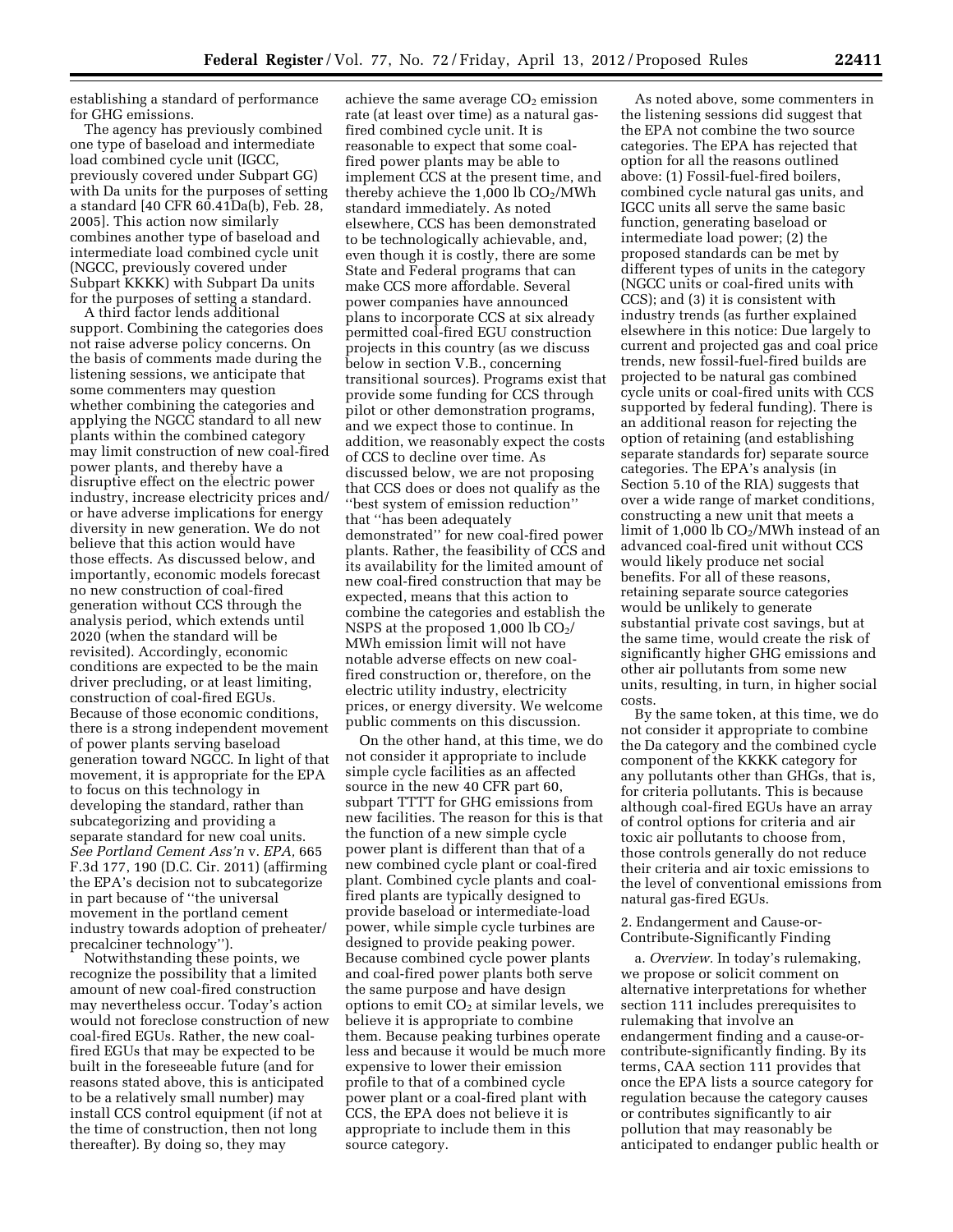welfare, the EPA then establishes requirements for new sources in that source category. The EPA proposes to interpret these provisions so that it is authorized to promulgate the rulemaking proposed today because it has already determined that both the Da and KKKK source categories cause or contribute significantly to air pollution that may reasonably be anticipated to endanger public health or welfare. The EPA solicits comment on interpreting CAA section 111 in the alternative so as to require (i) an endangerment finding for air pollution not specifically covered by the endangerment finding the EPA made when listing the source category, but that in this case, the EPA's 2009 Endangerment Finding for GHGs under Section 202(a) of the CAA (along with the EPA's 2010 denial of petitions to reconsider (2010 Reconsideration Denial)), fulfills that requirement; and (ii) a cause-or-contribute-significantly finding for air pollutants not specifically covered by the cause-or-contributesignificantly finding the EPA made when listing the source category, and that in this case, the large amounts of  $CO<sub>2</sub>$  emissions from power plants provide a compelling basis allowing the EPA to propose that finding. The EPA also solicits comment on another alternative, which is interpreting CAA section 111 so as not to require a specific endangerment finding or cause or contribute finding, but simply to require the EPA to establish a rational basis for regulating an air pollutant from a source category. In this case, the EPA's 2009 Endangerment Finding for GHGs and the 2010 denial of petitions to reconsider the Endangerment Finding, as well as the large amounts of  $CO<sub>2</sub>$ emissions from power plants, provide that rational basis. Finally, as an alternative for the basis for a rational basis determination, the 2010 and 2011 Assessment Reports from the National Academies confirm the Endangerment Finding and the denial of petitions to reconsider.

b. *Proposal:* Previous Source Category Findings Meet Any Endangerment Prerequisite to Regulation. In this rulemaking, the EPA proposes to interpret CAA section 111 so that we are not required, as a prerequisite to regulating  $CO<sub>2</sub>$  emissions from EGUs, to issue a new finding as to the health or welfare impacts of GHG air pollution or a finding as to the extent that affected sources contribute to that air pollution.

Clean Air Act section  $111(b)(1)(A)$ , by its terms, requires that the Administrator list a source category for regulation if the ''category \* \* \* in [the Administrator's] judgment, \* \* \* causes or contributes significantly to air

pollution which may reasonably be anticipated to endanger public health or welfare.'' Clean Air Act section 111(b)(1)(B) goes on to provide that after listing the source category, the EPA must promulgate regulations ''establishing federal standards of performance for new sources within such category.'' In turn, CAA section 111(a)(1) defines a ''standard of performance'' as a ''standard for emissions of air pollutants which reflects the degree of emission reduction which (taking into account \* \* \* cost \* \* \* and any nonair quality health and environmental impact and energy requirements) \* \* \* has been adequately demonstrated.''

Thus, although CAA section 111 clearly requires the EPA to list a source category if its emissions contribute significantly to air pollution that endangers public health or welfare, and then to promulgate standards of performance for particular pollutants, section 111 does not by its terms require that the EPA make any endangerment finding with respect to those particular pollutants, or any cause-or-contributesignificantly finding with respect to the source category, at the time the EPA promulgates the standards of performance for those pollutants. The lack of any such requirement contrasts with (i) the definition of ''standard of performance,'' which specifically requires the EPA to consider ''*nonair*  quality health and environmental impact,'' CAA section 111(a)(1) (emphasis added); and (ii) other CAA provisions that do require the EPA to make endangerment and cause-orcontribute findings for the particular pollutant that the EPA regulates under those provisions. *E.g.,* CAA sections 202(a)(1), 211(c)(1), 231(a)(2)(A).

Accordingly, under our proposal, once the EPA has listed a source category, and the EPA proceeds to regulate particular pollutants from that source category, CAA section 111 does not require that the EPA make an endangerment finding for the relevant air pollution or a cause-or-contributesignificantly finding for the relevant air pollutants from that source category. The fact that the EPA is, in this rulemaking, proposing to partially combine the Da and KKKK source categories does not alter this outcome. As noted above, under CAA section 111(b)(1)(A), the EPA may add a source category to the list of categories only after determining that the source category ''causes, or contributes significantly to, air pollution which may reasonably be anticipated to endanger public health or welfare.'' The EPA has previously determined that each of the

Da and KKKK categories causes or contributes significantly to such air pollution. Combining the Da category and some of the sources in the KKKK category does not necessitate that the EPA make a new cause-or-contributesignificantly finding for the expanded Da category. This is because the EPA has already found that at least one component of the new category—the former Da sources—by itself causes or contributes significantly to such air pollution. There is no reason why this expansion of the Da category to include the pre-existing Da sources plus additional sources could be considered to contribute to such air pollution to an extent that is less than the contribution from the pre-existing Da sources alone. As a result, the new category must necessarily be considered to cause or contribute significantly to such air pollution.

In addition to proposing this interpretation, we also solicit comment on alternative interpretations under CAA section 111, including those described next.

c. *First Alternative Interpretation:*  Endangerment Finding Prerequisite. We solicit comment on an alternative interpretation under which the EPA is required, as a prerequisite to promulgating standards of performance under CAA section 111(b), to have issued an endangerment finding specifically for the relevant air pollution and a cause-or-contribute-significantly finding specifically for the relevant source category and air pollutant. In particular, what would be the legal basis for such an interpretation?

Even if CAA section 111 is interpreted to require those findings, then, in a case in which the EPA did not make those findings under CAA section 111, it is the EPA's view that the EPA would satisfy the need for a CAA section 111 endangerment finding through an endangerment or comparable finding that the EPA made or that Congress adopted under any other provision of the CAA. For example, the EPA may regulate, under CAA section 111, (i) NAAQS pollutants because of the determinations the EPA made under CAA sections 108 and 109 and (ii) HAPs that Congress listed under CAA section 112(b)(1). It is the EPA's interpretation that once an endangerment or comparable finding is made with respect to the relevant air pollution under another CAA provision, regulation under CAA section 111 of source categories that cause or contribute significantly to that same air pollution may proceed without any need for the EPA to revisit or update that endangerment finding as part of the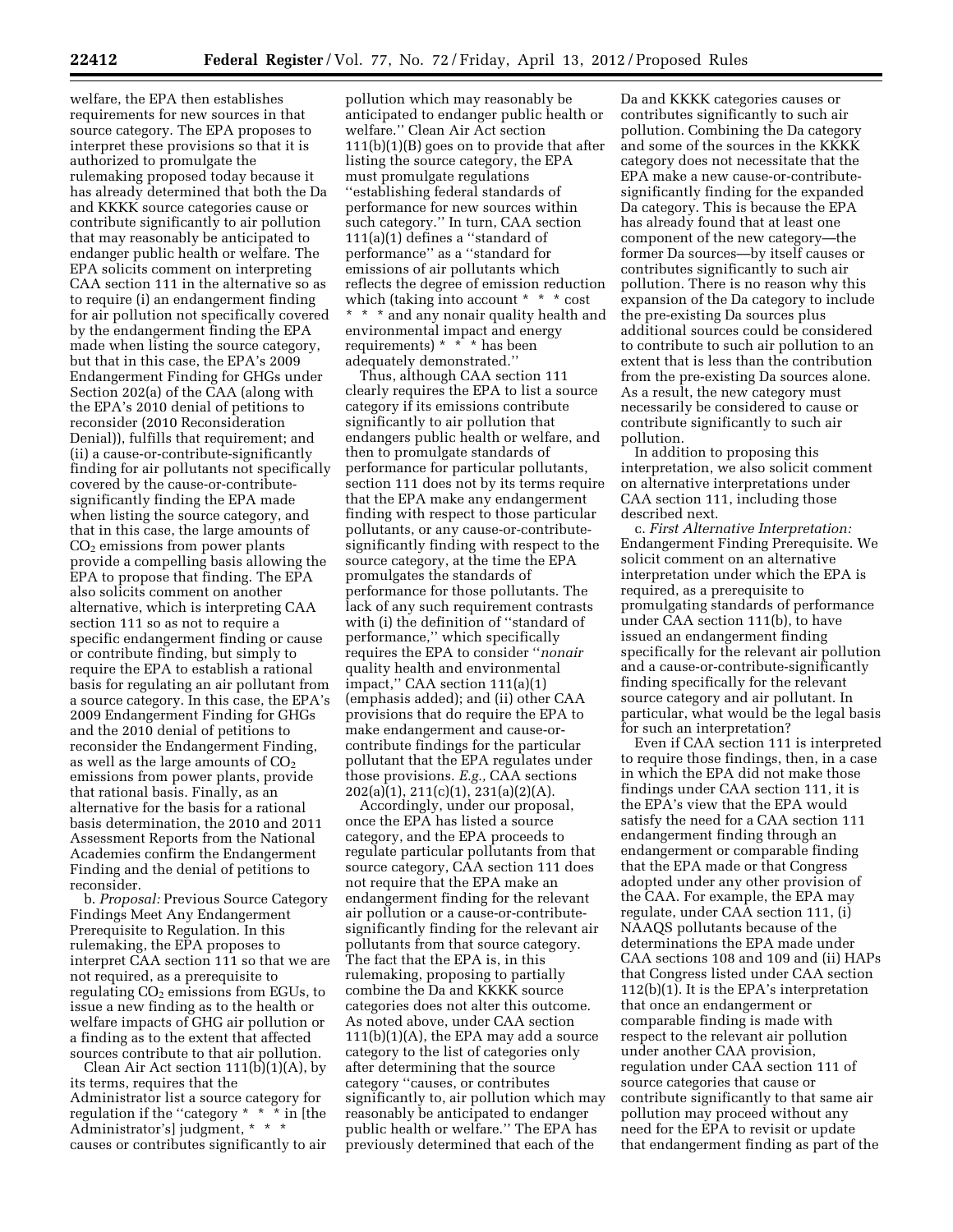CAA section 111 regulatory process. Instead, any concerns about the continued validity of that endangerment finding may be resolved through a petition to reconsider that finding under the applicable CAA provision.

Applying this alternative interpretation of CAA section 111 to this rulemaking, the 2009 Endangerment Finding for GHG air pollution fulfills any requirement under CAA section 111 that the EPA issue a finding that GHG air pollution may reasonably be anticipated to endanger public health or welfare in order for the EPA to establish standards of performance for GHG emissions from EGUs. As discussed above, the EPA already issued this endangerment finding under CAA section 202(a)(1), as part of its process for promulgating the Light Duty Vehicle Rule.

The EPA recognizes that under this alternative interpretation, the EPA could be required to issue a cause-orcontribute-significantly finding for  $CO<sub>2</sub>$ emissions from the fossil fuel-fired EGUs, as a prerequisite to regulating such emissions under CAA section 111. Therefore, under this alternative interpretation, in today's rulemaking, the EPA proposes to find that  $CO<sub>2</sub>$ emissions from fossil fuel-fired EGUs cause or contribute significantly to the GHG air pollution. The EPA's basis for this proposed finding is, in part, that the large amounts of  $CO<sub>2</sub>$  emitted by fossil fuel-fired EGUs clearly exceed the low hurdle necessary for the cause-orcontribute-significantly finding. As noted above in Tables 2 and 3, fossil fuel-fired EGUs emit almost one-third of all U.S. GHG emissions, and constitute by far the largest single stationary source category of GHG emissions. Indeed, so great is the contribution of  $CO<sub>2</sub>$  air pollutants from EGUs to GHG air pollution, that it is simply not necessary in this rulemaking to determine thresholds for when a contribution may be considered to be a ''significant[]'' contribution. If it were necessary, the EPA proposes that a limited amount of contribution would meet that standard in light of the fact that GHG air pollution is caused by a large number of types of sources and that no one source category dominates the entire inventory.

d. *Second alternative interpretation:*  Rational Basis Prerequisite. As a second alternative interpretation, the lack of any requirement in CAA section 111 addressing whether and how the EPA is to evaluate emissions of particular pollutants from sources in the listed source category as a prerequisite for regulation may be viewed as a statutory gap that requires a *Chevron* step 2

interpretation. In this case, the EPA is authorized to develop an interpretation that reasonably effectuates the purposes of CAA section 111. Under this alternative interpretation, the EPA must demonstrate a rational basis for controlling the emissions of the particular pollutants. That rational basis may consist of some type of factual showing that is consistent with the purposes of CAA section 111, but may be something short of an endangerment and a cause-or-contribute-significantly finding.

There are several options for the factual showings that comprise a rational basis. Under the first option, the EPA would be justified in the present case in taking action with respect to GHG air pollution because of the EPA's 2009 Endangerment Finding that GHG air pollution may reasonably be anticipated to endanger public health and welfare. The EPA issued that Endangerment Finding quite recently, in December, 2009, and by notice dated August 13, 2010, the EPA denied ten petitions to reconsider that Finding, an action that entailed further review of scientific information.

Under the second option, the EPA could conclude that the recent Endangerment Finding and denial of reconsideration, coupled with the even more recent assessments from the NAS, published in 2010 and 2011, which lend further credence to the science supporting the Endangerment Finding, suffice to provide a rational basis for promulgating regulations under CAA section 111 designed to address contributions to the GHG air pollution.

Under either of these options, the EPA would need to establish a rational basis for regulating  $CO<sub>2</sub>$  emissions from affected EGUs. The fact that affected EGUs emit almost one-third of all U.S. GHGs and comprise by far the largest stationary source category of GHG emissions, as discussed above, would readily provide such a rational basis.

### 3. Rationale for Emission Limits

a. *Few New Coal-fired Power Plants.*  An important part of the basis for the EPA's proposal for new sources in this rulemaking is that all indications suggest that very few new coal-fired power plants will be constructed in the foreseeable future. Although a small number of new coal-fired power plants have been built recently, the industry generally is not building these kinds of power plants at present and is not expected to do so for the foreseeable future. The reasons include the current economic environment, which has lead to lower electricity demand, and competitive natural gas prices. Natural

gas prices have stabilized over the past few years as new drilling techniques have brought additional supply to the marketplace. As a result, natural gas prices are expected to be competitive for the foreseeable future and utilities are likely to rely heavily on natural gas to meet new demand for electricity generation. On average, the cost of generation from a new NGCC power plant is expected to be lower than the cost of generation from a new coal-fired power plant.44

Other drivers that may influence decisions to build new power plants are State and Federal energy and tax policies. Many states have adopted renewable portfolio standards (RPS), which require that a certain portion of electricity come from renewable energy sources like solar or wind. The federal government has also adopted incentives for electric generation from renewable energy sources and loan guarantees for new nuclear power plants.

These economic, cost, and policy factors create an environment in which natural gas-fired power plants, renewable energy, and nuclear power are the forms of energy generation that are most often predicted to be built to meet new electricity demand over the coming years.

Various energy sector modeling efforts, including projections from both the EIA and the EPA, show results that are consistent with these findings. The Annual Energy Outlook (AEO) for 2011 shows a very modest amount of new coal-fired power coming online beyond 2012, although there are a number of coal-fired power plants that are currently under construction and expected to begin operation in the next year or two. According to the AEO 2011, the majority of new generating capacity will be either natural gas-fired or renewable, with some lesser amounts of nuclear power. The AEO 2011 is based on existing policy and regulations, such as state RPS programs and Federal tax credits for renewables.45 The new generation that EIA does show coming on-line after 2012 fits into one of three categories: generation that is currently under construction, generation that will include CCS or industrial CHP. Units in the first group would not be subject to this rule because, since they have commenced construction, they are considered existing sources. Units in the second group would include either units in the transitional category or new

<sup>44</sup>Levelized Cost of New Generation in the Annual Energy Outlook 2011 *[http://205.254.135.24/](http://205.254.135.24/oiaf/aeo/electricity_generation.html)  [oiaf/aeo/electricity](http://205.254.135.24/oiaf/aeo/electricity_generation.html)*\_*generation.html*.

<sup>45</sup>*[http://www.eia.gov/forecasts/aeo/](http://www.eia.gov/forecasts/aeo/chapter_legs_regs.cfm) chapter*\_*legs*\_*[regs.cfm](http://www.eia.gov/forecasts/aeo/chapter_legs_regs.cfm)*.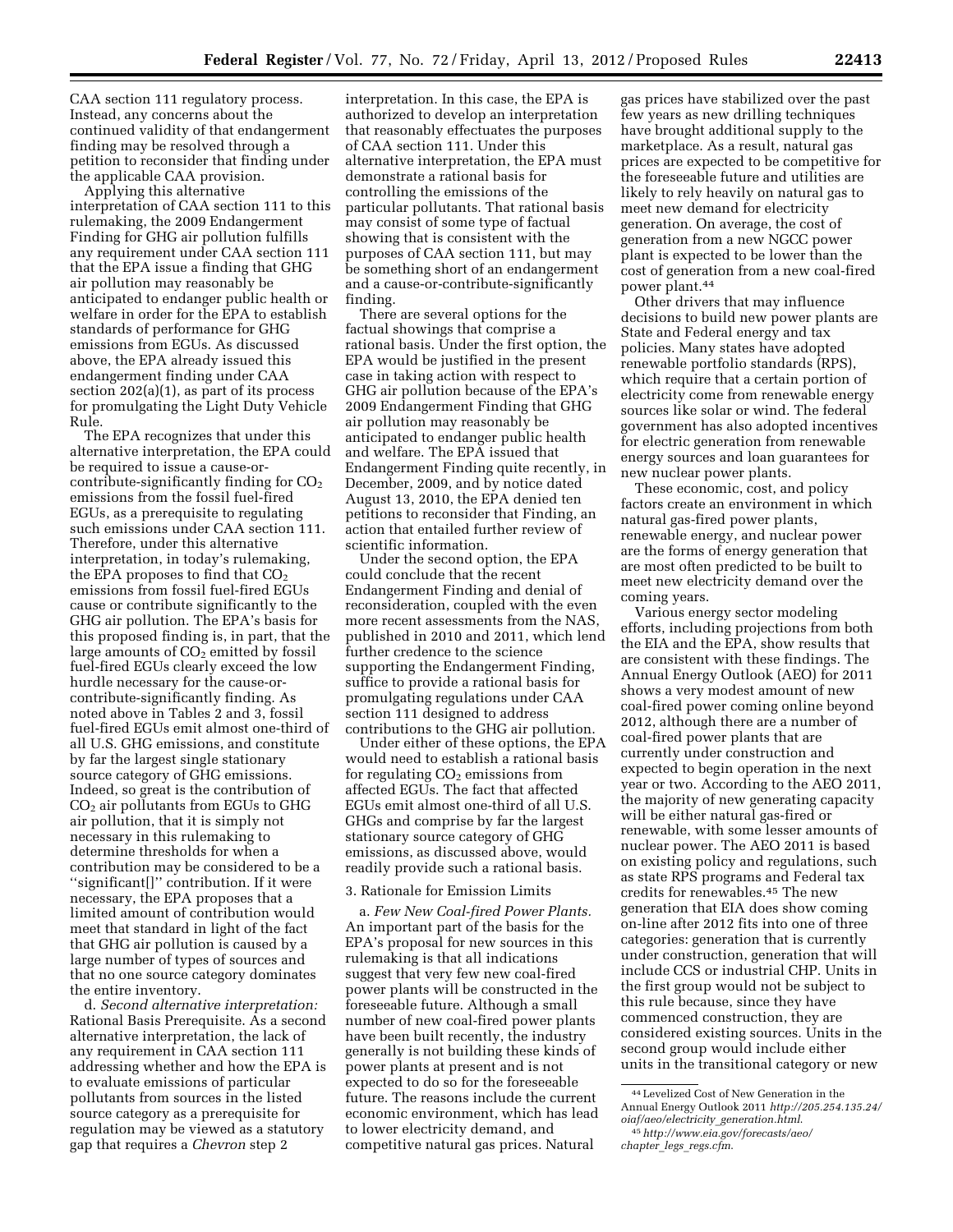units. In either case, they could be built consistent with this action. Units in the third group would not be subject to this rule because CHP units that generate primarily on-site power are not considered EGUs and are thus not affected by the rule.

The EPA modeling using the Integrated Planning Model (IPM), a detailed power sector model that the EPA uses to support power sector regulations, is keyed to the AEO in a number of respects and shows similar patterns of little future construction of new coal-fired power plants under the base case.46 The EPA's projections from IPM can be found in the RIA.

As discussed below, the fact that the expected number of coal-fired power plants is so limited supports both (i) basing the standard of performance on NGCC, which is expected to be the most commonly built new fossil fuel-fired generating technology; and (ii) allowing 30-year averaging as an alternative compliance option for coal- and pet coke-fired power plants because CCS is feasible and sufficiently available for the few such plants expected, in light of the demonstration programs or other incentives available for CCS, coupled with the prospects that the costs of CCS will decline over time.

b. *Basis for the Proposed Standard of Performance.* In this section, we describe our basis for proposing a standard of 1,000 lb/MWh, and for taking comment on a range of 950 to 1,100 lb/MWh (430 to 500 kg/MWh). We first describe our method for calculating these levels of  $CO<sub>2</sub>$  emissions, and then note that several states are already requiring these levels of  $CO<sub>2</sub>$  emissions.

(1) Calculation of the Standard. For reasons explained below (see ''d. Legal Justification for the Standard of Performance and 30-year averaging compliance option''), a NGCC facility is the best system of emission reduction for new baseload and intermediate load EGUs. To establish an appropriate, natural gas-based standard, we reviewed the emissions rate of natural gas-fired (non-CHP) combined cycle facilities used in the power sector that commenced operation between 2006 and 2010 and that report complete generation data to EPA. Based on this analysis, nearly 95% of these facilities meet the proposed standards on an annual basis. These units represent a wide range of geographic locations (with differing elevations and ambient temperatures), operational characteristics, and sizes.

We are requesting comment on a range of 950 to 1,100 lb/MWh (430 to 500 kg/MWh) for the final rule. The upper limit would incorporate essentially all available new combined cycle designs and would have limited impact on improving efficiency of combined cycle facilities. This upper limit would also be consistent with standards promulgated by some states, as noted elsewhere. The stricter standard would in general eliminate designs without a steam reheat cycle and similar lower efficiency designs for use in electric-only generation, and could limit presently available options for generation below approximately 40 MW. However, an owner/operator of combined cycle facilities with higher heat rates could either implement CHP or integrated solar thermal for feedwater heating to achieve the proposed standard.

(2) States Implementing a Comparable Standard. Several states have recently established emission performance standards or other measures to limit emissions of GHGs from new EGUs that are comparable to the proposal in this rulemaking. For example, in September 2006, California Governor Schwarzenegger signed into law Senate Bill 1368. The law limits long-term investments in baseload generation by the state's utilities to power plants that meet an emissions performance standard jointly established by the California Energy Commission and the California Public Utilities Commission. The Energy Commission has designed regulations that establish a standard for new and existing baseload generation owned by, or under long-term contract to publicly owned utilities, of 1,100 lb  $CO<sub>2</sub>/MWh.$ 

In May 2007, Washington Governor Gregoire signed Substitute Senate Bill 6001, which established statewide GHG emissions reduction goals, and imposed an emission standard that applies to any baseload electric generation that commenced operation after June 1, 2008 and is located in Washington, whether or not that generation serves load located within the state. Baseload generation facilities must initially comply with an emission limit of 1,100 lb CO<sub>2</sub>/MWh.

In July 2009, Oregon Governor Kulongoski signed Senate Bill 101, which mandated that facilities generating baseload electricity, whether gas- or coal-fired, must have emissions equal to or less than  $1,100$  lb  $CO<sub>2</sub>/MWh$ , and prohibited utilities from entering into long-term purchase agreements for baseload electricity with out-of-state facilities that do not meet that standard. Natural gas- and petroleum distillatefired facilities that are primarily used to serve peak demand or to integrate energy from renewable resources are specifically exempted from the performance standard.

c. *Basis for CCS as a Feasible Technology Option.* In this section, we describe the basis for our position that CCS is a feasible technology option for new coal-fired power plants because CCS is technically feasible and sufficiently available in light of the limited amount of new coal-fired construction expected in the foreseeable future. In brief, first, at present, CCS is technologically feasible for implementation at new coal-fired power plants and its core components  $(CO<sub>2</sub>)$ capture, compression, transportation and storage) have already been implemented at commercial scale. Second, although the costs of CCS are presently high, we have reason to expect that the costs of CCS will decrease over time. This action will itself contribute to downward pressure on CCS costs by shifting the regulatory landscape towards CCS, consistent with the recent report by the Interagency Task Force on Carbon Capture and Storage, established by President Obama on February 3, 2010, which we describe below. Third, we expect construction of no more than a few new coal-fired power plants by 2020 and those plants may well be able to take advantage of demonstration programs or other sources of funding for CCS. Fourth, several states have set emission standards that will make implementation of CCS necessary for new coal-fired power plants, some projects that implement CCS or components of it are proceeding, and other CCS projects are in the planning stages.

(1) Technological Feasibility of CCS. The current state of affairs concerning CCS was described and analyzed by the Interagency Task Force on Carbon Capture and Storage, established by President Obama on February 3, 2010, co-chaired by the DOE and the EPA, and composed of 14 executive departments and federal agencies. The Task Force was charged with proposing a plan to overcome the barriers to the widespread, cost-effective deployment of CCS within 10 years, with a goal of bringing five to ten commercial demonstration projects online by 2016. The Task Force found that, although early CCS projects face economic challenges related to climate policy uncertainty, first-of-a-kind technology risks, and the current high cost of CCS relative to other technologies, there are no insurmountable technological, legal, institutional, regulatory or other barriers that prevent CCS from playing a role in

<sup>46</sup>*[http://www.epa.gov/airmarkets/progsregs/epa](http://www.epa.gov/airmarkets/progsregs/epa-ipm/BaseCasev410.html#documentation)[ipm/BaseCasev410.html#documentation](http://www.epa.gov/airmarkets/progsregs/epa-ipm/BaseCasev410.html#documentation)*.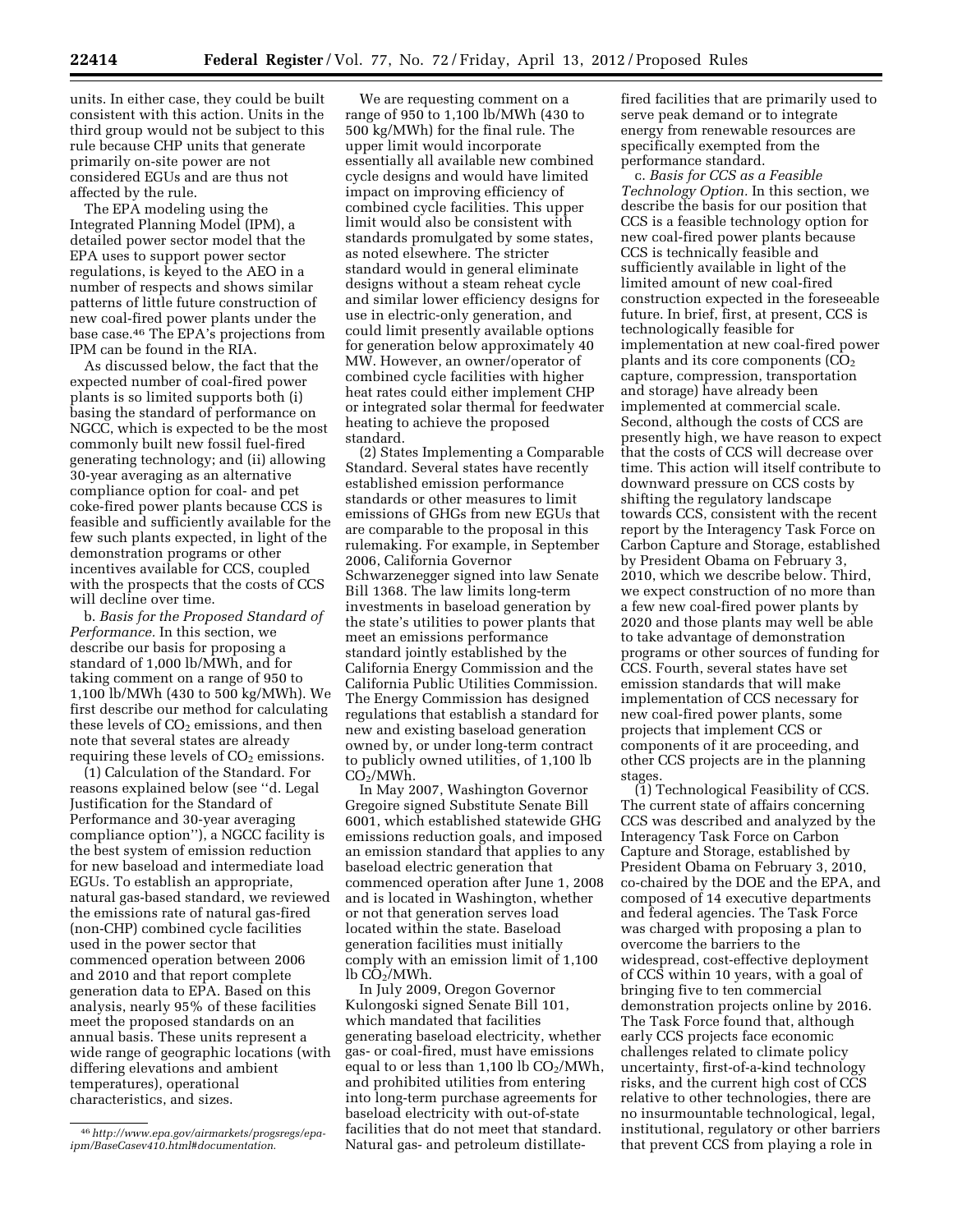reducing GHG emissions. The Task Force also identified the need for comprehensive review of the overall environmental impacts of CCS.

(a) Capture and Compression Technologies and Costs. Capture of  $CO<sub>2</sub>$ from industrial gas streams has occurred since the 1930s using a variety of approaches to separate  $CO<sub>2</sub>$  from other gases. These processes have been used in the natural gas industry and to produce food and chemical-grade CO<sub>2</sub>. Although current capture technologies are feasible, the costs of  $CO<sub>2</sub>$  capture and compression represent the largest stumbling block to widespread commercialization of CCS. Currently available CO<sub>2</sub> capture and compression processes are estimated to represent seventy to ninety percent of the overall CCS costs.47

In general,  $CO<sub>2</sub>$  capture technologies applicable to coal-fired power generation can be categorized into three approaches: 48

• Pre-combustion systems are designed to separate  $CO<sub>2</sub>$  and  $H<sub>2</sub>$  in the high-pressure syngas produced at IGCC power plants.

• Post-combustion systems are designed to separate  $CO<sub>2</sub>$  from the flue gas produced by fossil-fuel combustion in air.

• Oxy-combustion uses high-purity O2, rather than air, to combust coal and therefore produces a highly concentrated  $CO<sub>2</sub>$  stream.

Each of these three carbon capture approaches (pre-combustion, postcombustion, and oxy-combustion) is technologically feasible. However, each results in increased capital and operating costs and decreased electricity output (that is, an energy penalty), with a resulting increase in the cost of electricity. The energy penalty occurs because the  $CO<sub>2</sub>$  capture process uses some of the energy produced from the plant.

(b) Current Availability of Transportation and Sequestration. The remaining steps for CCS (i.e., pipeline transportation and storage), are also well established but less expensive than capture and compression.

Carbon dioxide has been transported via pipelines in the U.S. for nearly 40 years. Approximately 50 million metric tons of  $CO<sub>2</sub>$  are transported each year through 3,600 miles of pipelines. Moreover, a review of the 500 largest  $CO<sub>2</sub>$  point sources in the U.S. shows that 95 percent are within 50 miles of a possible geologic sequestration site,49

which would lower transportation costs. For these reasons, the transportation component of CCS is not expected to be a significant stumbling block to the commercial availability of CCS in the future.

With respect to sequestration, globally, there are at least four commercial integrated CCS facilities sequestering captured  $CO<sub>2</sub>$  into deep geologic formations and applying a suite of technologies to monitor and verify that the  $CO<sub>2</sub>$  remains sequestered.<sup>50</sup> These four sites represent over 25 years of cumulative experience on safely and effectively storing anthropogenic  $CO<sub>2</sub>$  in appropriate deep geologic formations.51 Estimates based on DOE studies indicate that areas of the U.S. with appropriate geology have a storage potential of 1,800 billion to more than 20,000 billion metric tons of  $CO<sub>2</sub>$  in deep saline formations, oil and gas reservoirs and un-mineable coal seams.52 The U.S. experience with large-scale CO<sub>2</sub> injection, such as at enhanced oil and gas recovery projects, combined with ongoing research, development, and demonstration programs in the U.S. and throughout the world, provide confidence that the storage—along with capture, compression and transport—of large amounts of  $CO<sub>2</sub>$  can be achieved.

It should be noted that the EPA recently finalized two rules that aim to protect drinking water and track the amount of  $CO<sub>2</sub>$  that is sequestered from facilities that carry out geologic sequestration. The Underground Injection Control (UIC) Class VI rule, established under authority of the Safe Drinking Water Act, sets requirements to ensure that geologic sequestration wells are appropriately sited, constructed, tested, monitored, and closed in a manner that ensures protection of underground sources of drinking water.53 The UIC Class VI regulations contain monitoring requirements to protect underground

51 Dooley, J. J., *et al.* (2009). An Assessment of the Commercial Availability of Carbon Dioxide Capture and Storage Technologies as of June 2009. U.S. Department of Energy, Pacific Northwest National Laboratory, under Contract DE–AC05–76RL01830.

52U.S. Department of Energy National Energy Technology Laboratory (2010). Carbon Sequestration Atlas of the United States and Canada, Third Edition.

sources of drinking water, including the development of a comprehensive testing and monitoring plan. This includes testing of the mechanical integrity of the injection well, ground water monitoring, and tracking of the location of the injected  $CO<sub>2</sub>$  using direct and indirect methods. Projects are also required to do extended post-injection monitoring and site care to track the location of the injected CO2 and monitor subsurface pressures until it can be demonstrated that underground sources of drinking water are no longer endangered. Subpart RR of the Greenhouse Gas Reporting Program, which was established under authority of the CAA and builds on UIC requirements, provides requirements for quantifying the amount of  $CO<sub>2</sub>$ sequestered by these facilities.54 In addition, the EPA recently proposed a rule that would conditionally exclude  $CO<sub>2</sub>$  streams from the definition of hazardous waste under RCRA, where these streams are being injected for purposes of geologic sequestration, provided that they are managed in accordance with certain conditions.55 That proposed rule is based upon the EPA's conclusion that the management of CO2 streams, under the proposed conditions, does not present a substantial risk to human health or the environment, and was based upon a review of existing regulatory programs applicable to the transportation of  $CO<sub>2</sub>$ streams, and their injection into permitted UIC Class VI wells. Together, these actions help create a consistent national framework to ensure the safe and effective deployment of geologic sequestration.

(2) Expected reduction in CCS costs. Research is underway to reduce  $CO<sub>2</sub>$ capture costs and to improve performance. The DOE/National Energy Technology Laboratory (NETL) sponsors an extensive research, development and demonstration program that is focused on developing advanced technology options that will dramatically lower the  $\cot$  of capturing  $CO<sub>2</sub>$  from fossil-fuel energy plants compared to today's available capture technologies. The DOE/NETL estimates that using today's commercially available CCS technologies would add around 80 percent to the cost of electricity for a new pulverized coal (PC) plant, and around 35 percent to the cost of electricity for a new advanced

 $47$  Report of the Interagency Task Force on Carbon Capture and Storage (August 2010).

<sup>&</sup>lt;sup>48</sup> IPCC, 2005; DOE, 2007.<br><sup>49</sup> JJ Dooley, CL Davidson, RT Dahowski, MA Wise, N Gupta, SH Kim, EL Malone (2006), Carbon

Dioxide Capture and Geologic Storage: A Key Component of a Global Energy Technology Strategy to Address Climate Change. Joint Global Change Research Institute, Battelle Pacific Northwest Division. PNWD–3602. College Park, MD.

<sup>50</sup>These projects are: Sleipner in the North Sea, Snøhvit in the Barents Sea, In Salah in Algeria, and Weyburn in Canada.

<sup>53</sup>Federal Requirements under the Underground Injection Control (UIC) Program for Carbon Dioxide (CO2) Geologic Sequestration (GS) Wells, Final Rule, 75 FR 77230 (Dec. 10, 2010).

<sup>54</sup>Mandatory Reporting of Greenhouse Gases: Injection and Geologic Sequestration of Carbon Dioxide, Final Rule, 75 FR 75060 (Dec. 1, 2010).

<sup>55</sup>Hazardous Waste Management System: Identification and Listing of Hazardous Waste: Carbon Dioxide (CO2) Streams in Geologic Sequestration Activities, Proposed Rule, 76 FR 48073 (Aug. 8, 2011).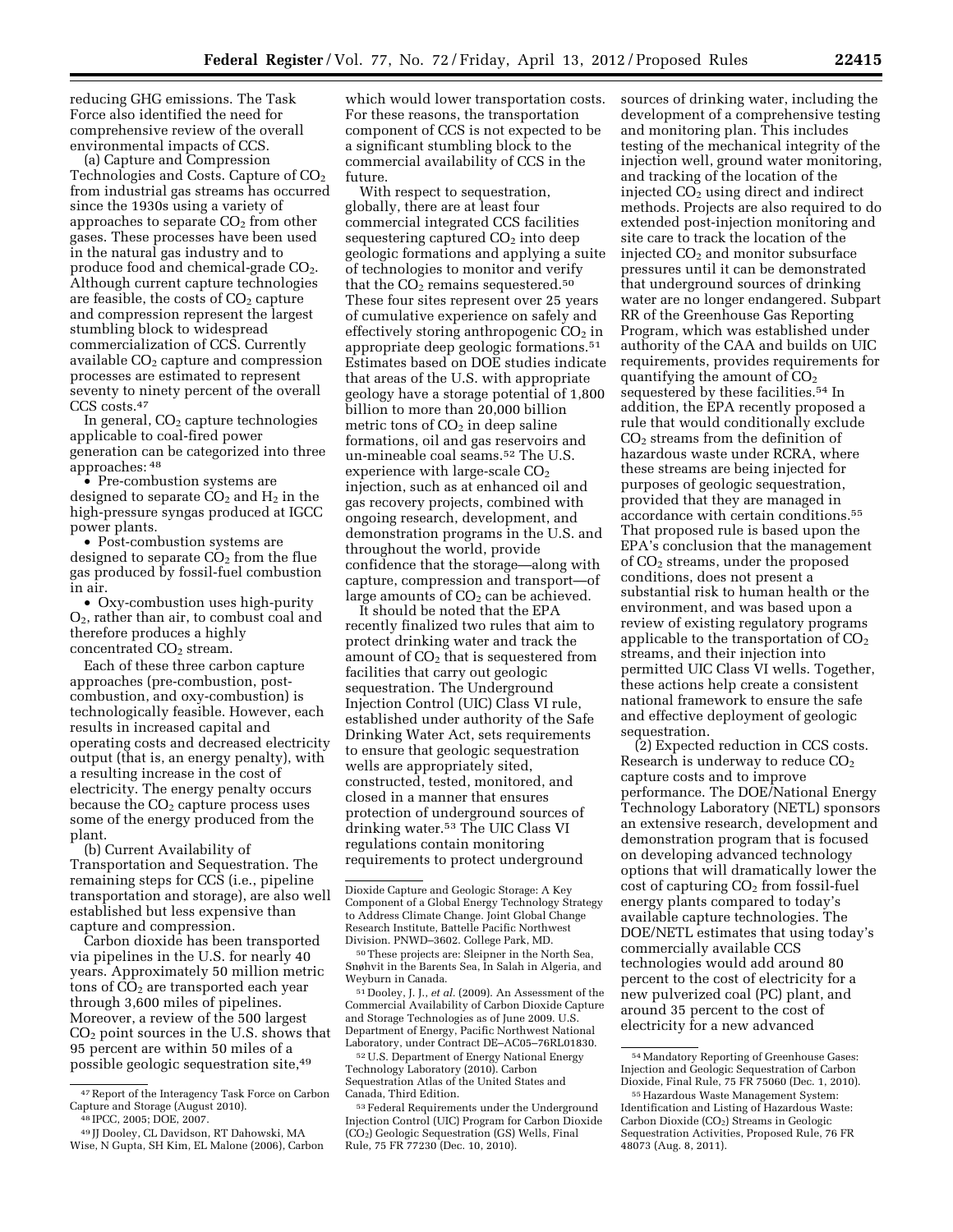gasification-based (IGCC) plant. The CCS research, development and demonstration program is aggressively pursuing efforts to reduce these costs to a less than 30 percent increase in the cost of electricity for PC power plants and a less than 10 percent increase in the cost of electricity for new gasification-based power plants.56 The large-scale  $CO<sub>2</sub>$  capture demonstrations that are currently planned and in some cases underway, under DOE's initiatives, as well as other domestic and international projects, will generate operational knowledge and enable continued commercialization and deployment of these technologies.

Gas absorption processes using chemical solvents, such as amines, to separate  $CO<sub>2</sub>$  from other gases have been in use since the 1930s in the natural gas industry and to produce food and  $chemical$  grade  $CO<sub>2</sub>$ . The advancement of amine-based solvents is an example of technology development that has improved the cost and performance of CO2 capture. Most single component amine systems are not practical in a flue gas environment as the amine will rapidly degrade in the presence of oxygen and other contaminants. The Fluor Econamine FG process uses a monoethanolamine (MEA) formulation specially designed to recover  $CO<sub>2</sub>$  and contains a corrosion inhibitor that allows the use of less expensive, conventional materials of construction. Other commercially available processes use sterically hindered amine formulations (for example, the Mitsubishi Heavy Industries KS–1 solvent) which are less susceptible to degradation and corrosion issues. The DOE/NETL and private industry are continuing to sponsor research on advanced solvents (including new classes of amines) to improve the  $CO<sub>2</sub>$ capture performance and reduce costs.

Significant reductions in the cost of CO2 capture would be consistent with overall experience with the cost of pollution control technology. A significant body of literature suggests that the per-unit cost of producing or using a given technology declines as experience with that technology increases over time,57 and this has

certainly been the case with air pollution control technologies. Reductions in the cost of air pollution control technologies as a result of learning-by-doing, research and development investments, and other factors have been observed over the decades.

We expect that the costs of capture technology will follow this pattern. Rubin *et al.* assessed the historical rates of cost reductions achieved by other energy and environmental process technologies and then, by analogy, estimated future cost reductions that might be achieved by four types of new power plants employing  $CO<sub>2</sub>$  capture.<sup>58</sup> The results of the study suggested that total costs of  $CO<sub>2</sub>$  capture can be expected to decline by the following percentages: NGCC by 40 percent, PC by 26 percent, IGCC by 13 percent, and Oxyfuel by 13 percent after installation of the first 100 GW of capacity.

In a subsequent study, the model used in the initial study was extended with learning curves for several key performance variables, including overall energy loss in power plants, the energy required for  $CO<sub>2</sub>$  capture, the  $CO<sub>2</sub>$ capture ratio (removal efficiency) and the power plant availability. The model predicted continued reductions in cost with increased implementation.59

In addition, we note that the Administration's CCS Task Force report recognized that CCS would not become more widely available without the advent of a regulatory framework that promoted CCS or a strong price signal for  $CO<sub>2</sub>$ . Today's action is an important component in developing that framework.

(3) Limited amount of construction of new coal-fired power plants; opportunities for CCS funding. A third factor that supports CCS as a feasible technology option is that through the IPM model period of up to 2020, we expect few, if any, new builds of coalfired EGUs, beyond those that already have approved PSD permits. We also expect continued opportunities for

financial support for some CCS projects through a variety of potential mechanisms such as direct grants, tax incentives and/or regulatory programs (e.g. Clean Energy Standards or guaranteed electricity purchase price agreements).60 Accordingly, the few new coal-fired generation projects that may occur over this timeframe may well find that financial support for CCS is available.

(4) State Requirements for CCS; Projects and Permits for CCS. Several states have recently established requirements that new coal-fired EGUs must implement CCS, and a number of projects with CCS have been approved and/or are under construction.

In May 2007, Montana Governor Schweitzer signed House Bill 25, adopting a  $CO<sub>2</sub>$  emissions performance standard for electric generating units in the state. House Bill 25 prohibits the state Public Utility Commission from approving new electric generating units primarily fueled by coal unless a minimum of 50 percent of the  $\mathrm{CO}_2$ produced by the facility is captured and sequestered.

On January 12, 2009, Illinois Governor Blagojevich signed Senate Bill 1987, the Clean Coal Portfolio Standard Law. The legislation establishes emission standards for new power plants that use coal as their primary feedstock. From 2009–2015, new coalfueled power plants must capture and store 50 percent of the carbon emissions that the facility would otherwise emit; from 2016–2017, 70 percent must be captured and stored; and after 2017, 90 percent must be captured and stored.

The following is a brief summary of currently operating or planned  $CO<sub>2</sub>$ capture or storage systems, including, in some cases, components necessary for coal-based power plant CCS applications.

AES's coal-fired Warrior Run (Cumberland, MD) and Shady Point (Panama, OK) power plants are equipped with amine scrubbers developed by ABB/Lummus. They were designed to process a relatively small percentage of each plant's flue gas. At Warrior Run, approximately 110,000 tonnes of CO<sub>2</sub> per year are captured, whereas at Shady Point 66,000 tonnes of  $CO<sub>2</sub>$  per year are captured. The  $CO<sub>2</sub>$ from both plants is subsequently used in the food processing industry.61

<sup>56</sup> DOE/NETL Carbon Dioxide Capture and Storage RD&D Roadmap, U.S. Department of Energy National Energy Technology Laboratory, December 2010.

<sup>57</sup>These studies include John M. Dutton and Annie Thomas, ''Treating Progress Functions as a Managerial Opportunity,'' 2, 235–247; Dennis Epple, Linda Argote, and Rukmini Devadas, ''Organizational Learning Curves: A Method for Investigating Intra-plant Transfer of Knowledge Acquired Through Learning by Doing,'' Organizational Science, Vol. 2, No. 1, February 1991; International Energy Agency, Experience

Curves for Energy Technology Policy, 2000; and Paul L. Joskow and Nancy L. Rose, ''The Effects of Technological Change, Experience, and Environmental Regulation on the Construction Cost of Coal-Burning Generating Units,'' RAND Journal of Economics, Vol. 16,Issue 1, 1–27, 1985. See discussion in ''The Benefits and Costs of the Clean Air Act from 1990 to 2020,'' U.S. EPA, Office of Air and Radiation, April 2011.

<sup>58</sup>Rubin, E.S.; Yeh, S.; Antes, M.; Berkenpas, M.; Davison, J.; ''Use of experience curves to estimate the future cost of power plants with  $CO<sub>2</sub>$  capture", Intl. J. of Greenhouse Gas Control, 1, 188 (2007).

<sup>59</sup> Van den Broek, M.; Hoefnagels, R.; Rubin, E.; Turkenburg, W.; Faaij, A.; ''Effects of technological learning on future cost and performance of power plants with CO2 capture'', *Progress in Energy and Combustion Science* 35 (2009) 457–480.

<sup>60</sup>See Center for Climate and Energy Solutions, ''Financial Incentives for CCS''—*[http://](http://www.c2es.org/sites/default/modules/usmap/pdf.php?file=8380) [www.c2es.org/sites/default/modules/usmap/](http://www.c2es.org/sites/default/modules/usmap/pdf.php?file=8380)  [pdf.php?file=8380.](http://www.c2es.org/sites/default/modules/usmap/pdf.php?file=8380)* 

<sup>61</sup> Dooley, J.J., *et al.* (2009). An Assessment of the Commercial Availability of Carbon Dioxide Capture and Storage Technologies as of June 2009. U.S.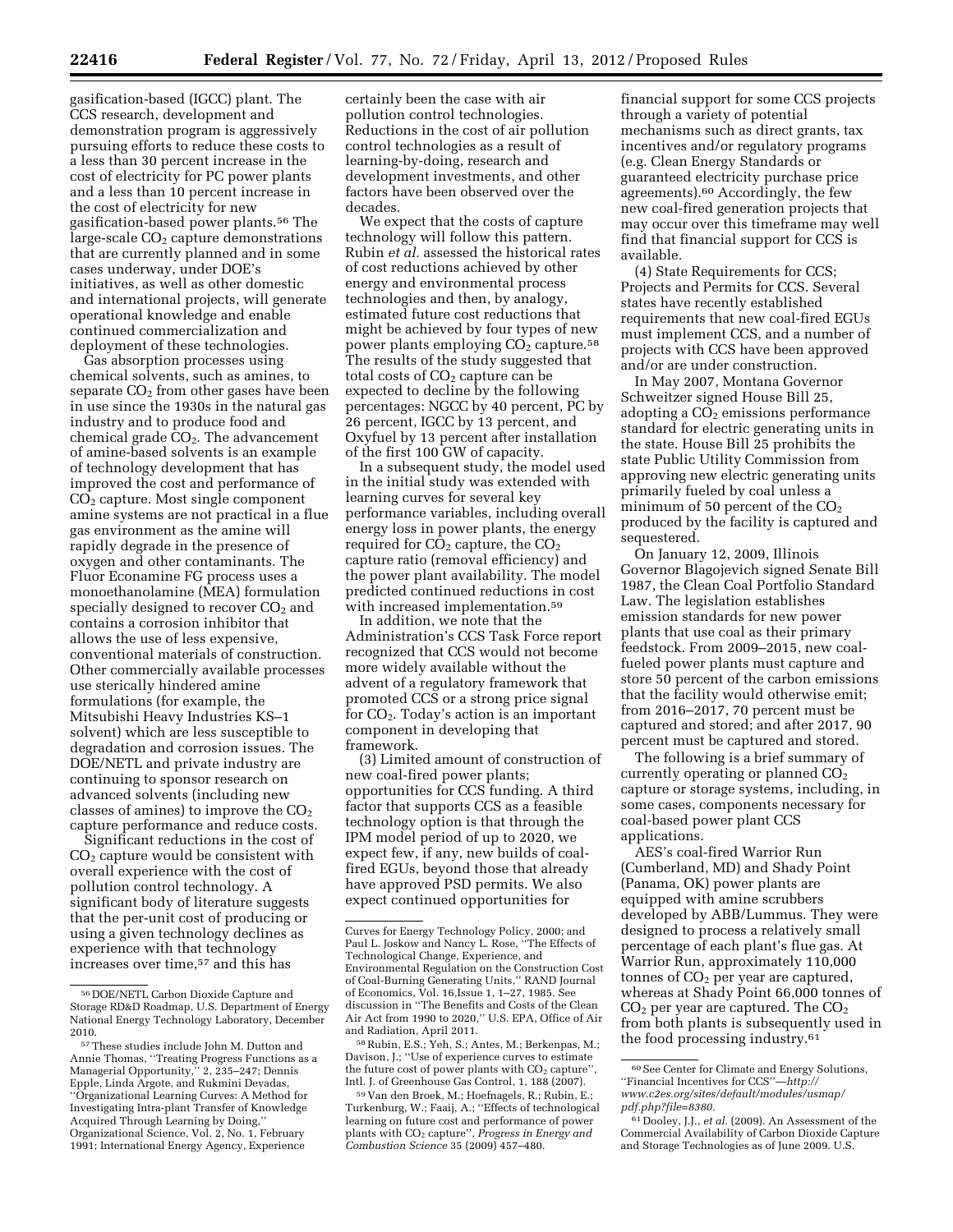At the Searles Valley Minerals soda ash plant in Trona, CA, approximately 270,000 tonnes of  $CO<sub>2</sub>$  per year are

captured from the flue gas of a coal power plant via amine scrubbing and used for the carbonation of brine in the process of producing soda ash.62

A pre-combustion Rectisol® system is used for CO<sub>2</sub> capture at the Dakota Gasification Company's synthetic natural gas production plant located in North Dakota, which is designed to remove approximately 1.6 million tonnes of  $CO<sub>2</sub>$  per year from the synthesis gas. The  $CO<sub>2</sub>$  is purified, transported via a 200-mile pipeline, and injected into the Weyburn oilfield in Saskatchewan, Canada.

In September 2009, American Electric Power Co. (AEP) began a pilot-scale CCS demonstration at its Mountaineer Plant in New Haven, WV. The Mountaineer Plant is a 1,300 MWe coal-fired unit that was retrofitted with Alstom's patented  $\text{children}$  ammonia  $\text{CO}_2$  capture technology on a 20 MWe portion, or ''slipstream'', of the plant's exhaust flue gas. In May 2011, Alstom Power announced the successful operation of the chilled-ammonia CCS validation project. The AEP–Alstom project, the world's first facility to both capture and store  $CO<sub>2</sub>$  from a coal-fired power plant, represents a successful scale-up of ten times the size of previous field pilots (e.g., at We Energies Pleasant Prairie). The demonstration achieved capture rates from 75 percent (design value) to as high as 90 percent, produced  $CO<sub>2</sub>$  at purity of greater than 99 percent, with energy penalties within a few percent of predictions. The facility reported robust steady-state operation during all modes of power plant operation including load changes, and saw an availability of the CCS system of greater than 90 percent.

AEP, with assistance from the DOE, had planned to expand the slipstream demonstration to a commercial scale, fully integrated demonstration at the Mountaineer facility. The commercialscale system was designed to capture at least 90 percent of the  $CO<sub>2</sub>$  from 235 MW of the plant's 1,300 MW total capacity. Plans were for the project to be completed in four phases, with the system to begin commercial operation in 2015. However, in July 2011, AEP announced that it is terminating its cooperative agreement with the DOE and placing its plans to advance  $CO<sub>2</sub>$ capture and storage technology to commercial scale on hold, citing the current uncertain status of U.S. climate

policy and the continued weak economy as contributors to the decision.

Oxy-combustion of coal is being demonstrated in a 10 MWe facility in Germany. The Vattenfall plant in eastern Germany (Schwarze Pumpe) has been operating since September 2008. It is designed to capture 70,000 tonnes of  $CO<sub>2</sub>$  per year.

In June 2011, Mitsubishi Heavy Industries, an equipment manufacturer, announced the successful launch of operations at a 25 MW coal-fired carbon capture facility at Southern Company's Alabama Power Plant Barry. The demonstration is planned to capture approximately  $150,000$  tons of  $CO<sub>2</sub>$ annually at a  $CO<sub>2</sub>$  capture rate of over 90 percent. The captured  $CO<sub>2</sub>$  will be permanently stored underground in a deep saline geologic formation.

Southern Company has begun construction of Mississippi Power Plant Ratcliffe (formerly the Kemper County IGCC Project). Plant Ratcliffe is a 582 MW IGCC plant that will utilize local Mississippi lignite and include precombustion carbon capture to reduce CO2 emissions by 65 percent. Operation is expected to begin in 2014. The  $CO<sub>2</sub>$ captured from Plant Ratcliffe will be used for enhanced oil recovery (EOR) in the Heidelberg Oil Fields in Jasper County, MS.

The Texas Clean Energy Project, a 400 MW IGCC facility located near Odessa, TX will capture 90 percent of its  $CO<sub>2</sub>$ , which is approximately 3 million tonnes annually. The captured  $CO<sub>2</sub>$  will be used for EOR in the West Texas Permian Basin. (Additionally, the plant will produce urea and smaller quantities of commercial-grade sulfuric acid, argon, and inert slag, all of which will also be marketed.) Construction is expected to begin in 2012.

d. Legal Justification for the Standard of Performance and 30-year Averaging Compliance Option. This section describes our legal justification for proposing that new affected facilities in the TTTT category—which combines the Da and part of the KKKK categories—(i) must limit their  $CO<sub>2</sub>$ emissions to  $1,000 \, \text{lb} \, \text{CO}_2/\text{MWh}$ , which an affected facility could achieve by constructing a NGCC unit or by constructing a coal-fired boiler that implements CCS immediately; or (ii) in the case of a coal- or pet coke-fired power plant, may either meet the 1,000 lb CO2/MWh standard or implement an 30-year averaging compliance option that allows an affected facility to meet an initial  $CO<sub>2</sub>$  emission limit of 1,800 lb CO2/MWh (gross), and then—through the implementation of CCS—meet the 1,000 lb  $CO<sub>2</sub>/MWh$  standard, on a timeaveraged basis, over no longer than a 30 year period.

(1) Legal Justification for the Standard of Performance. The EPA proposes that the emission limit of  $1,000$  lb  $CO<sub>2</sub>/MWh$ meets the requirements for a ''standard of performance'' applicable to new sources under CAA section 111(b)(1)(B). The term ''standard of performance'' is defined under CAA section 111(a)(1) as follows:

Definitions. For purposes of this section: (1) The term ''standard of performance'' means a standard for emissions of air pollutants which reflects the degree of emission limitation achievable through the application of the best system of emission reduction which (taking into account the cost of achieving such reduction and any nonair quality health and environmental impact and energy requirements) the Administrator determines has been adequately demonstrated.

We apply this definition, in effect, from the bottom up. That is, first, we determine the ''best system of emission reduction which (taking into account \* \* \* cost [and other factors]) the Administrator determines has been adequately demonstrated.'' For EGUs, that is a NGCC facility, for reasons discussed below. Then, we calculate the ''degree of emission limitation achievable through the application of'' such best system; and after that, we formulate ''a standard for emissions of air pollutants which reflects'' that degree of emission limitation. This standard is 1,000 lb of  $CO<sub>2</sub>/MWh$ . These analytical steps are also discussed further below.

In determining the ''best system of emission reduction'' for this category of boilers and combined cycle units, we considered a range of natural gas-fired and coal-fired generation technologies, with available controls. We considered modern supercritical and ultrasupercritical coal-fired boilers. This technology is available—it is currently deployed in Europe and is now being widely deployed in Asia (especially China)—and it offers much more efficient operation than the subcritical boilers that have more often been constructed in the U.S. These supercritical and ultra-supercritical boilers have  $CO<sub>2</sub>$  emissions of approximately 1,800 lb/MWh and provide the lowest overall costs for conventional coal-based electricity. We also considered new IGCC, or ''coal gasification'' facilities, which can have  $CO<sub>2</sub>$  emissions levels very similar to those of ultra-supercritical coal-fired units—albeit at a higher price.

We also considered natural gas-fired boilers which have  $CO<sub>2</sub>$  emissions of approximately 1,350 lb/MWh, obviously

DOE, Pacific Northwest National Laboratory, under Contract DE–AC05–76RL01830.

<sup>62</sup> IEA (2009a), World Energy Outlook 2009, OECD/IEA, Paris.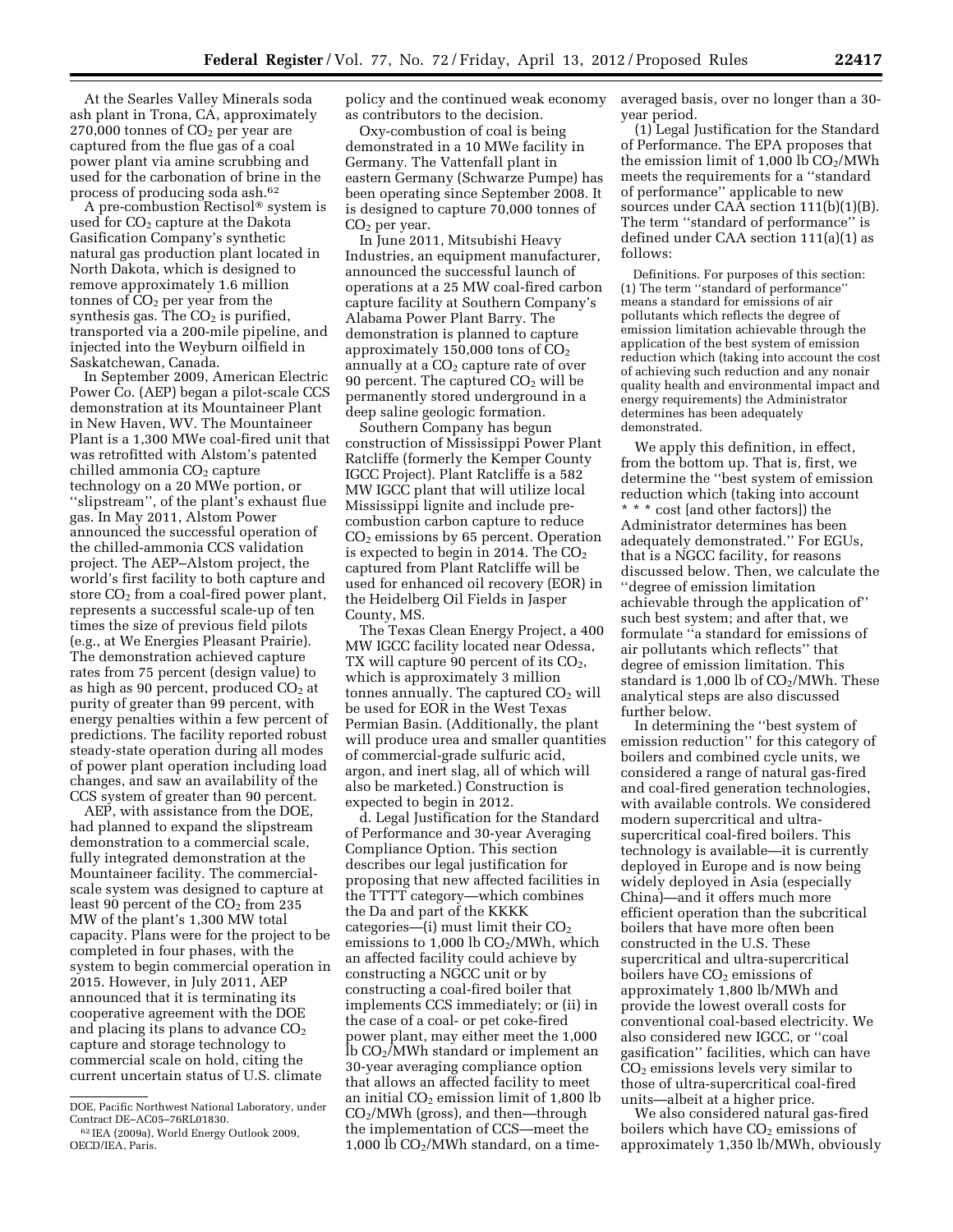much lower than the advanced coalfired or coal gasification technologies. However, it seems unlikely that utilities would choose a natural gas-fired boiler as the generation technology of choice when NGCC is a much more efficient, less expensive, and more widely used technology.

We propose that a NGCC facility is the best system of emission reduction for two main reasons. First, natural gas is far less polluting than coal. Combustion of natural gas emits only about 50 percent of the  $CO<sub>2</sub>$  emissions that combustion of coal does per unit of energy generated. Second, new natural gas-fired EGUs are less costly than new coal-fired EGUs, and as a result, our IPM model projects that for economic reasons, natural gas-fired EGUs will be the facilities of choice until at least 2020, which is the analysis period. Indeed, those models do not project construction of *any* new coal-fired EGUs during that period that would not comply with the proposed standard. This state of affairs has come about primarily because technological development and discoveries of abundant reserves have caused natural gas prices to decline precipitously in recent years and have secured those relatively low prices for the near-future. Importantly, because the IPM modeling shows that natural gas-fired plants are the facilities of choice, the proposed standard of performance in today's rulemaking—which is based on the emission rate of a new NGCC unit—does not add costs. In addition, compared to coal-fired EGUs, natural gas-fired EGUs have fewer nonair quality health and environmental impacts.

Essentially because natural gas generation is cleaner and cheaper than coal, natural gas-fired EGUs qualify as the ''best system of emission reduction which (taking into account the cost of achieving such reduction and any nonair quality health and environmental impact and energy requirements) the Administrator determines has been adequately demonstrated.''

We recognize that today's proposed approach of combining the Da category and a portion of the KKKK category, and applying as the standard of performance the rate that natural gas-fired EGUs can meet, represents a departure from prior agency practice. We consider this departure warranted in light of both the emissions benefits and the changed economic circumstances, notably the lowered prices of natural gas due to technological development and recent discoveries that have boosted recoverable reserves. We are aware that in theory, those economic circumstances could change and if they

do, then a change in the standard of performance may be warranted. In this regard, we note that CAA section 111(b)(1)(B) requires that the EPA ''shall, at least every 8 years, review and, if appropriate, revise [the] standards [of performance].'' This 8-year review cycle provides a mechanism for the EPA to assure that the standard of performance for any particular source category continues to reflect the ''best system.''

(2) Legal Justification for the 30-year Averaging Compliance Option. Although the IPM model projects that for economic reasons, new coal- or pet coke-fired EGUs will not be built in the foreseeable future (beyond early CCS projects), we recognize that in a few instances, owners or operators may in fact seek to build coal- or pet coke-fired EGUs. As discussed in detail below, those owners or operators could avail themselves of CCS as a 30-year averaging compliance option. In addition, today's proposed rulemaking offers flexibility for CCS installation: The owners or operators could (i) achieve the supercritical efficiency level for an initial period (e.g., up to the first 10 years), and (ii) after that, implement CCS so as to achieve a 600 lb  $CO<sub>2</sub>/MWh$ rate on a 12-month annual average during the latter period (i.e., the back 20 years) and thereby achieve the 1,000 lb CO2/MWh rate on an average annual basis over the 30-year period. The alternative compliance option could also allow them to install and operate CCS much earlier and use the 10-year period to address any startup challenges related to being an early adopter of the technology.

Because  $CO<sub>2</sub>$  is long-lived in the atmosphere, the 30-year averaging period, as structured, with shorter term compliance requirements, is not expected to have a different impact on climate compared to meeting the standard of performance.

(a) CCS. The significance of CCS as a compliance alternative is several-fold. As a practical matter, it offers a vehicle for the construction of new coal-fired EGUs in those few instances in which owners or operators decide to construct such EGUs, notwithstanding the underlying economics. Also, it offers a vehicle for the continued scaling of CCS, a process that can be expected to lower the costs of CCS in the future. In addition, this compliance alternative provides further support for the reasonableness of the EPA's proposals in this rulemaking to combine the Da category and a portion of the KKKK category and to determine that a NGCC facility is the ''best system of emission reduction.'' This is because this

compliance alternative, by providing a vehicle for new coal-fired power plant builds, would minimize any disruptions that the EPA's proposals might, at least in theory, otherwise entail to the power plant industry.

CCS as a compliance alternative does not achieve these goals by necessarily qualifying, under the CAA section 111(a)(1) definition of ''standard of performance,'' as the ''best system of emission reduction which (taking into account cost [and other factors]) the Administrator determines has been adequately demonstrated.'' Instead, this compliance alternative is feasible and sufficiently available for the limited amount of new coal-fired construction that is expected, whether or not it would qualify as the ''best system.''

First, it is reasonable to expect that some coal-fired power plants may be able to implement CCS at the present time, and thereby achieve the 1,000 lb CO2/MWh standard immediately. As noted elsewhere, CCS has been demonstrated to be technologically achievable, and, even though it is costly, there are some state and Federal subsidy programs that can make CCS more affordable, particularly in tandem with use of captured  $CO<sub>2</sub>$  for enhanced oil recovery, and those programs may be sufficient for the very few new coalfired plants that are expected to be constructed in the foreseeable future. Some of these programs are discussed above.

We note that the need for governmental subsidies to reduce the costs of CCS is hardly unique in the electricity generation sector. Each of the major types of energy used to generate electricity has been or is currently supported by some type of government subsidy—such as tax benefits, loan guarantees, low-cost leases, or direct expenditures—for some aspect of development and utilization, ranging from exploration to control installation. This is true of fossil fuel-fired; as well as nuclear-, geothermal, wind-, and solar-generated electricity. These subsidies have been designed to overcome cost barriers to the utilization of the energy. In this context, the need for subsidies for CCS to overcome cost barriers does not mean that CCS cannot be considered an alternative compliance method in this rulemaking.

Second, it is reasonable to expect that some coal-fired power plants may be able to implement the supercritical efficiency standard for an initial period of time (the first 10 years) and then implement CCS and achieve lower 12 month annual average rates after that, so that the source achieves the 1,000 lb CO2/MWh standard on average over the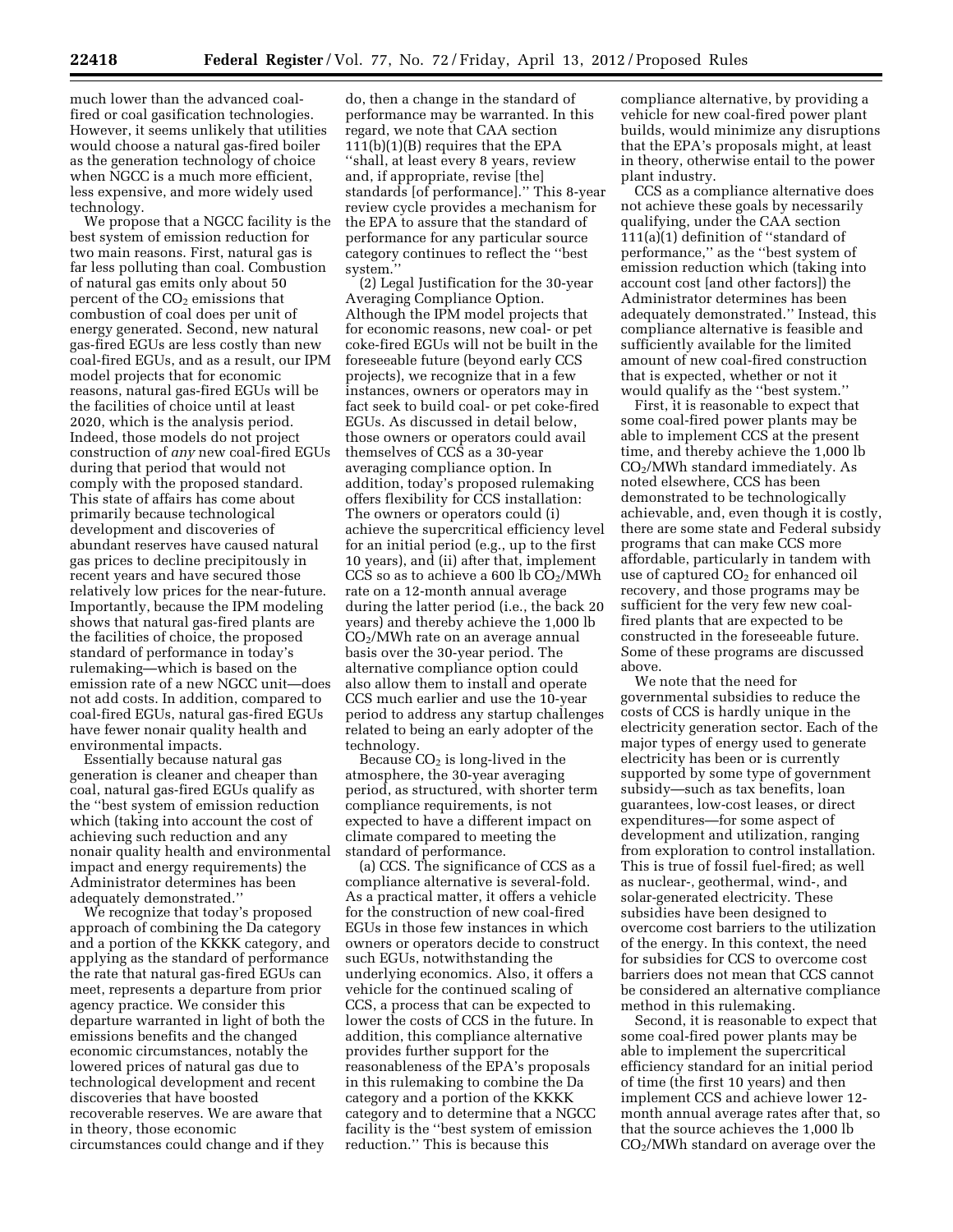30-year period following construction.63 This is because, again, CCS is feasible and can be expected to be sufficiently available—in light of continued subsidies and lower future costs—in light of the limited demand.

Third, although we do not propose that the 30-year averaging compliance option meets the definition of the ''best system of emission reduction [(BSER)] \* \* \* adequately demonstrated,'' under CAA section 111, we note that identifying CCS as a compliance option based in part on the expectation that CCS will cost less in the future is consistent with the section 111 requirements for determining the BSER adequately demonstrated. In determining what emissions controls qualify as the BSER adequately demonstrated—which must take costs into account—the EPA is authorized under CAA section 111 to anticipate that technology that is costly at present will come down in price in the future. It is clear from the legislative history of section 111 and relevant case law that the EPA may anticipate future developments—as long as supported by an adequate record—in determining whether a particular system of emission reduction is the BSER adequately demonstrated. The Senate Committee Report to the 1970 CAA Amendments, which first enacted CAA section 111, made clear that the EPA may anticipate future developments in determining the BSER adequately demonstrated:

As used in this section, the term ''available control technology'' is intended to mean that the Secretary should examine the degree of emission control that has been or can be achieved through the application of technology which is available *or normally can be made available. This does not mean that the technology must be in actual, routine use somewhere.* It does mean that the technology must be available at a cost *and at a time* which the Secretary determines to be reasonable. The implicit consideration of economic factors in determining whether technology is ''available'' should not affect the usefulness of this section. The overriding purpose of this section would be to prevent new air pollution problems, and toward that end, maximum feasible control of new sources at the time of their construction is seen by the committee as the most effective and, in the long run, the least expensive approach.

Sen. Rep. 91–1196 at 16 (emphasis added). As quoted, this statement makes clear that a standard of performance may be based on a technology that is not ''in actual routine use somewhere,'' but

that ''normally can be made available.'' Moreover, the technology need not be available until ''a time which the Secretary determines to be reasonable.'' *Id.* 

In addition, the D.C. Circuit has been explicit that in setting a CAA section 111 standard of performance, the EPA may make reasonable projections of what technology will be available to the regulated industry in the future. The Court stated, in *Portland Cement Ass'n*  v. *Ruckelshaus,* 486 F.2d 375 (D.C. Cir. 1973):

We begin by rejecting the suggestion of the cement manufacturers that the Act's requirement that emission limitations be ''adequately demonstrated'' necessarily implies that any cement plant now in existence be able to meet the proposed standards. *Section 111 looks toward what may fairly be projected for the regulated future, rather than the state of the art at present,* since it is addressed to standards for new plants—old stationary source pollution being controlled through other regulatory authority. It is the ''achievability'' of the proposed standard that is in issue. \* The \* \* \* standard is analogous to the one examined in *International Harvester* \* \* *The Administrator may make a projection based on existing technology, though that projection is subject to the restraints of reasonableness and cannot be based on ''crystal ball'' inquiry.*64

*Id.* at 391 (emphasis added). Again, although these statements in the legislative history and case law are in the context of establishing the basis for a standard of performance, the same principle –- that the EPA may reasonably project the path of technological development –- supports treating CCS as a compliance alternative.

Although, for the reasons noted above, we do expect the costs of CCS to decline, we recognize that the amount of the decrease is uncertain. Even so, the presence of cost uncertainty by itself does not mean that prospective power plants cannot be expected to adopt the 30-year averaging compliance option. We note that prospective power plants face significant cost uncertainties in any event.

For example we note that recently, several owner/operators have announced that they do not intend to construct coal-fired power plants without CCS. They have explained that they anticipate more widespread  $CO<sub>2</sub>$ control requirements in the future, so that constructing coal-fired plants at this time without CCS could leave them subject to liability for high retrofit control costs in the future. This sentiment indicates that some sources may avail themselves of the 30-year averaging compliance option.

The inclusion of a 30-year averaging compliance option has precedent in EPA rulemaking under the CAA. In the past, the EPA has promulgated rules that adopt an emission limit based on a particular technology (such as, in the present rulemaking, NGCC), but has supported that action on grounds that sources have compliance alternatives, even though higher priced. See ''Finding of Significant Contribution and Rulemaking for Certain States in the Ozone Transport Assessment Group Region for Purposes of Reducing Regional Transport of Ozone: Final Rule'' 63 FR 57356, 57378 (Oct. 27, 1998) (in the rule that became known as the "NO<sub>X</sub> SIP Call," the EPA based  $NO_X$ emission limits that states were required to meet on the assumption that states could adopt specified control measures that were ''highly cost-effective,'' but the EPA identified other control measures that, even though not as costeffective, the states could adopt instead).

(b) 30-year Period. We propose a 30 year period because (i) we generally expect that ten years provides sufficient time either for owners/operators who are interested in considering cost improvements that occur as a result of the lessons learned from early adopters, or provides early adopters sufficient time to address any startup challenges; and (ii) as noted above, 30 years provides enough time for sources to achieve the  $1,000$  lb  $CO<sub>2</sub>/MWh$  emission limit following an elevated level of emissions over the first 10-year period.

(c) Supercritical Efficiency Level. According to the Department of Energy Cost and Performance Baseline for Fossil Energy Plants reports, the use of supercritical steam is the most cost effective option for new conventional coal-fired generation and results in the lowest overall costs. In addition, the increased efficiency results in reduced cooling water requirements and reduced environmental impacts associated with coal mining, delivery, and handling. Therefore, considering the benefits and minimal, if any, cost of using supercritical steam conditions, as opposed to subcritical steam conditions, we have concluded that an annual standard based on the best performing conventional coal-fired generation is appropriate.

There are a dozen bituminous-fired and 2 subbituminous-fired EGUs that have demonstrated the proposed annual standard is achievable on a long term basis. Furthermore, we have concluded that with coal drying technology, which is being used on a number of power plants today, the annual standard is achievable by a wide range of units

<sup>63</sup>Note that under today's proposed rulemaking, the 30-year averaging proposal is associated only with the implementation of CCS at new coal- or pet coke-fired EGUs. This proposal does not allow 30 year averaging for any other purpose.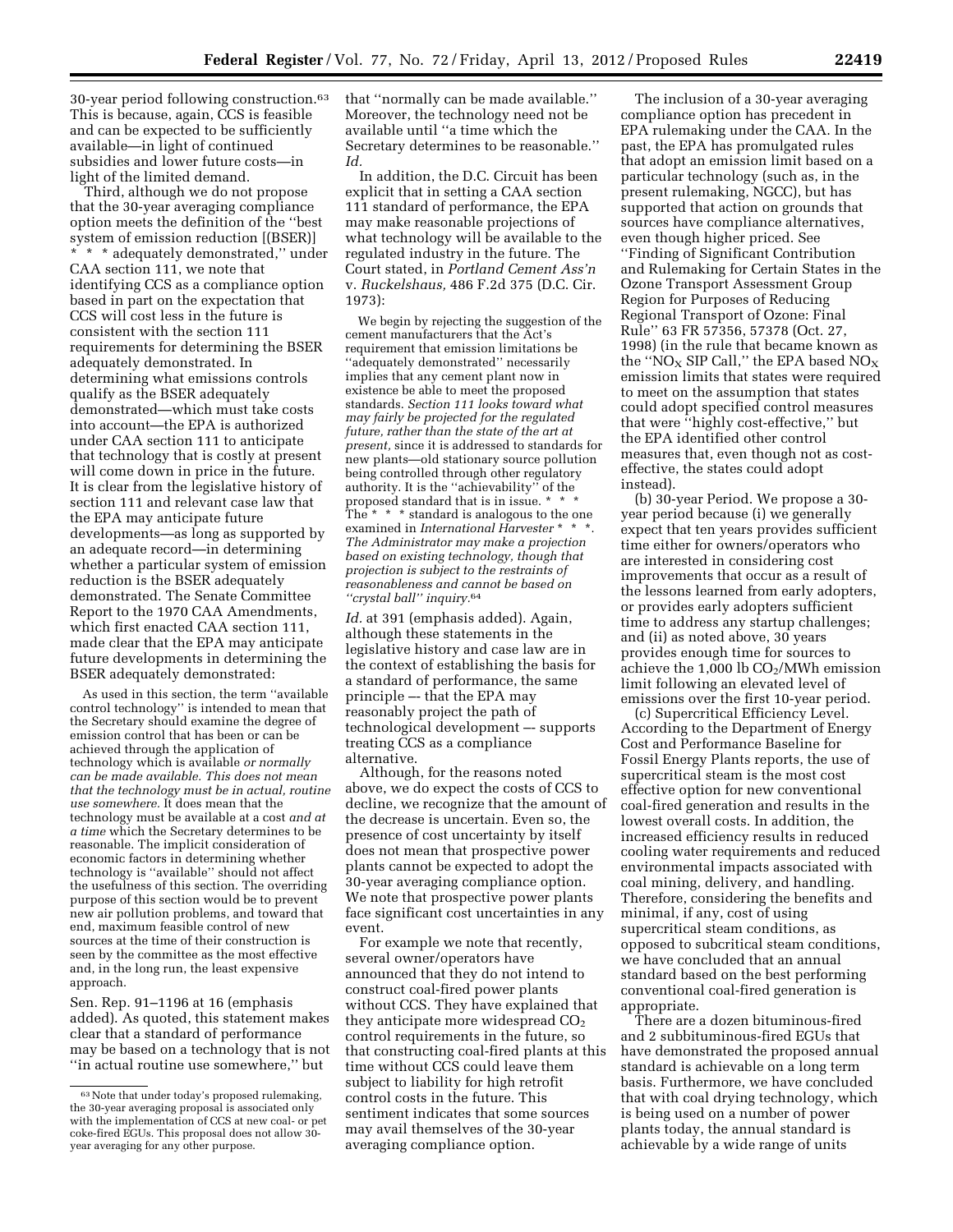firing a variety of coal types, including lignites. There are multiple vendors that offer processes to upgrade lignites to heating values that are equal to or greater than those of subbituminous coals. The best performing subbituminous-fired EGU has maintained a 12-month emissions rate of 1,730 lb  $CO<sub>2</sub>/MWh$ . A new EGU using a similar design would be able to burn upgraded lignite and be in compliance with the proposed annual standard.

We solicit comment on all aspects of the alternative compliance option, including the 30-year averaging period we propose in this action. Although we are not proposing that CCS, including the 30-year averaging compliance option, does or does not qualify as the BSER adequately demonstrated, we also solicit comment on that issue.

# *B. How did the EPA determine the other requirements for the proposed standards?*

# 1. Compliance Requirements

The proposed compliance requirements, to the extent possible, incorporate monitoring already being performed as part of existing part 60 and part 75 requirements.

In addition, we intend to recognize the environmental benefit of electricity generated by CHP facilities to account for the increased end use efficiency resulting from avoided transmission and distribution losses. Actual line losses vary from location to location, but we intend to assume a benefit of 5 percent avoided transmission and distribution losses when determining the electric output for CHP facilities. This provision would be restricted to facilities where the useful thermal output is at least 20 percent of the total output.

We also propose to base compliance requirements on a 12-month rolling average basis. The variability in GHG emissions rates is such that establishing a shorter averaging period would necessitate establishing a standard to account for the conditions that result in the lowest efficiency and therefore the highest GHG emissions rate. A 12 month rolling average accounts for variable operating conditions, allows consistent emissions rate averaging, allows for a more protective standard and decreased compliance burden, and simplifies compliance for state permitting authorities. Because the 12 month rolling average can be calculated each month, this form of standard makes it possible to assess compliance and take any needed corrective action on a monthly basis. The EPA proposes that it is not necessary to have a shorter averaging period for  $CO<sub>2</sub>$  from these

sources because the effect of GHGs on climate change depends on global atmospheric concentrations which are dependent on cumulative total emissions over time, rather than hourly or daily emissions fluctuations or local pollutant concentrations.

Even so, we solicit comment on, in the alternative basing compliance requirements on an annual (calendar year) average basis.

# **V. Requirements for Modifications, Transitional Sources, Reconstructions**

# *A. Requirements for Modifications*

# 1. Overview

Under CAA section 111, existing sources are treated as new sources if they undertake ''modification[s],'' which are generally defined as physical or operational changes that increase emissions. CAA section 111(a)(2) and (4). The EPA's regulations exempt certain types of changes from the definition of modification. 40 CFR 60.14(e). Available information does not provide an adequate basis for the EPA to develop proposed standards of performance for modifications. Our base of knowledge concerning NSPS modifications has depended largely on the enforcement actions brought against power plants and on self-reporting by power plants. Over the lengthy history of the NSPS program, those have been too few in number to allow us to develop a sufficiently robust base of knowledge to propose a standard of performance for NSPS modifications for GHGs at this time.

We note that the types of projects that these EGUs are most likely to undertake that could increase GHG emissions are projects that put on pollution controls required under other CAA provisions and that emit  $CO<sub>2</sub>$  as a byproduct, and those types of projects are specifically exempted from the definition of ''modifications'' under 40 CFR 60.14(e)(5). In addition, based on past experience, we expect that actions that do constitute modifications to be from different types of sources and to take different forms. In light of this, the EPA does not have sufficient information to develop standards of performance for modifications, and therefore the EPA is not proposing any standards for modifications. As a result, EGUs that undertake pollution control projects or other physical or operational changes would continue to be treated as existing sources.

### 2. Statutory and Regulatory Requirements

Clean Air Act section 111(b)(1)(B) requires the EPA to promulgate

''standards of performance'' for ''new sources'' within source categories. For certain pollutants, CAA section 111(d)(1) requires the EPA to prescribe regulations for state plans covering "existing source[s]" in a category regulated for that pollutant under section 111(b). Clean Air Act section  $111(a)(2)$  defines a "new source" as ''any stationary source, the construction or modification of which is commenced after the publication of regulations (or, if earlier, proposed regulations) prescribing a standard of performance under this section which will be applicable to such source.'' Clean Air Act section 111(a)(6) defines an ''existing source'' as ''any stationary source other than a new source.'' Clean Air Act section 111(a)(4) defines ''modification'' as ''any physical change in, or change in the method of operation of, a stationary source which increases the amount of any air pollutant emitted by such source or which results in the emission of any air pollutant not previously emitted.''

The EPA's regulations provide that under CAA section 111(a)(4), for purposes of determining whether an existing electric utility steam generating unit undertakes a modification, a physical or operational change is treated as increasing emissions only when it increases the ''maximum hourly emissions'' above the ''maximum hourly emissions achievable'' at the unit. 40 CFR 60.14(h). In addition, the EPA's regulations exempt certain physical or operational changes from the definition of modification. 40 CFR 60.14(e)(5). The exemptions include pollution control projects:

(e) The following shall not, by themselves, be considered modifications \* \* \* \* \* \*

(5) The addition or use of any system or device whose primary function is the reduction of air pollutants, except when an emission control system is removed or is replaced by a system which the Administrator determines to be less environmentally beneficial.

40 CFR 60.14(e)(5). Thus, the EPA's current regulations define a modification as a physical or operational change that increases an existing affected EGU's maximum achievable hourly rate of emissions, but specifically exempt from that definition pollution control projects, which are projects that entail the installation of pollution control equipment or systems.

#### 3. The EPA's Proposed Course of Action

We expect EGUs to undertake changes in the foreseeable future that would increase their maximum achievable hourly rate of CO<sub>2</sub> emissions for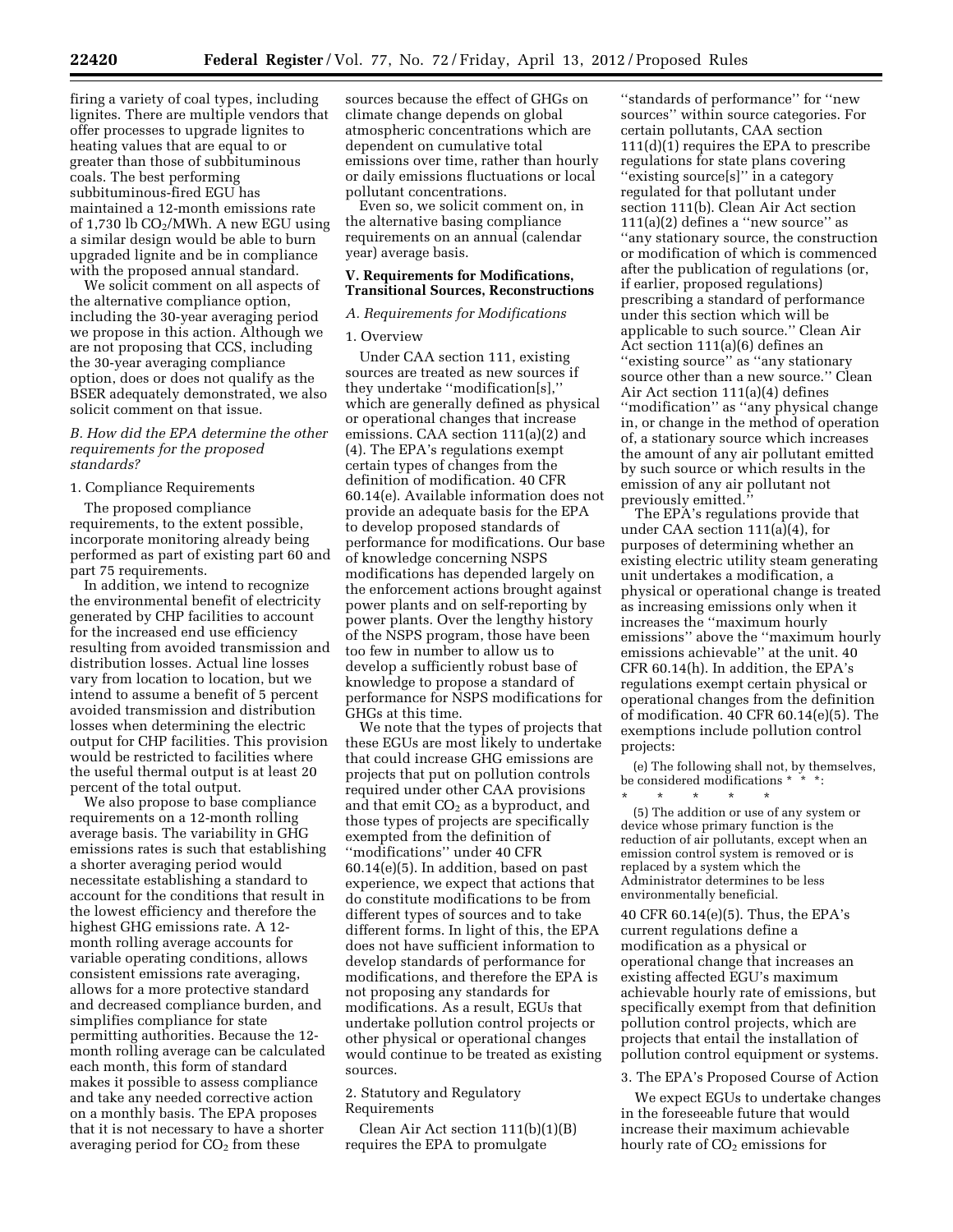purposes of the NSPS. We expect that most of those actions would constitute pollution control projects. In many cases, those projects would involve the installation of add-on control equipment required to meet CAA requirements for conventional air pollutants. We expect that these increases in  $CO<sub>2</sub>$  emissions would occur as a chemical byproduct of the operation of the control equipment, and would be small. In other cases, those projects will involve equipment changes to meet the requirements of this rulemaking and that may have the effect of increasing the sources' maximum hourly achievable emission rate, even while decreasing actual emission rate. Because such actions would be treated as pollution control projects under the EPA's current NSPS regulations, they would be specifically exempted from the definition of modification.

Aside from pollution control projects, in the past, there have also been, as noted, a limited number of instances, on an annual basis, in which power plants have undertaken actions that should be treated as NSPS modifications. The sources that took these actions vary widely, one from another, depending on, among other things, size, fuel type, and physical plant configuration. The diversity of sources undertaking modifications has reflected the diversity among power plants as a whole. Moreover, the types of modifications they have undertaken have also varied widely.

Because of the limited number of modifications, their disparate nature, and the disparate type of sources, we do not at present have an adequate base of information to propose standards of performance for modifications. For example, we do not have adequate information as to the types of physical or operational changes sources may undertake or the amount of increase in  $CO<sub>2</sub>$  emissions from those changes. Nor do we have adequate information as to the types of control actions sources could take to reduce emissions, including the types of controls that may be available or the cost or effectiveness of those controls. The most likely candidates for control actions would be efficiency measures and we do not have adequate information as to the types of sources and types of changes at issue that could provide the basis for a proposal for efficiency measures. If there were a more robust set of data on facilities of a particular type undertaking NSPS modifications of a particular kind, the EPA may be able to develop a standard of performance for that type. But, as noted, that is not the case here.

As a result, in this action, the EPA is not proposing standards of performance for NSPS modifications for GHGs. The EPA is soliciting comment on the types of sources that may be expected to undertake modifications, the types of modifications, the types of control measures, and all other aspects of this issue. This solicitation of comment is in the nature of an advance notice of proposed rulemaking. If we receive sufficient additional information, we may issue a proposal for modifications in the future. However, to reiterate, we are not proposing any standards of performance for these modifications at this time. Accordingly, the EPA does not expect to promulgate any standards of performance for modifications when it takes final action on this rulemaking.

The definitional provisions of CAA section 111, quoted above, make clear that a stationary source that undertakes construction or modification is considered a ''new source'' only if there is a proposed or final ''standard of performance under this section which will be applicable to such source.'' CAA section 111(a)(2). Accordingly, if there is no proposed or promulgated standard of performance applicable to a particular source, then the source cannot be considered a ''new source'' and therefore will not be subject to any standards of performance we finalize for new sources.

Further, under the definitional provisions, any source that is not a 'new" source is an "existing source." CAA section 111(a)(6). Therefore, affected EGUs that undertake NSPS modifications for GHGs will continue to be treated as existing sources. Although modified sources would not be subject to the 1,000 lb  $CO<sub>2</sub>/MWh$  standard for new sources, the EPA anticipates that modified sources would become subject to the requirements the EPA would promulgate at the appropriate time, for existing sources under 111(d). It is important to note that at the same time that the EPA promulgated the pollution control provision in the EPA's regulations under CAA section 111, the EPA promulgated a similar provision in EPA's NSR regulations. The DC Circuit, in *New York* v. *EPA,* 413 F.3d 3, 40 (DC Cir. 2005), vacated the NSR pollutioncontrol-project exemption. Because of the similarities between the NSR and the section 111 pollution control project regulatory provisions, the Court's vacatur of the NSR regulatory provision may call into question the continued validity of the section 111 regulatory provision. As a result, we are soliciting comment on whether this exemption from the definition of ''modification'' for pollution control projects, under 40

CFR 60.14(e)(5), continues to be valid or not, and what course of action, if any, would be appropriate for the EPA to take.

# *B. Requirements for Transitional Sources*

### 1. Overview

In this action, the EPA is not proposing a standard of performance for transitional sources. We define these sources as coal-fired power plants that, by the date of this proposal, have received approval for their PSD preconstruction permits that meet CAA PSD requirements (or that have approved PSD permits that expired and are in the process of being extended, if those sources are participating in a Department of Energy CCS funding program), and that commence construction within a year of the date of this proposal. For convenience, we refer to the new sources for which we are proposing a standard of performance as non-transitional sources.

Transitional sources are a distinct set of sources with unique circumstances.65 We have identified 15 proposed sources that may qualify as transitional sources based on the above criteria. These proposed sources differ considerably one from another. They range in size from as small as 80 megawatts (MW) to as large as 1320 MWs; they will burn different fuels: Conventional coal, waste coal, or petcoke; and they will use different technologies: Circulating fluidized bed (CFB), integrated gasification combined cycle (IGCC), supercritical pulverized coal, or subcritical pulverized coal. Recent industry practice raises the probability that no more than a few of these 15 proposed sources will in fact be constructed.

We recognize that by the date of this proposal, some of the 15 proposed sources may have incurred substantial sunk costs and may have progressed in their preconstruction planning to the point where they are poised to commence construction in the very near future. Under these circumstances, the 1,000 lb CO2/MWh standard of performance that applies to nontransitional sources would not be appropriate for these proposed sources. As noted, that standard is based on natural gas combined cycle (NGCC) as the ''best system of emission reduction \* \* \* adequately demonstrated'' because NGCC is the least expensive

<sup>65</sup>Nothing in this discussion of the unique circumstances of transitional sources facing new GHG requirements should be interpreted as providing a defense to any violation of the CAA by sources that, for example, fail to obtain PSD permits or comply with NSPS before construction.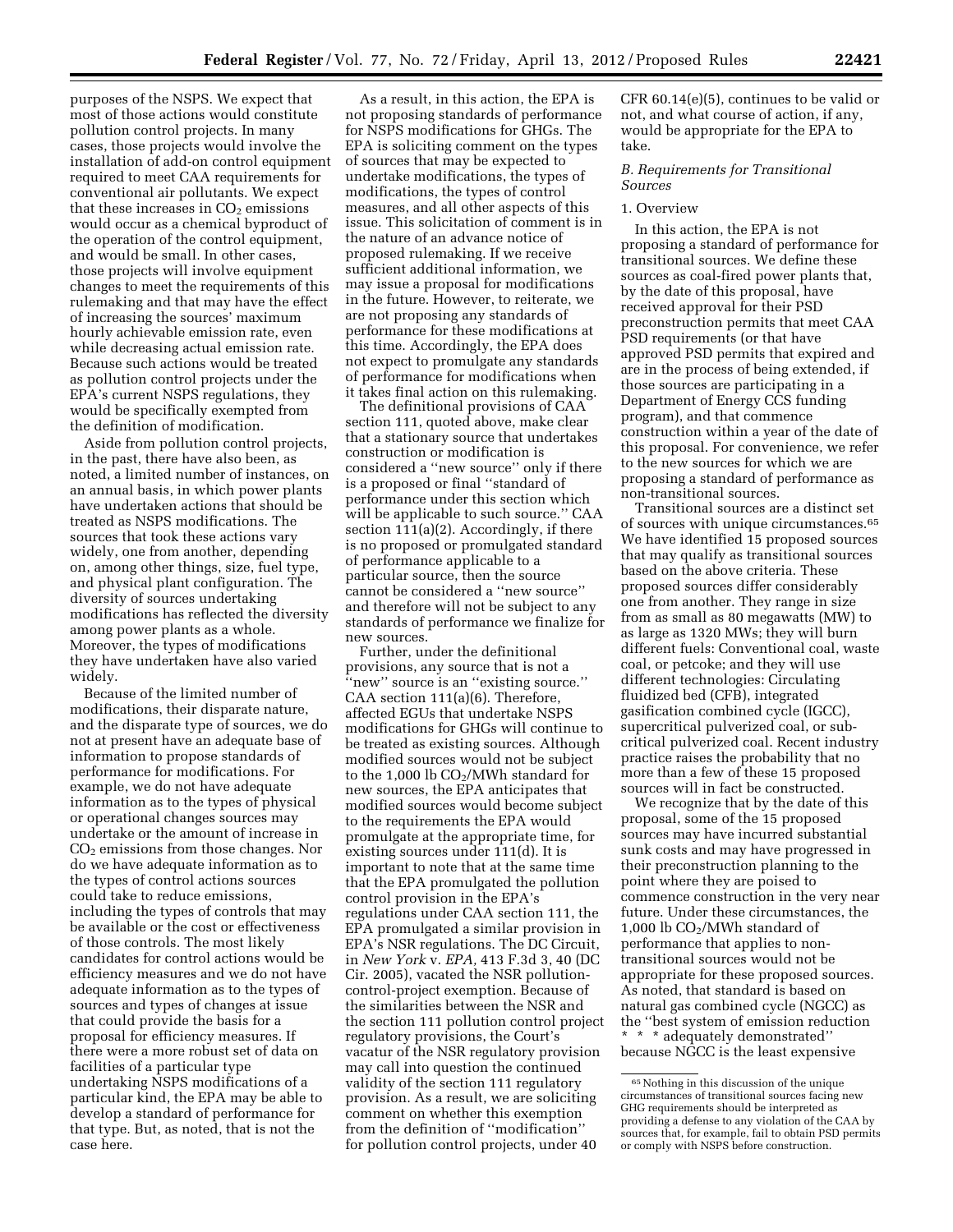and lowest emitting design for a fossilfuel fired power plant, and because a proposed new source may choose to construct as an NGCC facility. However, proposed coal-fired power plants that have already received a PSD permit and that have incurred substantial sunk costs and developed plans to commence construction in the very near future are not in the same position as nontransitional sources. Applying the 1,000 lb CO2/MWh standard would likely result in the loss of their sunk costs and would likely cause multi-year delays, or even abandonment, of their plans to construct. (Nor is the 1,000 lb  $CO<sub>2</sub>/MWh$ standard appropriate for CCS sources, as discussed below.) This is not within the scope of BSER.

However, we do not have sufficient information concerning the 15 proposed sources to identify which ones may be in this position. Specifically, we do not have information as to the extent of their sunk costs, their preconstruction planning, or their overall business plans.

Accordingly, we propose to include a requirement that proposed sources must commence construction within 12 months of today's rulemaking proposal as a mechanism for revealing which of these sources qualifies as a transitional source. We believe that any of these 15 proposed sources that commences construction within 12 months of today's rulemaking proposal should be considered to have incurred substantial sunk costs and will have engaged in sufficient preconstruction planning so that the 1,000 lb  $CO<sub>2</sub>/MWh$  standard should not apply. Any of these 15 proposed sources that do not commence construction within this period should not be considered to be similarly situated. For any of these latter sources that ultimately are constructed, the 1,000 lb CO2/MWh standard would apply.

Having identified which proposed sources could qualify as transitional sources, we further believe that for several reasons, it is not appropriate to propose any standard of performance for those sources. As noted above, we necessarily lack information specifically as to which of the 15 proposed sources will actually qualify as transitional sources, and, given the range of size, fuel types, and technologies among these proposed sources, that renders it problematic to propose standards of performance. In addition, for the proposed sources that are planning to install CCS, we lack important information concerning the extent to which they are planning to capture  $CO<sub>2</sub>$ or their costs to do so. We also lack information as to whether they have

made contractual arrangements for the sale of the  $CO<sub>2</sub>$  or carbon credits, which may be critical to their financing arrangements. In addition, attempting to propose a standard of performance would give rise to serious practical problems that would undermine the usefulness of the requirement that sources commence construction within 12 months of today's rulemaking proposal as a mechanism for revealing which of these sources qualifies as a transitional source. These include creating uncertainty as to the level of the final standard of performance to which the proposed sources would be subject, which may have the effect of forcing them to delay commencing construction until after we finalize the standards, at which time they would have missed their 12-month window to commence construction and as a result, would fail to qualify as transitional sources. We note that CAA section 111 does not require that we propose or promulgate standards of performance for all sources in a source category, and on numerous occasions in past rulemakings the EPA has taken the similar approach of not proposing standards of performance for all sources in the source category.

Even without an applicable standard of performance, transitional sources will remain constrained in their emissions of  $CO<sub>2</sub>$  by the requirements of their PSD permits. In addition, although transitional sources would not be subject to the  $1,000$  lb  $CO<sub>2</sub>/MWh$ standard for new sources, the EPA anticipates that transitional sources would become subject to the requirements the EPA would promulgate at the appropriate time, for existing sources under 111(d).

### 2. Identification of Transitional Sources

For purposes of this action, we define a transitional source as a coal-fired power plant that has received approval for its complete PSD preconstruction permit by the date of this proposal (or that has an approved PSD permit that expired and for which the source is seeking an extension, if the source has been issued or awarded a DOE CCS loan guarantee or grant) for the project, and that commences construction within 12 months of the date of this proposal. For this purpose, the date of this proposal is the date of publication in the **Federal Register** of this notice of proposed rulemaking. The 12-month period would not be extended for any reason, including because of any challenges to the permit that may be brought in any Federal or State court or agency.

The EPA is aware of approximately 15 sources that could potentially qualify as

transitional sources because, except as otherwise noted, they have obtained PSD permits but have not yet commenced construction. These proposed sources vary considerably one from another. They range in size from as small as 80 megawatts (MW) to as large as 1320 MWs; they will burn different fuels: conventional coal, waste coal, or petcoke; and they will use different technologies: Circulating fluidized bed (CFB), integrated gasification combined cycle (IGCC), supercritical pulverized coal, or sub-critical pulverized coal.

Based on recent industry practice, it appears that no more than a few of these sources will be constructed.66

Of these 15 identified potential transitional sources, six have indicated that they plan to install CCS (and in most if not all cases have been issued or awarded a DOE CCS loan guarantee or grant). These six projects are: The Texas Clean Energy Project in Texas, the Trailblazer project in Texas, the Taylorville project in Illinois, the Good Spring facility in Pennsylvania, the Power County Advanced Energy Center in Idaho and the Cash Creek Generation Plant in Kentucky. The remaining nine plants, which are without CCS, are: Limestone 3, White Stallion and Coletto Creek in Texas, Holcomb 2 in Kansas, James De Young and Wolverine in Michigan, Washington County in Georgia, Bonanza in Utah, and Two Elk in Wyoming.67

We request that during the public comment period on this rulemaking, each of these EGUs confirm to us that we have correctly identified the status of their PSD permits and, in the case of any sources that had approved permits that are in the process of being extended, and that plan to install CCS, that they have been issued or awarded a DOE CCS loan guarantee or grant. We also request that the sources indicate whether their permits are undergoing challenges before Federal or state authorities or courts. We further request that any other EGU not listed above that has a complete PSD permit and that otherwise meets the parameters for transitional sources described in this

<sup>66</sup>Since 2008, some 15 proposed coal-fired power plants with approved PSD permits have cancelled plans to construct, and since 2009, only one coalfired power plant has constructed (Southern Company's Kemper County Project, which installed CCS and received DOE funding).

<sup>67</sup>We note that there may be some proposed natural gas-fired EGUs that are similarly situated to the coal-fired transitional sources because the natural-gas fired sources have received PSD permits but have not commenced construction by the date of this proposal. Because they are new gas-fired EGUs, we expect that they will be able to meet the requirements of the proposed new source standard of performance.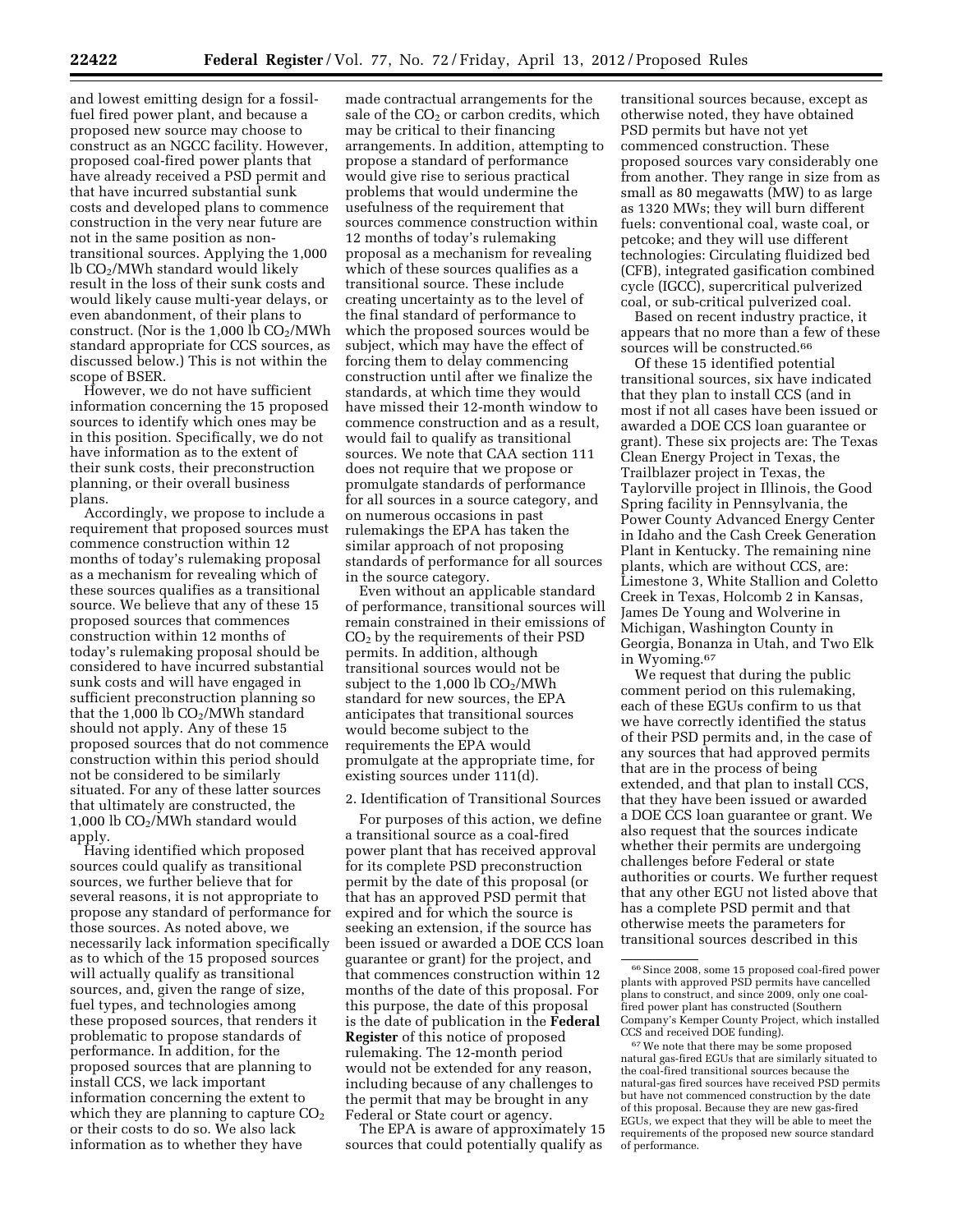section identify itself to us (including indicating whether its PSD permit is undergoing challenge before Federal or state authorities or courts). In our final rulemaking, we intend to include a confirmed list of sources that would qualify as transitional sources if they commence construction within the 12 month period following publication of this proposal in the **Federal Register.** 

As commenters have noted, among these 15 proposed sources, some may have incurred substantial sunk costs associated with processing their permits as well as taking additional preconstruction steps (e.g., purchasing land) so that they may be able to commence construction within the near term. As examples of these types of steps, several sources, such as the Texas Clean Energy Project, have signed contracts for the sale of electricity, the sale or disposal of  $CO<sub>2</sub>$  or other enabling products, or supporting systems.68 Although the Taylorville project's PSD permit has expired, the source is seeking to extend it, and the source has entered into CCS funding arrangements with DOE. These actions indicate that this proposed source, too, has sunk costs and may be in a position to commence construction within the near term, and therefore is similarly situated to the other 14 proposed plants (assuming that it is able to secure an extension of its PSD permit).

Even so, we face major gaps in our information about these sources that would inform us at this point as to which of these sources have incurred costs and material commitments to the extent that a  $1,000$  lb  $CO<sub>2</sub>/MWh$ standard would be so costly and disruptive as not to be BSER. For example, we do not have specific information as to those sources' specific sunk costs, specific project development actions to date, or overall business plan. Accordingly, we are not able to determine which ones are in a position to commence construction in the near term. In addition, for the sources whose PSD permit indicates that they will install CCS, we do not have specific information as to the amount of  $CO<sub>2</sub>$  that they plan to capture; their costs to operate CCS; or their possible revenue streams associated with CCS, such as from the sale or use of  $CO<sub>2</sub>$  in enhanced oil recovery or the possible sale of carbon credits in voluntary or other carbon markets.

Instead, the 12-month period, serving as a surrogate for the missing information, provides a mechanism for revealing the qualification of proposed

sources for treatment as transitional sources. In light of the complex of requirements, which range from siting to financing, needed to commence construction of a project as large and expensive as a power plant, any proposed source that does commence construction within the relatively short period of 12 months of the date of proposal can be said to have incurred substantial sunk costs and to have taken preconstruction steps by the time of this proposal. It is these sources that would be most disadvantaged by being subjected to the standards of performance proposed in today's rulemaking. The one-year period serves as a type of surrogate for more precise information as to the amount of sunk costs sources must incur or steps leading to commencement of construction that sources must undertake in order to qualify as transitional sources, as well as which sources have incurred those costs or taken those steps, which information is not available at this time. In addition, 12 months is long enough to give these sources a reasonable period to commence construction in accordance with the terms of their permit. Any proposed source that does not commence construction within 12 months cannot be said to be similarly situated.

3. The EPA's Treatment of Transitional Sources

In this action, the EPA is treating transitional sources as a distinct set of sources. We make clear that the proposed standard of performance for non-transitional sources of 1,000 lb  $CO<sub>2</sub>/MWh$  is not applicable to transitional sources because that standard is not based on the BSER adequately demonstrated for transitional sources. In addition, in light of the unique circumstances of transitional sources, including a lack of information and other considerations, we do not propose any other standard of performance for transitional sources.69

Although a transitional source would not be subject to new source  $CO<sub>2</sub>$ emissions controls under CAA section 111(b), it would be subject to  $CO<sub>2</sub>$ emissions limits due to any  $CO<sub>2</sub>$  limits in the source's PSD permit. If the source

received the permit prior to January 2, 2011, the permit will not include  $CO<sub>2</sub>$ limits, but in that case, as a practical matter,  $CO<sub>2</sub>$  emissions would be limited by whatever design or operating constraints are imposed on the source under the PSD permit.

We also note that the fact that transitional sources would not be subject to the proposed standard of performance, would not relieve them from any requirements applicable to existing sources under section 111(d) and related state plans.

4. Legal Basis for the EPA's Treatment of Transitional Sources

In this section, we describe the legal basis for our treatment of transitional sources. First, we identify the relevant CAA section 111 provisions. Second, we explain why the standard of performance we propose for nontransitional sources does not apply to transitional sources, which is because that standard does not reflect the best system of emission reduction adequately demonstrated for transitional sources. Third, we explain why we are not proposing any other standard of performance for transitional sources, which is due to lack of information and other considerations. In the course of these explanations, we discuss the relevant CAA section 111 requirements and our interpretations of them.

# a. Key CAA Section 111 Provisions

As the first step in the process of promulgating regulations under section 111, under CAA section 111(b)(1)(A), the Administrator must "publish \* a list of categories of stationary sources.'' Then, the Administrator must ''[propose] \* \* \* Federal standards of performance for new sources within [the source] category,'' and then ''promulgate \* \* \* such standards with such modifications as he deems appropriate.'' Section 111(b)(1)(B). Section 111(b)(2) goes on to provide that ''[t]he Administrator may distinguish among classes, types, and sizes within categories of new sources for the purpose of establishing such standards.''

Section 111 includes several key definitions. The provision defines a ''new source'' as ''any stationary source, the construction or modification of which is commenced after the publication of regulations (or, if earlier, proposed regulations) prescribing a standard of performance under this section which will be applicable to such source.'' CAA section 111(a)(2).70 A

<sup>68</sup>*http://www.texascleanenergyproject.com/newsroom/*.

<sup>69</sup>EPA intends that its treatment of transitional and non-transitional sources be severable from each other and considers that severability is logical because of the record-based differences between the two types of sources and because there is no interdependency in EPA's treatment of the two types of sources. This statement concerning severability for these components in this rulemaking should not be construed to have implications for whether other components in this rulemaking are severable.

<sup>70</sup>The CAA does not include a definition of the term ''commenced'' for these purposes, but the EPA Continued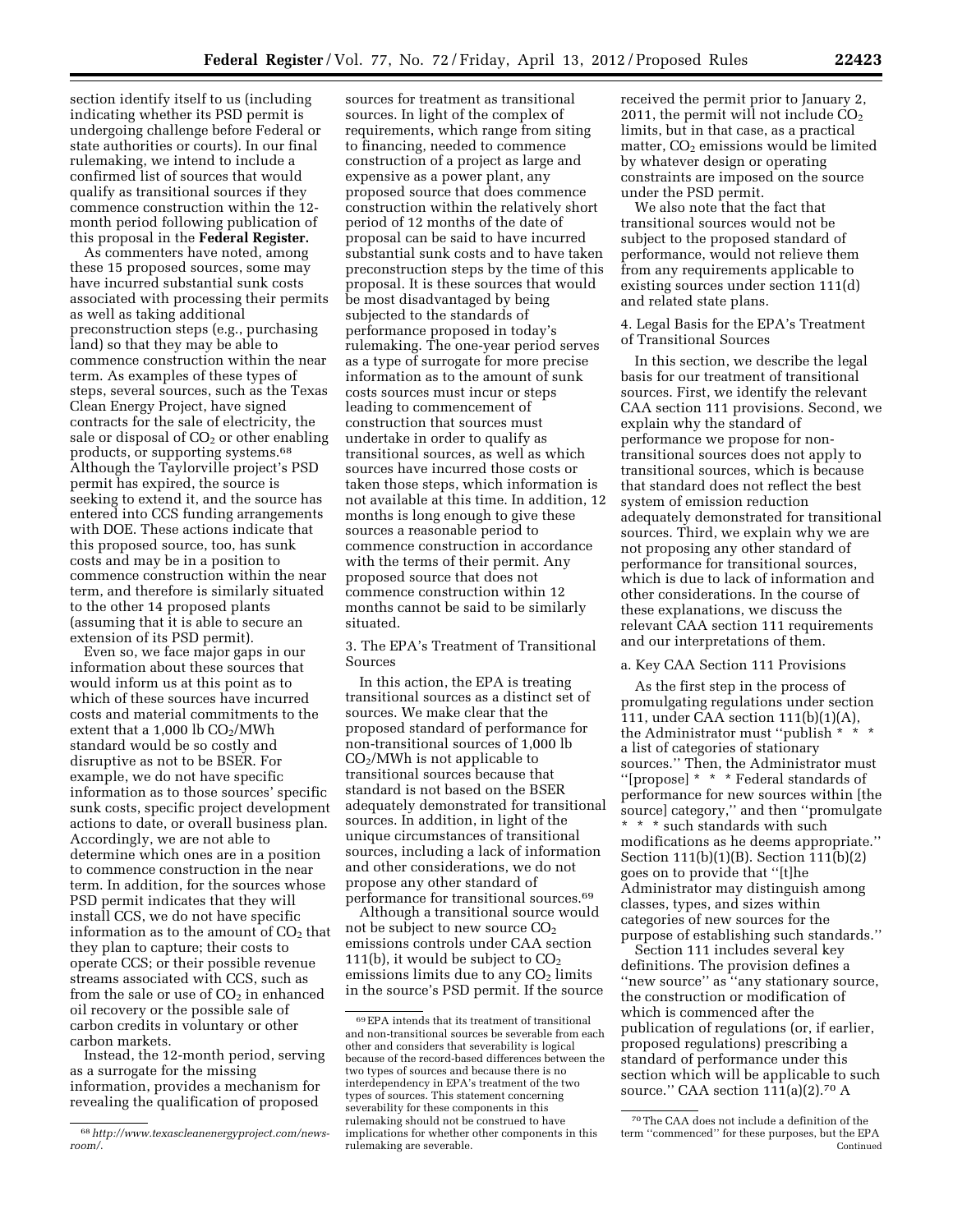''standard of performance'' is defined as a—

standard for emissions of air pollutants which reflects the degree of emission limitation achievable through the application of the best system of emission reduction which (taking into account the cost of achieving such reduction and any nonair quality health and environmental impact and energy requirements) the Administrator determines has been adequately demonstrated.

# $CAA$  section  $111(a)(2)$ .

Once the Administrator promulgates standards for new sources under CAA section 111(b), the States, consistent with EPA regulatory requirements, must take action under CAA section 111(d) to establish requirements for ''any existing source for any air pollutant (i) [that falls into specified categories] but (ii) to which a standard of performance under this section would apply if such existing source were a new source. \* \* \*'' Section 111(d)(1). An ''existing source'' is defined as ''any stationary source other than a new source.'' Section 111(a)(6).

b. Reasons for Not Applying the 1,000 lb CO2/MWh Standard of Performance to Transitional Sources

### (i) Introduction

In this action, the EPA is treating transitional sources as a distinct set of sources, although the EPA is not establishing a specific subcategory for these sources in the regulatory provisions.71 Under CAA section 111, the EPA may not apply a standard of performance to sources unless it reflects the ''best system of emission reduction'' (BSER) adequately demonstrated.

As noted, the EPA proposes that nontransitional source fossil-fired power plants that commence construction after the date of proposal are subject to the standard of 1,000 lb  $CO<sub>2</sub>/MWh$ , and the EPA proposes to base this standard on the EPA's identification of natural gas combined cycle (NGCC) as the BSER

40 CFR 60.2.

71Section 111(b)(2) authorizes the EPA to ''distinguish among classes, types, and sizes within categories of new sources for the purpose of establishing such standards.'' In other words, once the EPA selects the set of sources for which to propose regulations, the EPA may establish subcategories among those new sources and promulgate different standards for those subcategories.

adequately demonstrated. The EPA justifies this proposal because owners or operators contemplating construction of non-transitional power plants to serve baseload and intermediate load demand have choices: They can choose the type of facility and therefore may choose to construct a NGCC plant. As a result, for these sources, NGCC constitutes the BSER, and the  $1,000$  lb  $CO<sub>2</sub>/MWh$ emission limit reflects that BSER and therefore is the appropriate standard of performance under section 111. Moreover, for those that choose to construct a coal-fired unit, they may choose to construct the plant in a place and a manner that allows installation of CCS—and thereby meet the 1,000 lb CO2/MWh standard—either at the time of construction or, in accordance with the 30-year averaging proposal, some years later.

### (ii) Transitional Sources and NGCC

In contrast, the circumstances surrounding transitional sources are quite different. Transitional sources are a very small group of sources with a distinct profile of costs, preconstruction planning, overall business plans, technical and design concerns, and equitable concerns. Because they are such large facilities, their sunk costs and planning horizons are substantial.

Transitional sources have already incurred substantial costs in permitting and taking other steps preparatory to commencing construction as coal-fired power plants within 12 months of the date of this proposal, which may include purchasing land for the new facility. Considering these sunk costs, converting their plant design to NGCC would be significantly more expensive than for proposed non-transitional sources that have not reached the stage of development that transitional sources have reached. The EPA is required to consider costs in determining the BSER adequately demonstrated, and under these circumstances, the costs factor points away from treating NGCC as BSER for transitional sources.

In addition, because transitional sources have obtained a PSD permit and have developed their plans to the point where they are on the verge of commencing construction, the converting of their plant design to NGCC would be significantly more disruptive to their plans than for proposed non-transitional sources. It may require them to start over the process of developing the plant, and thereby render futile the planning and steps they have taken to date. These losses would, at a minimum, lead to delays in their commencing construction that realistically would be

measured in years, and in fact may lead them to abandon the project.

Although the potentially significant planning impacts at issue here are not explicitly identified as part of the definition of the ''standard of performance,'' they should nevertheless be considered in determining the BSER. This is because CAA section 111(a)(2), in its definition of ''new source,'' clearly contemplates that sources are expected to be able to commence construction after the EPA proposes, and before the EPA promulgates, a standard of performance applicable to them. There is nothing in CAA section 111 that suggests that Congress expected that the EPA may determine the BSER in a way that would significantly disrupt the plans of the regulated sources that are implicated here. Therefore, for this reason, too, the 1,000 lb  $CO<sub>2</sub>/MWh$ standard cannot be considered to reflect the BSER for transitional sources, and therefore cannot be the appropriate standard of performance.

Nor can transitional sources reasonably be expected to meet the 1,000 lb  $CO<sub>2</sub>/MWh$  standard through the installation of CCS, for the reasons discussed below.

Note that the EPA takes the position that in this particular action, both of those factors—sunk costs and extent of planning to commence construction must be considered in determining whether the  $1,000$  lb  $CO<sub>2</sub>/MWh$ standard reflects the BSER adequately demonstrated. That is, both are necessary conditions, and neither one, by itself, is a sufficient condition. We believe that these reasons concerning costs and planning suffice to justify our position that the  $1,000$  lb  $CO<sub>2</sub>/MWh$ standard is not appropriate for transitional sources.

# (iii) Coal-Fired Transitional Sources Not Designed for CCS

As noted, while it is generally the case that proposed new sources could choose to build coal-fired power plants with CCS and thereby meet the 1,000 lb  $CO<sub>2</sub>/MWh$  standard, that is not the case for those transitional sources that are not designed for CCS. As a practical matter, it would be challenging for such a source to proceed with construction without substantial re-design of the project in order to install CCS and thereby be in compliance with the 1,000 lb CO2/MwH standard. There are several reasons for this. First, captured CO<sub>2</sub> must be sequestered or used. If this was not considered as part of the original site selection, the source will likely be significantly challenged in its efforts to adopt CCS. Second, if CCS was not considered in the original project

framework regulations promulgated under section 111 define this term as follows:

Commenced means, with respect to the definition of new source in section  $111(a)\overline{(2)}$  of the Act, that an owner or operator has undertaken a continuous program of construction or modification or that an owner or operator has entered into a contractual obligation to undertake and complete, within a reasonable time, a continuous program of construction or modification.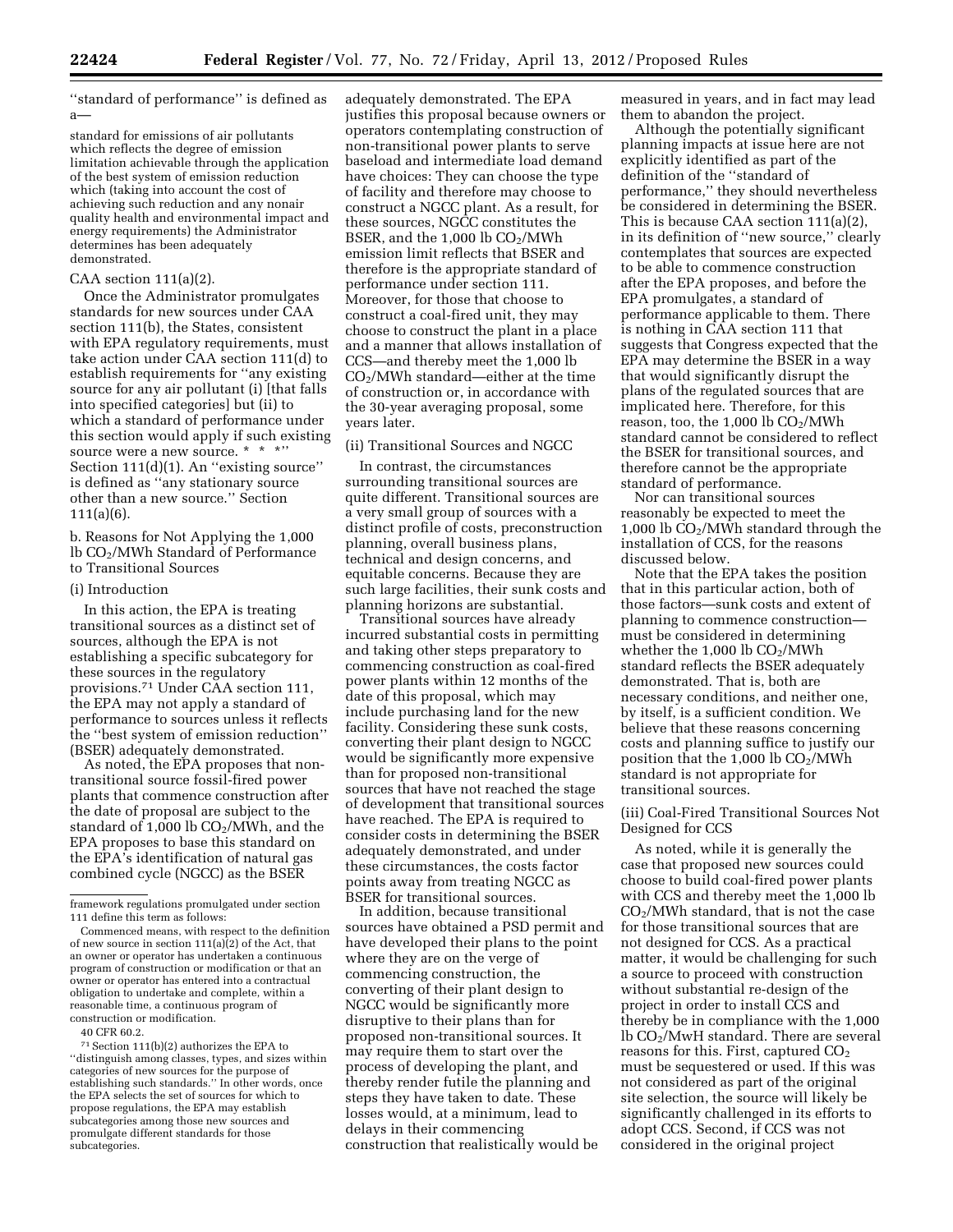design, space considerations may make it difficult to now accommodate it in the facility's design. Third, the requirement to use CCS could necessitate a change in the very power generation technology that a source may choose to use. For instance, instead of building a pulverized coal boiler, IGCC technology may be more appropriate. This is not to say that CCS could not be added to a project at this stage. Projects like the AEP Mountaineer project have shown that CCS can be successfully retrofitted into an existing plant. However, unlike in an existing facility where retrofit decisions must take into account previously made design decisions, in a facility in the pre-design phase, there is more opportunity for cost savings from re-designing the project, rather than having to adapt through retrofit.

It bears emphasis that the requirements created by the new source standard in today's action are fundamentally different from postcombustion controls required to meet new source standards for conventional pollutants in the sense that those controls could be much more easily redesigned into an already planned plant without changing the plant's basic underlying characteristics (such as type of unit or even location). In contrast, CCS is more fundamental to both the design and siting of a unit, and therefore would likely involve fundamental changes to the underlying project. This is much more difficult in a project that has progressed through the permitting stage and is very close to commencing construction than it would be in other types of projects.

# (iv) Coal-Fired Transitional Sources Designed for CCS

Although some of the proposed sources that may qualify as transitional sources are planning for CCS, that does not provide a basis for concluding that the 1,000 lb  $CO<sub>2</sub>/MWh$  standard is appropriate for them. As noted, the EPA is not, in this rulemaking, proposing that CCS is the BSER adequately demonstrated for coal-fired EGUs.

Moreover, these proposed sources have established their location and developed their business plans without the expectation that the proposal in this rulemaking for CCS would apply to them. For example, their plans may assume installing CCS in a manner that results in emissions at levels higher than  $1,000$  lb  $CO<sub>2</sub>/MWh$ , or it may assume the sale of emission reduction credits based on an allowable emission rate above  $1,000 \, \text{lb} \, \text{CO}_2/\text{MWh}.$ Imposition of an unexpected emission rate requirement at such a late date could upset carefully crafted financial

plans, causing delay or even cancellation of the project.

Importantly, we do not have information as to key components of their proposed project and business plan, including, among other things, the amount of capture from the planned CCS system or possible revenue streams associated with CCS. Any proposal for what is BSER would depend on those costs and other information. Accordingly, we are not able to propose determinations that are essential to proposing the BSER for these proposed sources. As a result, we are not able to propose a standard of performance for these proposed sources.

#### (v) Equitable Considerations

For all transitional sources, the costs and delays discussed above give rise to equitable considerations that also support our treatment of these proposed sources. As noted, owners or operators of transitional sources have incurred significant expenses and undertaken a long planning period that has led them to being able to commence construction in the very near future, and, having invested so substantially in their current plans, should as an equitable matter be allowed to proceed without concern about requirements other than those in their PSD permits. To reiterate, they are in a posture that is fundamentally different from non-transitional sources.

# c. Reasons for Not Applying Other Standard of Performance

Although, for the reasons described above, the  $1,000$  lb  $CO<sub>2</sub>/MWh$  standard that the EPA proposes for nontransitional sources does not reflect BSER for transitional sources, the EPA is not proposing any other standard of performance for transitional sources. It is reasonable to read section 111 not to require the EPA to propose a standard of performance when faced with the specific circumstances presented by transitional sources in the context of this rulemaking. These circumstances include: (1) The EPA's lack of information with regard to these sources and the appropriate BSER for these sources; (2) the unique challenges with regard to adaptation of proposed projects to the requirements of this standard; (3) the small number of these sources and the possibility that promulgating a standard of performance would not have a beneficial environmental impact; and (4) although transitional sources would not be subject to the  $1,000$  lb  $CO<sub>2</sub>/MWh$ standard for new sources, the EPA anticipates that transitional sources would become subject to the requirements the EPA would

promulgate at the appropriate time, for existing sources under 111(d).

(i) CAA Requirements for Promulgating Standards of Performance for Sources in a Source Category

The EPA interprets the CAA provisions described above to authorize the EPA not to promulgate a standard of performance for transitional sources. Under section 111(b)(1)(B), once the EPA lists a category of sources, the EPA is required to propose and promulgate standards of performance for new sources in that category. The EPA is not, however, required to promulgate standards of performance that cover all new sources . This is clear from the directive in section 111(b)(1)(B), which requires that the EPA propose standards of performance ''for new sources'' within the category, but does not require that the EPA propose such standards for *all* new sources or for *any* new source. The EPA may fulfill that directive by proposing standards that cover some, but not all, sources that newly commence construction or modification.

Similarly, the term ''new source'' in section 111(a)(2) is defined to incorporate the limitation that the EPA must propose or promulgate a standard applicable to the source for the source to be considered ''new.'' That is, section 111(a)(2) defines a ''new source'' as any source for which construction or modification commences after the EPA proposes ''a standard of performance \* \* \* which will be applicable to such source.'' By its terms, this provision contemplates that the EPA may not propose a standard of performance applicable to certain sources, and that if the EPA does not, those sources would not be considered to be ''new source[s]'' and therefore not subject to any new source standard of performance.

Thus, these provisions do not, by their terms, mandate that the EPA propose standards for each and every source in the source category. Under *Chevron* step 1, these provisions do not unambiguously require that the EPA propose standards of performance for all sources in the source category. We read these provisions as according the EPA some measure of discretion for the EPA to determine not to set standards for a particular portion of the source category, where appropriate, bounded by the principle of rationality. If these provisions are read to be ambiguous as to whether the EPA has discretion to propose and promulgate standards of performance for all sources in the source category, we believe it reasonable to read the provisions to provide such discretion in appropriate circumstances and that such reading is entitled to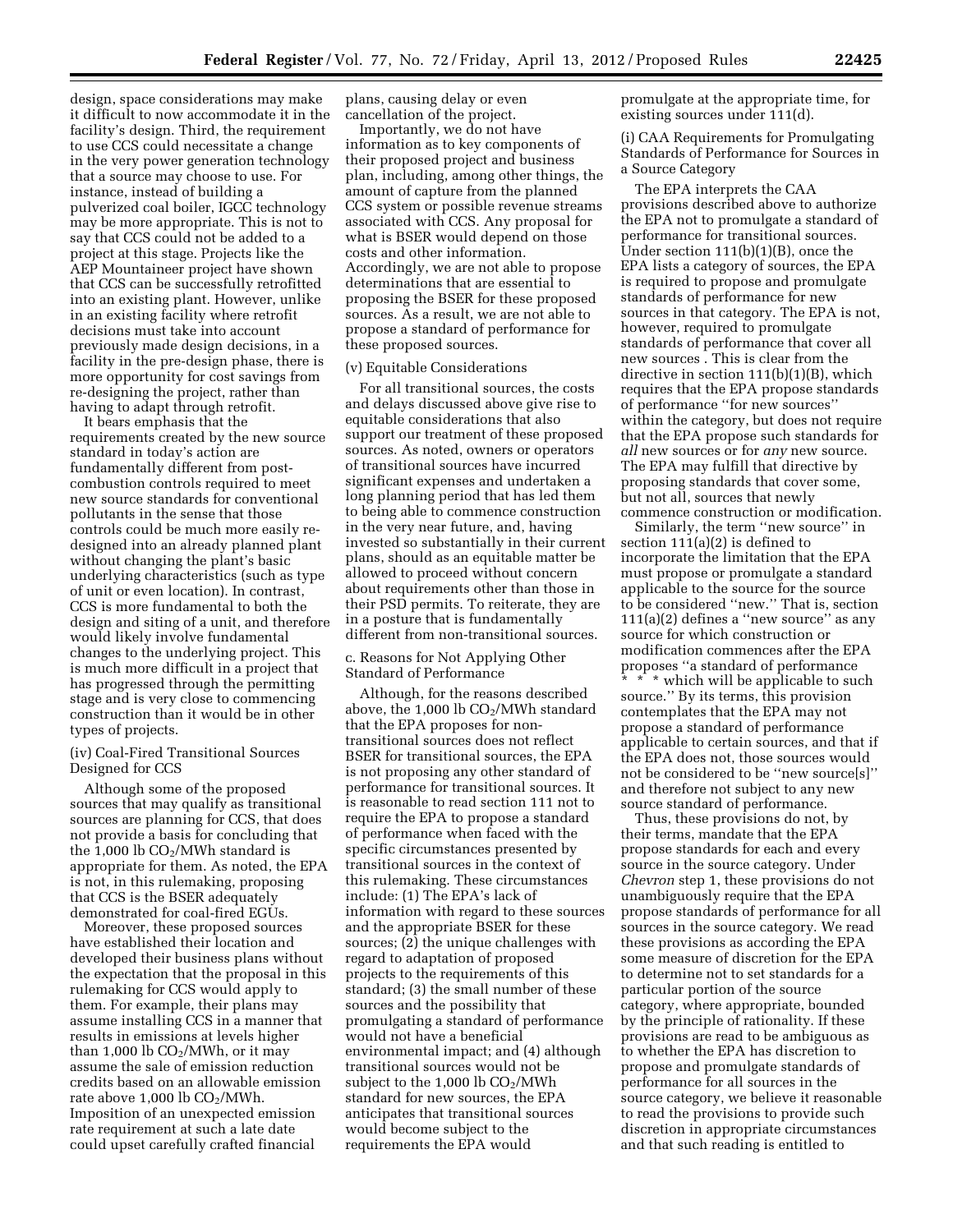deference under *Chevron* step 2. In addition, interpreting these provisions to give the EPA the discretion not to propose and promulgate standards covering all sources in a category under appropriate circumstances—such as those present here—is consistent with the caselaw that authorizes agencies to establish a regulatory framework in an incremental fashion, that is, a step at a time.<sup>72</sup>

# (ii) Precedents in Prior NSPS Rulemakings

In applying section 111 over the past several decades, there have been a number of rulemakings in which the EPA has promulgated new source performance standards that do not cover all sources within the relevant source category that newly commence construction or modification. Some examples include the following: (i) In an early NSPS, involving lime kilns, the EPA promulgated an NSPS for certain types of kilns, but not for all types of sources that remained within the relevant source category. The DC Circuit, in its opinion reviewing the rule, noted this state of affairs, without expressing concerns. *National Lime Ass'n* v. *EPA,* 627 F.2d 416, 426 & n. 28 (DC Cir. 1980) (noting that ''of the various types of kilns that may be used in the calcinations of limestone, only rotary kilns are regulated by the standards,'' and not ''the vertical kiln; the rotary hearth kiln; and the fluidized bed kiln''). (ii) In the EPA's initial promulgation of NSPS regulations for petroleum refineries, the EPA did not promulgate standards of performance for certain units, including fluid coking units, delayed coking units, and process heaters, instead promulgating standards of performance for those units subsequently. *See* 40 CFR 60.100a(a); ''Standards of Performance for Petroleum Refineries: Proposed Rules,'' 72 FR 27178 (May 14, 2007). (iii) Similarly, in the EPA's recent revision of the NSPS regulations for coal preparation and processing plants, the EPA ''expand[ed] applicability of the existing NSPS by revising the definitions of thermal dryers, pneumatic

coal-cleaning equipment, and coal. It also establishe[d] work practice standards for open storage piles. The final rule amend[ed] the definition of thermal dryer for units constructed, reconstructed, or modified after May 27, 2009, to include both direct and indirect dryers drying all coal ranks (*i.e.,*  bituminous, subbituminous, lignite, and anthracite coals) and coal refuse.'' ''Standards of Performance for Coal Preparation and Processing Plants,'' 74 FR 51950, 51952 (Oct. 8, 2009). (iv) In subpart KKKK of the NSPS regulations, the EPA promulgated regulations for the source category of stationary combustion turbines. The EPA did not promulgate regulations for turbines with smaller than 10 MMBtu/hr heat input, emergency units, or combustion turbine test cells. 40 CFR 60.4305(a), 60.4310(a), (d). (v) For other source categories, the EPA also declined to propose and promulgate standards of performance for the smaller sources. For example, for the source category of metal furniture coating operations, the EPA did not apply standards of performance to metal furniture surface coating operations that use less than 3.842 liters of coating (as applied) per year. 40 CFR 60.310(b). (vi) In proposing standards of performance for natural gas processing plants, the EPA proposed standards for only two of the three emission points in the plants (''storage emission sources'' and ''equipment leaks'') and declined to propose standards for the third emission point (''process emission sources'') on grounds that ''[b]est demonstrated control technology has not been identified for [the latter] sources.'' ''Standards of Performance for New Stationary Sources; Onshore Natural Gas Processing Plants in the Natural Gas Production Industry, Equipment Leaks of VOC,'' 49 *FR* 2636, 2637 (January 20, 1984).

# (iii) Lack of Basis for Specifying Information

A major reason why the EPA is not proposing a standard of performance for transitional sources is that it is relying, in part, on the one-year commenceconstruction limit to qualify a source as transitional: The EPA does not have sufficient information about the proposed sources' sunk costs and preconstruction steps to be able to identify which of these proposed sources may qualify as transitional sources. In addition, even if the EPA could determine that a particular proposed source would in fact become a transitional source, the EPA lacks information that, under these circumstances, may be important for determining BSER. For example, the

EPA lacks information as to the amount of the proposed source's sunk costs, which may be relevant in determining BSER for these proposed sources. In addition, for proposed CCS sources, as noted above, the EPA does not have information as to key components of their proposed project and business plan, including, among other things, the amount of capture from the planned CCS system or possible revenue streams associated with CCS.

Moreover, because transitional sources are defined by reference to the fact that they will commence construction within 12 months of the date of this proposal, it would be futile for the EPA to attempt to develop that information and then issue a proposal. By the time the EPA could do this, which would likely take at least a year, this set of sources will have become a null set: They either will have commenced construction, such that they would no longer be deemed ''new sources'' for purposes of CAA section 111, or they will not have commenced construction, such that they would be subject to the new source standard for non-transitional sources we are proposing today.73

# (iv) Practical Problems

In addition, the EPA's lack of information and other considerations give rise to several serious practical problems that would arise were the EPA to propose a standard of performance for transitional sources. Importantly, were the EPA to propose a standard of performance, all transitional sources would face substantial uncertainty as to what final standard the EPA would promulgate. This uncertainty would arise for several reasons. As noted, the EPA lacks information concerning transitional sources. In addition, transitional sources differ one from another in terms of design and in other respects, which would render the EPA's task more complex. As a result, there is risk that the EPA might finalize standards of performance different from what the EPA proposed. The final standards of performance may be more difficult for a given transitional source to meet.

<sup>72</sup>As the U.S. Supreme Court recently stated in *Massachusetts* v. *EPA,* 549 U.S. 497, 524 (2007): ''Agencies, like legislatures, do not generally resolve massive problems in one fell regulatory swoop;'' and instead they may permissibly implement such regulatory programs over time, ''refining their preferred approach as circumstances change and as they develop a more nuanced understanding of how best to proceed.'' *See Grand Canyon Air Tour Coalition* v. *F.A.A.,* 154 F.3d 455 (DC Cir. 1998), *City of Las Vegas* v. *Lujan,* 891 F.2d 927, 935 (DC Cir. 1989), *National Association of Broadcasters* v. *FCC,* 740 F.2d 1190, 1209–14 (DC Cir. 1984).

<sup>73</sup>Note that because the basic rationale for EPA's treatment of transitional sources is that they have already incurred substantial sunk costs and have positioned themselves to be close to commencing construction, and the one-year period for commencing construction is a surrogate for that, this treatment of transitional sources cannot logically be stretched to cover sources that do not commence within a substantially longer period. There is no reason to believe those latter sources would have, by the time of the proposal for the rest of the source category, already incurred significant costs and moved close to commencing construction.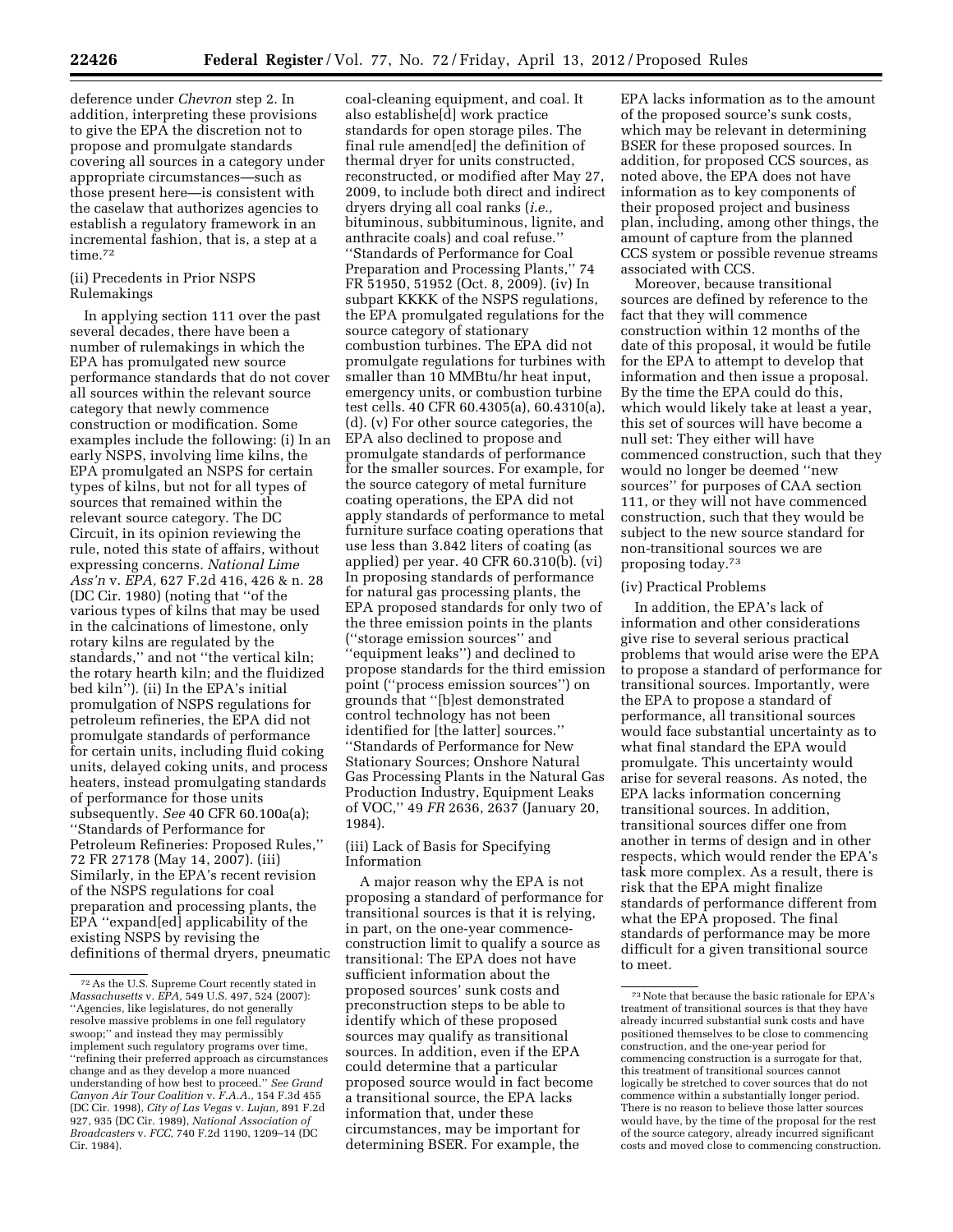Other forms of uncertainty may arise as well. For example, a possible standard of performance that the EPA would consider would be based on identifying the BSER for transitional sources as the controls to which they would be subject under the terms of their PSD permits, with no further controls under section 111.74 With this approach, the EPA would need to determine the emission rate for each source that would reflect that source's level of  $CO<sub>2</sub>$  emissions in accord with the terms of its PSD permit. This emission rate would constitute the ''nofurther-control'' standard of performance. Note that under such an approach, each source would receive an emission limit unique to that source. However, some of the transitional sources may have a PSD permit that does not regulate  $CO<sub>2</sub>$  because GHGs were not subject to PSD until the January 2, 2011 effective date of the first regulatory action controlling  $CO<sub>2</sub>$ emissions under the CAA. Particularly for those sources, this approach could create uncertainty as to what the EPA would promulgate as the emission rate in the final standard of performance. This is because since these sources' permits do not specify a  $CO<sub>2</sub>$  limit, the EPA would have to develop limits based on the design of the unit (including the project's type of technology and fuels).

The uncertainties that the sources could experience as to what the final standards of performance would entail could well deter those sources from commencing construction until the EPA promulgated the final standard of performance. Such delay would undermine the usefulness of the requirement that sources commence construction within 12 months of today's rulemaking proposal as a mechanism for revealing which of these sources qualifies as a transitional source, and thus defeat the policy underlying the EPA's approach to transitional sources, which, for the reasons explained above, is to exclude from coverage by this new source standard only those sources that commence construction within 12 months of proposal. If sources are deterred from commencing construction until after the final rule, they will have lost the benefit of the 12-month window. As another practical problem, we also note concern with attempting to promulgate standards of performance

for transitional sources at a time when it may reasonably be expected that some of the 15 sources with PSD permits may well not commence construction within 12 months (or may never do so). As a result, the effort to develop a standard of performance for those sources would have been unnecessary.

(v) Small Number of Transitional Sources, Lack of Environmental Benefit

As part of our reasoning for not proposing a standard of performance for transitional sources, we also take into consideration the fact that we expect the number of transitional sources to be small, no more than a few of the 15 potential sources listed above. Further, if we were to propose a ''no further control'' standard of performance, as described above, that approach would provide little, if any, environmental benefit because that standard would not likely provide further control beyond the limits of the sources' PSD permits. In fact, treating transitional sources as existing sources may achieve more reductions than a no-further-control NSPS standard for those sources by including them under the flexible existing source standard that the EPA expects to promulgate.

### (vi) Other Considerations

The EPA's approach of not proposing a standard of performance for transitional sources does not leave these sources uncontrolled. Rather, they would remain subject to whatever  $CO<sub>2</sub>$ emission limits are included in, or result from compliance with, their PSD permits. And, although transitional sources would not be subject to the 1,000 lb  $CO<sub>2</sub>/MWh$  for new sources, the EPA anticipates that transitional sources would become subject to the requirements the EPA would promulgate at the appropriate time for existing sources under 111(d).

In notable contrast, in the previous rulemakings cited above in which the EPA did not propose coverage of all sources within the relevant source category, because of the pollutants at issue in these actions, the decision not to propose coverage of all sources within the relevant source category operated without the assurance afforded by section 111(d) that uncovered sources would necessarily be picked up as existing sources subject to existing source guidelines. Where, as here, that assurance mechanism applies, the recognition and application of the Agency's discretion to not propose coverage of all sources in the source category is all the more appropriate.

We recognize that this approach of not proposing a standard of performance

for transitional sources could raise the question of consistency with the requirement implicit in the definition of ''new source'' under CAA section 111(a)(2) that a source be subject to a standard of performance when it commences construction after the date of proposal for that standard. We believe the approach is consistent with, and does not circumvent, that requirement. As noted, CAA section 111 does not require that all sources that newly commence construction be treated as new sources, and in past section 111 rulemakings, the EPA has not applied the standards of performance that it proposes and promulgates to all sources that newly commence construction in a source category. In addition to the reasons for not promulgating a standard for transitional sources provided above, where, as here, the pollutants covered by the proposed new source standard give rise to an obligation to develop section 111(d) guidelines for existing sources with the source category, ultimate coverage of the sources in question is inevitable, eliminating any prospect of a regulatory gap of any material concern.

### *C. Requirements for Reconstructions*

### 1. Overview

The EPA's framework regulations under CAA section 111 provide that reconstructed sources —which, in general, are existing sources that conduct extensive replacement of components—are to be treated as new sources and, therefore, subject to new source standards of performance. In today's rulemaking, we do not propose any standard of performance for reconstructed sources, and we take comment how to approach reconstructions. We note that if we do not establish a new standard of performance for reconstructions, as a practical matter, that would mean that reconstructed sources would be treated as existing sources.

### 2. Background

a. The EPA Regulations. The EPA's framework regulations, interpreting the definition of ''new source'' in CAA section  $111(a)(2)$ ,<sup>75</sup> provide that an existing source, ''upon reconstruction,'' becomes subject to the standard of performance for new sources. 40 CFR 60.15(a). The regulations define ''reconstruction'' as—

[T]he replacement of components of an existing facility to such an extent that:

<sup>74</sup>This type of standard of performance could take one of several different forms, such as a standard that would not limit the source's CO<sub>2</sub> emissions, or a standard that the transitional source itself would identify as equaling the emission limit it would achieve through compliance with the applicable terms of its permit.

<sup>75</sup>CAA section 111 does not explicitly include provisions for reconstructed sources.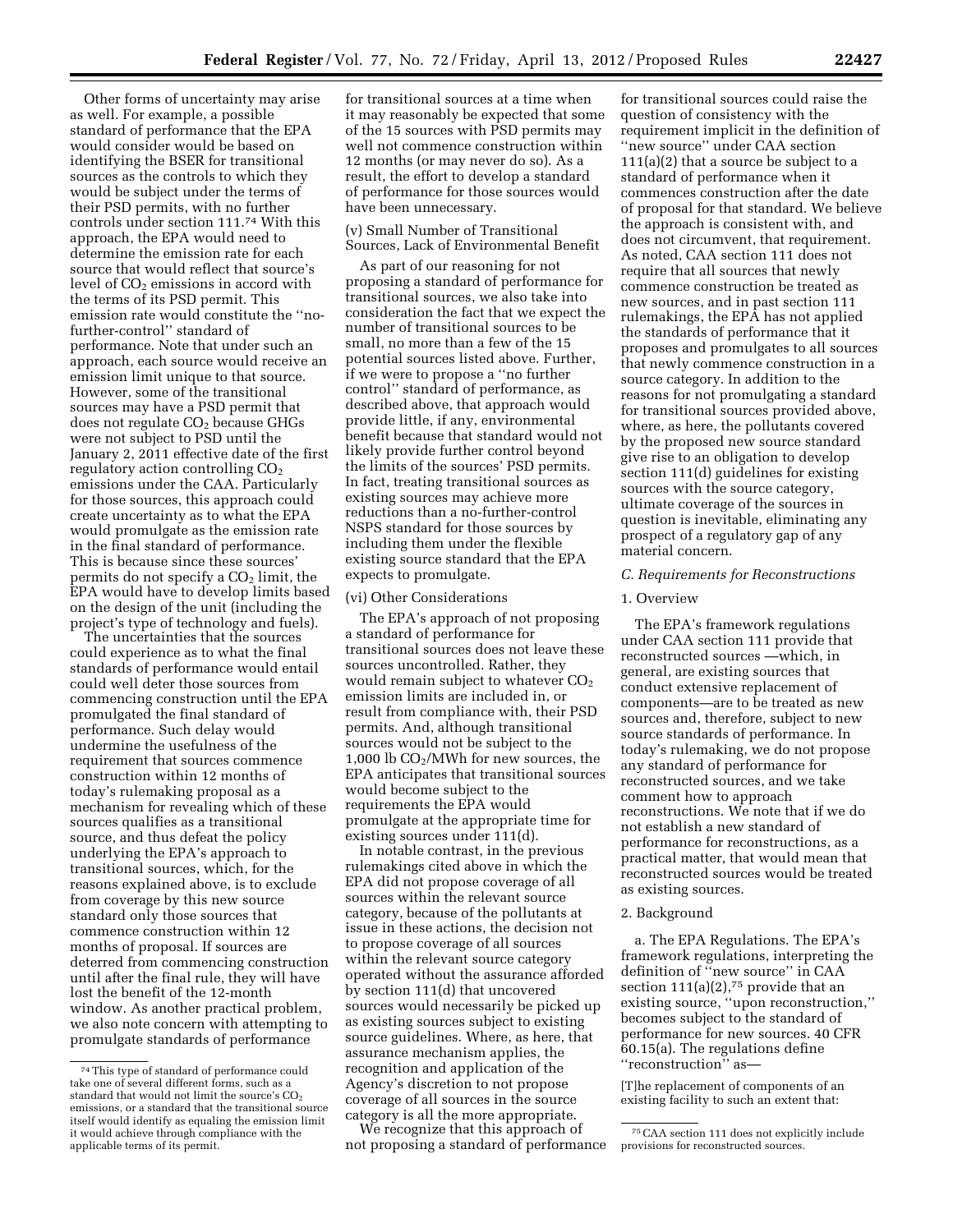(1) The fixed capital cost of the new components exceeds 50 percent of the fixed capital cost that would be required to construct a comparable entirely new facility, and

(2) It is technologically and economically feasible to meet the applicable standards set forth in this part.

40 CFR 60.15(b). Thus, a reconstruction occurs if the existing source replaces components to such an extent that the capital costs of the new components exceed 50 percent of the capital costs of an entirely new facility, even if the existing source does not increase emissions. In addition, the component replacement constitutes a reconstruction only if it is technologically and economically feasible for the source to meet the applicable standards.

The regulations go on to require the owner or operator of an existing source that proposes to replace components to an extent that exceeds the 50 percent level, to notify the EPA and to provide specified information, including ''a discussion of any economic or technical limitations the facility may have in complying with the applicable standards of performance after the proposed replacements.'' In addition, the regulations require the EPA to determine, within a specified time period, whether the proposed replacement constitutes a reconstruction. 40 CFR 60.15(d)–(e).

b. Reconstructions. As with modifications, our base of knowledge concerning reconstructions has depended largely on the enforcement actions brought against power plants and on self-reporting by power plants. Over the lengthy history of the NSPS program, those have been too few in number to allow us to develop a sufficiently robust base of knowledge to propose a standard of performance for reconstructions for GHGs at this time. The EPA is not aware that any power plants are presently planning any project that could meet the requirements for a reconstruction.

### 2. Options

In this action, the EPA is not issuing a proposal for affected sources that undertake reconstructions. Our reasoning is much the same as with NSPS modifications, which is that the lack of adequate information about the type of source; the type of changes; the extent of emissions increases; and the type of control measures, including their cost and emissions reductions, precludes proposing a standard of performance. Instead of issuing a proposal, the EPA solicits comment on all issues related to reconstructions, including the aspects just noted.

Depending on the information the EPA acquires about reconstructions, the EPA may, in the future, propose and promulgate standards of performance for them.

### **VI. Implications for PSD and Title V Programs**

# *A. Overview*

The proposal in this rulemaking would, for the first time, regulate GHGs under CAA section 111. Under the EPA's regulations for the CAA PSD preconstruction permit program, and the CAA Title V operating permit program, regulation of GHGs under CAA section 111 triggers the applicability of PSD. Even so, today's proposal should not require any additional SIP revisions to make clear that the Tailoring Rule thresholds—described below—continue to apply to the PSD program.

This issue arises because States with approved PSD programs in their state implementation plans (SIPs) implement PSD, and most of these States have recently revised their SIPs to incorporate the higher thresholds for PSD applicability to GHGs that the EPA promulgated under what we call the Tailoring Rule.76 Commenters have queried whether under the EPA's PSD regulations, promulgation of a section 111 standard of performance GHGs would require these states to revise their SIPs again to incorporate the Tailoring Rule thresholds again. The EPA included an interpretation in the Tailoring Rule preamble, which makes clear that the Tailoring Rule thresholds continue to apply if and when the EPA promulgates requirements under CAA section 111. Even so, in today's proposal, the EPA is including a provision in the CAA section 111 regulations that confirms this interpretation.

However, if a state with an approved PSD SIP program that applies to GHGs believes that were the EPA to finalize the rulemaking proposed today, the state would be required to revise its SIP to make clear that the Tailoring Rule thresholds continue to apply, then (i) the EPA encourages the state to do so as soon as possible, and (ii) the EPA will proceed with a separate rulemaking action to narrow its approval of that state's SIP so as to assure that for federal purposes, the Tailoring Rule thresholds

will continue to apply as of the effective date of today's rulemaking.

In the alternative, if the Tailoring Rule thresholds did not continue to apply when the EPA promulgates requirements under CAA section 111, then the EPA would shortly proceed with a separate rulemaking action to narrow its approval of all of the State's approved SIP PSD programs to assure that for federal purposes, the Tailoring Rule thresholds will continue to apply as of the effective date of today's proposal.

As discussed below, in the case of title V, today's rulemaking does not have implications for the Tailoring Rule thresholds established with respect to sources subject to title V requirements.

# *B. Implications for PSD Program*

Under the PSD program in part C of title I of the CAA, in areas that are classified as attainment or unclassifiable for NAAQS pollutants, a new or modified source that emits any air pollutant subject to regulation at or above specified thresholds, is required to obtain a preconstruction permit. This permit assures that the source meets specified requirements, including application of best available control technology. States authorized for the PSD program may issue PSD permits. If a state is not authorized, then the EPA issues the PSD permits.

Regulation of GHG emissions in the Light Duty Vehicle Rule (75 FR 25324) triggered applicability of stationary sources to regulations for GHGs under the PSD and title V provisions of the CAA. Hence, on June 3, 2010 (75 FR 31514), the EPA issued the ''Tailoring Rule,'' which establishes thresholds for GHG emissions in order to define and limit when new and modified industrial facilities must have permits under the PSD and title V programs. The rule addresses emissions of six  $GHGs: CO<sub>2</sub>$ ,  $CH<sub>4</sub>$ , N<sub>2</sub>O, HFCs, PFCs and SF<sub>6</sub>. On January 2, 2011, large industrial sources, including power plants, became subject to permitting requirements for their GHG emissions if they were already are required to obtain PSD or title V permits due to emissions of other (non-GHG) air pollutants.

Commenters have queried whether, because of the way that the EPA's PSD regulations are written, promulgating the rule we propose today may raise questions as to whether the EPA must revise its PSD regulations—and, by the same token, whether states must revise their SIPs—to assure that the Tailoring Rule thresholds will continue to apply to sources subject to PSD. That is, under the EPA's regulations, PSD applies to a ''major stationary source'' that

<sup>76</sup> ''Prevention of Significant Deterioration and Title V Greenhouse Gas Tailoring Rule; Final Rule,'' 75 FR 31514 (June 3, 2010). In the Tailoring Rule, EPA established a process for phasing in PSD and Title V applicability to sources based on the amount of their GHG emissions, instead of immediately applying PSD and title V at the 100 or 250 ton per year or thresholds included under the PSD and title V applicability provisions.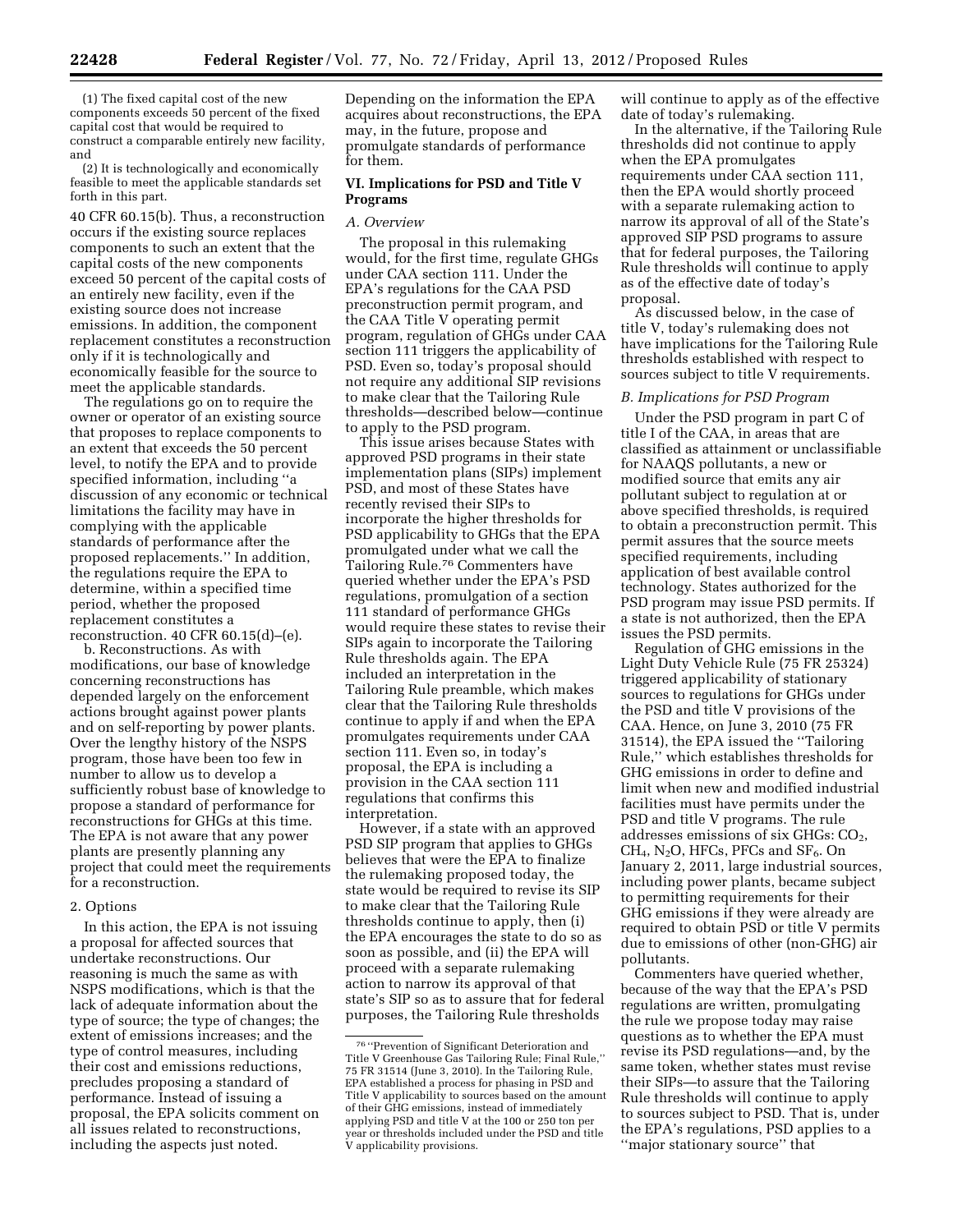undertakes construction, 40 CFR 51.166(a)(7)(i), and to a ''major modification.'' 40 CFR 51.166(a)(7)(iii). A ''major modification'' is defined as ''any physical change in or change in the method of operation of a major stationary source that would result in a significant emissions increase \* \* \* and a significant net emissions increase. \* \* \*'' Thus, for present purposes, the key component of these applicability provisions is that PSD applies to a ''major stationary source.'' This term is the regulatory replacement for the term ''major emitting facility,'' which is central to the PSD applicability requirements established in the CAA itself, under sections 165(a)(1) and 169(1).

The EPA's regulations define the term ''major stationary source'' as a ''stationary source of air pollutants which emits, or has the potential to emit, 100 [or, depending on the source category, 250] tons per year or more of any regulated NSR pollutant.'' 40 CFR 51.166(b)(1)(i)(*a*). The EPA's regulations go on to define ''regulated NSR pollutant'' to include, among other things, ''Any pollutant that is subject to any standard promulgated under section 111 of the Act.'' 40 CFR 51.166(b)(49)(ii).

Thus, the PSD regulations contain a separate PSD trigger for pollutants regulated under the NSPS, 40 CFR 51.166(b)(49)(ii) (the ''NSPS trigger provision''), so that as soon as the EPA promulgates the first NSPS for a particular air pollutant, as we are doing in this rulemaking with respect to the GHG air pollutant, then PSD is triggered for that air pollutant.

The Tailoring Rule, on the face of its regulatory provisions, incorporated the revised thresholds it promulgated into only the fourth prong (''[a]ny pollutant that otherwise is subject to regulation under the Act''), and not the second prong (''[a]ny pollutant that is subject to any standard promulgated under section 111 of the Act''). For this reason, a question may arise as to whether the Tailoring Rule thresholds apply to the PSD requirement as triggered by the NSPS that the EPA is promulgating in this rulemaking.

However, although the Tailoring Rule thresholds on their face apply to only the term, ''subject to regulation'' in the definition of ''regulated NSR pollutant,'' the EPA stated in the Tailoring Rule preamble that the thresholds should be interpreted to apply to other terms in the definition of ''major stationary source'' and in the statutory provision, ''major emitting facility.'' Specifically, the EPA stated:

#### 3. Other Mechanisms

As just described, we selected the ''subject to regulation'' mechanism because it most readily accommodated the needs of States to expeditiously revise—through interpretation or otherwise—their state rules. Even so, it is important to recognize that this mechanism has the same substantive effect as the mechanism we considered in the proposed rule, which was revising numerical thresholds in the definitions of major stationary source and major modification. Most importantly, although we are codifying the ''subject to regulation'' mechanism, that approach is driven by the needs of the states, and our action in this rulemaking should be interpreted to rely on any of several legal mechanisms to accomplish this result. Thus, our action in this rule should be understood as revising the meaning of several terms in these definitions, including: (1) The numerical thresholds, as we proposed; (2) the term, ''any source,'' which some commenters identified as the most relevant term for purposes of our proposal; (3) the term, ''any air pollutant; or (4) the term, ''subject to regulation.'' The specific choice of which of these constitutes the nominal mechanism does not have a substantive legal effect because each mechanism involves one or another of the components of the terms ''major stationary source''—which embodies the statutory term, ''major emitting facility''—and ''major modification,'' which embodies the statutory term, ''modification,'' and it is those statutory and regulatory terms that we are defining to exclude the indicated GHG-emitting sources. [Footnote]

[**Footnote:** We also think that this approach better clarifies our long standing practice of interpreting open-ended SIP regulations to automatically adjust for changes in the regulatory status of an air pollutant, because it appropriately assures that the Tailoring Rule applies to both the definition of ''major stationary source'' and ''regulated NSR pollutant.'']

### 75 FR 31582.

Thus, according to the preamble, the definition of ''major stationary source'' itself already incorporates the Tailoring Rule thresholds, and not just through one component (the ''subject to regulation'' prong of the term ''regulated NSR pollutant'') of that definition. For this reason, it is the EPA's position that the Tailoring Rule thresholds continue to apply even when the EPA promulgates the first NSPS for GHGs (which, as noted above, triggers the PSD requirement under the NSPS trigger provision in the definition of ''regulated NSR pollutant").<sup>77</sup> To clarify and

confirm that the Tailoring Rule thresholds apply to the section 111 prong of the definition of regulated NSR pollutant, in this proposed rulemaking, the EPA is proposing to revise the NSPS regulations, although not the PSD regulations, to explicitly make clear that the NSPS trigger provision in the PSD regulations incorporate the Tailoring Rule thresholds.

As a result, the EPA believes that states that incorporated the Tailoring Rule thresholds into their SIPs may take the position that they also incorporated the EPA's interpretation in the preamble that the thresholds apply to the definition ''major stationary source.''

The EPA requests that all States with approved SIP PSD programs that apply to GHGs indicate during the comment period on this rule whether they can interpret their SIPs already to apply the Tailoring Rule thresholds to the NSPS prong or whether they must revise their SIPs. For any State that says it must revise its SIP (or that does not respond), the EPA expects to propose a rule that is comparable to the SIP PSD Narrowing Rule shortly after the close of the comment period, and expects to finalize that rule at the same time that it finalizes this NSPS rule.

### *C. Implications for Title V Program*

Under the title V program, a source that emits any air pollutant subject to regulation at or above specified thresholds (along with certain other sources) is required to obtain an operating permit. This permit includes all of the CAA requirements applicable to the source. These permits are generally issued through EPA-approved State title V programs.

As the EPA explained in the Tailoring Rule preamble, title V applies to a "major source," CAA section 502(a), which is defined to include, among other things, certain sources, including any ''major stationary source,'' CAA section 501(2)(B), which, in turn, is defined to include a stationary source of ''any air pollutant'' at or above 100 tpy. CAA section 302(j). The EPA's regulations under title V define the term ''major source,'' and in the Tailoring Rule, the EPA revised that definition to make clear that the term is limited to stationary sources that emit any air pollutant ''subject to regulation.'' The EPA incorporated the Tailoring Rule threshold within this definition of ''subject to regulation.'' The EPA

<sup>77</sup>This position reads the regulations to be consistent with the CAA PSD provisions themselves. Under those provisions, PSD applies to any ''major emitting facility,'' which is defined to mean stationary sources that emit or have the potential to emit ''any air pollutant'' at either 100 or 250 tons per year, depending on the source category. CAA section 165(a), 169(1). EPA has long interpreted these provisions to apply PSD to a stationary source that emits the threshold amounts

of any air pollutant subject to regulation. See Tailoring Rule, 75 FR 31579. Under these provisions, at present, PSD is already applicable to GHGs because GHGs are already subject to regulation, and regulating GHGs under CAA section 111 does not any additional type of PSD trigger.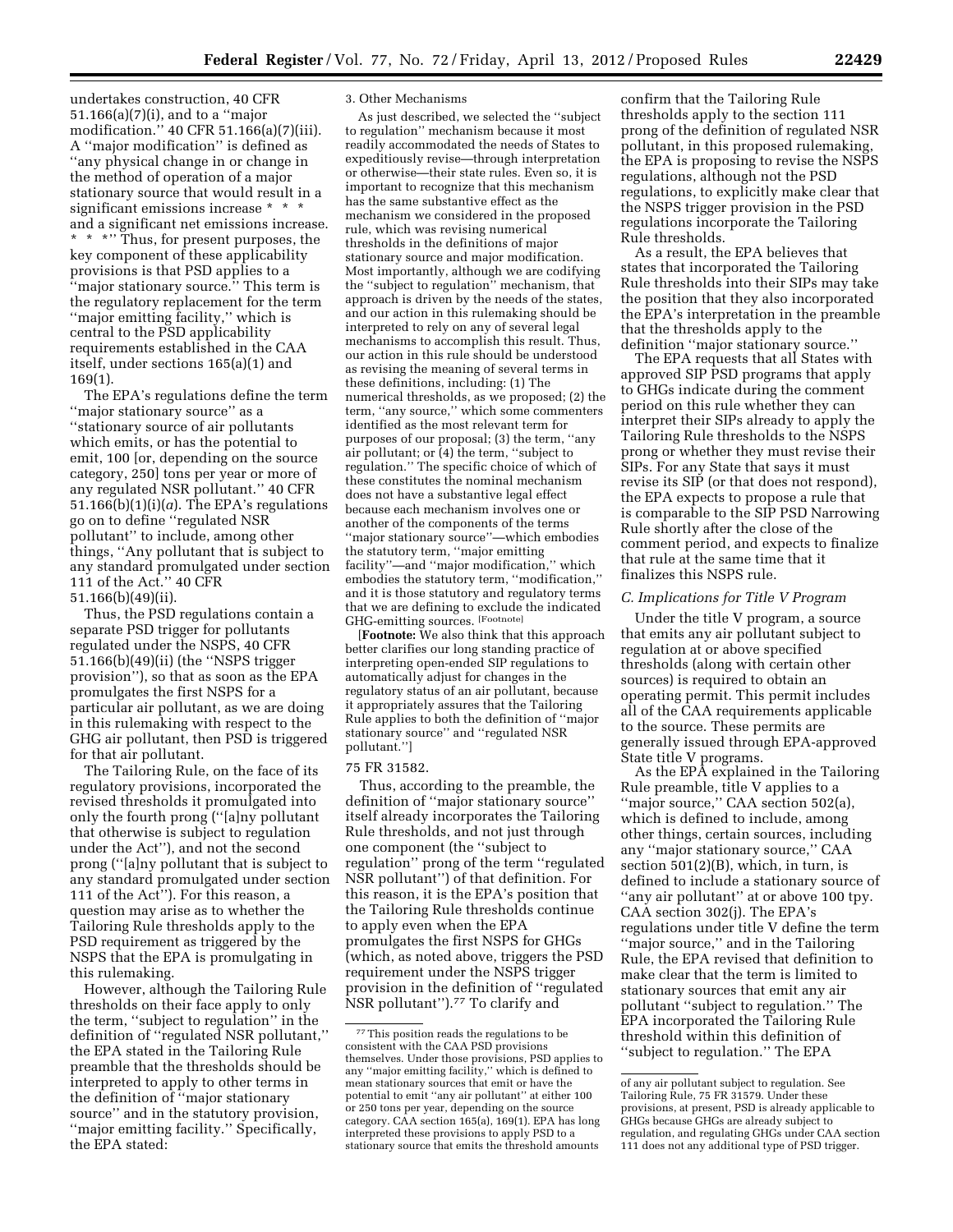described its action as follows in the preamble to the Tailoring Rule:

Thus, EPA is adding the phrase ''subject to regulation'' to the definition of ''major source'' under 40 CFR 70.2 and 71.2. EPA is also adding to these regulations a definition of ''subject to regulation.'' Under the part 70 and part 71 regulatory changes adopted, the term ''subject to regulation,'' for purposes of the definition of ''major source,'' has two components. The first component codifies the general approach EPA recently articulated in the ''Reconsideration of Interpretation of Regulations That Determine Pollutants Covered by Clean Air Act Permitting." 75 FR 17704. Under this first component, a pollutant ''subject to regulation'' is defined to mean a pollutant subject to either a provision in the CAA or regulation adopted by EPA under the CAA that requires actual control of emissions of that pollutant and that has taken effect under the CAA. *See id.* at 17022–23; Wegman Memorandum at 4–5. To address tailoring for GHGs, EPA includes a second component of the definition of ''subject to regulation,'' specifying that GHGs are not subject to regulation for purposes of defining a major source, unless as of July 1, 2011, the emissions of GHGs are from a source emitting or having the potential to emit 100,000 tpy of GHGs on a CO<sub>2</sub>e basis.

# 75 FR at 31,583.

Unlike the PSD regulations described above, the title V definition of ''major source'', as revised by the Tailoring Rule, does not on its face distinguish among types of regulatory triggers for title V. Because title V has already been triggered for GHG-emitting sources, the promulgation of CAA section 111 requirements has no further impact on title V requirements for major sources of GHGs. Accordingly, today's rulemaking has no title V implications with respect to the Tailoring Rule threshold. Of course, unless exempted by the Administrator through regulation under CAA section 502(a), sources subject to a NSPS are required to apply for, and operate pursuant to, a title V permit that assures compliance with all applicable CAA requirements for the source, including any GHG-related requirements. We have concluded that this rule will not affect non-major sources and there is no need to consider whether to exempt non-major sources

# **VII. Impacts of the Proposed Action**

# *A. What are the air impacts?*

The EPA believes that electric power companies would choose to build new EGUs that comply with the regulatory requirements of this proposal even in the absence of this proposal, because of existing and expected market conditions. We do not project any new coal-fired EGUs without CCS to be built in the absence of this proposal.

Accordingly, the EPA believes that this proposed rule is not likely to produce changes in emissions of greenhouse gases or other pollutants although it does encourage the current trend towards cleaner generation.

### *B. What are the energy impacts?*

This proposed rule is not anticipated to have a notable effect on the supply, distribution, or use of energy. As previously stated, we believe that electric power companies would choose to build new EGUs that comply with the regulatory requirements of this proposal even in the absence of the proposal, because of existing and expected market conditions. In addition, we do not project any new coal-fired EGUs without CCS to be built in the absence of this proposal.

### *C. What are the compliance costs?*

The EPA believes this proposed rule will have no notable compliance costs associated with it, because electric power companies would be expected to build new EGUs that comply with the regulatory requirements of this proposal even in the absence of the proposal, due to existing and expected market conditions. The EPA does not project any new coal-fired EGUs without CCS to be built in the absence of the proposal.

### *D. How will this proposal contribute to climate change protection?*

As previously explained, the special characteristics of GHGs make it important to take initial steps to control the largest emissions categories without delay. Unlike most traditional air pollutants, GHGs persist in the atmosphere for time periods ranging from decades to millennia, depending on the gas. Fossil-fueled power plants emit more GHG emissions than any other stationary source category in the United States, and among new GHG emissions sources, the largest individual sources are in this source category.

This proposed rule will limit GHG emissions from new sources in this source category to levels consistent with current projections for new fossil-fuelfired generating units. The proposed rule will also serve as a necessary predicate for the regulation of existing sources within this source category under CAA section 111(d). In these ways, the proposed rule will contribute to the actions required to slow or reverse the accumulation of GHG concentrations in the atmosphere, which is necessary to protect against projected climate change impacts and risks.

# *E. What are the economic and employment impacts?*

The EPA does not anticipate that this proposed rule will result in notable  $CO<sub>2</sub>$ emission changes, energy impacts, monetized benefits, costs, or economic impacts by 2020. Essentially the EPA believes that owners of newly built electric generating units will choose technologies that meet these standards even in the absence of this proposal due to existing economic conditions as normal business practice. Likewise, we believe this rule will not have any impacts on the price of electricity, employment or labor markets, or the US economy.

# *F. What are the benefits of the proposed standards?*

As previously stated, the EPA does not anticipate that the power industry will incur compliance costs as a result of this proposal and we do not anticipate any notable  $CO<sub>2</sub>$  emission changes resulting from the rule. Therefore, there are no direct monetized climate benefits in terms of  $CO<sub>2</sub>$ emission reductions associated with this rulemaking. However, by clarifying that in the future, new coal-fired power plants will be required to install CCS, this rulemaking eliminates uncertainty about the status of coal and may well enhance the prospects for new coal-fired generation and the deployment of CCS, and thereby promote energy diversity.

# **VIII. Request for Comments**

We request comments on all aspects of the proposed rulemaking including the RIA. All significant comments received will be considered in the development and selection of the final rule. We specifically solicit comments on additional issues under consideration as described below.

*CEMS.* We are considering and requesting comment on requiring the use of  $CO<sub>2</sub>$  CEMS including stack gas flow rate monitoring for all new affected facilities, including those burning exclusively natural gas and/or distillate oil. In addition, we are requesting comment on requiring the use the following measurement procedures in conducting CEMS relative accuracy testing:

a. EPA Method 2F of 40 CFR part 60 for flow rate measurement during the relative accuracy test audit and performance testing. Method 2F provides velocity data for three dimensions and provides measurements more representative of actual gas flow rates than EPA Method 2 or 2G of 40 CFR part 60.

b. EPA Method 2H of 40 CFR part 60 or Conditional Test Method (CTM)–041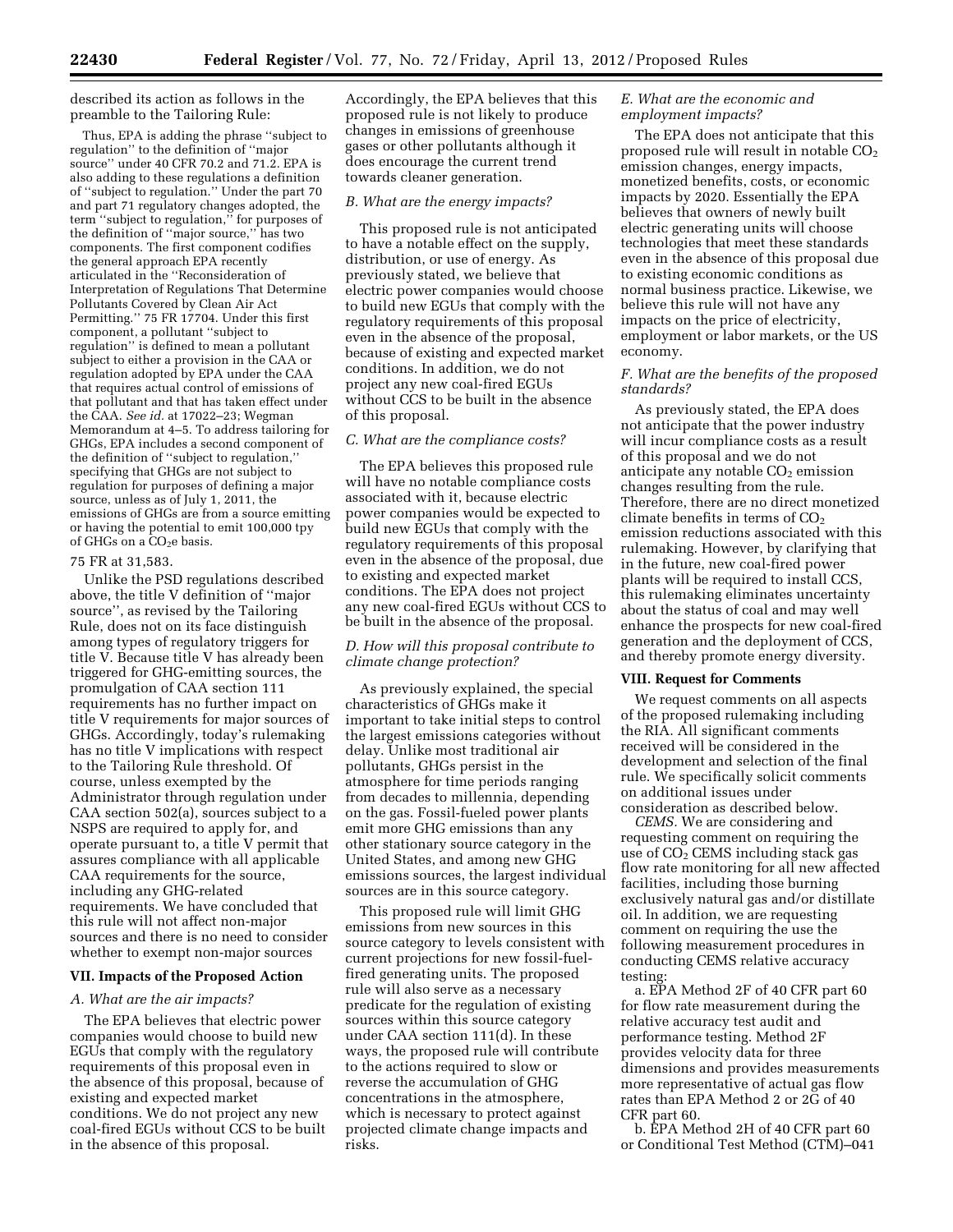(see: *[http://www.epa.gov/airmarkets/](http://www.epa.gov/airmarkets/emissions/docs/square-ducts-wall-effects-test-method-ctm-041.pdf) [emissions/docs/square-ducts-wall](http://www.epa.gov/airmarkets/emissions/docs/square-ducts-wall-effects-test-method-ctm-041.pdf)[effects-test-method-ctm-041.pdf](http://www.epa.gov/airmarkets/emissions/docs/square-ducts-wall-effects-test-method-ctm-041.pdf)*) to account for wall effects on for stack gas flow rate calculations during CEMS relative accuracy determinations and for performance testing.

c. EPA Method 4 of 40 CFR part 60 to determine moisture for flow rate during CEMS relative accuracy determinations and for performance test calculations.

d. EPA Method 3A of 40 CFR part 60 for  $CO<sub>2</sub>$  concentration measurement and for molecular weight determination during CEMS relative accuracy determinations or for performance testing. Account for ambient air argon concentration of 0.93 percent 78 and a molecular weight of 39.9 lb/lb-mol in calculating the dry gas molecular weight.

e. Measure the stack diameter at the CEMS measurement site and the reference method sampling site with a laser distance measurement device. Determine the mean average of three separate diameter measurements for circular stack areas or the mean average of three depth and width measurements for rectangular measurement areas. Calculate the effective stack area for all flow rate measurements, both CEMS system and Reference Method, using this measurement data. This would be a one-time measurement that would fix the effective area of the stack emissions point unless a new location is chosen for the CEMS or Reference Method measurement point. All calculations involving pi would use a value of 3.14159.

f. Apply a daily calibration drift criteria not to exceed  $0.3$  percent  $CO<sub>2</sub>$ for  $CO<sub>2</sub>$  CEMS.

g. Do not exceed a relative accuracy specification of 2.5 percent for both  $CO<sub>2</sub>$ and flow rate measurement CEMS.

We also request comment on whether Method 3B of 40 CFR part 60 (integrated bag sample), in addition to Method 3A, should be allowed for  $CO<sub>2</sub>$ concentration measurement and for molecular weight determination during CEMS relative accuracy determinations or for performance testing.

*Coal refuse.* Due to the multiple environmental benefits of remediating coal refuse piles, we are considering and requesting comment on subcategorizing EGUs that burn over 75 percent coal refuse on an annual basis. As part of the GHG listening sessions, one commenter mentioned the advantages of utilizing coal refuse to create electricity. The commenter stated that if net emissions

caused by using mining waste to generate electricity are calculated, then mining waste facility would produce no net GHG emissions in the long term and emissions would be no greater than the short term emissions of a combined cycle gas plant in. The comment states that due to the size of the piles, mining waste pile exposure to atmospheric oxygen and pressure promotes heatgenerating reactions, primarily oxidation of the mining waste itself (i.e., the coal refuse piles are slowly burning). This process emits  $CO<sub>2</sub>$  and other air pollutants. Remediation would stop current and future  $CO<sub>2</sub>$  emissions resulting from the uncontrolled combustion of waste piles.

*Coordinates.* We realize that geographic latitude and longitude coordinates of each stack in terms of decimal degrees are presently reported to the EPA's Clean Air Markets Division in terms of four decimal points to the right of the decimal point. We are requesting comment on whether we should require owners/operators of affected facilities to submit to the EPA Administrator the geographic latitude and longitude coordinates of each stack to have at least six values to the right of the decimal for each location. By way of example, the coordinates for the monument next to Zachary Taylor's tomb in Louisville, KY are 38.279401 latitude and -85.643751 longitude.

*Combined Heat and Power.* We are also considering and requesting comment on if exempting all CHP facilities where useful thermal output accounts for at least 20 percent of the total useful output from this proposed rule would recognize the environmental benefit of CHP and result in additional installations that would otherwise no occur. In considering exemption of CHP units, the EPA is particularly interested in the overall impact this would have on the composition of new builds. The definition of affected sources under this rule already exempts CHP sources that primarily generate on-site power. Therefore, as explained earlier, today's proposal does not impact any of the small amount of projected coal-fired CHP in EIA's AEO 2011. CHPs that would be covered by this rule generate and sell large quantities of electricity. While building such units is more energy efficient and results in some GHG reductions, building new coalfired units to meet a standard of 1,000 lb CO2/MWh would likely result in greater reductions. If potential developers of new coal-fired generation opted instead to build coal-fired CHP to avoid the  $CO<sub>2</sub>$  limitations proposed under today's rule, it could result in greater emissions of CO2. Furthermore,

requiring such units to meet a standard of  $1,000$  lb  $CO<sub>2</sub>/MWh$  does not preclude new coal-fired units from being CHP units.

*Format of the Proposed Standards.*  Although we have proposed gross output-based emission standards, the EPA believes that the net power supplied to the end user is a better indicator of environmental performance than gross output from the power producer. Net output is the combination of the gross electrical output of the electric generating unit minus the parasitic power requirements. A parasitic load for an electric generating unit is any of the loads or devices powered by electricity, steam, hot water, or directly by the gross output of the electric generating unit that does not contribute electrical, mechanical, or thermal output. In general, less than 7.5 percent of coal-fired station power output, and about 2.5 percent of a combined cycle station power output, is used internally by parasitic energy demands, but the amount of these parasitic loads vary from source to source. Reasons for using net output include (1) recognizing the efficiency gains of selecting EGU designs and control equipment that require less auxiliary power, (2) selecting fuels that require less emissions control equipment, and (3) recognizing the environmental benefit of higher efficiency motors, pumps, and fans. In addition, use of a gross output-based standard could potentially drive the installation of electrically driven feed pumps instead of steam driven feed pumps, even though from an overall net efficiency basis, it may be more efficient to use steam-driven feed pumps. Further, monitoring net output for new and reconstructed facilities can be designed into the facility at low costs. Thus, we are requesting comment on the use of net output-based emission standards for owners/operators of new facilities.

*Stationary Simple Cycle Turbines.* As stated in the preamble, the intent of the proposed regulations is to cover stationary combustion turbines use for intermediate and base load electric power generation and to exempt stationary combustion turbines used for peaking operations (i.e., simple cycle turbines). We are considering and requesting comment on not including a definition of simple cycle turbines in the final rule. The potential electric output requirement in the definition of electric generating unit would already exclude facilities with permit restricting limiting operation to less than 1⁄3 of their potential electric output, approximately 2,900 hours of full load

<sup>78</sup>*[http://www.physicalgeography.net/](http://www.physicalgeography.net/fundamentals/7a.html)  [fundamentals/7a.html.](http://www.physicalgeography.net/fundamentals/7a.html)*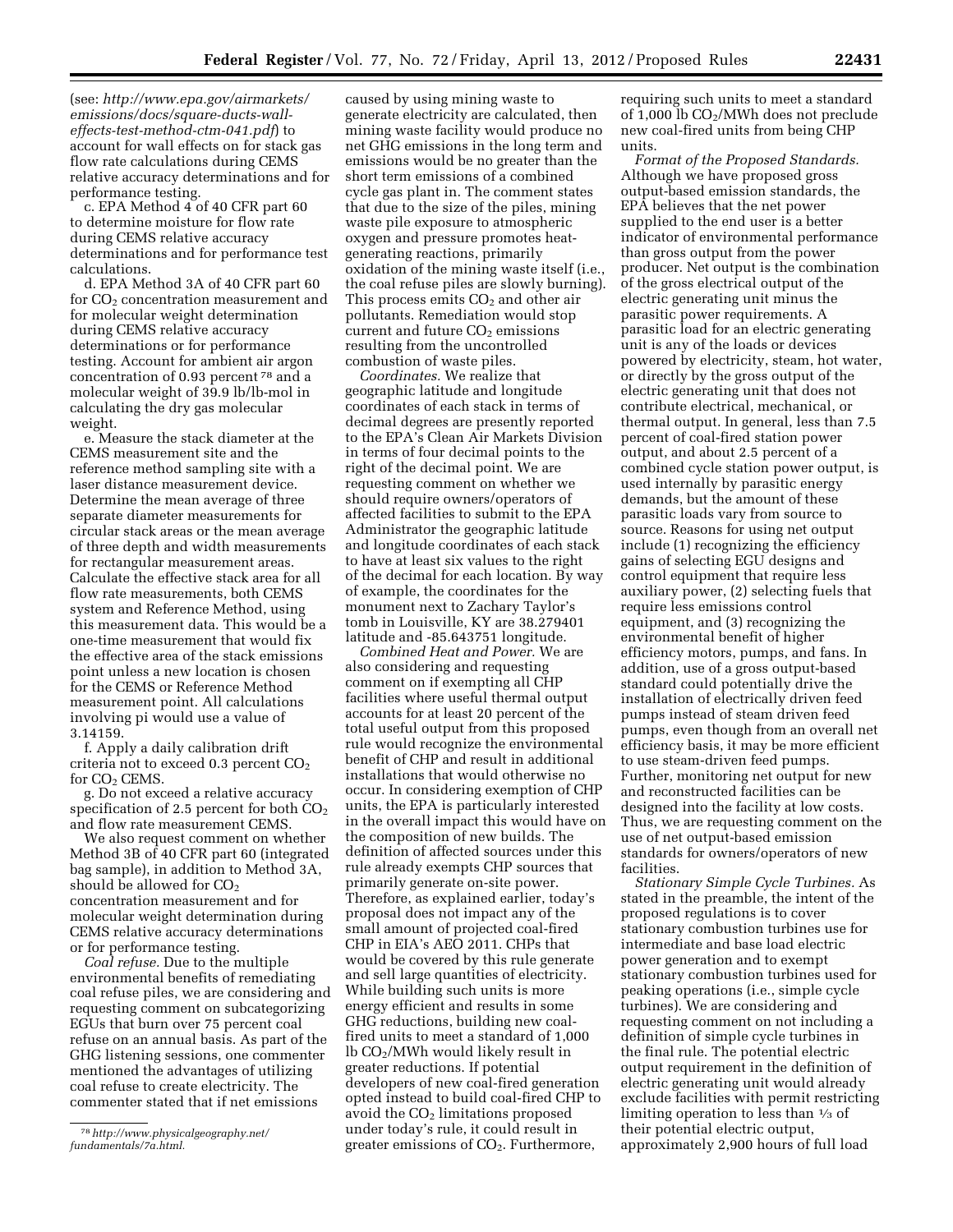operation annually. The peaking season is generally considered to be less than 2,500 hours annually, and we are requesting comment on if the capacity factor exemption is sufficient such that specifically exempting simple cycle turbine is unnecessary. We are also requesting comment on whether the exemption would provide a perverse incentive to build less efficient simple cycle combustion turbines in order to avoid applicability with the proposed rule. While few existing simple cycle turbines presently generate greater than 1⁄3 of their potential electric output for sale, we are requesting comment on whether the exemption for simple cycle turbines would result in the greater use of simple cycle turbines for intermediate load applications when more efficient combined cycle facilities would have otherwise been built. In addition, it is our understanding that combined cycle facilities are sometimes built in stages with the combustion turbine engine installation occurring first and the heat recovery steam generator being installed in later years as electricity demand increases. We are requesting comment on whether the exemption would potentially delay the installation of the heat recovery steam generator portion of new combined cycle facilities. Finally, in the event we use the definition approach in the final rule, we are requesting comment on whether a CHP facility that uses the recovered exhaust heat for purposes other than to generate steam and recuperated combustion turbines should be considered simple or combined cycle combustion turbines.

# **IX. Statutory and Executive Order Reviews**

# *A. Executive Order 12866, Regulatory Planning and Review, and Executive Order 13563, Improving Regulation and Regulatory Review*

Under Executive Order (EO) 12866 (58 FR 51,735, October 4, 1993), this action is a ''significant regulatory action'' because it ''raises novel legal or policy issues arising out of legal mandates''. Accordingly, the EPA submitted this action to the Office of Management and Budget (OMB) for review under Executive Orders 12866 and 13563 (76 FR 3821, January 21, 2011) and any changes made in response to OMB recommendations have been documented in the docket for this action. In addition, the EPA prepared an analysis of the potential costs and benefits associated with this action. This analysis is contained in the Regulatory Impact Analysis for the Standards of Performance for Greenhouse Gas Emissions for New

Stationary Sources: Electric Utility Generating Units.

The EPA believes this rule will have no notable compliance costs associated with it over a range of likely sensitivity conditions because electric power companies would choose to build new EGUs that comply with the regulatory requirements of this proposal even in the absence of the proposal, because of existing and expected market conditions. (See the RIA for further discussion of sensitivities.) Because our modeling shows that natural gas-fired plants are the facilities of choice, the proposed standard of performance which is based on the emission rate of a new NGCC unit—would not add costs. The EPA does not project any new coalfired EGUs without CCS to be built in the absence of this proposal.

### *B. Paperwork Reduction Act*

The information collection requirements in this proposed rule have been submitted for approval to the Office of Management and Budget (OMB) under the *Paperwork Reduction Act,* 44 U.S.C. 3501 *et seq.* The Information Collection Request (ICR) document prepared by the EPA has been assigned EPA ICR number 2465.01.

This proposed action would impose minimal new information collection burden on affected sources beyond what those sources would already be subject to under the authorities of CAA parts 75 and 98. OMB has previously approved the information collection requirements contained in the existing part 75 and 98 regulations (40 CFR part 75 and 40 CFR part 98) under the provisions of the *Paperwork Reduction Act,* 44 U.S.C. 3501 *et seq.* and has assigned OMB control numbers 2060–0626 and 2060– 0629, respectively. Apart from certain reporting costs based on requirements in the NSPS General Provisions (40 CFR part 60, subpart A), which are mandatory for all owners/operators subject to CAA section 111 national emission standards, there are no new information collection costs, as the information required by this proposed rule is already collected and reported by other regulatory programs. The recordkeeping and reporting requirements are specifically authorized by CAA section 114 (42 U.S.C. 7414). All information submitted to the EPA pursuant to the recordkeeping and reporting requirements for which a claim of confidentiality is made is safeguarded according to Agency policies set forth in 40 CFR part 2, subpart B.

The EPA believes that electric power companies will choose to build new EGUs that comply with the regulatory

requirements of this proposal because of existing and expected market conditions. The EPA does not project any new coal-fired EGUs that commence construction after this proposal to commence operation over the 3-year period covered by this ICR. We estimate that 17 new affected NGCC units would commence operation during that time period. As a result of this proposal, those units would be required to prepare a summary report, which includes reporting of excess emissions and downtime, every 6 months.

When a malfunction occurs, sources must report them according to the applicable reporting requirements of 40 CFR part 60, subpart TTTT. An affirmative defense to civil penalties for exceedances of emission limits that are caused by malfunctions is available to a source if it can demonstrate that certain criteria and requirements are satisfied. The criteria ensure that the affirmative defense is available only where the event that causes an exceedance of the emission limit meets the narrow definition of malfunction (sudden, infrequent, not reasonable preventable, and not caused by poor maintenance and or careless operation) and where the source took necessary actions to minimize emissions. In addition, the source must meet certain notification and reporting requirements. For example, the source must prepare a written root cause analysis and submit a written report to the Administrator documenting that it has met the conditions and requirements for assertion of the affirmative defense.

To provide the public with an estimate of the relative magnitude of the burden associated with an assertion of the affirmative defense position adopted by a source, the EPA has estimated what the notification, recordkeeping, and reporting requirements associated with the assertion of the affirmative defense might entail. The EPA's estimate for the required notification, reports, and records, including the root cause analysis, associated with a single incident totals approximately totals \$3,141, and is based on the time and effort required of a source to review relevant data, interview plant employees, and document the events surrounding a malfunction that has caused an exceedance of an emission limit. The estimate also includes time to produce and retain the record and reports for submission to the EPA. The EPA provides this illustrative estimate of this burden, because these costs are only incurred if there has been a violation, and a source chooses to take advantage of the affirmative defense.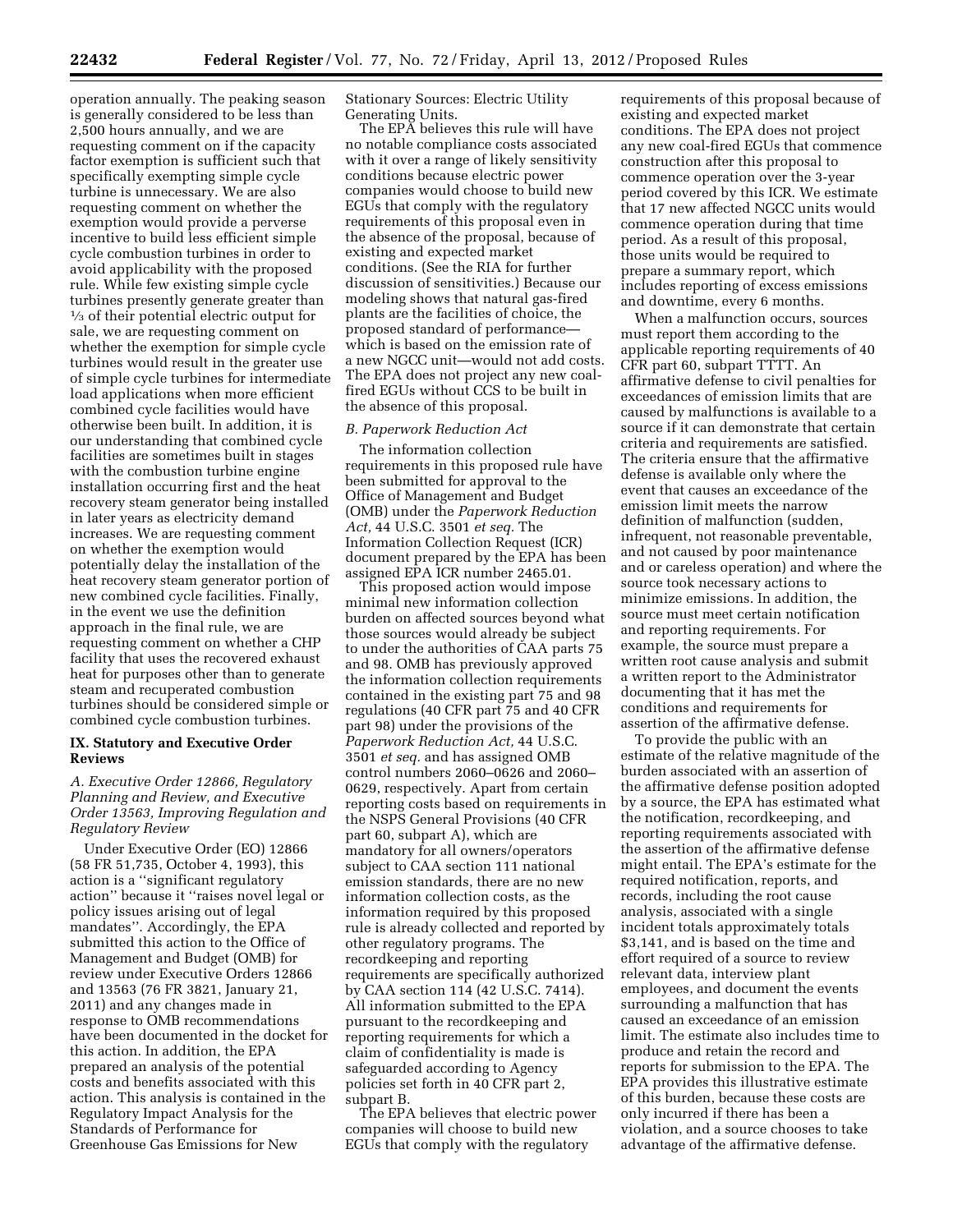The EPA provides this illustrative estimate of this burden because these costs are only incurred if there has been a violation and a source chooses to take advantage of the affirmative defense. Given the variety of circumstances under which malfunctions could occur, as well as differences among sources' operation and maintenance practices, we cannot reliably predict the severity and frequency of malfunction-related excess emissions events for a particular source. It is important to note that the EPA has no basis currently for estimating the number of malfunctions that would qualify for an affirmative defense. Current historical records would be an inappropriate basis, as source owners or operators previously operated their facilities in recognition that they were exempt from the requirement to comply with emissions standards during malfunctions. Of the number of excess emissions events reported by source operators, only a small number would be expected to result from a malfunction (based on the definition above), and only a subset of excess emissions caused by malfunctions would result in the source choosing to assert the affirmative defense. Thus, we believe the number of instances in which source operators might be expected to avail themselves of the affirmative defense will be extremely small. In fact, we estimate that there will be no such occurrences for any new sources subject to 40 CFR part 60, subpart TTTT over the 3-year period covered by this ICR. We expect to gather information on such events in the future, and will revise this estimate as better information becomes available.

The annual information collection burden for this collection consists only

of reporting burden as explained above. The reporting burden for this collection (averaged over the first 3 years after the effective date of the standards) is estimated to be \$15,570 and 396 labor hours. This estimate includes semiannual summary reports which include reporting of excess emissions and downtime. All burden estimates are in 2010 dollars. Average burden hours per response are estimated to be 16.5 hours. The total number of respondents over the 3-year ICR period is estimated to be 36. Burden is defined at 5 CFR 1320.3(b).

An agency may not conduct or sponsor, and a person is not required to respond to, a collection of information unless it displays a currently valid OMB control number. The OMB control numbers for the EPA's regulations in 40 CFR are listed in 40 CFR part 9.

To comment on the Agency's need for this information, the accuracy of the provided burden estimates, and any suggested methods for minimizing respondent burden, the EPA has established a public docket for this rule, which includes this ICR, under Docket ID number EPA–HQ–OAR–2011–0660. Submit any comments related to the ICR to the EPA and OMB. See **ADDRESSES** section at the beginning of this notice for where to submit comments to the EPA. Send comments to OMB at the Office of Information and Regulatory Affairs, Office of Management and Budget, 725 17th Street, NW., Washington, DC 20503, Attention: Desk Officer for EPA. Since OMB is required to make a decision concerning the ICR between 30 and 60 days after April 13, 2012, a comment to OMB is best assured of having its full effect if OMB receives it by May 14, 2012. The final rule will

respond to any OMB or public comments on the information collection requirements contained in this proposal.

*C. Regulatory Flexibility Act as Amended by the Small Business Regulatory Enforcement Fairness Act of 1996, 5 U.S.C. et seq.* 

The Regulatory Flexibility Act (RFA) generally requires an agency to prepare a regulatory flexibility analysis of any rule subject to notice and comment rulemaking requirements under the Administrative Procedure Act or any other statute unless the agency certifies that the rule will not have a significant economic impact on a substantial number of small entities. Small entities include small businesses, small organizations, and small governmental jurisdictions.

For purposes of assessing the impacts of this rule on small entities, small entity is defined as:

(1) A small business that is defined by the SBA's regulations at 13 CFR 121.201 (for the electric power generation industry, the small business size standard is an ultimate parent entity defined as having a total electric output of 4 million MWh or less in the previous fiscal year. The NAICS codes for the affected industry are in Table 4 below);

(2) A small governmental jurisdiction that is a government of a city, county, town, school district or special district with a population of less than 50,000; and

(3) A small organization that is any not-for-profit enterprise which is independently owned and operated and is not dominant in its field.

### TABLE 4—POTENTIALLY REGULATED CATEGORIES AND ENTITIES a

| Category                                                                         | NAICS Code | Examples of potentially regulated entities                                                                                                                                                                                                                                                                                       |
|----------------------------------------------------------------------------------|------------|----------------------------------------------------------------------------------------------------------------------------------------------------------------------------------------------------------------------------------------------------------------------------------------------------------------------------------|
| Industry<br>Federal Government   <br>State/Local Government<br>Tribal Government |            | 221112   Fossil fuel electric power generating units.<br><sup>b</sup> 221112   Fossil fuel electric power generating units owned by the federal government.<br><b>b</b> 221112   Fossil fuel electric power generating units owned by municipalities.<br>921150   Fossil fuel electric power generating units in Indian Country. |

a Include NAICS categories for source categories that own and operate electric power generating units (includes boilers and stationary com-<br>bined cycle combustion turbines).

**b Federal, state, or local government-owned and operated establishments are classified according to the activity in which they are engaged.** 

After considering the economic impacts of this proposed rule on small entities, I certify that this action will not have a significant economic impact on a substantial number of small entities.

We do not include an analysis of the illustrative impacts on small entities that may result from implementation of this proposed rule because we do not anticipate any compliance costs over a

range of likely sensitivity conditions as a result of this proposal. Thus the costto-sales ratios for any affected small entity would be zero costs as compared to annual sales revenue for the entity. The EPA believes that electric power companies will choose to build new EGUs that comply with the regulatory requirements of this proposal because of existing and expected market

conditions. (See the RIA for further discussion of sensitivities.) Because our modeling shows that natural gas-fired plants are the facilities of choice, the proposed standard of performance which is based on the emission rate of a new NGCC unit—would not add costs. The EPA does not project any new coalfired EGUs without CCS to be built. Accordingly, there are no anticipated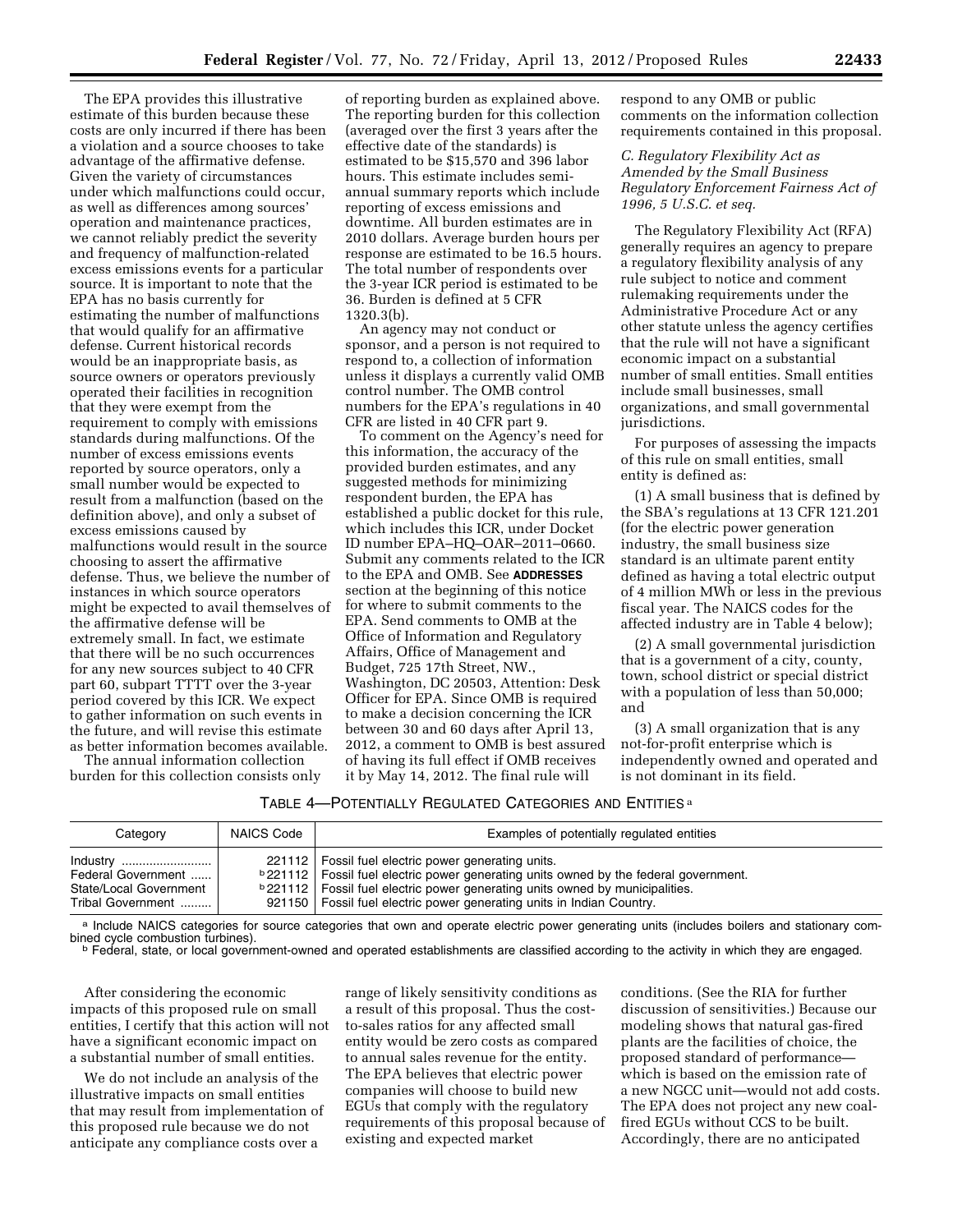economic impacts as a result of this proposal.

Nevertheless, the EPA is aware that there is substantial interest in this rule among small entities (municipal and rural electric cooperatives). In light of this interest, the EPA determined to seek early input from representatives of small entities while formulating the provisions of this proposed regulation. Such outreach is also consistent with the President's January 18, 2011 Memorandum on Regulatory Flexibility, Small Business, and Job Creation, which emphasizes the important role small businesses play in the American economy. This process has enabled the EPA to hear directly from these representatives, at a very preliminary stage, about how it should approach the complex question of how to apply Section 111 of the CAA to the regulation of GHGs from these source categories. The EPA's outreach regarded planned actions for new and existing sources, but only new sources would be affected by this proposed action.

The EPA conducted an initial outreach meeting with small entity representatives on April 6, 2011. The purpose of the meeting was to provide an overview of recent EPA proposals impacting the power sector. Specifically, overviews of the Transport Rule, the Mercury and Air Toxics Standards, and the Clean Water Act 316(b) Rule proposals were presented.

The EPA conducted outreach with representatives from 20 various small entities that potentially would be affected by this rule. The representatives included small entity municipalities, cooperatives, and private investors. We distributed outreach materials to the small entity representatives; these materials included background, an overview of affected sources and GHG emissions from the power sector, an overview of CAA section 111, an assessment of  $CO<sub>2</sub>$  emissions control technologies, potential impacts on small entities, and a summary of the listening sessions. We met with eight of the small entity representatives, as well as three participants from organizations representing power producers, on June 17, 2011, to discuss the outreach materials, potential requirements of the rule, and regulatory areas where the EPA has discretion and could potentially provide flexibility.

A second outreach meeting was conducted on July 13, 2011. We met with nine of the small entity representatives, as well as three participants from organizations representing power producers. During the second outreach meeting, various small entity representatives and

participants from organizations representing power producers presented information regarding issues of concern with respect to development of standards for GHG emissions. Specifically, topics suggested by the small entity representatives and discussed included: boilers with limited opportunities for efficiency improvements due to NSR complications for conventional pollutants; variances per kilowatt-hour and in heat rates over monthly and annual operations; significance of plant age; legal issues; importance of future determination of carbon neutrality of biomass; and differences between municipal government electric utilities and other utilities.

Small entities expressed concern regarding units making modifications being regulated as new sources. As explained above, we are not proposing a standard of performance for modifications. As a result, sources that undertake modifications would be treated as existing sources and thus would not be subject to the requirements proposed in this notice. As also explained above, the EPA is not proposing standards of performance for existing proposed EGUs, which are referred to as transitional sources, that have acquired a complete preconstruction permit by the time of this proposal and that commence construction within 12 months of this proposal. As a result, any transitional sources owned by small entities would not be subject to the standards of performance proposed in today's rule.

We invite comments on all aspects of the proposal and its impacts, including potential adverse impacts, on small entities.

### *D. Unfunded Mandates Reform Act of 1995*

This proposed rule does not contain a Federal mandate that may result in expenditures of \$100 million or more for State, local, and tribal governments, in the aggregate, or the private sector in any one year. The EPA believes this proposed rule will have no compliance costs associated with it over a range of likely sensitivity conditions because electric power companies will choose to build new EGUs that comply with the regulatory requirements of this proposal because of existing and expected market conditions. (See the RIA for further discussion of sensitivities.) As previously explained, because our modeling shows that natural gas-fired plants are the facilities of choice, the proposed standard of performance which is based on the emission rate of a new NGCC unit—would not add costs.

The EPA does not project any new coalfired EGUs without CCS to be built. Thus, this proposed rule is not subject to the requirements of sections 202 or 205 of UMRA.

This proposed rule is also not subject to the requirements of section 203 of UMRA because it contains no regulatory requirements that might significantly or uniquely affect small governments.

In light of the interest in this rule among governmental entities, the EPA initiated consultations with governmental entities. The EPA invited the following 10 national organizations representing state and local elected officials to a meeting held on April 12, 2011, in Washington DC: (1) National Governors Association; (2) National Conference of State Legislatures, (3) Council of State Governments, (4) National League of Cities, (5) U.S. Conference of Mayors, (6) National Association of Counties, (7) International City/County Management Association, (8) National Association of Towns and Townships, (9) County Executives of America, and (10) Environmental Council of States. These 10 organizations representing elected state and local officials have been identified by the EPA as the ''Big 10'' organizations appropriate to contact for purpose of consultation with elected officials. The purposes of the consultation were to provide general background on the proposal, answer questions, and solicit input from state/ local governments. The EPA's consultation regarded planned actions for new and existing sources, but only new sources would be affected by this proposed action.

During the meeting, officials asked clarifying questions regarding CAA section 111 requirements and efficiency improvements that would reduce  $CO<sub>2</sub>$ emissions. In addition, they expressed concern with regard to the potential burden associated with impacts on state and local entities that own/operate affected utility boilers, as well as on state and local entities with regard to implementing the rule. Subsequent to the April 12, 2011 meeting, the EPA received a letter from the National Conference of State Legislatures. In that letter, the National Conference of State Legislatures urged the EPA to ensure that the choice of regulatory options maximizes benefit and minimizes implementation and compliance costs on state and local governments; to pay particular attention to options that would provide states with as much flexibility as possible; and to take into consideration the constraints of the state legislative calendars and ensure that sufficient time is allowed for state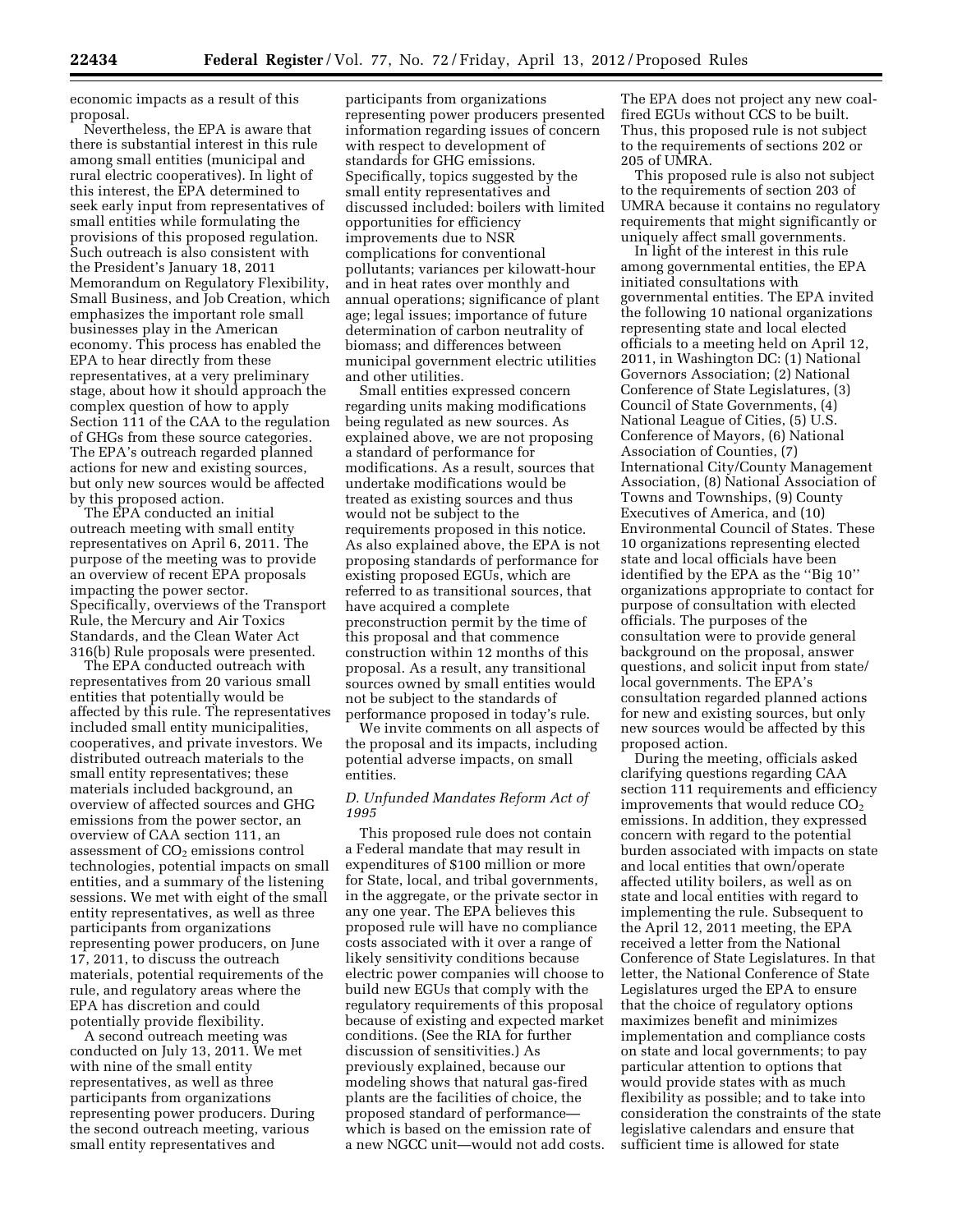actions necessary to come into compliance.

#### *E. Executive Order 13132, Federalism*

This proposed action does not have federalism implications. It would not have substantial direct effects on the States, on the relationship between the national government and the States, or on the distribution of power and responsibilities among the various levels of government, as specified in EO 13132. This proposed action would not impose substantial direct compliance costs on state or local governments, nor would it preempt state law. Thus, Executive Order 13132 does not apply to this action. The EPA consulted with state and local officials in the process of developing the proposed rule to permit them to have meaningful and timely input into its development. The EPA's consultation regarded planned actions for new and existing sources, but only new sources would be affected by this proposed action. The EPA met with 10 national organizations representing state and local elected officials to provide general background on the proposal, answer questions, and solicit input from state/local governments. The UMRA discussion in this preamble includes a description of the consultation. In the spirit of EO 13132, and consistent with EPA policy to promote communications between the EPA and state and local governments, the EPA specifically solicits comment on this proposed action from state and local officials.

# *F. Executive Order 13175, Consultation and Coordination With Indian Tribal Governments*

Subject to the EO 13175 (65 FR 67249, November 9, 2000) the EPA may not issue a regulation that has tribal implications, that imposes substantial direct compliance costs, and that is not required by statute, unless the Federal government provides the funds necessary to pay the direct compliance costs incurred by tribal governments, or the EPA consults with tribal officials early in the process of developing the proposed regulation and develops a tribal summary impact statement.

The EPA has concluded that this proposed action would not have tribal implications. It would neither impose substantial direct compliance costs on tribal governments, nor preempt Tribal law. This proposed rule would impose requirements on owners and operators of new EGUs. The EPA is aware of three coal-fired EGUs located in Indian Country but is not aware of any EGUs owned or operated by tribal entities. The EPA notes that this proposal does not affect existing sources such as the

three coal-fired EGUs located in Indian Country, but addresses  $CO<sub>2</sub>$  emissions for new EGU sources only.

Because the EPA is aware of Tribal interest in this proposed rule, the EPA offered consultation with tribal officials early in the process of developing this proposed regulation to permit them to have meaningful and timely input into its development. The EPA's consultation regarded planned actions for new and existing sources, but only new sources would be affected by this proposed action.

Consultation letters were sent to 584 tribal leaders. The letters provided information regarding the EPA's development of NSPS and emission guidelines for EGUs and offered consultation. A consultation/outreach meeting was held on May 23, 2011, with the Forest County Potawatomi Community, the Fond du Lac Band of Lake Superior Chippewa Reservation, and the Leech Lake Band of Ojibwe. Other tribes participated in the call for information gathering purposes. In this meeting, the EPA provided background information on the GHG emission standards to be developed and a summary of issues being explored by the Agency. Tribes suggested that the EPA consider expanding coverage of the GHG standards to include combustion turbines, lowering the 250 MMBtu per hour heat input threshold so as to capture more EGUs, and including credit for use of renewables. The tribes were also interested in the scope of the emissions averaging being considered by the Agency (e.g., over what time period, across what units). In addition, the EPA held a series of listening sessions on this proposed action. Tribes participated in a session on February 17, 2011 with the state agencies, as well as in a separate session with tribes on April 20, 2011.

The EPA will also hold additional meetings with tribal environmental staff to inform them of the content of this proposal as well as provide additional consultation with tribal elected officials where it is appropriate. We specifically solicit additional comment on this proposed rule from tribal officials.

# *G. Executive Order 13045, Protection of Children From Environmental Health Risks and Safety Risks*

The EPA interprets EO 13045 (62 FR 19885, April 23, 1997) as applying to those regulatory actions that concern health or safety risks, such that the analysis required under section 5–501 of the Order has the potential to influence the regulation. This proposed action is not subject to EO 13045 because it is based solely on technology

performance. The proposal is not expected to produce notable changes in emissions of greenhouse gases or other pollutants but does encourage the current trend towards cleaner generation, helping to protect air quality and children's health. The Agency recognizes that children are among the groups most vulnerable to climate change impacts and the public is invited to submit comments or identify peer reviewed studies relevant to this proposal.

# *H. Executive Order 13211, Actions Concerning Regulations That Significantly Affect Energy Supply, Distribution, or Use*

This proposed action is not a ''significant energy action'' as defined in EO 13211 (66 FR 28355 (May 22, 2001)) because it is not likely to have a significant adverse effect on the supply, distribution, or use of energy. This proposed action is not anticipated to have notable impacts on emissions, costs or energy supply decisions for the affected electric utility industry.

# *I. National Technology Transfer and Advancement Act*

Section 12(d) of the NTTAA of 1995 (Pub. L. 104–113; 15 U.S.C. 272 note) directs the EPA to use Voluntary Census Standards in their regulatory and procurement activities unless to do so would be inconsistent with applicable law or otherwise impractical. Voluntary consensus standards are technical standards (e.g., materials specifications, test methods, sampling procedures, business practices) developed or adopted by one or more voluntary consensus bodies. The NTTAA directs the EPA to provide Congress, through annual reports to the OMB, with explanations when an agency does not use available and applicable VCS.

This proposed rulemaking involves technical standards. The EPA cites the following standards in this proposed rule: D5287–08 (Standard Practice for Automatic Sampling of Gaseous Fuels), D4057–06 (Standard Practice for Manual Sampling of Petroleum and Petroleum Products), and D4177–95(2010) (Standard Practice for Automatic Sampling of Petroleum and Petroleum Products). The EPA is proposing use of Appendices B, D, F, and G to 40 CFR part 75; these Appendices contain standards that have already been reviewed under the NTTAA.

The EPA welcomes comments on this aspect of the proposed rulemaking and, specifically, invites the public to identify potentially-applicable VCS and to explain why such standards should be used in this action.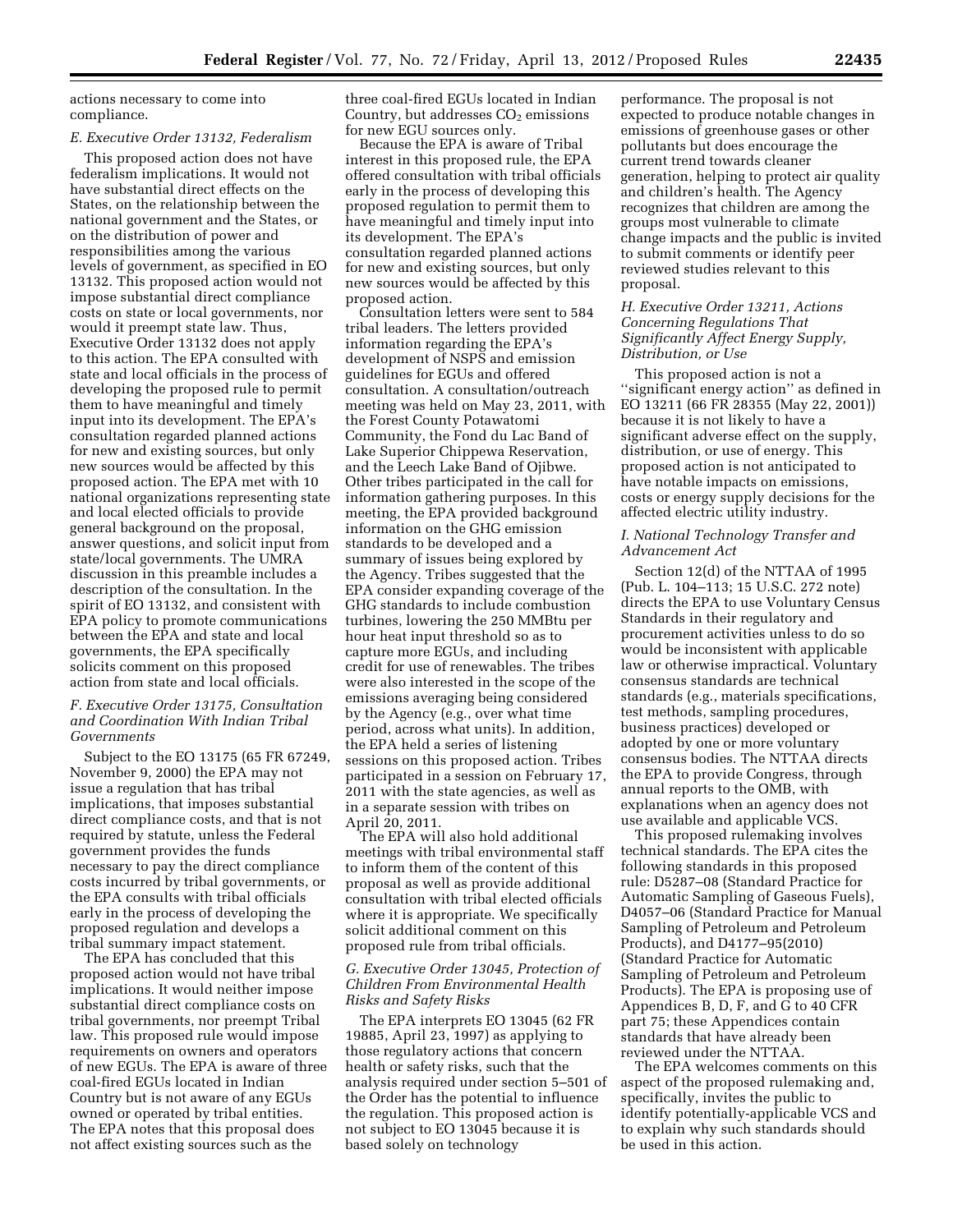# *J. Executive Order 12898: Federal Actions To Address Environmental Justice in Minority Populations and Low-Income Populations*

Executive Order 12898 (59 FR 7629, February 16, 1994) establishes Federal executive policy on environmental justice. Its main provision directs Federal agencies, to the greatest extent practicable and permitted by law, to make environmental justice part of their mission by identifying and addressing, as appropriate, disproportionately high and adverse human health or environmental effects of their programs, policies, and activities on minority populations and low-income populations in the U.S.

The EPA has determined that this proposed rule would not result in disproportionately high and adverse human health or environmental effects on minority or low-income populations, including any minority, low-income population or indigenous populations.

# **List of Subjects in 40 CFR Part 60**

Environmental protection, Administrative practice and procedure, Air pollution control, Incorporation by reference, Intergovernmental relations, Reporting and recordkeeping requirements.

Dated: March 27, 2012.

# **Lisa P. Jackson,**

*Administrator.* 

For the reasons stated in the preamble, title 40, chapter I, part 60 of the Code of the Federal Regulations is proposed to be amended as follows:

# **PART 60—[AMENDED]**

1. The authority citation for part 60 continues to read as follows:

**Authority:** 42 U.S.C. 7401, *et seq.* 

2. Part 60 is amended by adding subpart TTTT to read as follows:

### **Subpart TTTT Standards of Performance for Greenhouse Gas Emissions for Electric Utility Generating Units**

### **Applicability**

Sec.

- 60.5508 What is the purpose of this subpart?
- 60.5509 Am I subject to this subpart?
- 60.5510 What is the affected EGU of this subpart?

### **Emissions Standards**

- 60.5515 What greenhouse gases are regulated by this subpart?
- 60.5520 What  $CO<sub>2</sub>$  emissions standards must I meet?

### **General Compliance Requirements**

60.5525 What are my general requirements for complying with this subpart?

60.5530 Affirmative Defense for Exceedance of Emission Limit During Malfunction

# **Monitoring and Compliance Determination Procedures**

- 60.5535 How do I monitor and collect data to demonstrate compliance?
- 60.5540 How do I demonstrate compliance and determine excess emissions with my  $CO<sub>2</sub>$  emissions limit?

#### **Notifications, Reports, and Records**

- 60.5550 What notifications must I submit and when?
- 60.5555 What reports must I submit and when?
- 60.5560 What records must I keep?
- 60.5565 In what form and how long must I keep my records?

### **Other Requirements and Information**

- 60.5570 What parts of the General Provisions apply to me?
- 60.5575 Who implements and enforces this subpart?
- 60.5580 What definitions apply to this subpart?
- Table 1 to Subpart TTTT of Part 60— Applicability of Subpart A General Provisions to Subpart TTTT

# **Applicability**

# **§ 60.5508 What is the purpose of this subpart?**

This subpart establishes emission standards and compliance schedules for the control of greenhouse gas (GHG) emissions from electric utility generating units that commenced construction after April 13, 2012.

# **§ 60.5509 Am I subject to this subpart?**

You are subject to this subpart if you own or operate an electric utility generating unit that commences construction after April 13, 2012 with a base load rating of more than 73 megawatts (MW) (250 million British thermal units per hour (MMBtu/h)) heat input of fossil fuel except as specified under § 60.5510(b).

### **§ 60.5510 What is the affected EGU of this subpart?**

(a) The affected facility to which this subpart applies is each electric utility generating unit (EGU) except as provided for in paragraph (b) of this section.

(b) An electric utility generating unit that meets the conditions specified in paragraphs  $(b)(1)$  through  $(b)(3)$  of this section is exempt from this subpart.

(1) A steam electric generating unit that meets the definition of municipal waste combustor unit and is subject to subpart Eb of this part.

(2) A steam electric generating unit that meets the definition of a commercial or industrial solid waste incineration unit and is subject to subpart CCCC of this part.

(3) Transitional sources.

(i) You are not subject to this subpart if you own or operate a transitional source that commences construction within 12 months after April 13, 2012.

(ii) For purposes of paragraph (b)(3)(ii) a ''transitional source'' is defined as an EGU with a base load rating of more than 73 megawatts (MW) (250 million British thermal units per hour (MMBtu/h)) heat input of fossil fuel, except as provided for in § 60.5510(b)(1) and (2), and that received a complete permit that meets the requirements of the Prevention of Significant Deterioration Program under part C of Title I of the Clean Air Act prior to April 13, 2012 *(or that had an approved PSD permit that has expired and is in the process of being extended, if the source is participating in a Department of Energy CCS funding program).* 

#### **Emissions Standards**

# **§ 60.5515 What greenhouse gases are regulated by this subpart?**

The greenhouse gas regulated by this subpart is carbon dioxide  $(CO<sub>2</sub>)$ .

### **§ 60.5520 What CO**2 **emissions standards must I meet?**

(a) You must not discharge any gases that contain  $CO<sub>2</sub>$  from any affected EGU into the atmosphere in excess of 454 kilograms (kg) of  $CO<sub>2</sub>$  per gross output in Megawatt-hours (MWh) (454 kg/ MWh) (1,000 lb/MWh) on a 12 operating month annual average basis, except as provided for in paragraphs (b) through (d) of this section.

(b) If the affected EGU utilizes coal or petroleum coke for fuel and is designed to allow installation and operation of a carbon capture and storage (CCS) system, you may comply with each standard in paragraphs (b)(1) through (3) as an alternative to complying with paragraph (a) of this section.

(1) For each year until the 11th year of operation, you must not discharge any gases that contain  $CO<sub>2</sub>$  from the affected EGU into the atmosphere in excess of 816 kg/MWh (1,800 lb/MWh) gross output on a 12-operating month annual average basis, and

(2) Beginning with the 11th year of operation, the CCS system must be operational and you must not discharge any gases that contain  $CO<sub>2</sub>$  from the affected EGU into the atmosphere in excess of 272 kg/MWh (600 lb/MWh) gross output on a 12-operating month annual average basis, and

(3) You must not discharge any gases that contain  $CO<sub>2</sub>$  from the affected EGU into the atmosphere in excess of 454 kg/ MWh gross output on a 30-year average basis.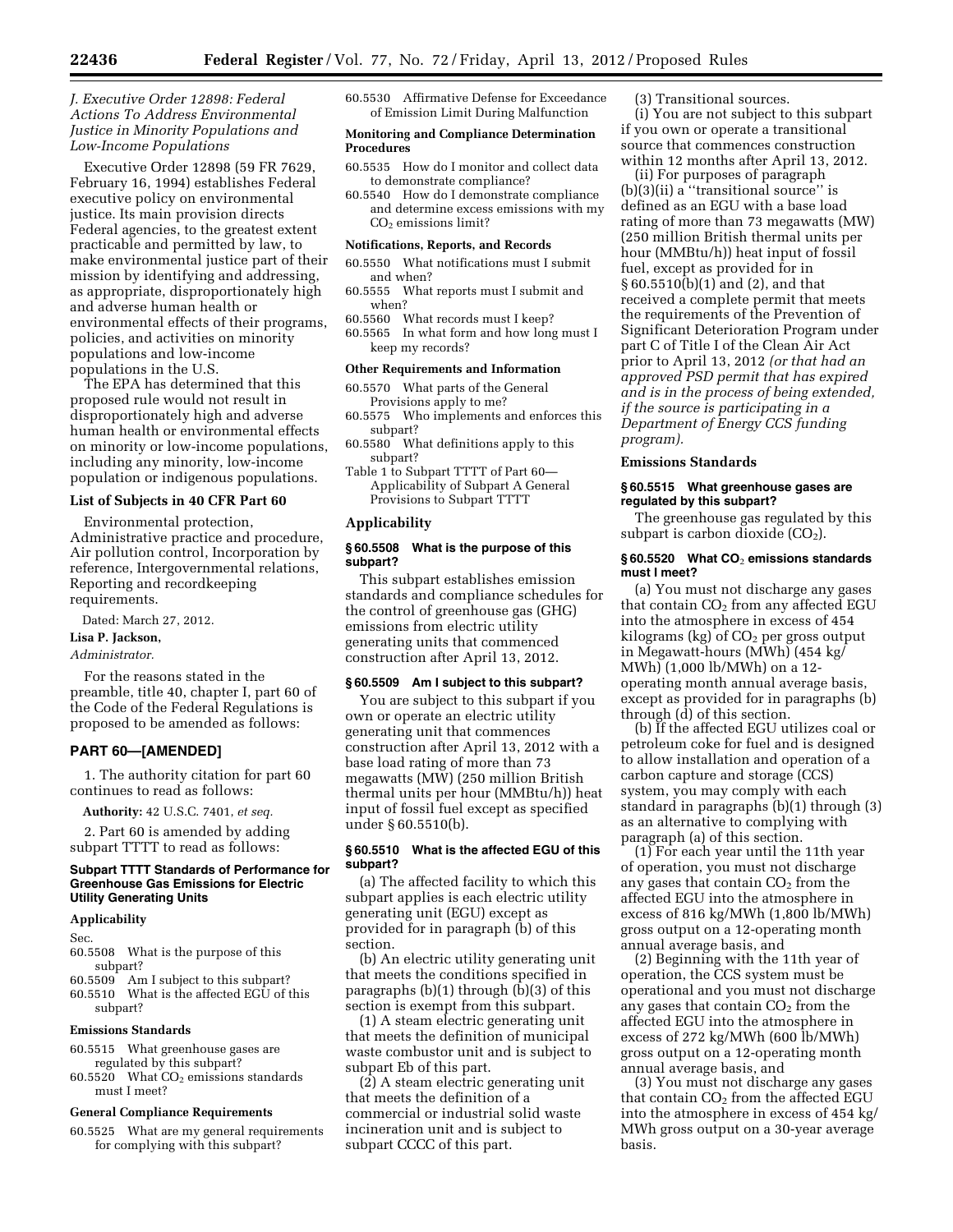(c) Electric utility generating units located in a non-continental area are not subject to the requirements of this subpart.

(d) Simple cycle combustion turbines are not subject to the requirements of this subpart.

# **General Compliance Requirements**

### **§ 60.5525 What are my general requirements for complying with this subpart?**

(a) You must be in compliance with the emissions limits in this subpart applicable to your affected EGU. These limits apply at all times.

(b) At all times you must operate and maintain each affected EGU, including associated equipment and monitoring equipment, in a manner consistent with safety and good practices for minimizing  $CO<sub>2</sub>$  emissions. Determination of whether such operation and maintenance procedures are being used will be based on information available to the Administrator which may include, but is not limited to, fuel use records, monitoring results, review of operation and maintenance procedures, review of operation and maintenance records, review of reports required by this subpart, and inspection of the facility.

(c) For each affected EGU subject to the  $CO<sub>2</sub>$  emissions limits in § 60.5520, you must measure or calculate a 12 month rolling average  $CO<sub>2</sub>$  emission rate, calculated per calendar month, in terms of tons/MWh.

(1) If your EGU is subject to the requirements of 40 CFR  $75.10(a)(3)(i)$ , you must use the  $CO<sub>2</sub>$  CEMS to measure the 12 month rolling average  $CO<sub>2</sub>$ emissions rate.

(d) You must conduct an initial compliance determination for your affected EGU according to the requirements in this subpart within 30 days following the first day of the 13th operating month following the date of initial operations. Thereafter, you must demonstrate continuous compliance according to the requirements in this subpart each calendar month determined to be an operating month.

### **§ 60.5530 Affirmative Defense for Exceedance of Emission Limit During Malfunction.**

In response to an action to enforce the standards you may assert an affirmative defense to a claim for civil penalties for exceedances of such standards that are caused by malfunction, as defined at 40 CFR 60.2. Appropriate penalties may be assessed, however, if the respondent fails to meet its burden of proving all of the requirements in the affirmative defense. The affirmative defense shall

not be available for claims for injunctive relief.

(a) To establish the affirmative defense in any action to enforce such a limit, the owners or operators of facilities must timely meet the notification requirements in paragraph (b) of this section, and must prove by a preponderance of evidence that:

(1) The excess emissions:

(i) Were caused by a sudden, infrequent, and unavoidable failure of air pollution control and monitoring equipment, process equipment, or a process to operate in a normal or usual manner;

(ii) Could not have been prevented through careful planning, proper design or better operation and maintenance practices; and

(iii) Did not result from any activity or event that could have been foreseen and avoided, or planned for; and

(iv) Were not part of a recurring pattern indicative of inadequate design, operation, or maintenance;

(2) Repairs were made as expeditiously as practicable when the applicable emission limitations were being exceeded. Off-shift and overtime labor were used, to the extent practicable to make these repairs;

(3) The frequency, amount and duration of the excess emissions (including any bypass) were minimized to the maximum extent practicable during periods of such emissions;

(4) If the excess emissions resulted from a bypass of control equipment or a process, then the bypass was unavoidable to prevent loss of life, personal injury, or severe property damage;

(5) All practicable steps were taken to minimize the impact of the excess emissions on ambient air quality, the environment and human health;

(6) All emissions monitoring and control systems were kept in operation if at all practicable, consistent with safety and good air pollution control practices;

(7) All of the actions in response to the excess emissions were documented by properly signed, contemporaneous operating logs;

(8) At all times, the facility was operated in a manner consistent with good practices for minimizing emissions; and

(9) A written root cause analysis has been prepared, the purpose of which is to determine, correct, and eliminate the primary causes of the malfunction and the excess emissions resulting from the malfunction event at issue. The analysis shall also specify, using best monitoring methods and engineering judgment, the

amount of excess emissions that were the result of the malfunction.

(b) The owner or operator of an affected EGU experiencing an exceedance of its emission limit(s) during a malfunction shall notify the Administrator by telephone or facsimile (FAX) transmission as soon as practicable, but no later than two (2) business days after the initial occurrence of the malfunction, if it wishes to avail itself of an affirmative defense to civil penalties for that malfunction. The owner or operator seeking to assert an affirmative defense shall also submit a written report to the Administrator within 45 days of the initial occurrence of the exceedance of the standard to demonstrate, with all necessary supporting documentation, that it has met the requirements set forth in paragraph (a) of this section. The owner or operator may seek an extension of this deadline for up to 30 additional days by submitting a written request to the Administrator before the expiration of the 45-day period. Until a request for an extension has been approved by the Administrator, the owner or operator is subject to the requirement to submit such report within 45 days of the initial occurrence of the exceedances.

# **Monitoring and Compliance Determination Procedures**

### **§ 60.5535 How do I monitor and collect data to demonstrate compliance?**

(a) You must prepare a site-specific monitoring plan that addresses the monitoring system design, data collection and the quality assurance and quality control elements consistent with the applicable requirements in § 60.13, 40 CFR part 75, and this section.

(b) Follow the applicable quality assurance procedures for  $CO<sub>2</sub>$  emissions in appendices B, D, and G to 40 CFR part 75.

(c) If you determine the your affected EGU's  $CO<sub>2</sub>$  mass emissions rate by monitoring fuel combusted in the affected EGU and periodic fuel sampling as allowed under § 60.5525(c)(2), you must use the procedures specified in 40 CFR part 75, appendix G.

(1) Determine a site-specific F factor using the ultimate analysis and GCV in equation F–7a of 40 CFR part 75, Appendix F; and

(2) Monitor and determine the affected EGU's daily fuel consumption for each type of fuel combusted in the affected EGU.

(3) Use ASTM D5287–08 (Standard Practice for Automatic Sampling of Gaseous Fuels) to collect a representative gaseous fuel sample.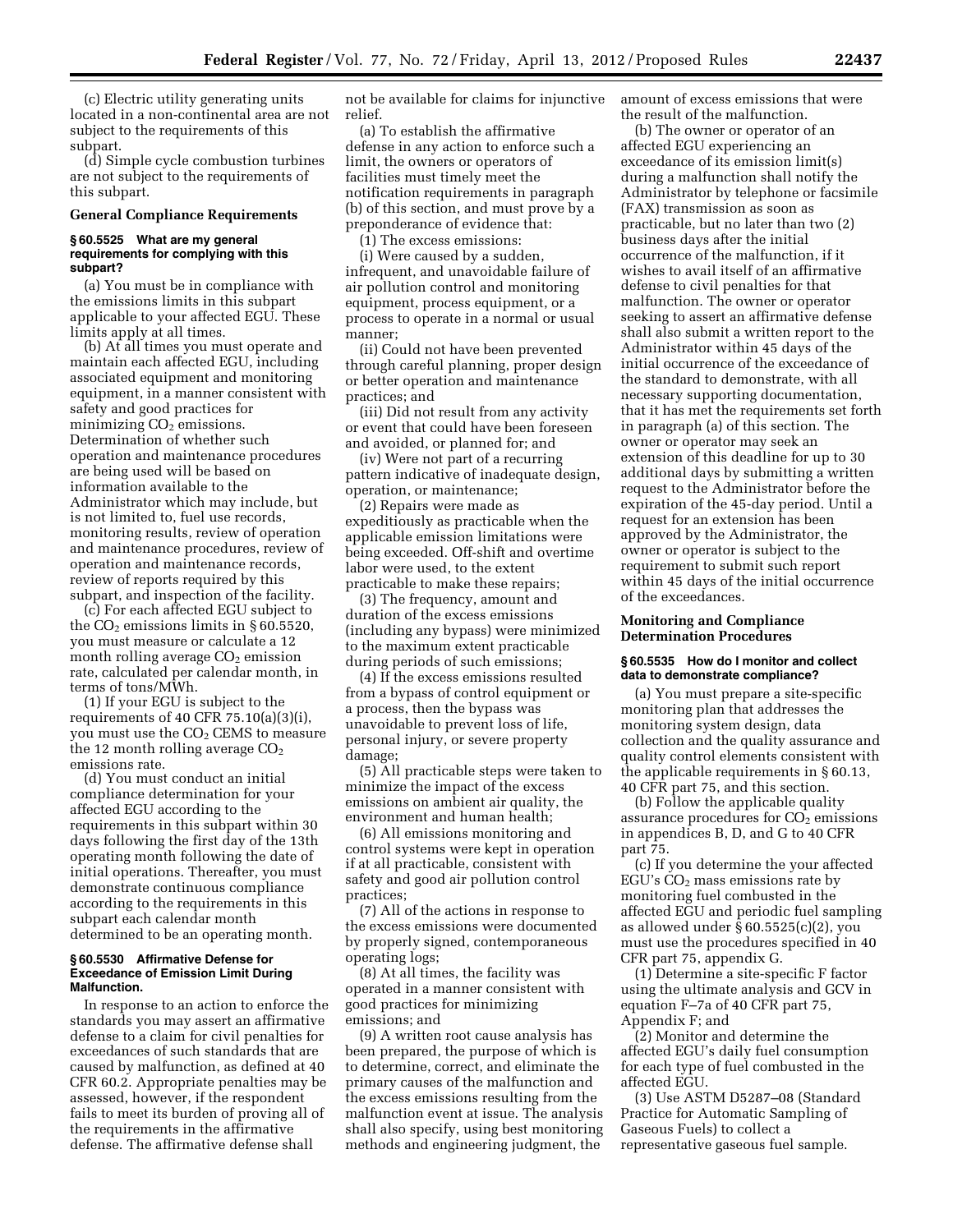(4) Use one of the following methods to collect a representative liquid oil fuel sample:

(i) ASTM D4057–06 (Standard Practice for Manual Sampling of Petroleum and Petroleum Products) or

(ii) ASTM D4177–95 (2010) (Standard Practice for Automatic Sampling of Petroleum and Petroleum Products).

(d) You must monitor and record the applicable data needed to determine your affected EGU's gross output for each operating month.

(e) Follow the applicable missing data substitution procedures in 40 CFR part 75 for  $CO<sub>2</sub>$  concentration, stack gas flow rate, fuel flow rate, high heating value, and fuel carbon content.

### **§ 60.5540 How do I demonstrate compliance and determine excess emissions with my CO**2 **emissions limit?**

(a) If you use a  $CO<sub>2</sub>$  CEMS to demonstrate compliance you must use the procedure specified in paragraphs  $(a)(1)$  through  $(5)$  of this section to determine the 12-operating month rolling average  $CO<sub>2</sub>$  emissions rate for your affected EGU.

(1) Calculate hourly  $CO<sub>2</sub>$  mass emissions for each hour of the operating month in terms of kilograms  $CO<sub>2</sub>$  using CFR 40 part 75 appendix G.

(2) Determine hourly gross output in terms of MWh for each hour of the operating month.

(3) Sum the hourly  $CO<sub>2</sub>$  mass emissions for the operating month, and sum the hourly gross output for the operating month.

(4) Divide the total  $CO<sub>2</sub>$  mass emissions calculated for the month by the total hourly gross output calculated for the operating month.

(5) Add the quotient to the sum of the quotients of the previous 11 operating months and divide by 12 to determine the 12-operating month rolling average.

(6) If the 12-operating month rolling average value does not exceed the applicable emissions limit in § 60.5520, your affected EGU is determined to be in compliance with the emissions limit. Otherwise, your affected EGU is determined to have excess emissions.

(b) If you use fuel sampling to demonstrate compliance, you must use the procedure specified in paragraphs (b)(1) through (5) of this section to determine the 12-operating month rolling average  $CO<sub>2</sub>$  emissions rate for your affected EGU.

(1) Calculate monthly  $CO<sub>2</sub>$  mass emissions by multiplying the monthly F factor by the monthly fuel consumption.

(2) Sum the hourly gross output in terms of MWh for the month.

(3) Divide the monthly  $CO<sub>2</sub>$  mass emissions by the sum of the hourly gross output for the month.

(4) Add the quotient to the sum of the quotients of the previous 11 operating months to determine the 12-operating month rolling average.

(5) If the 12-operating month rolling average value does not exceed the applicable emissions limit in § 60.5520, your affected EGU is determined to be in compliance with the emissions limit. Otherwise, your affected EGU is determined to have excess emissions.

(c) If you elect to comply with  $\S 60.5520(b)$ , the 30-year average  $CO<sub>2</sub>$ emissions rate for your affected EGU is the sum of the monthly  $CO<sub>2</sub>$  emissions for each operating month for the 30-year period divided by the sum of the monthly gross output in terms of MWh for the 30-year period. Use the procedure specified in paragraphs (c)(1) through (4) of this section to determine the 12-month annual average  $CO<sub>2</sub>$ emissions rate for your affected EGU.

(1) If you do not use a  $CO<sub>2</sub> CERNS$  to demonstrate compliance with § 60.5520(b), you must calculate hourly CO2 mass emissions for each hour of the 12-month annual period in terms of kilograms  $CO<sub>2</sub>$  using CFR 40 Part 75 Appendix G. If you use a  $CO<sub>2</sub> CERNS$ to demonstrate compliance with § 60.5520(b) you must calculate hourly CO2 mass emissions for each hour of the 12-month annual period in terms of kilograms  $CO<sub>2</sub>$  using the CERMS hourly mass emissions measurements.

(2) Determine hourly gross output in terms of MWh for each hour of the 12 month annual period.

(3) Sum the hourly CO2 mass emissions for the 12-month annual operating period, and sum the hourly gross output for the 12-month annual operating period.

(4) Divide the total  $CO<sub>2</sub>$  mass emissions calculated for the 12-month annual operating period by the total hourly gross output calculated for the 12-month annual operating period.

(5) If the 12-month annual average value does not exceed the applicable emissions limit in § 60.5520, your affected EGU is determined to be in compliance with the emissions limit. Otherwise, your affected EGU is determined to have excess emissions.

### **Notification, Reports, and Records**

### **§ 60.5550 What notifications must I submit and when?**

(a) You must prepare and submit notifications specified in § 60.7(a) and § 60.19, as applicable to your affected EGU.

(b) You must prepare and submit notifications specified in 40 CFR part 75.61, as applicable to your affected EGU.

#### **§ 60.5555 What reports must I submit and when?**

(a) You must prepare and submit reports specified in § 60.7(c) through (e) and § 60.19, as applicable to your affected EGU. All reports required under § 60.7 must be submitted by the 30th day following the end of each 6-month period.

(1) The excess emissions and continuous monitoring systems performance reports and-or summary report forms required in § 60.7(c) must be submitted to the EPA's WebFIRE database by using the Compliance and Emissions Data Reporting Interface (CEDRI) that is accessed through the EPA's Central Data Exchange (CDX)(*[www.epa.gov/cdx](http://www.epa.gov/cdx)*). In CEDRI, the owner or operator shall use the appropriate electronic reporting form for this subpart or provide an alternate electronic file consistent with EPA's form output format.

(b) You must follow the applicable reporting requirements and submit reports as required in subpart G of 40 CFR part 75. You must report  $CO<sub>2</sub>$  mass emissions data, and other related data electronically using the Emissions Collection and Monitoring Plan System (ECMPS).

### **§ 60.5560 What records must I maintain?**

(a) You must maintain records of your information used to demonstrate compliance with this subpart as specified in § 60.7 (b) and (f).

(1) Notwithstanding the requirements of this section you do not need to maintain records of the reports that have been submitted to the EPA's WebFIRE database as required in § 60.5555(a)(1).

(b) You must follow the applicable recordkeeping requirements and maintain records as required in subpart F of 40 CFR part 75.

(c) If you determine the  $CO<sub>2</sub>$  mass emissions rate by monitoring fuel combusted in an affected EGU and periodic fuel sampling according to the requirements in this rule then you must maintain records of fuel type and quantity combusted in the affected EGU for each operating month the information specified in paragraphs (c) (1) and (2) of this section.

(1) Records of fuel type and quantity combusted in the affected EGU for each operating month.

(2) Records of the calculations performed to determine the site-specific F factor and monthly total  $CO<sub>2</sub>$  mass emissions rates.

(d) Records of the applicable data recorded and calculations performed used to determine your affected EGU's gross output for each operating month.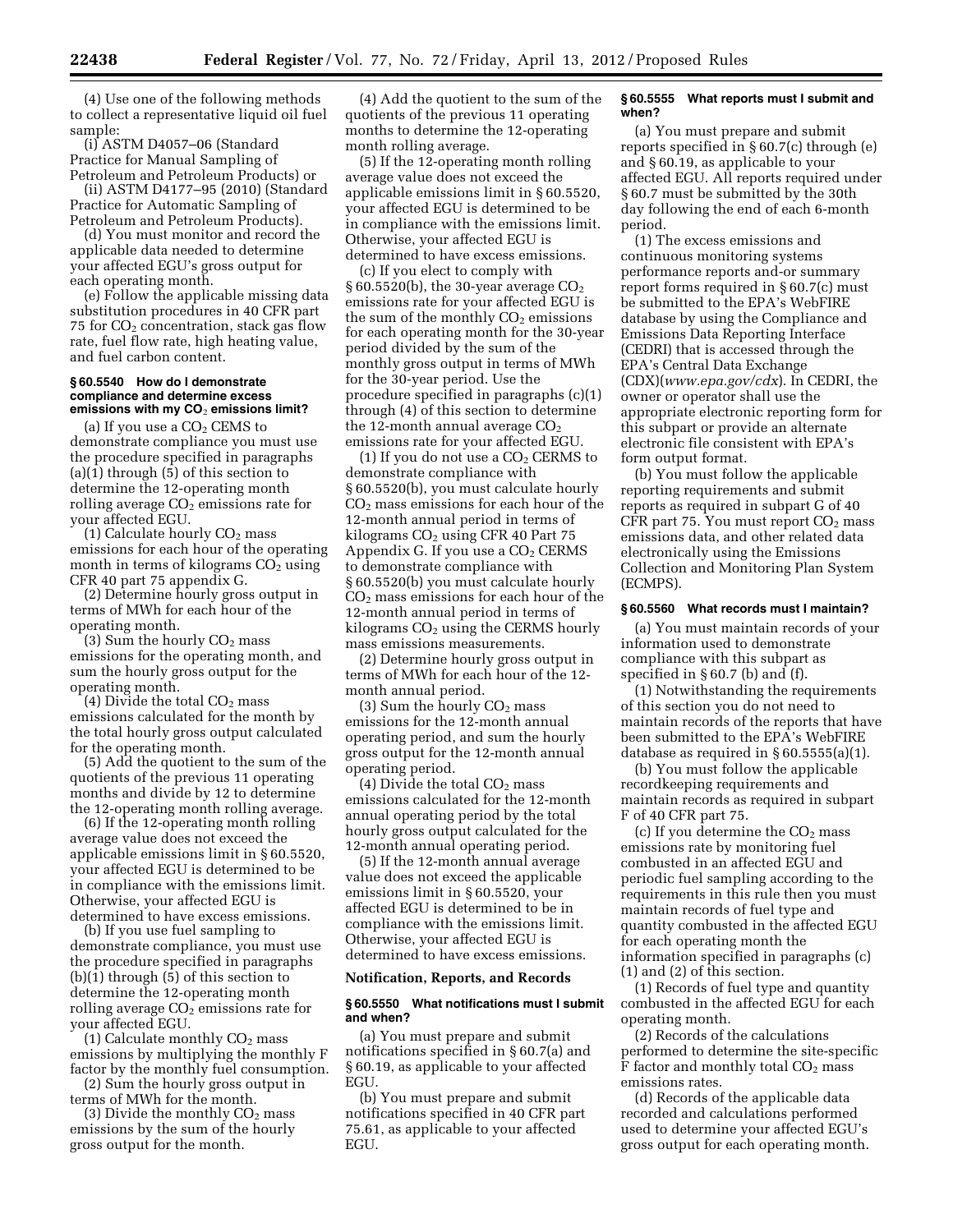### **§ 60.5565 In what form and how long must I keep my records?**

(a) Your records must be in a form suitable and readily available for expeditious review.

(b) You must keep each record for 5 years following the date of each occurrence, measurement, maintenance, corrective action, report, or record except those records required to demonstrate compliance with the emissions limits in § 60.5520(b). Records required to demonstrate compliance with the emissions limits in § 60.5520(b) must be kept for at least 40 years following the date of initial startup of the affected EGU.

(c) You must keep each record on site for at least 2 years after the date of each occurrence, measurement, maintenance, corrective action, report, or record, according to § 60.10. You can keep the records off site for the remaining years as required by this subpart.

#### **Other Requirements and Information**

#### **§ 60.5570 What parts of the General Provisions apply to me?**

Table 1 to this subpart shows which parts of the General Provisions in §§ 60.1 through 60.19 apply to you.

### **§ 60.5575 Who implements and enforces this subpart?**

(a) This subpart can be implemented and enforced by the EPA, or a delegated authority such as your state, local, or tribal agency. If the Administrator has delegated authority to your state, local, or tribal agency, then that agency (as well as the EPA) has the authority to implement and enforce this subpart. You should contact your EPA Regional Office to find out if this subpart is delegated to your state, local, or tribal agency.

(b) In delegating implementation and enforcement authority of this subpart to a state, local, or tribal agency, the authorities listed in paragraphs (b)(1) through (5) of this section are retained by the Administrator and are not transferred to the state, local, or tribal agency; however, the EPA retains oversight of this subpart and can take enforcement actions, as appropriate.

(1) Approval of alternatives to the emission standards.

(2) Approval of major alternatives to test methods.

(3) Approval of major alternatives to monitoring.

(4) Approval of major alternatives to recordkeeping and reporting.

(5) Performance test and data reduction waivers under § 60.8(b).

### **§ 60.5580 What definitions apply to this subpart?**

As used in this subpart, all terms not defined herein will have the meaning given them in the Clean Air Act and in subpart A (General Provisions of this part).

*Affirmative defense* means, in the context of an enforcement proceeding, a response or defense put forward by a defendant, regarding which the defendant has the burden of proof, and the merits of which are independently and objectively evaluated in a judicial or administrative proceeding.

*Base load rating* means the maximum amount of heat input (fuel) that a steam generating unit can combust on a steady state basis, as determined by the physical design and characteristics of the steam generating unit at ISO conditions. For a stationary combustion turbine *base load* means 100 percent of the design heat input capacity of the stationary combustion turbine engine at ISO conditions.

*Carbon capture and storage (CCS)*  means a process that includes capture and compression of  $CO<sub>2</sub>$  produced by an electric utility generating unit before release to the atmosphere; transport of the captured  $CO<sub>2</sub>$  (usually in pipelines); and storage of that  $CO<sub>2</sub>$  in geologic formations, such as deep saline formations, oil and gas reservoirs, and unmineable coal seams.

*Coal* means all solid fuels classified as anthracite, bituminous, subbituminous, or lignite by the American Society of Testing and Materials in ASTM D388 (incorporated by reference, see § 60.17), coal refuse, and petroleum coke. Synthetic fuels derived from coal for the purpose of creating useful heat, including but not limited to solventrefined coal, gasified coal (not meeting the definition of natural gas), coal-oil mixtures, and coal-water mixtures are included in this definition for the purposes of this subpart.

*Coal refuse* means waste products of coal mining, physical coal cleaning, and coal preparation operations (*e.g.* culm, gob, etc.) containing coal, matrix material, clay, and other organic and inorganic material.

*Combined cycle* means a stationary turbine combustion system where heat from the turbine exhaust gases is recovered by a heat recovery steam generating unit.

*Combined heat and power, also known as ''cogeneration,''* means a steam-generating unit that simultaneously produces both electric (and mechanical) and useful thermal energy from the same primary energy source.

*Distillate oil* means fuel oils that contain 0.05 weight percent nitrogen or less and comply with the specifications for fuel oil numbers 1 and 2, as defined by the American Society of Testing and Materials in ASTM D396 (incorporated by reference, see § 60.17), diesel fuel oil numbers 1 and 2, as defined by the American Society for Testing and Materials in ASTM D975 (incorporated by reference, see § 60.17), kerosene, as defined by the American Society of Testing and Materials in ASTM D3699 (incorporated by reference, see § 60.17), biodiesel as defined by the American Society of Testing and Materials in ASTM D6751 (incorporated by reference, see § 60.17), or biodiesel blends as defined by the American Society of Testing and Materials in ASTM D7467 (incorporated by reference, see § 60.17).

*Electric utility generating unit* or *EGU*  means any steam electric generating unit or stationary combustion turbine that is constructed for the purpose of supplying more than one-third of its potential electric output capacity and more than 25 MW net-electrical output to any utility power distribution system for sale. Also, any steam supplied to a steam distribution system for the purpose of providing steam to a steamelectric generator that would produce electrical energy for sale is considered in determining the electrical energy output capacity of the affected EGU.

*Excess emissions* means a specified averaging period over which the  $CO<sub>2</sub>$ emissions rate are higher than the applicable emissions standard.

*Federally enforceable* means all limitations and conditions that are enforceable by the Administrator, including the requirements of 40 CFR parts 60 and 61, requirements within any applicable State implementation plan, and any permit requirements established under 40 CFR 52.21 or under 40 CFR 51.18 and 51.24.

*Fossil fuel* means natural gas, petroleum, coal, and any form of solid, liquid, or gaseous fuel derived from such material for the purpose of creating useful heat.

*Gaseous fuel* means any fuel that is present as a gas at standard conditions and includes, but is not limited to, natural gas, refinery fuel gas, process gas, coke-oven gas, synthetic gas, and gasified coal.

*Gross output* means the gross electrical or mechanical output from the unit plus 75 percent of the useful thermal output measured relative to ISO conditions that is not used to generate additional electrical or mechanical output or to enhance the performance of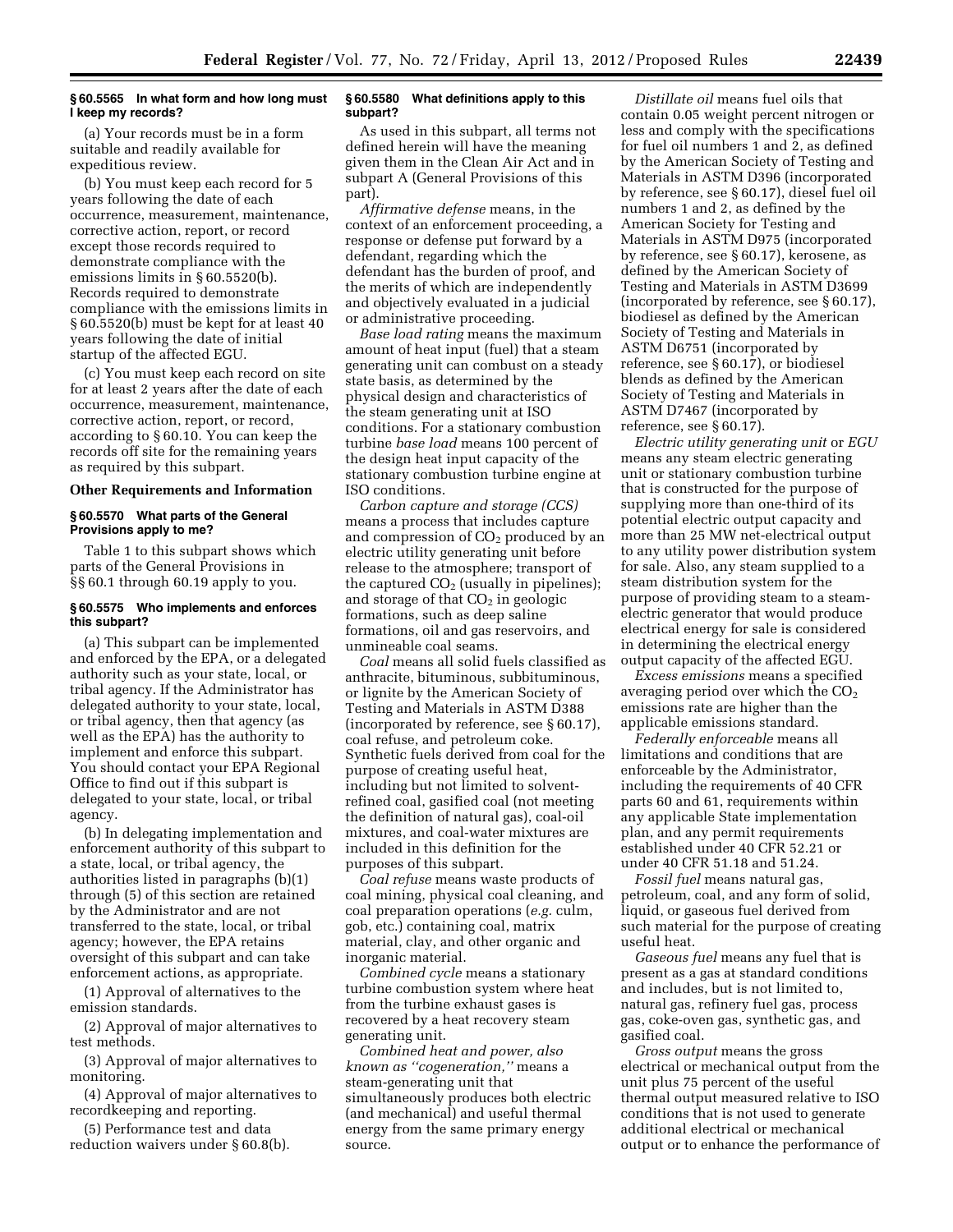the unit (*i.e.,* steam delivered to an industrial process).

*Integrated gasification combined cycle electric utility generating unit*  means an electric utility combined cycle gas turbine that is designed to burn fuels containing 50 percent (by heat input) or more solid-derived fuel not meeting the definition of natural gas. The Administrator may waive the 50 percent solid-derived fuel requirement during periods of the gasification system construction or repair. No solid fuel is directly burned in the unit during operation.

*ISO conditions* means 288 Kelvin (15° C), 60 percent relative humidity and 101.3 kilopascals pressure.

*Natural gas* means a fluid mixture of hydrocarbons (e.g., methane, ethane, or propane), composed of at least 70 percent methane by volume or that has a gross calorific value between 35 and 41 megajoules (MJ) per dry standard cubic meter (950 and 1,100 Btu per dry standard cubic foot), that maintains a gaseous state under ISO conditions. In addition, natural gas contains 20.0 grains or less of total sulfur per 100 standard cubic feet. Finally, natural gas does not include the following gaseous fuels: landfill gas, digester gas, refinery gas, sour gas, blast furnace gas, coalderived gas, producer gas, coke oven gas, or any gaseous fuel produced in a process which might result in highly variable sulfur content or heating value.

*Net-electric output* means the gross electric sales to the utility power distribution system minus purchased power on a calendar year basis.

*Non-continental area* means the State of Hawaii, the Virgin Islands, Guam, American Samoa, the Commonwealth of Puerto Rico, or the Northern Mariana Islands.

*Operating month* means a calendar month during which any fuel is combusted in the electric utility generating unit at any time.

*Out-of-control period* means any period beginning with the quadrant corresponding to the completion of a daily calibration error, linearity check, or quality assurance audit that indicates that the instrument is not measuring and recording within the applicable performance specifications and ending with the quadrant corresponding to the completion of an additional calibration error, linearity check, or quality assurance audit following corrective action that demonstrates that the instrument is measuring and recording within the applicable performance specifications.

*Potential electric output* means 33 percent of the maximum design heat input capacity of the steam generating unit, divided by 3,413 Btu/KWh, divided by 1,000 kWh/MWh, and multiplied by 8,760 h/yr (e.g., a steam generating unit with a 100 MW (340 MMBtu/h) fossil-fuel heat input capacity would have a 289,080 MWh 12 month potential electrical output capacity).

*Simple cycle combustion turbine*  means a stationary combustion turbine that which does not recover heat from the combustion turbine exhaust gases for purposes other than enhancing the performance of the combustion turbine itself.

*Solid fuel* means any fuel that has a definite shape and volume, has no tendency to flow or disperse under moderate stress, and is not liquid or gaseous at ISO conditions. This includes, but is not limited to, coal, biomass, and pulverized solid fuels.

*Stationary combustion turbine* means all equipment, including but not limited to the turbine, the fuel, air, lubrication and exhaust gas systems, control systems (except emissions control equipment), heat recovery system, fuel compressor, heater, and/or pump, postcombustion emission control technology, and any ancillary components and sub-components comprising any simple cycle stationary combustion turbine, any combined cycle combustion turbine, and any combined heat and power combustion turbine based system. Stationary means that the combustion turbine is not self propelled or intended to be propelled while performing its function. It may, however, be mounted on a vehicle for portability.

*Steam electric generating unit* means any furnace, boiler, or other device used for combusting fuel for the purpose of producing steam (including fossil fuelfired steam generators associated with combined cycle gas turbines; nuclear steam generators are not included) plus any integrated device that provides electricity or useful thermal output to either the boiler or to power auxiliary equipment.

*Useful thermal output* means the thermal energy made available for use in any industrial or commercial process, or used in any heating or cooling application, i.e., total thermal energy made available for processes and applications other than electrical generation or to enhance the performance of the stationary combustion turbine. Thermal output for this subpart means the energy in recovered thermal output measured against the energy in the thermal output at ISO conditions.

TABLE 1 TO SUBPART TTTT OF PART 60—APPLICABILITY OF SUBPART A GENERAL PROVISIONS TO SUBPART TTTT

| General provisions citation | Subject of citation                                               | Applies to<br>subpart TTTT          | Explanation                                                                                          |
|-----------------------------|-------------------------------------------------------------------|-------------------------------------|------------------------------------------------------------------------------------------------------|
|                             | Units and Abbreviations<br>Determination of construction or modi- | Yes.<br>Yes<br>Yes.<br>Yes.<br>Yes. | Additional terms defined in §60.5580.                                                                |
| § 60.6 …………………………………………………  | fication.                                                         | Yes.                                | Except for the requirements to submit<br>written excess emissions<br>reports<br>under $\S 60.7(c)$ . |
|                             |                                                                   | No.                                 |                                                                                                      |
|                             |                                                                   | Yes.<br>Yes.                        |                                                                                                      |
|                             | Compliance with standards and mainte-<br>nance requirements.      | No.                                 |                                                                                                      |
|                             |                                                                   | Yes.                                |                                                                                                      |
|                             | Monitoring requirements                                           | Yes.                                |                                                                                                      |
|                             |                                                                   | No.                                 |                                                                                                      |
|                             |                                                                   | No.                                 |                                                                                                      |